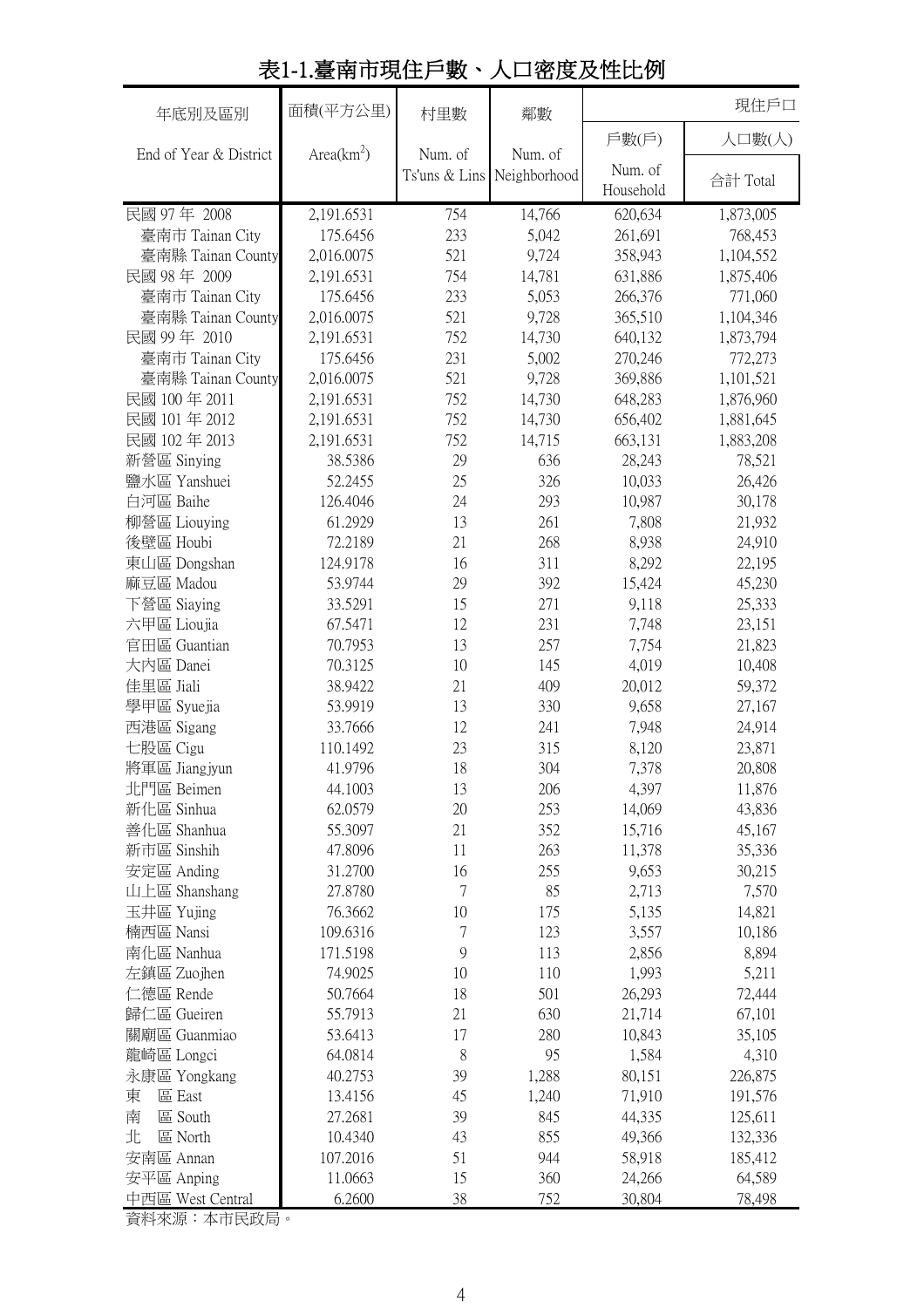| Resident Population |                  | 戶量                                | 人口密度                                             | 性比例                            |
|---------------------|------------------|-----------------------------------|--------------------------------------------------|--------------------------------|
| Population(Person)  |                  | (人/戶)<br>Number of                | (每平方公里人數)                                        | (每百女子所當男子數)                    |
| 男 Male              | 女 Female         | Households<br>(Person/Households) | Population Density<br>$(\text{per}/\text{km}^2)$ | Sex Ratio<br>(Male/Female*100) |
| 947,401             | 925,604          | 3.02                              | 854.61                                           | 102.35                         |
| 381,567             | 386,886          | 2.94                              | 4,375.02                                         | 98.63                          |
| 565,834             | 538,718          | 3.08                              | 547.89                                           | 105.03                         |
| 946,116             | 929,290          | 2.97                              | 855.70                                           | 101.81                         |
| 381,857             | 389,203          | 2.89                              | 4,389.86                                         | 98.11                          |
| 564,259             | 540,087          | 3.02                              | 547.79                                           | 104.48                         |
| 944,044             | 929,750          | 2.93                              | 854.97                                           | 101.54                         |
| 381,903             | 390,370          | 2.86                              | 4,396.77                                         | 97.83                          |
| 562,141             | 539,380          | 2.98                              | 546.39                                           | 104.22                         |
| 943,899             | 933,061          | 2.90                              | 856.41                                           | 101.16                         |
| 945,004             | 936,641          | 2.87                              | 858.55                                           | 100.89                         |
| 944,555             | 938,653          | 2.84                              | 859.26                                           | 100.63                         |
| 38,966<br>13,778    | 39,555<br>12,648 | 2.78                              | 2,037.46<br>505.80                               | 98.51<br>108.93                |
| 15,815              | 14,363           | 2.63<br>2.75                      | 238.74                                           | 110.11                         |
| 11,434              | 10,498           | 2.81                              | 357.82                                           | 108.92                         |
| 12,971              | 11,939           | 2.79                              | 344.92                                           | 108.64                         |
| 11,773              | 10,422           | 2.68                              | 177.68                                           | 112.96                         |
| 23,011              | 22,219           | 2.93                              | 837.99                                           | 103.56                         |
| 13,048              | 12,285           | 2.78                              | 755.55                                           | 106.21                         |
| 11,988              | 11,163           | 2.99                              | 342.74                                           | 107.39                         |
| 11,162              | 10,661           | 2.81                              | 308.25                                           | 104.70                         |
| 5,546               | 4,862            | 2.59                              | 148.02                                           | 114.07                         |
| 29,471              | 29,901           | 2.97                              | 1,524.62                                         | 98.56                          |
| 13,905              | 13,262           | 2.81                              | 503.17                                           | 104.85                         |
| 12,639              | 12,275           | 3.13                              | 737.83                                           | 102.97                         |
| 12,452              | 11,419           | 2.94                              | 216.72                                           | 109.05                         |
| 10,594              | 10,214           | 2.82                              | 495.67                                           | 103.72                         |
| 5,989               | 5,887            | 2.70                              | 269.30                                           | 101.73                         |
| 22,448              | 21,388           | 3.12                              | 706.37                                           | 104.96                         |
| 22,789              | 22,378           | 2.87                              | 816.62                                           | 101.84                         |
| 17,775              | 17,561           | 3.11                              | 739.10                                           | 101.22                         |
| 15,589              | 14,626           | 3.13                              | 966.26                                           | 106.58                         |
| 3,966               | 3,604            | 2.79                              | 271.54                                           | 110.04                         |
| 7,729               | 7,092            | 2.89                              | 194.08                                           | 108.98                         |
| 5,412               | 4,774            | 2.86                              | 92.91                                            | 113.36                         |
| 4,842               | 4,052            | 3.11                              | 51.85                                            | 119.50                         |
| 2,916               | 2,295            | 2.61                              | 69.57                                            | 127.06                         |
| 36,923              | 35,521           | 2.76                              | 1,427.01                                         | 103.95                         |
| 34,114              | 32,987           | 3.09                              | 1,202.71                                         | 103.42                         |
| 18,171<br>2,338     | 16,934<br>1,972  | 3.24<br>2.72                      | 654.44<br>67.26                                  | 107.30<br>118.56               |
| 112,265             | 114,610          | 2.83                              | 5,633.11                                         | 97.95                          |
| 92,277              | 99,299           | 2.66                              | 14,280.09                                        | 92.93                          |
| 62,597              | 63,014           | 2.83                              | 4,606.52                                         | 99.34                          |
| 64,828              | 67,508           | 2.68                              | 12,683.15                                        | 96.03                          |
| 93,910              | 91,502           | 3.15                              | 1,729.56                                         | 102.63                         |
| 30,850              | 33,739           | 2.66                              | 5,836.55                                         | 91.44                          |
| 38,274              | 40,224           | 2.55                              | 12,539.62                                        | 95.15                          |

Table 1-1 Population Density and Sex Ratio in Tainan

Source:Bureau of Civil Affairs .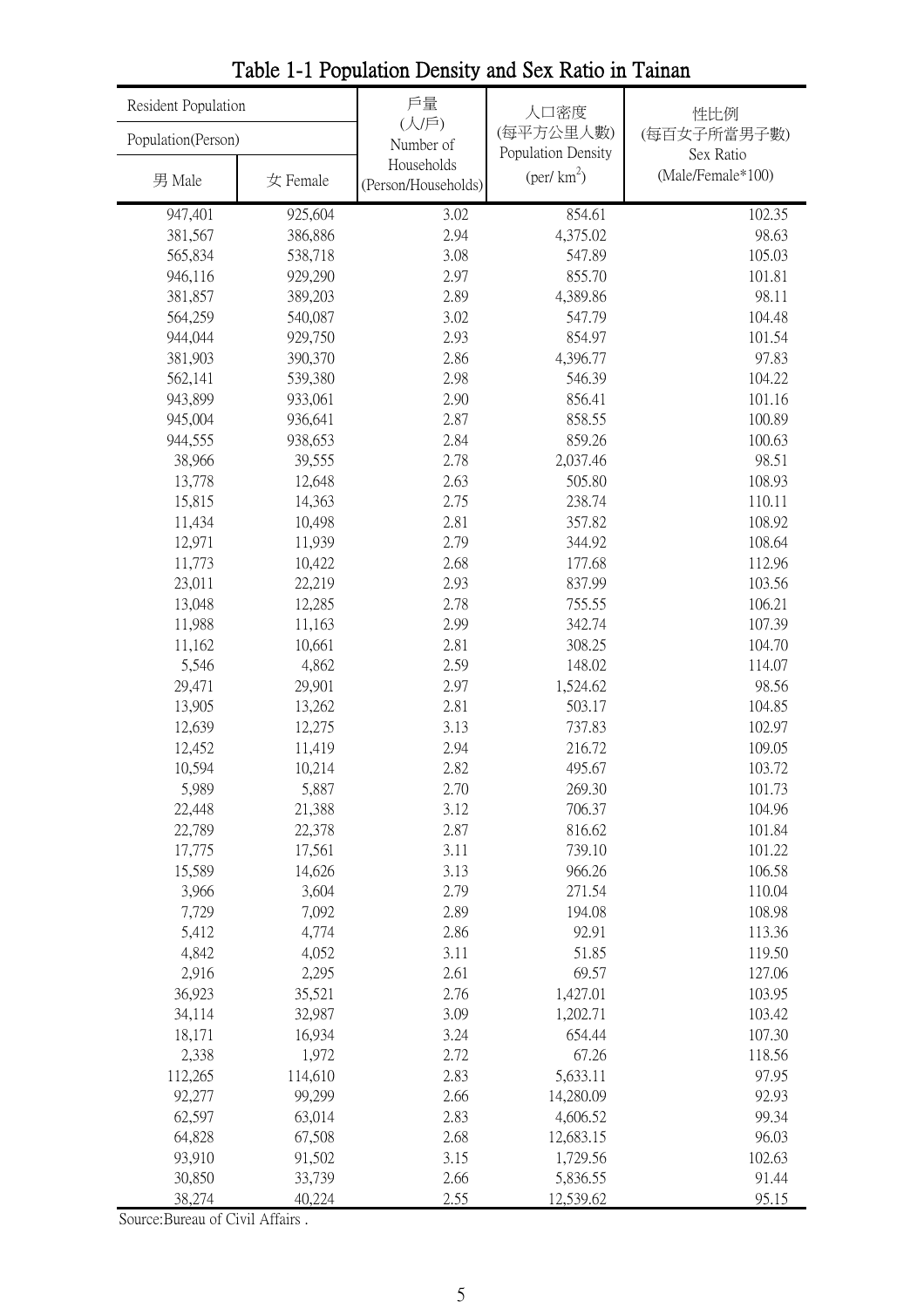# 表1-2. 臺南市戶口之戶量

| 年底及地區別     |                       | 戶數(戶)<br>No. of Households (Household) |                                     |                    |                                                          |  |  |
|------------|-----------------------|----------------------------------------|-------------------------------------|--------------------|----------------------------------------------------------|--|--|
|            | End of Year & Distric | 合計<br>Total                            | 共同生活戶<br>Common Living<br>Household | 共同事業戶<br>Household | 單獨生活戶<br>Common Business Independent Living<br>Household |  |  |
| 民國 99年底    | End of 2010           | 640,132                                | 462,118                             | 39                 | 177,975                                                  |  |  |
| 民國 100年底   | End of 2011           | 648,283                                | 465,183                             | 38                 | 183,062                                                  |  |  |
| 民國 101年底   | End of 2012           | 656,402                                | 467,528                             | 37                 | 188,837                                                  |  |  |
| 民國 102年底   | End of 2013           | 663,131                                | 468,929                             | 37                 | 194,165                                                  |  |  |
| 新營區        | Sinying               | 28,243                                 | 19,812                              |                    | 8,431                                                    |  |  |
| 鹽水區        | Yanshuei              | 10,033                                 | 6,434                               | 1                  | 3,598                                                    |  |  |
| 白河區        | Baihe                 | 10,987                                 | 7,244                               | 3                  | 3,740                                                    |  |  |
| 柳營區        | Liouying              | 7,808                                  | 5,373                               |                    | 2,435                                                    |  |  |
| 後壁區        | Houbi                 | 8,938                                  | 6,015                               | 1                  | 2,922                                                    |  |  |
| 東山區        | Dongshan              | 8,292                                  | 5,195                               |                    | 3,097                                                    |  |  |
| 麻豆區        | Madou                 | 15,424                                 | 10,944                              | 1                  | 4,479                                                    |  |  |
| 下營區        | Siaying               | 9,118                                  | 6,149                               | $\overline{2}$     | 2,969                                                    |  |  |
| 六甲區<br>官田區 | Lioujia<br>Guantian   | 7,748<br>7,754                         | 5,572                               |                    | 2,174                                                    |  |  |
|            |                       |                                        | 5,316                               |                    | 2,438                                                    |  |  |
| 大内區<br>佳里區 | Danei<br>Jiali        | 4,019<br>20,012                        | 2,536                               |                    | 1,483<br>5,297                                           |  |  |
| 學甲區        |                       | 9,658                                  | 14,715<br>6,520                     |                    | 3,138                                                    |  |  |
| 西港區        | Syuejia               | 7,948                                  | 5,888                               | 1                  | 2,059                                                    |  |  |
| 七股區        | Sigang<br>Cigu        | 8,120                                  | 5,719                               |                    | 2,400                                                    |  |  |
| 將軍區        | Jiangjyun             | 7,378                                  | 4,996                               |                    | 2,382                                                    |  |  |
| 北門區        | Beimen                | 4,397                                  | 2,830                               |                    | 1,567                                                    |  |  |
| 新化區        | Sinhua                | 14,069                                 | 10,520                              | 4                  | 3,545                                                    |  |  |
| 善化區        | Shanhua               | 15,716                                 | 11,211                              |                    | 4,505                                                    |  |  |
| 新市區        | Sinshih               | 11,378                                 | 8,518                               |                    | 2,860                                                    |  |  |
| 安定區        | Anding                | 9,653                                  | 7,172                               |                    | 2,481                                                    |  |  |
| 山上區        | Shanshang             | 2,713                                  | 1,846                               | 1                  | 866                                                      |  |  |
| 玉井區        | Yujing                | 5,135                                  | 3,527                               |                    | 1,608                                                    |  |  |
| 楠西區        | Nansi                 | 3,557                                  | 2,415                               |                    | 1,142                                                    |  |  |
| 南化區        | Nanhua                | 2,856                                  | 2,076                               |                    | 780                                                      |  |  |
| 左鎮區        | Zuojhen               | 1,993                                  | 1,244                               |                    | 749                                                      |  |  |
| 仁德區        | Rende                 | 26,293                                 | 18,227                              |                    | 8,066                                                    |  |  |
| 歸仁區        | Gueiren               | 21,714                                 | 16,346                              | 2                  | 5,366                                                    |  |  |
| 關廟區        | Guanmiao              | 10,843                                 | 8,273                               | 3                  | 2,567                                                    |  |  |
| 龍崎區        | Longci                | 1,584                                  | 1,064                               |                    | 520                                                      |  |  |
| 永康區        | Yongkang              | 80,151                                 | 57,837                              | 5                  | 22,309                                                   |  |  |
| 東<br>區     | East                  | 71,910                                 | 50,513                              | 5                  | 21,392                                                   |  |  |
| 南<br>區     | South                 | 44,335                                 | 31,232                              | 1                  | 13,102                                                   |  |  |
| 北<br>區     | North                 | 49,366                                 | 33,859                              | 4                  | 15,503                                                   |  |  |
| 安南區        | Annan                 | 58,918                                 | 45,072                              |                    | 13,845                                                   |  |  |
| 安平區        | Anping                | 24,266                                 | 16,580                              |                    | 7,686                                                    |  |  |
| 中西區        | West Central          | 30,804                                 | 20,139                              | 1                  | 10,664                                                   |  |  |
|            |                       |                                        |                                     |                    |                                                          |  |  |

資料來源:本市民政局。

備註:資料期間至102年12月31日。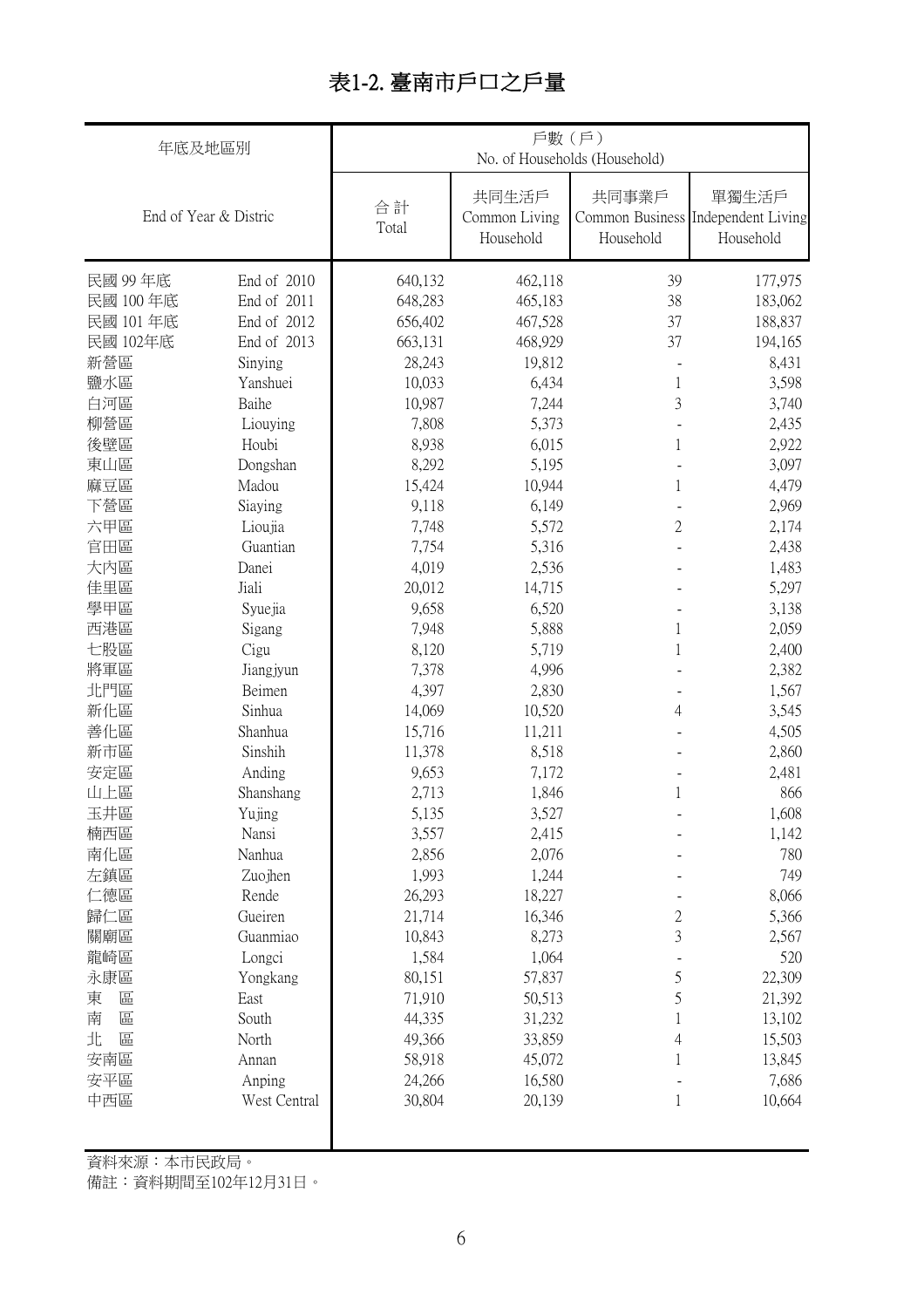|                  | 人口數(人)<br>No. of Population (Person) |                              |                       | 戶量(人)戶)<br>Mean Size of Household (Person/Household) |                     |                           |                     |
|------------------|--------------------------------------|------------------------------|-----------------------|------------------------------------------------------|---------------------|---------------------------|---------------------|
|                  |                                      |                              |                       |                                                      |                     |                           |                     |
|                  | 共同生活戶                                | 共同事業戶                        | 單獨生活戶                 |                                                      | 共同生活戶               | 共同事業戶                     | 單獨生活戶               |
| 合計               | Common                               | Common<br><b>Business</b>    | Independent<br>Living | 合計                                                   | Common              | Common<br><b>Business</b> | Independent         |
| Total            | Living<br>Household                  | Household                    | Household             | Total                                                | Living<br>Household | Household                 | Living<br>Household |
|                  |                                      |                              |                       |                                                      |                     |                           |                     |
| 1,873,794        | 1,694,303                            | 1,516                        | 177,975               | 43.54                                                | 3.67                | 38.87                     | 1.00                |
| 1,876,960        | 1,692,517                            | 1,381                        | 183,062               | 40.98                                                | 3.64                | 36.34                     | 1.00                |
| 1,881,645        | 1,691,531                            | 1,277                        | 188,837               | 39.13                                                | 3.62                | 34.51                     | 1.00                |
| 1,883,208        | 1,687,914                            | 1,129                        | 194,165               | 35.11                                                | 3.60                | 30.51                     | 1.00                |
| 78,521           | 70,090                               |                              | 8,431                 | 4.54                                                 | 3.54                | 0.00                      | 1.00                |
| 26,426           | 22,825                               | $\mathfrak{Z}$               | 3,598                 | 7.55                                                 | 3.55                | 3.00                      | 1.00                |
| 30,178           | 26,302                               | 136                          | 3,740                 | 49.96                                                | 3.63                | 45.33                     | 1.00                |
| 21,932           | 19,497                               | $\overline{a}$               | 2,435                 | 4.63                                                 | 3.63                | 0.00                      | 1.00                |
| 24,910           | 21,908                               | 80                           | 2,922                 | 84.64                                                | 3.64                | 80.00                     | 1.00                |
| 22,195           | 19,098                               | $\overline{a}$               | 3,097                 | 4.68                                                 | 3.68                | 0.00                      | 1.00                |
| 45,230           | 40,747                               | $\overline{4}$               | 4,479                 | 8.72                                                 | 3.72                | 4.00                      | 1.00                |
| 25,333           | 22,364                               | $\overline{a}$               | 2,969                 | 4.64                                                 | 3.64                | 0.00                      | 1.00                |
| 23,151           | 20,953                               | 24                           | 2,174                 | 16.76                                                | 3.76                | 12.00                     | 1.00                |
| 21,823           | 19,385                               | $\overline{a}$               | 2,438                 | 4.65                                                 | 3.65                | 0.00                      | 1.00                |
| 10,408           | 8,925<br>54,075                      | $\overline{a}$               | 1,483                 | 4.52<br>4.67                                         | 3.52<br>3.67        | 0.00<br>0.00              | 1.00                |
| 59,372<br>27,167 | 24,029                               |                              | 5,297<br>3,138        | 4.69                                                 | 3.69                | 0.00                      | 1.00<br>1.00        |
| 24,914           | 22,844                               | 11                           | 2,059                 | 15.88                                                | 3.88                | 11.00                     | 1.00                |
| 23,871           | 21,365                               | 106                          | 2,400                 | 110.74                                               | 3.74                | 106.00                    | 1.00                |
| 20,808           | 18,426                               |                              | 2,382                 | 4.69                                                 | 3.69                | 0.00                      | 1.00                |
| 11,876           | 10,309                               |                              | 1,567                 | 4.64                                                 | 3.64                | 0.00                      | 1.00                |
| 43,836           | 40,114                               | 177                          | 3,545                 | 49.06                                                | 3.81                | 44.25                     | 1.00                |
| 45,167           | 40,662                               | $\overline{a}$               | 4,505                 | 4.63                                                 | 3.63                | 0.00                      | 1.00                |
| 35,336           | 32,476                               | $\overline{a}$               | 2,860                 | 4.81                                                 | 3.81                | 0.00                      | 1.00                |
| 30,215           | 27,734                               |                              | 2,481                 | 4.87                                                 | 3.87                | 0.00                      | 1.00                |
| 7,570            | 6,703                                | $\mathbf{1}$                 | 866                   | 5.63                                                 | 3.63                | 1.00                      | 1.00                |
| 14,821           | 13,213                               |                              | 1,608                 | 4.75                                                 | 3.75                | 0.00                      | 1.00                |
| 10,186           | 9,044                                |                              | 1,142                 | 4.74                                                 | 3.74                | 0.00                      | 1.00                |
| 8,894            | 8,114                                |                              | 780                   | 4.91                                                 | 3.91                | 0.00                      | 1.00                |
| 5,211            | 4,462                                |                              | 749                   | 4.59                                                 | 3.59                | 0.00                      | 1.00                |
| 72,444           | 64,378                               |                              | 8,066                 | 4.53                                                 | 3.53                | 0.00                      | 1.00                |
| 67,101           | 61,707                               | 28                           | 5,366                 | 18.78                                                | 3.78                | 14.00                     | 1.00                |
| 35,105           | 32,500                               | 38                           | 2,567                 | 17.60                                                | 3.93                | 12.67                     | 1.00                |
| 4,310            | 3,790                                | $\qquad \qquad \blacksquare$ | 520                   | 4.56                                                 | 3.56                | 0.00                      | 1.00                |
| 226,875          | 204,544                              | 22                           | 22,309                | 8.94                                                 | 3.54                | 4.40                      | 1.00                |
| 191,576          | 169,913                              | 271                          | 21,392                | 58.56                                                | 3.36                | 54.20                     | 1.00                |
| 125,611          | 112,486                              | 23                           | 13,102                | 27.60                                                | 3.60                | 23.00                     | 1.00                |
| 132,336          | 116,652                              | 181                          | 15,503                | 49.70                                                | 3.45                | 45.25                     | 1.00                |
| 185,412          | 171,547                              | 20                           | 13,845                | 24.81                                                | 3.81                | 20.00                     | 1.00                |
| 64,589           | 56,903                               |                              | 7,686                 | 4.43                                                 | 3.43                | 0.00                      | 1.00                |
| 78,498           | 67,830                               | 4                            | 10,664                | 8.37                                                 | 3.37                | 4.00                      | 1.00                |

# Table 1-2 The Mean Size of Household in Tainan

Source:Bureau of Civil Affairs .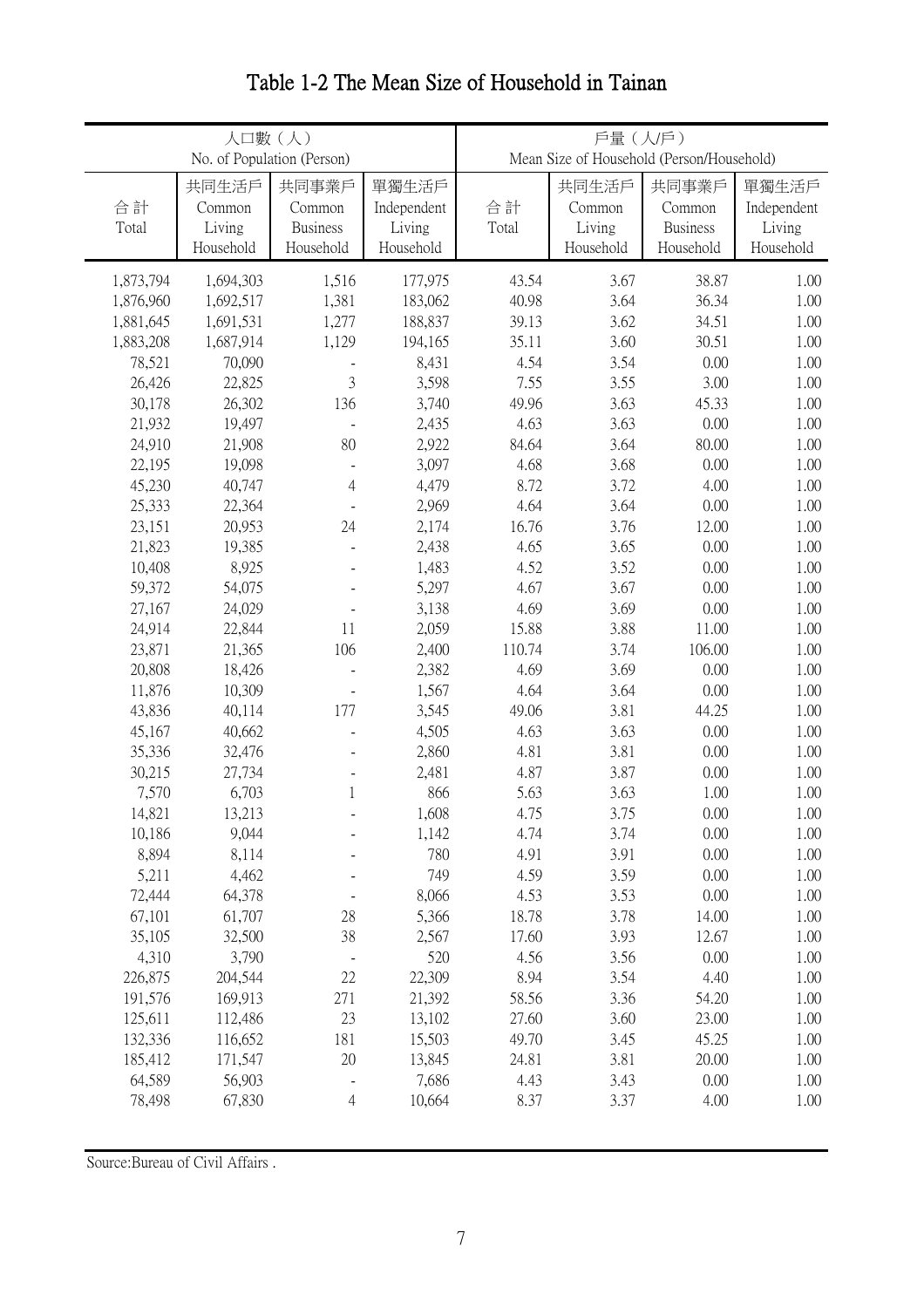# 表1-3.臺南市人口動態登記

| 單位:人              |             |                      |                                                     |                       |
|-------------------|-------------|----------------------|-----------------------------------------------------|-----------------------|
|                   |             |                      | 遷入人數                                                |                       |
| 年別及月別             | 合計<br>Total | 自國外<br>From          |                                                     | 自他省(市)                |
| Year & Month      |             | Foreign<br>Countries | 台北市<br>Taipei City                                  | 高雄市<br>Kaohsiung City |
| 民國97年<br>2008     | 87,515      | 2,319                | 1,848                                               | 3,740                 |
| 臺南市 Tainan City   | 43,849      | 1,515                | 1,020                                               | 1,590                 |
| 臺南縣 Tainan County | 43,666      | 804                  | 828                                                 | 2,150                 |
| 民國98年<br>2009     | 86,338      | 2,309                | 1,636                                               | 3,303                 |
| 臺南市 Tainan City   | 42,793      | 1,451                | 888                                                 | 1,378                 |
| 臺南縣 Tainan County | 43,545      | 858                  | 748                                                 | 1,925                 |
| 民國99年<br>2010     | 81,416      | 1,999                | 1,502                                               | 3,243                 |
| 臺南市 Tainan City   | 40,726      | 1,258                | 808                                                 | 1,461                 |
| 臺南縣 Tainan County | 40,690      | 741                  | 694                                                 | 1,782                 |
|                   |             |                      | $\lambda$ and $\lambda$ and $\lambda$ and $\lambda$ |                       |

|                        |      | 遷入人數   |                              |                           |                    |                      |                          |
|------------------------|------|--------|------------------------------|---------------------------|--------------------|----------------------|--------------------------|
| 年底別及區別                 |      | 合計     | 自國外                          |                           |                    | 自他省(市)               |                          |
| End of Year & District |      | Total  | From<br>Foreign<br>Countries | 新北市<br>New Taipei<br>City | 臺北市<br>Taipei City | 臺中市<br>Taichung City | 高雄市<br>Kaohsiung<br>City |
| 民國100年                 | 2011 | 84,641 | 2,075                        | 2,664                     | 1,618              | 2,124                | 8,866                    |
| 民國101年                 | 2012 | 80,439 | 1,899                        | 2,661                     | 1,550              | 2,041                | 8,048                    |
| 民國102年                 | 2013 | 79,443 | 1,764                        | 2,729                     | 1,583              | 2,107                | 7,857                    |
| 1月                     | Jan  | 6,873  | 135                          | 229                       | 106                | 212                  | 705                      |
| 2月                     | Feb  | 5,369  | 149                          | 206                       | 112                | 150                  | 501                      |
| 3月                     | Mar  | 7,659  | 136                          | 233                       | 125                | 197                  | 771                      |
| 4月                     | Apr  | 7,364  | 127                          | 229                       | 151                | 176                  | 699                      |
| 5月                     | May  | 6,856  | 159                          | 259                       | 150                | 154                  | 685                      |
| 6月                     | June | 6,118  | 146                          | 243                       | 129                | 149                  | 633                      |
| 7月                     | July | 7,399  | 180                          | 299                       | 138                | 204                  | 709                      |
| 8月                     | Aug  | 6,963  | 114                          | 253                       | 177                | 210                  | 723                      |
| 9月                     | Sep  | 7,048  | 124                          | 241                       | 162                | 169                  | 728                      |
| 10月                    | Oct  | 5,824  | 143                          | 173                       | 128                | 151                  | 543                      |
| 11月                    | Nov  | 5,672  | 156                          | 177                       | 104                | 140                  | 579                      |
| 12月                    | Dec  | 6,298  | 195                          | 187                       | 101                | 195                  | 581                      |

資料來源:本市民政局。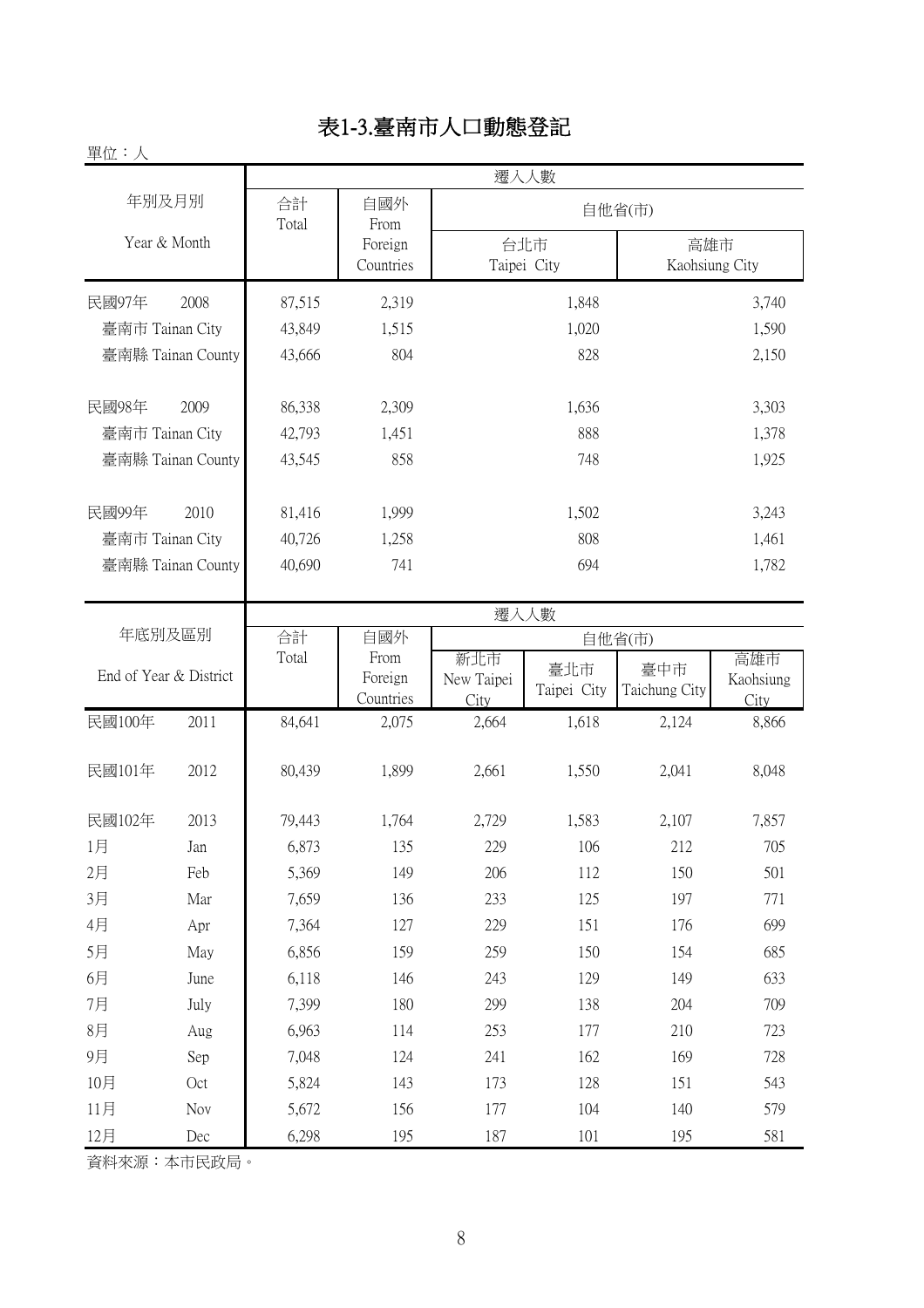|                    |                                |                          |                             |                           |            | ome repon      |  |  |  |  |
|--------------------|--------------------------------|--------------------------|-----------------------------|---------------------------|------------|----------------|--|--|--|--|
|                    | Num. of Immigrants             |                          |                             |                           |            |                |  |  |  |  |
|                    | From Other Provinces or Cities |                          | 自本省他縣<br>(市)                | 自本市他區                     | 初設戶籍       | 其他             |  |  |  |  |
| 臺灣省<br>Taiwan Prov | 福建省<br>Fuchien Prov.           | 其他省市<br>Others           | Other C. & City<br>of Prov. | Other T., City<br>& Dist. | First Reg. | Others         |  |  |  |  |
|                    | 193                            |                          | 40,293                      | 37,423                    | 1,695      | $\overline{4}$ |  |  |  |  |
|                    | 97                             |                          | 19,182                      | 19,820                    | 623        | $\overline{2}$ |  |  |  |  |
|                    | 96                             | $\overline{\phantom{a}}$ | 21,111                      | 17,603                    | 1,072      | $\mathbf{2}$   |  |  |  |  |
|                    |                                |                          |                             |                           |            |                |  |  |  |  |
|                    | 101                            |                          | 38,210                      | 37,450                    | 3,318      | 11             |  |  |  |  |
|                    | 54                             |                          | 17,853                      | 19,920                    | 1,243      | 6              |  |  |  |  |
|                    | 47                             |                          | 20,357                      | 17,530                    | 2,075      | 5              |  |  |  |  |
|                    |                                |                          |                             |                           |            |                |  |  |  |  |
|                    | 152                            | 1                        | 37,943                      | 34,644                    | 1,926      | 6              |  |  |  |  |
|                    | 71                             |                          | 17,690                      | 18,660                    | 775        | 3              |  |  |  |  |
|                    | 81                             | 1                        | 20,253                      | 15,984                    | 1,151      | 3              |  |  |  |  |
|                    |                                |                          |                             |                           |            |                |  |  |  |  |

# Table 1-3. Immigrants and Emigrants in Tainan

|                    |                                |                | Num. of Immigrants                 |                           |                    |              |
|--------------------|--------------------------------|----------------|------------------------------------|---------------------------|--------------------|--------------|
|                    | From Other Provinces or Cities |                | 自本省他縣                              | 自本市他區                     |                    |              |
| 臺灣省<br>Taiwan Prov | 福建省<br>Fuchien Prov.           | 其他省市<br>Others | (市)<br>Other C. & City<br>of Prov. | Other T., City<br>& Dist. | 初設戶籍<br>First Reg. | 其他<br>Others |
|                    | 197                            |                | 11,303                             | 54,334                    | 1,453              | 7            |
| 10,144             | 175                            |                |                                    | 52,694                    | 1,221              | 6            |
| 9,723              | 171                            |                |                                    | 52,251                    | 1,242              | 15           |
| 811                | 16                             | 1              |                                    | 4,530                     | 127                |              |
| 631                | 11                             |                |                                    | 3,513                     | 93                 | 3            |
| 890                | 19                             |                |                                    | 5,151                     | 137                |              |
| 907                | 16                             |                |                                    | 4,984                     | 66                 | 9            |
| 807                | 11                             |                |                                    | 4,538                     | 93                 |              |
| 796                | 12                             |                |                                    | 3,929                     | 81                 |              |
| 962                | 21                             |                |                                    | 4,746                     | 140                |              |
| 909                | 19                             |                |                                    | 4,458                     | 100                |              |
| 894                | 12                             |                |                                    | 4,625                     | 92                 |              |
| 685                | 12                             |                |                                    | 3,864                     | 124                |              |
| 701                | 12                             |                |                                    | 3,723                     | 80                 |              |
| 730                | $10\,$                         |                |                                    | 4,190                     | 109                |              |

Unit:Person

Source:Bureau of Civil Affairs .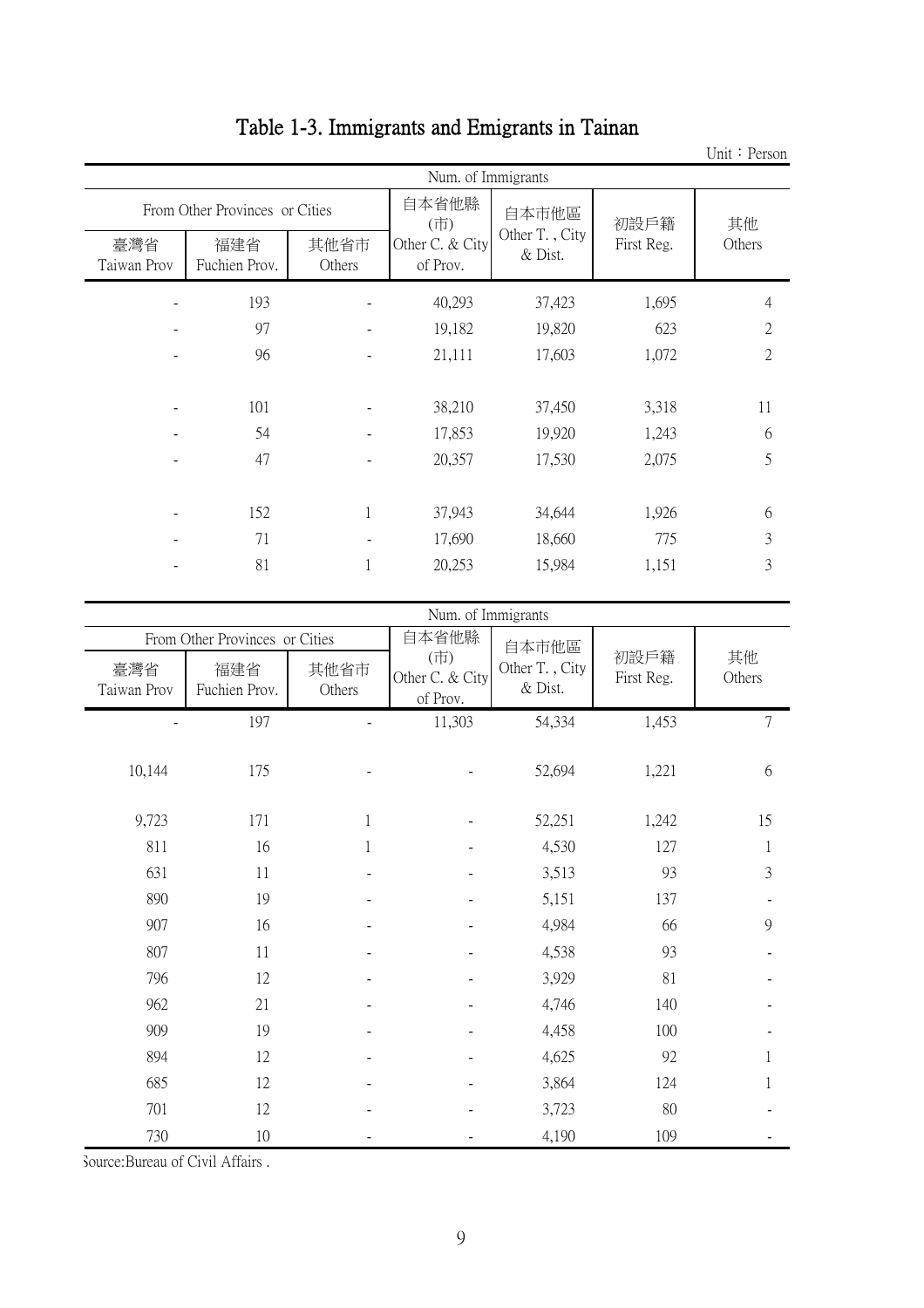# 表1-3.臺南市人口動態登記(續完)

| 單位:人                   |             |                      |                    |                       |
|------------------------|-------------|----------------------|--------------------|-----------------------|
|                        |             |                      | 遷出人數               |                       |
| 年底別及區別                 | 合計<br>Total | 往國外<br>To            |                    | 自他省(市)                |
| End of Year & District |             | Foreign<br>Countries | 台北市<br>Taipei City | 高雄市<br>Kaohsiung City |
| 民國97年 2008             | 86,304      | 2,346                | 2,214              | 3,668                 |
| 臺南市 Tainan City        | 41,856      | 1,451                | 1,127              | 1,466                 |
| 臺南縣 Tainan County      | 44,448      | 895                  | 1,087              | 2,202                 |
| 民國98年 2009             | 85,143      | 2,664                | 1,959              | 3,403                 |
| 臺南市 Tainan City        | 41,810      | 1,675                | 972                | 1,420                 |
| 臺南縣 Tainan County      | 43,333      | 989                  | 987                | 1,983                 |
| 民國99年 2010             | 81,434      | 2,607                | 2,402              | 3,361                 |
| 臺南市 Tainan City        | 40,160      | 1,662                | 1,263              | 1,356                 |
| 臺南縣 Tainan County      | 41,274      | 945                  | 1,139              | 2,005                 |

|                        |      | 遷出人數   |                            |                           |                    |                      |                          |
|------------------------|------|--------|----------------------------|---------------------------|--------------------|----------------------|--------------------------|
| 年底別及區別                 |      | 合計     | 往國外                        |                           |                    | 自他省(市)               |                          |
| End of Year & District |      | Total  | To<br>Foreign<br>Countries | 新北市<br>New Taipei<br>City | 臺北市<br>Taipei City | 臺中市<br>Taichung City | 高雄市<br>Kaohsiung<br>City |
| 民國100年                 | 2011 | 81,742 | 2,499                      | 3,288                     | 2,722              | 2,528                | 7,101                    |
| 民國101年                 | 2012 | 79,635 | 2,233                      | 3,236                     | 2,387              | 2,453                | 7,147                    |
| 民國102年                 | 2013 | 78,647 | 2,200                      | 2,928                     | 2,134              | 2,501                | 7,087                    |
| 1月                     | Jan  | 6,789  | 203                        | 269                       | 162                | 190                  | 561                      |
| 2月                     | Feb  | 5,217  | 159                        | 152                       | 132                | 166                  | 491                      |
| 3月                     | Mar  | 7,448  | 244                        | 247                       | 200                | 216                  | 561                      |
| 4月                     | Apr  | 7,227  | 218                        | 235                       | 168                | 232                  | 602                      |
| 5月                     | May  | 7,030  | 196                        | 306                       | 212                | 251                  | 645                      |
| 6月                     | June | 5,918  | 116                        | 227                       | 153                | 173                  | 593                      |
| 7月                     | July | 7,237  | 169                        | 312                       | 199                | 288                  | 653                      |
| 8月                     | Aug  | 6,973  | 190                        | 279                       | 191                | 261                  | 686                      |
| 9月                     | Sep  | 7,075  | 239                        | 234                       | 237                | 197                  | 664                      |
| 10月                    | Oct  | 5,936  | 206                        | 239                       | 142                | 159                  | 540                      |
| 11月                    | Nov  | 5,511  | 131                        | 195                       | 154                | 186                  | 496                      |
| 12月                    | Dec  | 6,286  | 129                        | 233                       | 184                | 182                  | 595                      |

資料來源:本市民政局。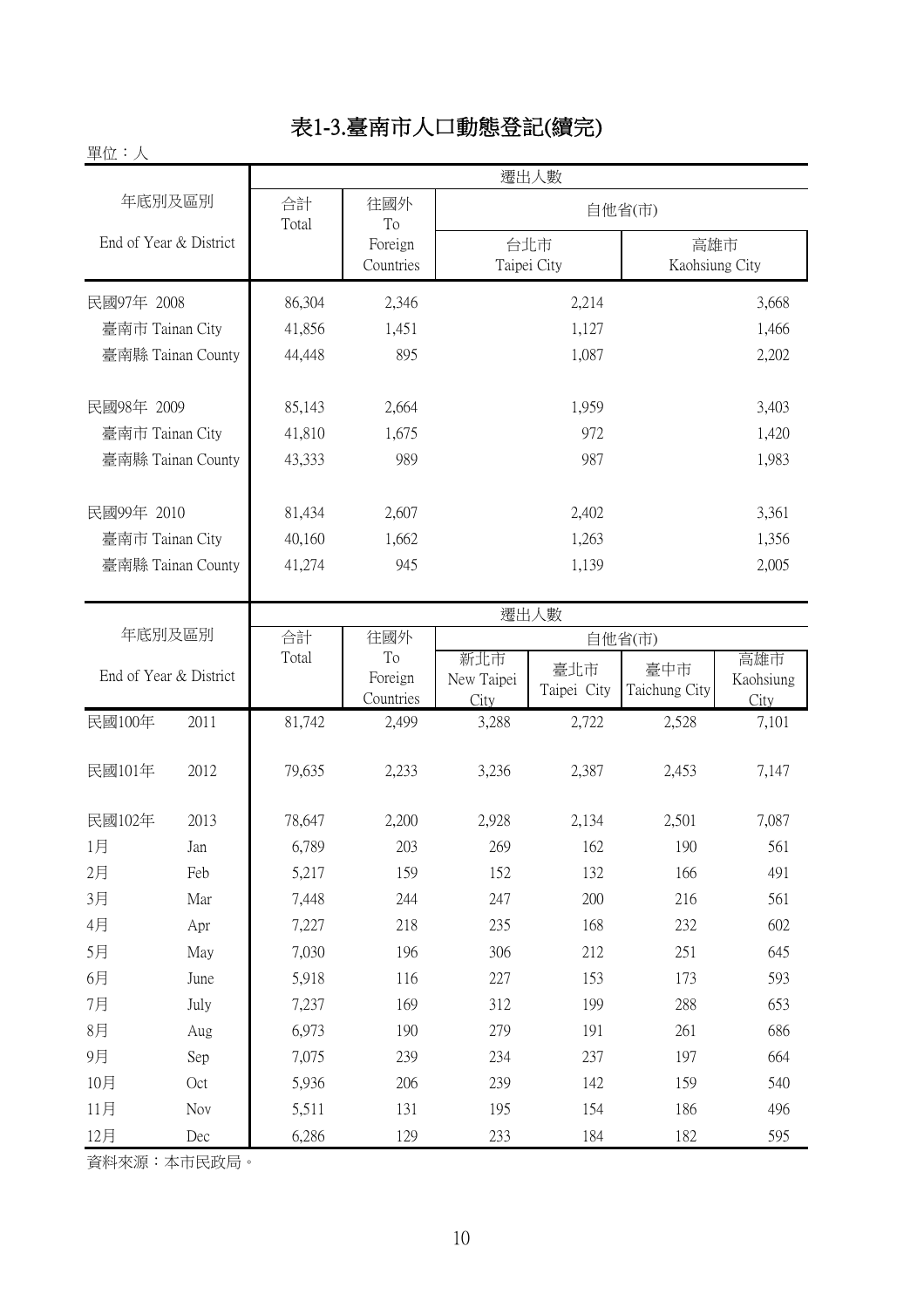| Num. of Emigrants |                                                 |         |                |        |  |  |  |  |
|-------------------|-------------------------------------------------|---------|----------------|--------|--|--|--|--|
|                   | 往本省他縣                                           | 往本市他區   |                | 其他     |  |  |  |  |
| 其他省市<br>Others    | Other C. & City<br>of Prov.                     | & Dist. | Abolish Reg.   | Others |  |  |  |  |
|                   | 40,336                                          | 37,423  | 14             |        |  |  |  |  |
|                   | 17,840                                          | 19,820  | 11             |        |  |  |  |  |
|                   | 22,496                                          | 17,603  | 3              |        |  |  |  |  |
|                   |                                                 |         |                |        |  |  |  |  |
|                   | 39,178                                          | 37,450  | 20             |        |  |  |  |  |
|                   | 17,604                                          | 19,920  | 9              |        |  |  |  |  |
|                   | 21,574                                          | 17,530  | 11             |        |  |  |  |  |
|                   |                                                 |         |                |        |  |  |  |  |
|                   | 38,110                                          | 34,641  | 27             |        |  |  |  |  |
|                   | 17,079                                          | 18,657  | 19             |        |  |  |  |  |
|                   | 21,031                                          | 15,984  | 8              |        |  |  |  |  |
|                   | From Other Provinces or Cities<br>Fuchien Prov. | (市)     | Other T., City | 廢止戶籍   |  |  |  |  |

# Table 1-3. Immigrants and Emigrants in Tainan(Cont.End)

|                    | From Other Provinces or Cities |                | Num. of Emigrants<br>往本省他縣         | 往本市他區                     |                      |                |
|--------------------|--------------------------------|----------------|------------------------------------|---------------------------|----------------------|----------------|
| 臺灣省<br>Taiwan Prov | 福建省<br>Fuchien Prov.           | 其他省市<br>Others | (市)<br>Other C. & City<br>of Prov. | Other T., City<br>& Dist. | 廢止戶籍<br>Abolish Reg. | 其他<br>Others   |
|                    | 430                            |                | 8,804                              | 54,333                    | 21                   |                |
| 8,813              | 633                            |                |                                    | 52,694                    | 23                   | 16             |
| 8,877              | 648                            |                |                                    | 52,242                    | 9                    | 21             |
| 812                | 57                             |                |                                    | 4,530                     | 1                    | $\overline{4}$ |
| 569                | 34                             |                |                                    | 3,513                     |                      | 1              |
| 770                | 59                             |                |                                    | 5,147                     | 1                    | 3              |
| 740                | 53                             |                |                                    | 4,979                     |                      |                |
| 841                | 39                             |                |                                    | 4,538                     | $\overline{2}$       |                |
| 698                | 29                             |                |                                    | 3,929                     |                      |                |
| 803                | 64                             |                |                                    | 4,746                     | 1                    | $\overline{2}$ |
| 845                | 61                             |                |                                    | 4,458                     |                      | 2              |
| 783                | 94                             |                |                                    | 4,625                     |                      | $\overline{2}$ |
| 711                | 69                             |                |                                    | 3,864                     | $\mathfrak{2}$       | $\overline{4}$ |
| 595                | 28                             |                |                                    | 3,723                     | $\mathbf{1}$         | 2              |
| 710                | 61                             |                |                                    | 4,190                     |                      |                |

Source:Bureau of Civil Affairs .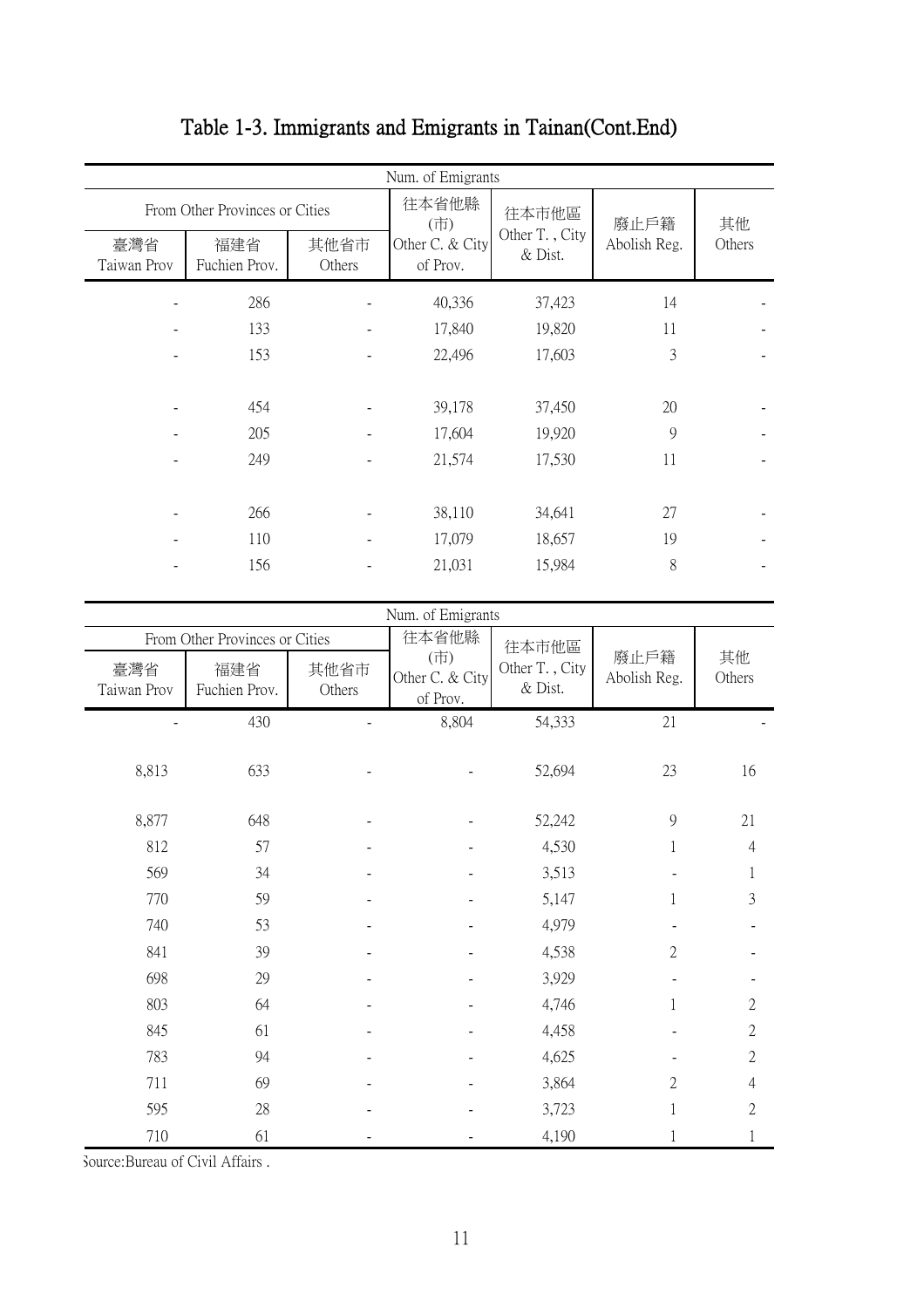# 表1-4.臺南市人口自然增加及社會增加

單位:人

|                  |                             | 自然增加<br>Natural Increase |           |              |                               |             |           |             |                               |  |
|------------------|-----------------------------|--------------------------|-----------|--------------|-------------------------------|-------------|-----------|-------------|-------------------------------|--|
| 年及地區別            | 人口增加                        |                          | 出生        | <b>Birth</b> |                               |             | 死亡        | Death       |                               |  |
| Year & District  | 數<br>Population<br>Increase | 合計<br>Total              | 男<br>Male | 女<br>Female  | 粗出生率<br>Crude Rate<br>$(\%o)$ | 合計<br>Total | 男<br>Male | 女<br>Female | 粗死亡率<br>Crude Rate<br>$(\%o)$ |  |
| 民國100年 2011      | 3,166                       | 14,208                   | 7,457     | 6,751        | 7.58                          | 13,941      | 8,395     | 5,546       | 7.43                          |  |
| 民國101年 2012      | 4,685                       | 17,752                   | 9,222     | 8,530        | 9.45                          | 13,871      | 8,221     | 5,650       | 7.38                          |  |
| 民國102年 2013      | 1,563                       | 14,788                   | 7,604     | 7,184        | 7.86                          | 14,021      | 8,268     | 5,753       | 7.45                          |  |
| 新營區 Sinying      | 46                          | 559                      | 270       | 289          | 7.12                          | 572         | 324       | 248         | 7.29                          |  |
| 鹽水區 Yanshuei     | $-269$                      | 179                      | 93        | 86           | 6.74                          | 333         | 179       | 154         | 12.54                         |  |
| 白河區 Baihe        | $-424$                      | 160                      | 89        | 71           | 5.26                          | 375         | 229       | 146         | 12.34                         |  |
| 柳營區 Liouying     | $-228$                      | 130                      | 75        | 55           | 5.90                          | 239         | 139       | 100         | 10.84                         |  |
| 後壁區 Houbi        | $-370$                      | 142                      | 67        | 75           | 5.66                          | 315         | 183       | 132         | 12.55                         |  |
| 東山區 Dongshan     | $-334$                      | 134                      | 76        | 58           | 5.99                          | 294         | 160       | 134         | 13.15                         |  |
| 麻豆區 Madou        | $-147$                      | 330                      | 163       | 167          | 7.28                          | 413         | 240       | 173         | 9.12                          |  |
| 下營區 Siaying      | $-279$                      | 186                      | 100       | 86           | 7.30                          | 279         | 163       | 116         | 10.95                         |  |
| 六甲區 Lioujia      | $-195$                      | 172                      | 93        | 79           | 7.40                          | 227         | 149       | 78          | 9.76                          |  |
| 官田區 Guantian     | $-89$                       | 147                      | 72        | 75           | 6.72                          | 213         | 117       | 96          | 9.74                          |  |
| 大内區 Danei        | $-129$                      | 64                       | 35        | 29           | 6.11                          | 144         | 86        | 58          | 13.75                         |  |
| 佳里區 Jiali        | 83                          | 402                      | 205       | 197          | 6.78                          | 426         | 242       | 184         | 7.18                          |  |
| 學甲區 Syuejia      | $-247$                      | 187                      | 97        | 90           | 6.85                          | 282         | 147       | 135         | 10.33                         |  |
| 西港區 Sigang       | $-120$                      | 183                      | 96        | 87           | 7.33                          | 204         | 119       | 85          | 8.17                          |  |
| 七股區 Cigu         | $-354$                      | 127                      | 67        | 60           | 5.28                          | 323         | 180       | 143         | 13.43                         |  |
| 將軍區 Jiangjyun    | $-197$                      | 125                      | 68        | 57           | 5.98                          | 273         | 134       | 139         | 13.06                         |  |
| 北門區 Beimen       | $-207$                      | 89                       | 46        | 43           | 7.43                          | 141         | 76        | 65          | 11.77                         |  |
| 新化區 Sinhua       | $-104$                      | 340                      | 175       | 165          | 7.75                          | 355         | 207       | 148         | 8.09                          |  |
| 善化區 Shanhua      | 548                         | 383                      | 192       | 191          | 8.53                          | 362         | 200       | 162         | 8.06                          |  |
| 新市區 Sinshih      | 149                         | 327                      | 177       | 150          | 9.27                          | 214         | 125       | 89          | 6.07                          |  |
| 安定區 Anding       | $-83$                       | 238                      | 126       | 112          | 7.87                          | 275         | 164       | 111         | 9.09                          |  |
| 山上區 Shanshang    | $-126$                      | 50                       | 27        | 23           | 6.55                          | 77          | 47        | 30          | 10.09                         |  |
| 玉井區 Yujing       | $-237$                      | 70                       | 34        | 36           | 4.69                          | 143         | 84        | 59          | 9.57                          |  |
| 楠西區 Nansi        | $-86$                       | 67                       | 35        | 32           | 6.55                          | 120         | 67        | 53          | 11.73                         |  |
| 南化區 Nanhua       | 80                          | 67                       | 37        | 30           | 7.57                          | 86          | 51        | 35          | 9.71                          |  |
| 左鎮區 Zuojhen      | $-83$                       | 21                       | 13        | 8            | 4.00                          | 72          | 43        | 29          | 13.71                         |  |
| 仁德區 Rende        | 1,174                       | 659                      | 322       | 337          | 9.17                          | 510         | 297       | 213         | 7.10                          |  |
| 歸仁區 Gueiren      | 446                         | 507                      | 255       | 252          | 7.58                          | 403         | 250       | 153         | 6.03                          |  |
| 關廟區 Guanmiao     | $-248$                      | 276                      | 142       | 134          | 7.83                          | 298         | 184       | 114         | 8.46                          |  |
| 龍崎區 Longci       | $-15$                       | 27                       | 16        | 11           | 6.25                          | 56          | 30        | 26          | 12.97                         |  |
| 永康區 Yongkang     | 2,572                       | 2,176                    | 1,113     | 1,063        | 9.65                          | 1,167       | 764       | 403         | 5.17                          |  |
| 區 East<br>東      | $-1,396$                    | 1,324                    | 702       | 622          | 6.89                          | 1,058       | 642       | 416         | 5.50                          |  |
| 區 South<br>南     | $-407$                      | 895                      | 450       | 445          | 7.11                          | 941         | 591       | 350         | 7.48                          |  |
| 北<br>區 North     | 103                         | 1,163                    | 583       | 580          | 8.79                          | 853         | 512       | 341         | 6.45                          |  |
| 安南區 Annan        | 2,663                       | 1,771                    | 908       | 863          | 9.62                          | 1,038       | 616       | 422         | 5.64                          |  |
| 安平區 Anping       | 241                         | 579                      | 299       | 280          | 8.98                          | 331         | 198       | 133         | 5.13                          |  |
| 中西區 West Central | $-168$                      | 532                      | 286       | 246          | 6.77                          | 609         | 329       | 280         | 7.75                          |  |

資料來源:本市民政局。

附註:根據登記日期統計,並以年中人口數為分母計算而得。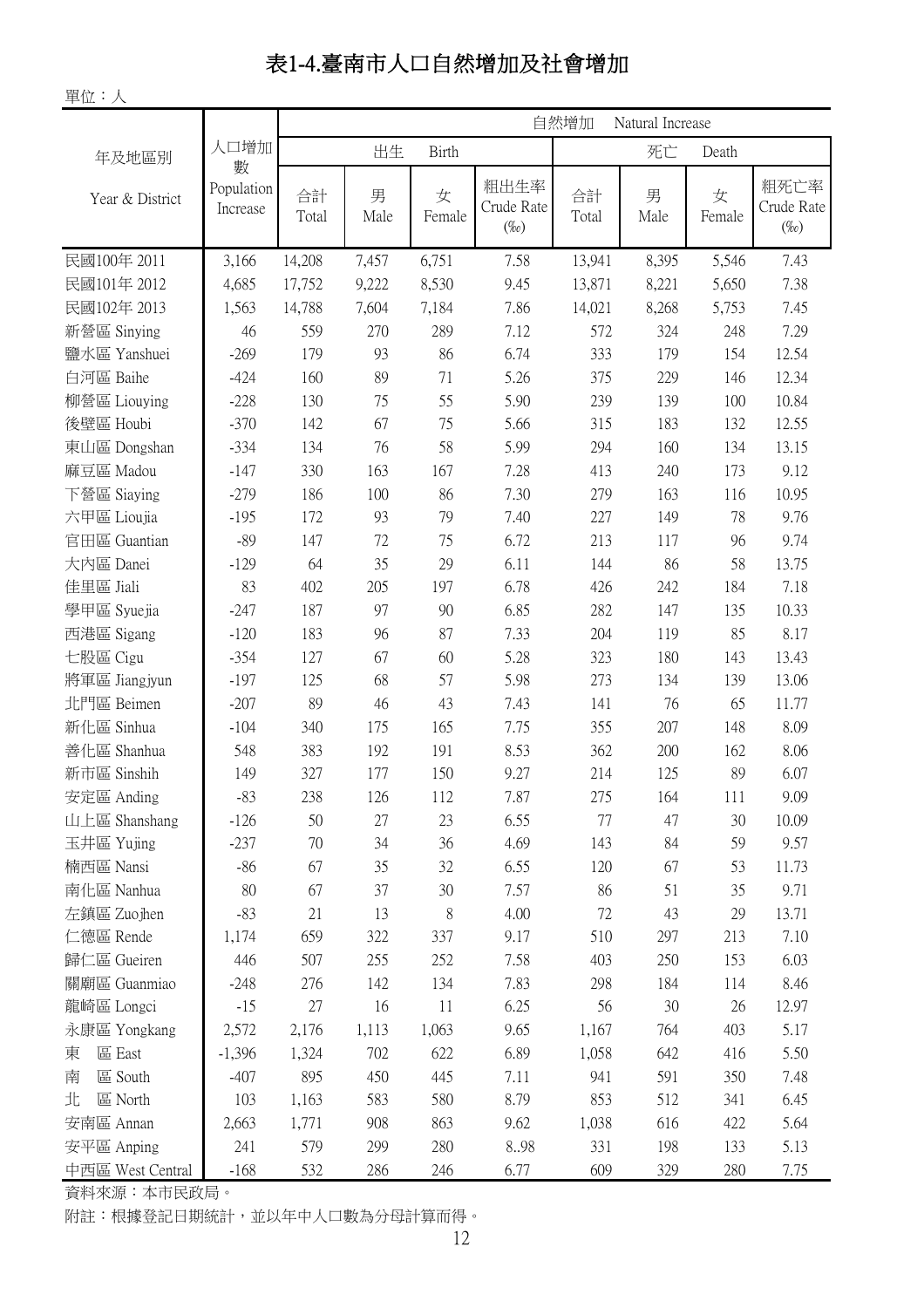|                                |                                | 社會增加<br>Social Increase |           |             |                        |             |           |             |                        |                                |                                |
|--------------------------------|--------------------------------|-------------------------|-----------|-------------|------------------------|-------------|-----------|-------------|------------------------|--------------------------------|--------------------------------|
| 增加數增                           | 加率                             |                         | 遷入        | Immigrants  |                        |             | 遷出        | Emigrants   |                        |                                | 增加數增加率                         |
| No. of<br>Persons<br>Increased | Rate of<br>Increase<br>$(\%o)$ | 合計<br>Total             | 男<br>Male | 女<br>Female | 遷入率<br>Rate<br>$(\%o)$ | 合計<br>Total | 男<br>Male | 女<br>Female | 遷出率<br>Rate<br>$(\%o)$ | No. of<br>Persons<br>Increased | Rate of<br>Increase<br>$(\%o)$ |
| 267                            | 0.14                           | 84,641                  | 37,217    | 47,424      | 45.13                  | 81,742      | 36,424    | 45,318      | 43.59                  | 2,899                          | 1.55                           |
| 3,881                          | 2.07                           | 80,439                  | 35,790    | 44,649      | 42.80                  | 79,635      | 35,686    | 43,949      | 42.37                  | 804                            | 0.43                           |
| 767                            | 0.41                           | 79,443                  | 35,435    | 44,008      | 42.20                  | 78,647      | 35,220    | 43,427      | 41.78                  | 796                            | 0.42                           |
| $-13$                          | $-0.17$                        | 2,974                   | 1,333     | 1,641       | 37.89                  | 2,915       | 1,342     | 1,573       | 37.13                  | 59                             | 0.75                           |
| $-154$                         | $-5.77$                        | 868                     | 411       | 457         | 32.68                  | 983         | 436       | 547         | 37.01                  | $-115$                         | $-4.31$                        |
| $-215$                         | $-7.03$                        | 706                     | 333       | 373         | 23.23                  | 915         | 414       | 501         | 30.11                  | $-209$                         | $-6.83$                        |
| $-109$                         | $-4.92$                        | 703                     | 292       | 411         | 31.89                  | 822         | 369       | 453         | 37.29                  | $-119$                         | $-5.37$                        |
| $-173$                         | $-6.84$                        | 716                     | 333       | 383         | 28.53                  | 913         | 422       | 491         | 36.38                  | $-197$                         | $-7.79$                        |
| $-160$                         | $-7.10$                        | 541                     | 235       | 306         | 24.19                  | 715         | 307       | 408         | 31.97                  | $-174$                         | $-7.72$                        |
| $-83$                          | $-1.83$                        | 1,259                   | 548       | 711         | 27.79                  | 1,323       | 610       | 713         | 29.20                  | $-64$                          | $-1.41$                        |
| $-93$                          | $-3.63$                        | 582                     | 243       | 339         | 22.85                  | 768         | 363       | 405         | 30.15                  | $-186$                         | $-7.26$                        |
| $-55$                          | $-2.36$                        | 597                     | 248       | 349         | 25.68                  | 737         | 327       | 410         | 31.70                  | $-140$                         | $-6.00$                        |
| $-66$                          | $-3.01$                        | 712                     | 315       | 397         | 32.56                  | 735         | 306       | 429         | 33.61                  | $-23$                          | $-1.05$                        |
| $-80$                          | $-7.59$                        | 279                     | 111       | 168         | 26.64                  | 328         | 141       | 187         | 31.32                  | $-49$                          | $-4.65$                        |
| $-24$                          | $-0.40$                        | 1,992                   | 867       | 1,125       | 33.57                  | 1,885       | 802       | 1,083       | 31.77                  | 107                            | 1.80                           |
| $-95$                          | $-3.47$                        | 756                     | 343       | 413         | 27.70                  | 908         | 406       | 502         | 33.27                  | $-152$                         | $-5.54$                        |
| $-21$                          | $-0.84$                        | 707                     | 294       | 413         | 28.31                  | 806         | 333       | 473         | 32.27                  | $-99$                          | $-3.95$                        |
| $-196$                         | $-8.09$                        | 934                     | 447       | 487         | 38.84                  | 1,092       | 514       | 578         | 45.41                  | $-158$                         | $-6.52$                        |
| $-148$                         | $-7.05$                        | 594                     | 271       | 323         | 28.41                  | 643         | 284       | 359         | 30.76                  | $-49$                          | $-2.33$                        |
| $-52$                          | $-4.30$                        | 306                     | 131       | 175         | 25.54                  | 461         | 228       | 233         | 38.48                  | $-155$                         | $-12.83$                       |
| $-15$                          | $-0.34$                        | 1,422                   | 629       | 793         | 32.40                  | 1,511       | 682       | 829         | 34.43                  | $-89$                          | $-2.03$                        |
| 21                             | 0.47                           | 2,181                   | 1,047     | 1,134       | 48.58                  | 1,654       | 734       | 920         | 36.84                  | 527                            | 11.81                          |
| 113                            | 3.21                           | 1,305                   | 590       | 715         | 37.01                  | 1,269       | 564       | 705         | 35.99                  | 36                             | 1.02                           |
| $-37$                          | $-1.22$                        | 1,056                   | 470       | 586         | 34.90                  | 1,102       | 499       | 603         | 36.42                  | $-46$                          | $-1.52$                        |
| $-27$                          | $-3.51$                        | 201                     | 93        | 108         | 26.33                  | 300         | 133       | 167         | 39.30                  | -99                            | $-12.86$                       |
| $-73$                          | $-4.85$                        | 386                     | 176       | 210         | 25.84                  | 550         | 232       | 318         | 36.82                  | $-164$                         | $-10.89$                       |
| $-53$                          | $-5.16$                        | 267                     | 117       | 150         | 26.10                  | 300         | 128       | 172         | 29.33                  | $-33$                          | $-3.21$                        |
| $-19$                          | $-2.16$                        | 376                     | 176       | 200         | 42.47                  | 277         | 138       | 139         | 31.29                  | 99                             | 11.23                          |
| $-51$                          | $-9.63$                        | 146                     | 66        | 80          | 27.80                  | 178         | 84        | 94          | 33.89                  | $-32$                          | $-6.04$                        |
| 149                            | 2.09                           | 4,199                   | 1,912     | 2,287       | 58.44                  | 3,174       | 1,416     | 1,758       | 44.17                  | 1,025                          | 14.38                          |
| 104                            | 1.56                           | 2,526                   | 1,192     | 1,334       | 37.77                  | 2,184       | 1,018     | 1,166       | 32.66                  | 342                            | 5.13                           |
| $-22$                          | $-0.62$                        | 877                     | 385       | 492         | 24.89                  | 1,103       | 488       | 615         | 31.31                  | $-226$                         | $-6.39$                        |
| $-29$                          | $-6.71$                        | 184                     | 84        | 100         | 42.62                  | 170         | 81        | 89          | 39.37                  | 14                             | 3.24                           |
| 1,009                          | 4.50                           | 10,921                  | 4,888     | 6,033       | 48.41                  | 9,358       | 4,191     | 5,167       | 41.48                  | 1,563                          | 6.97                           |
| 266                            | 1.38                           | 9,314                   | 4,227     | 5,087       | 48.44                  | 10,976      | 5,021     | 5,955       | 57.09                  | $-1,662$                       | $-8.61$                        |
| $-46$                          | $-0.37$                        | 5,101                   | 2,156     | 2,945       | 40.54                  | 5,462       | 2,429     | 3,033       | 43.41                  | $-361$                         | $-2.86$                        |
| 310                            | 2.34                           | 6,956                   | 3,038     | 3,918       | 52.58                  | 7,163       | 3,171     | 3,992       | 54.15                  | $-207$                         | $-1.57$                        |
| 733                            | 4.01                           | 7,473                   | 3,356     | 4,117       | 40.60                  | 5,543       | 2,382     | 3,161       | 30.11                  | 1,930                          | 10.56                          |
| 248                            | 3.85                           | 3,999                   | 1,780     | 2,219       | 62.03                  | 4,006       | 1,791     | 2,215       | 62.14                  | $-7$                           | $-0.11$                        |
| $-77$                          | $-0.98$                        | 5,327                   | 2,298     | 3,029       | 67.79                  | 5,418       | 2,434     | 2984        | 68.95                  | $-91$                          | $-1.16$                        |

Table 1-4. Natural Increase and Social Increase in the Population of Tainan

Unit:Person

Source:Bureau of Civil Affairs.

Note:Base on the data of registration and computed by using the mid-year population as the denominator.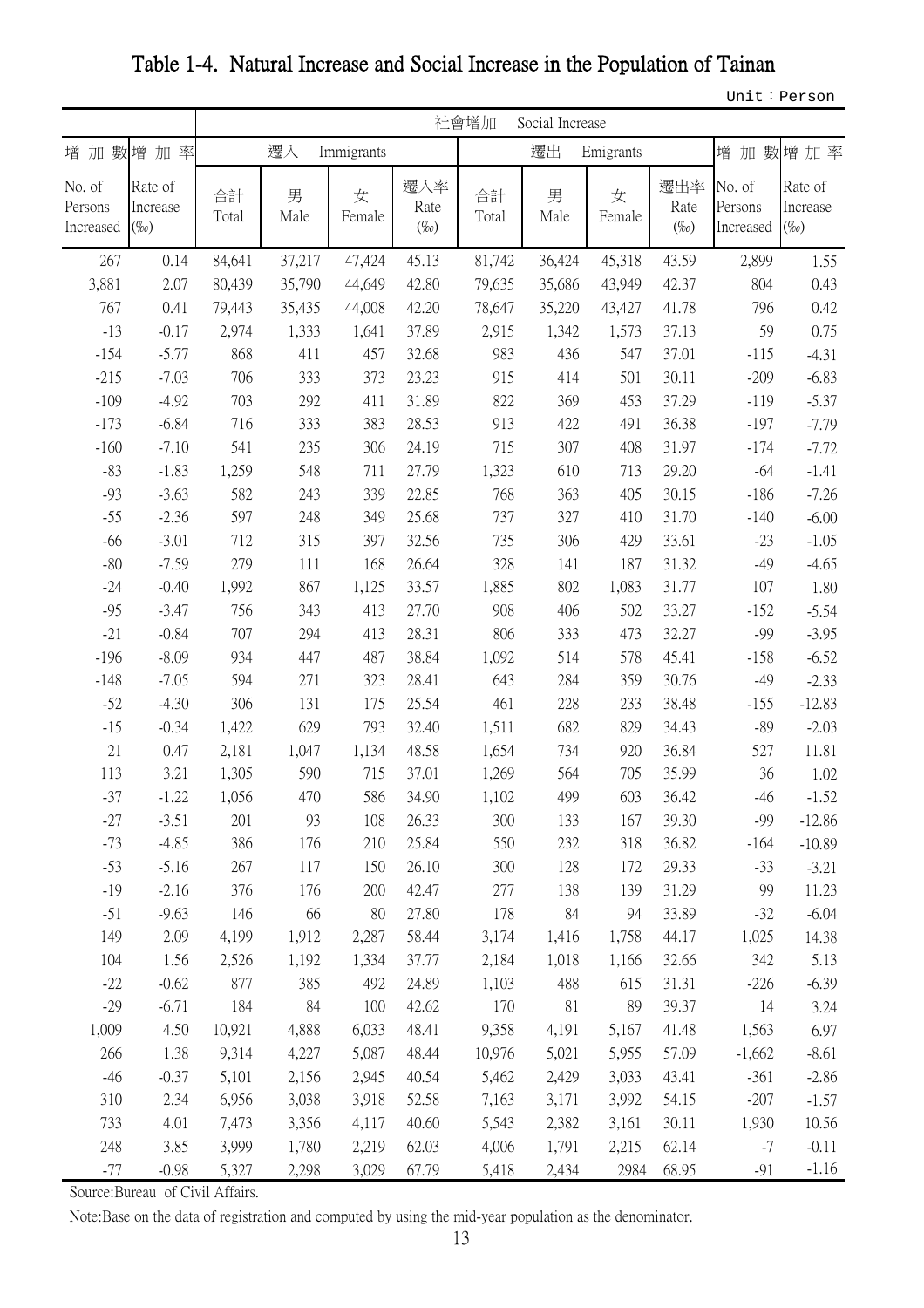# 表 1-5 臺南市各行政區人口消長

| 單位:人、百分比                   |                |                   |                                                |                            |                                    |                   |                                                |                   |                                                |                   |                                                |
|----------------------------|----------------|-------------------|------------------------------------------------|----------------------------|------------------------------------|-------------------|------------------------------------------------|-------------------|------------------------------------------------|-------------------|------------------------------------------------|
| 年底及月底別                     |                | 新營區 Sinying       |                                                | 鹽水區 Yanshuei               |                                    | 白河區 Baihe         |                                                | 柳營區 Liouying      |                                                | 後壁區 Houbi         |                                                |
| End of Year & End of Month |                | 人口數<br>Population | 增減率<br>$(\%)$<br>Rate of<br>Increase<br>$(\%)$ | 人口數<br>Population Increase | 增減率<br>$(\%)$<br>Rate of<br>$(\%)$ | 人口數<br>Population | 增減率<br>$(\%)$<br>Rate of<br>Increase<br>$(\%)$ | 人口數<br>Population | 增減率<br>$(\%)$<br>Rate of<br>Increase<br>$(\%)$ | 人口數<br>Population | 增減率<br>$(\%)$<br>Rate of<br>Increase<br>$(\%)$ |
| 民國 99 年底                   | End of 2010    | 78,105            |                                                | 27,160                     |                                    | 31,395            |                                                | 22,726            |                                                | 25,884            |                                                |
| 民國 100年底 End of 2011       |                | 78,473            | 0.47                                           | 26,891                     | $-0.99$                            | 30,947            | $-1.43$                                        | 22,443            | $-1.25$                                        | 25,569            | $-1.22$                                        |
| 民國 101年底 End of 2012       |                | 78,475            | 0.00                                           | 26,695                     | $-0.73$                            | 30,602            | $-1.11$                                        | 22,160            | $-1.26$                                        | 25,280            | $-1.13$                                        |
| 民國 102 年底 End of 2013      |                | 78,521            | 0.06                                           | 26,426                     | $-1.01$                            | 30,178            | $-1.39$                                        | 21,932            | $-1.03$                                        | 24,910            | $-1.46$                                        |
| 1月底                        | End of Jan.    | 78,535            | 0.08                                           | 26,662                     | $-0.12$                            | 30,557            | $-0.15$                                        | 22,147            | $-0.06$                                        | 25,224            | $-0.22$                                        |
| 2月底                        | End of Feb     | 78,587            | 0.07                                           | 26,633                     | $-0.11$                            | 30,544            | $-0.04$                                        | 22,086            | $-0.28$                                        | 25,201            | $-0.09$                                        |
| 3月底                        | End of Mar.    | 78,603            | 0.02                                           | 26,617                     | $-0.06$                            | 30,509            | $-0.11$                                        | 22,073            | $-0.06$                                        | 25,153            | $-0.19$                                        |
| 4月底                        | End of Apr.    | 78,664            | 0.08                                           | 26,606                     | $-0.04$                            | 30,451            | $-0.19$                                        | 22,069            | $-0.02$                                        | 25,128            | $-0.10$                                        |
| 5月底                        | End of May     | 78,622            | $-0.05$                                        | 26,579                     | $-0.10$                            | 30,438            | $-0.04$                                        | 22,040            | $-0.13$                                        | 25,104            | $-0.10$                                        |
| 6月底                        | End of June.   | 78,589            | $-0.04$                                        | 26,565                     | $-0.05$                            | 30,414            | $-0.08$                                        | 22,017            | $-0.10$                                        | 25,081            | $-0.09$                                        |
| 7月底                        | End of July    | 78,542            | $-0.06$                                        | 26,525                     | $-0.15$                            | 30,377            | $-0.12$                                        | 22,033            | 0.07                                           | 25,055            | $-0.10$                                        |
| 8月底                        | End of Aug.    | 78,548            | 0.01                                           | 26,503                     | $-0.08$                            | 30,331            | $-0.15$                                        | 21,999            | $-0.15$                                        | 25,024            | $-0.12$                                        |
| 9月底                        | End of Sep.    | 78,479            | $-0.09$                                        | 26,488                     | $-0.06$                            | 30,291            | $-0.13$                                        | 22,013            | 0.06                                           | 25,002            | $-0.09$                                        |
| 10月底                       | End of<br>Oct. | 78,425            | $-0.07$                                        | 26,469                     | $-0.07$                            | 30,252            | $-0.13$                                        | 21,990            | $-0.10$                                        | 24,985            | $-0.07$                                        |
| 11月底                       | End of<br>Nov. | 78,462            | 0.05                                           | 26,451                     | $-0.07$                            | 30,212            | $-0.13$                                        | 21,964            | $-0.12$                                        | 24,969            | $-0.06$                                        |
| 12月底                       | End of<br>Nov. | 78,521            | 0.08                                           | 26,426                     | $-0.09$                            | 30,178            | $-0.11$                                        | 21,932            | $-0.15$                                        | 24,910            | $-0.24$                                        |

資料來源:本市民政局。

# 表1-5 臺南市各行政區人口消長(續1)

#### 單位:人、百分比

| 年底及月底別                     |                | 大内區 Danei                  |                                    | 佳里區 Jiali                  |                                    | 學甲區 Syuejia       |                                                | 西港區 Sigang                 |                                    | 七股區 Cigu          |                                                |
|----------------------------|----------------|----------------------------|------------------------------------|----------------------------|------------------------------------|-------------------|------------------------------------------------|----------------------------|------------------------------------|-------------------|------------------------------------------------|
| End of Year & End of Month |                | 人口數<br>Population Increase | 增減率<br>$(\%)$<br>Rate of<br>$(\%)$ | 人口數<br>Population Increase | 增減率<br>$(\%)$<br>Rate of<br>$(\%)$ | 人口數<br>Population | 增減率<br>$(\%)$<br>Rate of<br>Increase<br>$(\%)$ | 人口數<br>Population Increase | 增減率<br>$(\%)$<br>Rate of<br>$(\%)$ | 人口數<br>Population | 增減率<br>$(\%)$<br>Rate of<br>Increase<br>$(\%)$ |
| 民國 99年底                    | End of 2010    | 10,899                     |                                    | 59,269                     |                                    | 27,864            |                                                | 25,200                     |                                    | 24,815            |                                                |
| 民國 100年底 End of 2011       |                | 10,674                     | $-2.06$                            | 59,155                     | $-0.19$                            | 27,583            | $-1.01$                                        | 25,069                     | $-0.52$                            | 24,649            | $-0.67$                                        |
| 民國 101年底 End of 2012       |                | 10,537                     | $-1.28$                            | 59,289                     | 0.23                               | 27,414            | $-0.61$                                        | 25,034                     | $-0.14$                            | 24,225            | $-1.72$                                        |
| 民國 102年底 End of 2013       |                | 10,408                     | $-1.22$                            | 59,372                     | 0.14                               | 27,167            | $-0.90$                                        | 24,914                     | $-0.48$                            | 23,871            | $-1.46$                                        |
| 1月底                        | End of Jan.    | 10,514                     | $-0.22$                            | 59,306                     | 0.03                               | 27,440            | 0.09                                           | 25,021                     | $-0.05$                            | 24,223            | $-0.01$                                        |
| 2月底                        | End of Feb     | 10,504                     | $-0.10$                            | 59,294                     | $-0.02$                            | 27,417            | $-0.08$                                        | 25,012                     | $-0.04$                            | 24,215            | $-0.03$                                        |
| 3月底                        | End of Mar.    | 10,504                     | 0.00                               | 59,303                     | 0.02                               | 27,413            | $-0.01$                                        | 24,980                     | $-0.13$                            | 24,190            | $-0.10$                                        |
| 4月底                        | End of Apr.    | 10,479                     | $-0.24$                            | 59,313                     | 0.02                               | 27,405            | $-0.03$                                        | 24,980                     | 0.00                               | 24,160            | $-0.12$                                        |
| 5月底                        | End of May     | 10,469                     | $-0.10$                            | 59,370                     | 0.10                               | 27,383            | $-0.08$                                        | 24,982                     | 0.01                               | 24,027            | $-0.55$                                        |
| 6月底                        | End of June.   | 10,451                     | $-0.17$                            | 59,398                     | 0.05                               | 27,347            | $-0.13$                                        | 24,971                     | $-0.04$                            | 23,989            | $-0.16$                                        |
| 7月底                        | End of July    | 10,459                     | 0.08                               | 59,360                     | $-0.06$                            | 27,335            | $-0.04$                                        | 24,959                     | $-0.05$                            | 23,927            | $-0.26$                                        |
| 8月底                        | End of Aug.    | 10,447                     | $-0.11$                            | 59,337                     | $-0.04$                            | 27,305            | $-0.11$                                        | 24,967                     | 0.03                               | 23,918            | $-0.04$                                        |
| 9月底                        | End of Sep.    | 10,451                     | 0.04                               | 59,334                     | $-0.01$                            | 27,274            | $-0.11$                                        | 24,927                     | $-0.16$                            | 23,889            | $-0.12$                                        |
| 10月底                       | End of<br>Oct. | 10,447                     | $-0.04$                            | 59,338                     | 0.01                               | 27,255            | $-0.07$                                        | 24,923                     | $-0.02$                            | 23,880            | $-0.04$                                        |
| 11月底                       | End of<br>Nov. | 10,434                     | $-0.12$                            | 59,371                     | 0.06                               | 27,221            | $-0.12$                                        | 24,916                     | $-0.03$                            | 23,894            | 0.06                                           |
| 12月底                       | End of Nov.    | 10,408                     | $-0.25$                            | 59,372                     | 0.00                               | 27,167            | $-0.20$                                        | 24,914                     | $-0.01$                            | 23,871            | $-0.10$                                        |

資料來源:本市民政局。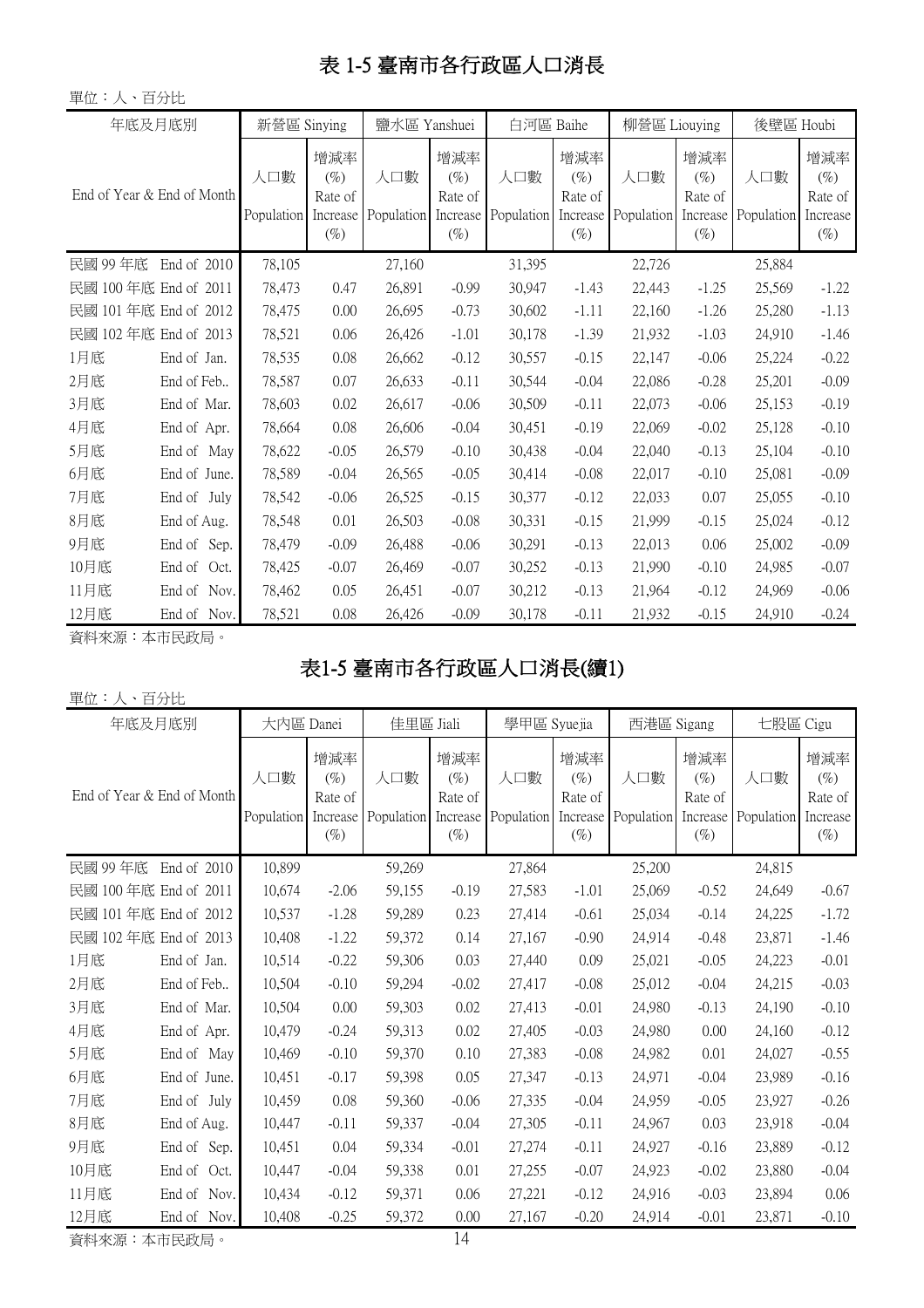|                   |                                                |                   |                                                |                   |                                                |                   |                                                |                   | Unit: Person; $%$                              |
|-------------------|------------------------------------------------|-------------------|------------------------------------------------|-------------------|------------------------------------------------|-------------------|------------------------------------------------|-------------------|------------------------------------------------|
|                   | 東山區 Dongshan                                   |                   | 麻豆區 Madou                                      |                   | 下營區 Siaying                                    |                   | 六甲區 Lioujia                                    |                   | 官田區 Guantian                                   |
| 人口數<br>Population | 增減率<br>$(\%)$<br>Rate of<br>Increase<br>$(\%)$ | 人口數<br>Population | 增減率<br>$(\%)$<br>Rate of<br>Increase<br>$(\%)$ | 人口數<br>Population | 增減率<br>$(\%)$<br>Rate of<br>Increase<br>$(\%)$ | 人口數<br>Population | 增減率<br>$(\%)$<br>Rate of<br>Increase<br>$(\%)$ | 人口數<br>Population | 增減率<br>$(\%)$<br>Rate of<br>Increase<br>$(\%)$ |
| 23,117            |                                                | 45,793            |                                                | 26,119            |                                                | 23,694            |                                                | 22,212            |                                                |
| 22,771            | $-1.50$                                        | 45,609            | $-0.40$                                        | 25,803            | $-1.21$                                        | 23,509            | $-0.78$                                        | 21,965            | $-1.11$                                        |
| 22,529            | $-1.06$                                        | 45,377            | $-0.51$                                        | 25,612            | $-0.74$                                        | 23,346            | $-0.69$                                        | 21,912            | $-0.24$                                        |
| 22,195            | $-1.48$                                        | 45,230            | $-0.32$                                        | 25,333            | $-1.09$                                        | 23,151            | $-0.84$                                        | 21,823            | $-0.41$                                        |
| 22,509            | $-0.09$                                        | 45,380            | 0.01                                           | 25,571            | $-0.16$                                        | 23,335            | $-0.05$                                        | 21,917            | 0.02                                           |
| 22,492            | $-0.08$                                        | 45,401            | 0.05                                           | 25,553            | $-0.07$                                        | 23,348            | 0.06                                           | 21,894            | $-0.10$                                        |
| 22,430            | $-0.28$                                        | 45,402            | 0.00                                           | 25,486            | $-0.26$                                        | 23,328            | $-0.09$                                        | 21,855            | $-0.18$                                        |
| 22,423            | $-0.03$                                        | 45,391            | $-0.02$                                        | 25,456            | $-0.12$                                        | 23,341            | 0.06                                           | 21,840            | $-0.07$                                        |
| 22,387            | $-0.16$                                        | 45,354            | $-0.08$                                        | 25,461            | 0.02                                           | 23,313            | $-0.12$                                        | 21,837            | $-0.01$                                        |
| 22,372            | $-0.07$                                        | 45,350            | $-0.01$                                        | 25,448            | $-0.05$                                        | 23,317            | 0.02                                           | 21,827            | $-0.05$                                        |
| 22,338            | $-0.15$                                        | 45,348            | 0.00                                           | 25,414            | $-0.13$                                        | 23,291            | $-0.11$                                        | 21,818            | $-0.04$                                        |
| 22,296            | $-0.19$                                        | 45,299            | $-0.11$                                        | 25,416            | 0.01                                           | 23,274            | $-0.07$                                        | 21,797            | $-0.10$                                        |
| 22,270            | $-0.12$                                        | 45,264            | $-0.08$                                        | 25,374            | $-0.17$                                        | 23,249            | $-0.11$                                        | 21,808            | 0.05                                           |
| 22,253            | $-0.08$                                        | 45,243            | $-0.05$                                        | 25,357            | $-0.07$                                        | 23,220            | $-0.12$                                        | 21,798            | $-0.05$                                        |
| 22,231            | $-0.10$                                        | 45,239            | $-0.01$                                        | 25,336            | $-0.08$                                        | 23,186            | $-0.15$                                        | 21,817            | 0.09                                           |
| 22,195            | $-0.16$                                        | 45,230            | $-0.02$                                        | 25,333            | $-0.01$                                        | 23,151            | $-0.15$                                        | 21,823            | 0.03                                           |

#### Table 1-5 Population Mobility within the Districts of Tainan

#### Table 1-5 Population Mobility within the Districts of Tainan(Cont.1)

|                   |                                                |                   |                                                |                   |                                                |                   |                                                |                   | Unit: Person; %                                |
|-------------------|------------------------------------------------|-------------------|------------------------------------------------|-------------------|------------------------------------------------|-------------------|------------------------------------------------|-------------------|------------------------------------------------|
|                   | 將軍區 Jiangjyun                                  |                   | 北門區 Beimen                                     |                   | 新化區 Sinhua                                     |                   | 善化區 Shanhua                                    |                   | 新市區 Sinshih                                    |
| 人口數<br>Population | 增減率<br>$(\%)$<br>Rate of<br>Increase<br>$(\%)$ | 人口數<br>Population | 增減率<br>$(\%)$<br>Rate of<br>Increase<br>$(\%)$ | 人口數<br>Population | 增減率<br>$(\%)$<br>Rate of<br>Increase<br>$(\%)$ | 人口數<br>Population | 增減率<br>$(\%)$<br>Rate of<br>Increase<br>$(\%)$ | 人口數<br>Population | 增減率<br>$(\%)$<br>Rate of<br>Increase<br>$(\%)$ |
| 21,579            |                                                | 12,468            |                                                | 44,096            |                                                | 43,477            |                                                | 34,740            |                                                |
| 21,261            | $-1.47$                                        | 12,254            | $-1.72$                                        | 44,023            | $-0.17$                                        | 43,995            | 1.19                                           | 35,035            | 0.85                                           |
| 21,005            | $-1.20$                                        | 12,083            | $-1.40$                                        | 43,940            | $-0.19$                                        | 44,619            | 1.42                                           | 35,187            | 0.43                                           |
| 20,808            | $-0.94$                                        | 11,876            | $-1.71$                                        | 43,836            | $-0.24$                                        | 45,167            | 1.23                                           | 35,336            | 0.42                                           |
| 20,993            | $-0.06$                                        | 12,054            | $-0.24$                                        | 43,902            | $-0.09$                                        | 44,628            | 0.02                                           | 35,209            | 0.06                                           |
| 20,979            | $-0.07$                                        | 12,029            | $-0.21$                                        | 43,887            | $-0.03$                                        | 44,679            | 0.11                                           | 35,218            | 0.03                                           |
| 20,940            | $-0.19$                                        | 12,001            | $-0.23$                                        | 43,915            | 0.06                                           | 44,736            | 0.13                                           | 35,217            | 0.00                                           |
| 20,917            | $-0.11$                                        | 12,000            | $-0.01$                                        | 43,947            | 0.07                                           | 44,775            | 0.09                                           | 35,221            | 0.01                                           |
| 20,891            | $-0.12$                                        | 11,988            | $-0.10$                                        | 43,938            | $-0.02$                                        | 44,828            | 0.12                                           | 35,248            | 0.08                                           |
| 20,885            | $-0.03$                                        | 11,970            | $-0.15$                                        | 43,908            | $-0.07$                                        | 44,775            | $-0.12$                                        | 35,254            | 0.02                                           |
| 20,879            | $-0.03$                                        | 11,950            | $-0.17$                                        | 43,886            | $-0.05$                                        | 44,779            | 0.01                                           | 35,252            | $-0.01$                                        |
| 20,849            | $-0.14$                                        | 11,916            | $-0.28$                                        | 43,895            | 0.02                                           | 44,839            | 0.13                                           | 35,297            | 0.13                                           |
| 20,852            | 0.01                                           | 11,915            | $-0.01$                                        | 43,858            | $-0.08$                                        | 44,916            | 0.17                                           | 35,314            | 0.05                                           |
| 20,833            | $-0.09$                                        | 11,906            | $-0.08$                                        | 43,830            | $-0.06$                                        | 44,981            | 0.14                                           | 35,297            | $-0.05$                                        |
| 20,828            | $-0.02$                                        | 11,886            | $-0.17$                                        | 43,857            | 0.06                                           | 45,058            | 0.17                                           | 35,320            | 0.07                                           |
| 20,808            | $-0.10$                                        | 11,876            | $-0.08$                                        | 43,836            | $-0.05$                                        | 45,167            | 0.24                                           | 35,336            | 0.05                                           |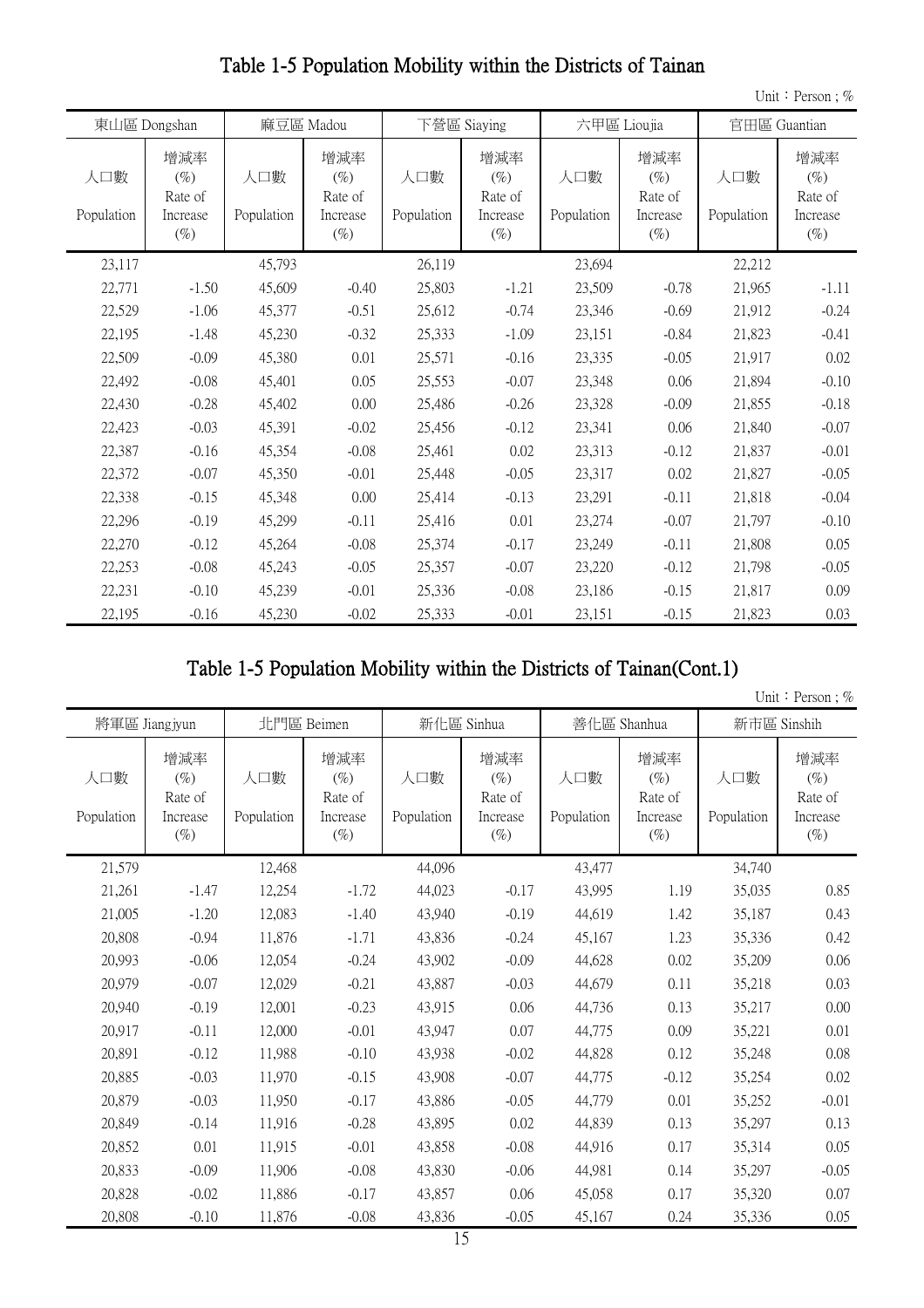# 表 1-5 臺南市各行政區人口消長(續2)

| 單位:人、百分比                   |                |                   |                                                |                            |                                    |                   |                                                |                            |                                    |                   |                                                |
|----------------------------|----------------|-------------------|------------------------------------------------|----------------------------|------------------------------------|-------------------|------------------------------------------------|----------------------------|------------------------------------|-------------------|------------------------------------------------|
| 年底及月底別                     |                | 安定區 Anding        |                                                | 山上區 Shanshang              |                                    | 玉井區 Yujing        |                                                | 楠西區 Nansi                  |                                    | 南化區 Nanhua        |                                                |
| End of Year & End of Month |                | 人口數<br>Population | 增減率<br>$(\%)$<br>Rate of<br>Increase<br>$(\%)$ | 人口數<br>Population Increase | 增減率<br>$(\%)$<br>Rate of<br>$(\%)$ | 人口數<br>Population | 增減率<br>$(\%)$<br>Rate of<br>Increase<br>$(\%)$ | 人口數<br>Population Increase | 增減率<br>$(\%)$<br>Rate of<br>$(\%)$ | 人口數<br>Population | 增減率<br>$(\%)$<br>Rate of<br>Increase<br>$(\%)$ |
| 民國 99年底                    | End of 2010    | 30,232            |                                                | 7,864                      |                                    | 15,413            |                                                | 10,663                     |                                    | 8,925             |                                                |
| 民國 100年底 End of 2011       |                | 30,263            | 0.10                                           | 7,757                      | $-1.36$                            | 15,223            | $-1.23$                                        | 10,445                     | $-2.04$                            | 8,840             | $-0.95$                                        |
| 民國 101年底 End of 2012       |                | 30,298            | 0.12                                           | 7,696                      | $-0.79$                            | 15,058            | $-1.08$                                        | 10,272                     | $-1.66$                            | 8,814             | $-0.29$                                        |
| 民國 102年底 End of 2013       |                | 30,215            | $-0.27$                                        | 7,570                      | $-1.64$                            | 14,821            | $-1.57$                                        | 10,186                     | $-0.84$                            | 8,894             | 0.91                                           |
| 1月底                        | End of Jan.    | 30,278            | $-0.07$                                        | 7,702                      | 0.08                               | 15,033            | $-0.17$                                        | 10,290                     | 0.18                               | 8,836             | 0.25                                           |
| 2月底                        | End of Feb     | 30,299            | 0.07                                           | 7,682                      | $-0.26$                            | 15,031            | $-0.01$                                        | 10,281                     | $-0.09$                            | 8,836             | 0.00                                           |
| 3月底                        | End of Mar.    | 30,286            | $-0.04$                                        | 7,667                      | $-0.20$                            | 15,004            | $-0.18$                                        | 10,248                     | $-0.32$                            | 8,822             | $-0.16$                                        |
| 4月底                        | End of Apr.    | 30,302            | 0.05                                           | 7,656                      | $-0.14$                            | 14,998            | $-0.04$                                        | 10,243                     | $-0.05$                            | 8,809             | $-0.15$                                        |
| 5月底                        | End of May     | 30,323            | 0.07                                           | 7,642                      | $-0.18$                            | 14,981            | $-0.11$                                        | 10,238                     | $-0.05$                            | 8,833             | 0.27                                           |
| 6月底                        | End of June.   | 30,310            | $-0.04$                                        | 7,640                      | $-0.03$                            | 14,959            | $-0.15$                                        | 10,227                     | $-0.11$                            | 8,827             | $-0.07$                                        |
| 7月底                        | End of July    | 30,292            | $-0.06$                                        | 7,625                      | $-0.20$                            | 14,922            | $-0.25$                                        | 10,200                     | $-0.26$                            | 8,838             | 0.12                                           |
| 8月底                        | End of Aug.    | 30,312            | 0.07                                           | 7,607                      | $-0.24$                            | 14,889            | $-0.22$                                        | 10,190                     | $-0.10$                            | 8,839             | 0.01                                           |
| 9月底                        | End of<br>Sep. | 30,278            | $-0.11$                                        | 7,601                      | $-0.08$                            | 14,862            | $-0.18$                                        | 10,175                     | $-0.15$                            | 8,857             | 0.20                                           |
| 10月底                       | End of<br>Oct. | 30,262            | $-0.05$                                        | 7,585                      | $-0.21$                            | 14,852            | $-0.07$                                        | 10,176                     | 0.01                               | 8,872             | 0.17                                           |
| 11月底                       | End of<br>Nov. | 30,239            | $-0.08$                                        | 7,576                      | $-0.12$                            | 14,838            | $-0.09$                                        | 10,180                     | 0.04                               | 8,869             | $-0.03$                                        |
| 12月底                       | End of Nov.    | 30,215            | $-0.08$                                        | 7,570                      | $-0.08$                            | 14,821            | $-0.11$                                        | 10,186                     | 0.06                               | 8,894             | 0.28                                           |

資料來源:本市民政局。

# 表 1-5 臺南市各行政區人口消長(續完)

#### 單位:人、百分比

| 年底及月底別                     |                | 永康區 Yongkang      |                                                | 東       | 區 East                             | 南                                     | 區 South                                        | 北                 | 區 North                                        | 安南區 Annan         |                                                |
|----------------------------|----------------|-------------------|------------------------------------------------|---------|------------------------------------|---------------------------------------|------------------------------------------------|-------------------|------------------------------------------------|-------------------|------------------------------------------------|
| End of Year & End of Month |                | 人口數<br>Population | 增減率<br>$(\%)$<br>Rate of<br>Increase<br>$(\%)$ | 人口數     | 增減率<br>$(\%)$<br>Rate of<br>$(\%)$ | 人口數<br>Population Increase Population | 增減率<br>$(\%)$<br>Rate of<br>Increase<br>$(\%)$ | 人口數<br>Population | 增減率<br>$(\%)$<br>Rate of<br>Increase<br>$(\%)$ | 人口數<br>Population | 增減率<br>$(\%)$<br>Rate of<br>Increase<br>$(\%)$ |
| 民國 99年底                    | End of 2010    | 216,748           |                                                | 194,183 |                                    | 126,173                               |                                                | 131,925           |                                                | 178,119           |                                                |
| 民國 100年底 End of 2011       |                | 220,825           | 1.88                                           | 193,782 | $-0.21$                            | 126,129                               | $-0.03$                                        | 132,098           | 0.13                                           | 179,987           | 1.05                                           |
| 民國 101 年底 End of 2012      |                | 224,303           | 1.58                                           | 192,972 | $-0.42$                            | 126,018                               | $-0.09$                                        | 132,233           | 0.10                                           | 182,749           | 1.53                                           |
| 民國 102 年底 End of 2013      |                | 226,875           | 1.15                                           | 191,576 | $-0.72$                            | 125,611                               | $-0.32$                                        | 132,336           | 0.08                                           | 185,412           | 1.46                                           |
| 1月底                        | End of Jan.    | 224,399           | 0.04                                           | 192,953 | $-0.01$                            | 125,979                               | $-0.03$                                        | 132,285           | 0.04                                           | 182,947           | 0.11                                           |
| 2月底                        | End of Feb     | 224,625           | 0.10                                           | 192,966 | 0.01                               | 125,890                               | $-0.07$                                        | 132,209           | $-0.06$                                        | 183,052           | 0.06                                           |
| 3月底                        | End of Mar.    | 224,966           | 0.15                                           | 192,962 | 0.00                               | 125,781                               | $-0.09$                                        | 132,156           | $-0.04$                                        | 183,224           | 0.09                                           |
| 4月底                        | End of Apr.    | 225,220           | 0.11                                           | 192,750 | $-0.11$                            | 125,722                               | $-0.05$                                        | 132,176           | 0.02                                           | 183,455           | 0.13                                           |
| 5月底                        | End of May     | 225,432           | 0.09                                           | 192,571 | $-0.09$                            | 125,672                               | $-0.04$                                        | 132,127           | $-0.04$                                        | 183,690           | 0.13                                           |
| 6月底                        | End of June.   | 225,597           | 0.07                                           | 192,425 | $-0.08$                            | 125,639                               | $-0.03$                                        | 132,297           | 0.13                                           | 183,842           | 0.08                                           |
| 7月底                        | End of July    | 225,846           | 0.11                                           | 192,241 | $-0.10$                            | 125,573                               | $-0.05$                                        | 132,345           | 0.04                                           | 184,159           | 0.17                                           |
| 8月底                        | End of Aug.    | 226,197           | 0.16                                           | 192,015 | $-0.12$                            | 125,611                               | 0.03                                           | 132,272           | $-0.06$                                        | 184,462           | 0.16                                           |
| 9月底                        | End of<br>Sep. | 226,309           | 0.05                                           | 191,790 | $-0.12$                            | 125,640                               | 0.02                                           | 132,253           | $-0.01$                                        | 184,854           | 0.21                                           |
| 10月底                       | End of<br>Oct. | 226,510           | 0.09                                           | 191,620 | $-0.09$                            | 125,666                               | 0.02                                           | 132,285           | 0.02                                           | 185,038           | 0.10                                           |
| 11月底                       | End of Nov.    | 226,729           | 0.10                                           | 191,525 | $-0.05$                            | 125,633                               | $-0.03$                                        | 132,347           | 0.05                                           | 185,205           | 0.09                                           |
| 12月底                       | End of Nov.    | 226,875           | 0.06                                           | 191,576 | 0.03                               | 125,611                               | $-0.02$                                        | 132,336           | $-0.01$                                        | 185,412           | 0.11                                           |

資料來源:本市民政局。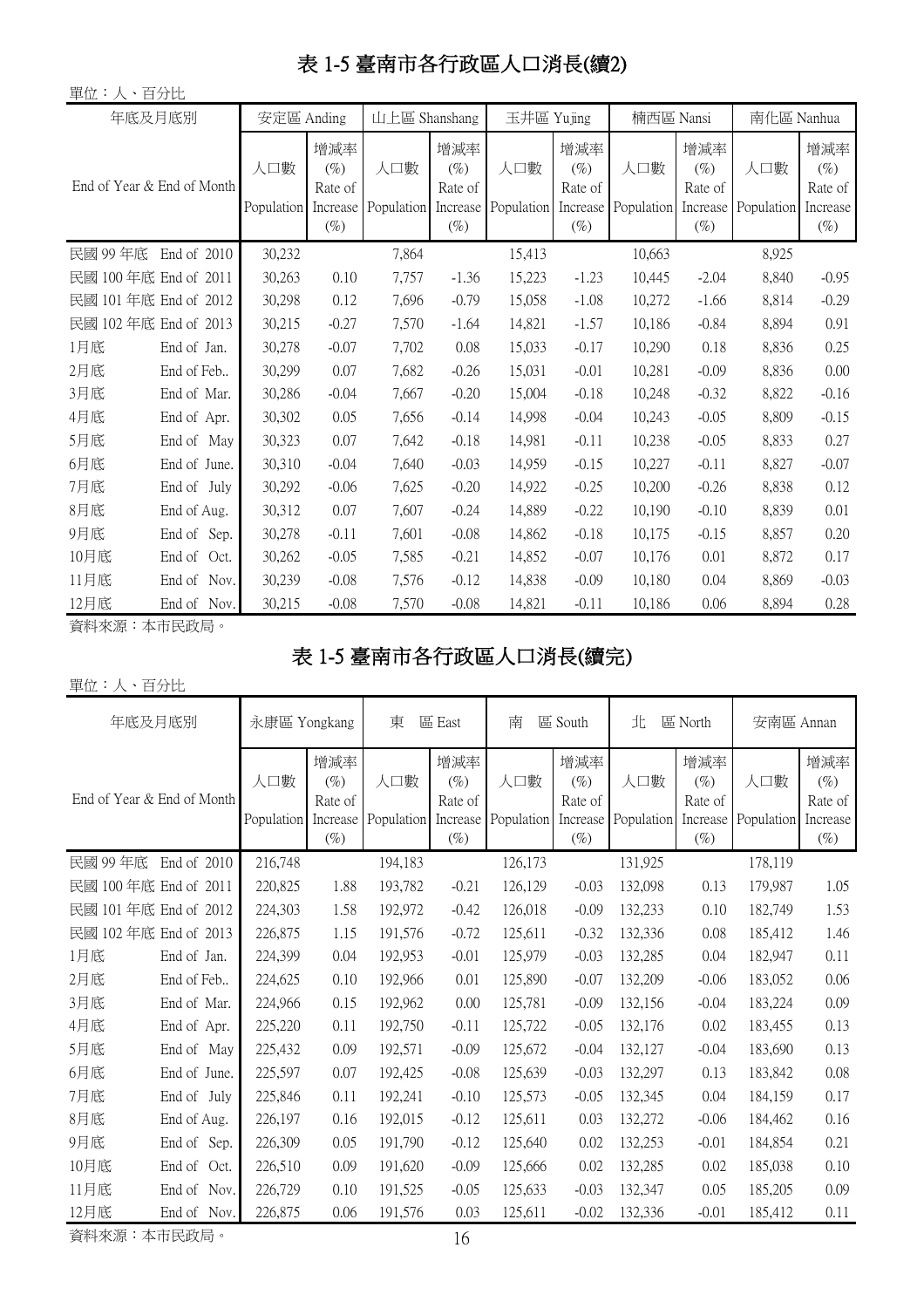|                   |                                                |                   |                                                |                   |                                                |                   |                                                |                   | Unit: Person; %                                |
|-------------------|------------------------------------------------|-------------------|------------------------------------------------|-------------------|------------------------------------------------|-------------------|------------------------------------------------|-------------------|------------------------------------------------|
|                   | 左鎮區 Zuojhen                                    |                   | 仁德區 Rende                                      |                   | 歸仁區 Gueiren                                    |                   | 關廟區 Guanmiao                                   |                   | 龍崎區 Longci                                     |
| 人口數<br>Population | 增減率<br>$(\%)$<br>Rate of<br>Increase<br>$(\%)$ | 人口數<br>Population | 增減率<br>$(\%)$<br>Rate of<br>Increase<br>$(\%)$ | 人口數<br>Population | 增減率<br>$(\%)$<br>Rate of<br>Increase<br>$(\%)$ | 人口數<br>Population | 增減率<br>$(\%)$<br>Rate of<br>Increase<br>$(\%)$ | 人口數<br>Population | 增減率<br>$(\%)$<br>Rate of<br>Increase<br>$(\%)$ |
| 5,492             |                                                | 69,343            |                                                | 65,819            |                                                | 36,026            |                                                | 4,382             |                                                |
| 5,359             | $-2.42$                                        | 70,232            | 1.28                                           | 66,104            | 0.43                                           | 35,593            | $-1.20$                                        | 4,311             | $-1.62$                                        |
| 5,294             | $-1.21$                                        | 71,270            | 1.48                                           | 66,655            | 0.83                                           | 35,353            | $-0.67$                                        | 4,325             | 0.32                                           |
| 5,211             | $-1.57$                                        | 72,444            | 1.65                                           | 67,101            | 0.67                                           | 35,105            | $-0.70$                                        | 4,310             | $-0.35$                                        |
| 5,287             | $-0.13$                                        | 71,363            | 0.13                                           | 66,680            | 0.04                                           | 35,315            | $-0.11$                                        | 4,330             | 0.12                                           |
| 5,279             | $-0.15$                                        | 71,398            | 0.05                                           | 66,735            | 0.08                                           | 35,294            | $-0.06$                                        | 4,330             | 0.00                                           |
| 5,265             | $-0.27$                                        | 71,441            | 0.06                                           | 66,797            | 0.09                                           | 35,265            | $-0.08$                                        | 4,328             | $-0.05$                                        |
| 5,244             | $-0.40$                                        | 71,556            | 0.16                                           | 66,881            | 0.13                                           | 35,230            | $-0.10$                                        | 4,313             | $-0.35$                                        |
| 5,234             | $-0.19$                                        | 71,627            | 0.10                                           | 66,959            | 0.12                                           | 35,215            | $-0.04$                                        | 4,320             | 0.16                                           |
| 5,239             | 0.10                                           | 71,747            | 0.17                                           | 67,011            | 0.08                                           | 35,194            | $-0.06$                                        | 4,323             | 0.07                                           |
| 5,240             | 0.02                                           | 71,938            | 0.27                                           | 67,079            | 0.10                                           | 35,180            | $-0.04$                                        | 4,332             | 0.21                                           |
| 5,228             | $-0.23$                                        | 72,071            | 0.18                                           | 67,103            | 0.04                                           | 35,138            | $-0.12$                                        | 4,337             | 0.12                                           |
| 5,229             | 0.02                                           | 72,260            | 0.26                                           | 67,103            | 0.00                                           | 35,141            | 0.01                                           | 4,337             | 0.00                                           |
| 5,230             | 0.02                                           | 72,323            | 0.09                                           | 67,116            | 0.02                                           | 35,145            | 0.01                                           | 4,326             | $-0.25$                                        |
| 5,227             | $-0.06$                                        | 72,406            | 0.11                                           | 67,136            | 0.03                                           | 35,130            | $-0.04$                                        | 4,311             | $-0.35$                                        |
| 5,211             | $-0.31$                                        | 72,444            | 0.05                                           | 67,101            | $-0.05$                                        | 35,105            | $-0.07$                                        | 4,310             | $-0.02$                                        |

Table 1-5 Population Mobility within the Districts of Tainan(Cont.2)

#### Table 1-5 Population Mobility within the Districts of Tainan(Cont.End)

Unit: Person;  $\%$ 

|                   | 安平區 Anping                                  |                   | 中西區 West Central                            |
|-------------------|---------------------------------------------|-------------------|---------------------------------------------|
| 人口數<br>Population | 增減率<br>$(\%)$<br>Rate of Increase<br>$(\%)$ | 人口數<br>Population | 增減率<br>$(\%)$<br>Rate of Increase<br>$(\%)$ |
| 62,602            |                                             | 79,271            |                                             |
| 63,593            | 1.58                                        | 78,741            | $-0.67$                                     |
| 64,348            | 1.19                                        | 78,666            | $-0.10$                                     |
| 64,589            | 0.37                                        | 78,498            | $-0.21$                                     |
| 64,346            | 0.00                                        | 78,755            | 0.11                                        |
| 64,375            | 0.05                                        | 78,863            | 0.14                                        |
| 64,370            | $-0.01$                                     | 79,032            | 0.21                                        |
| 64,358            | $-0.02$                                     | 78,996            | $-0.05$                                     |
| 64,363            | 0.01                                        | 78,866            | $-0.16$                                     |
| 64,445            | 0.13                                        | 78,876            | 0.01                                        |
| 64,489            | 0.07                                        | 78,794            | $-0.10$                                     |
| 64,556            | 0.10                                        | 78,690            | $-0.13$                                     |
| 64,584            | 0.04                                        | 78,562            | $-0.16$                                     |
| 64,561            | $-0.04$                                     | 78,528            | $-0.04$                                     |
| 64,576            | 0.02                                        | 78,535            | 0.01                                        |
| 64,589            | 0.02                                        | 78,498            | $-0.05$                                     |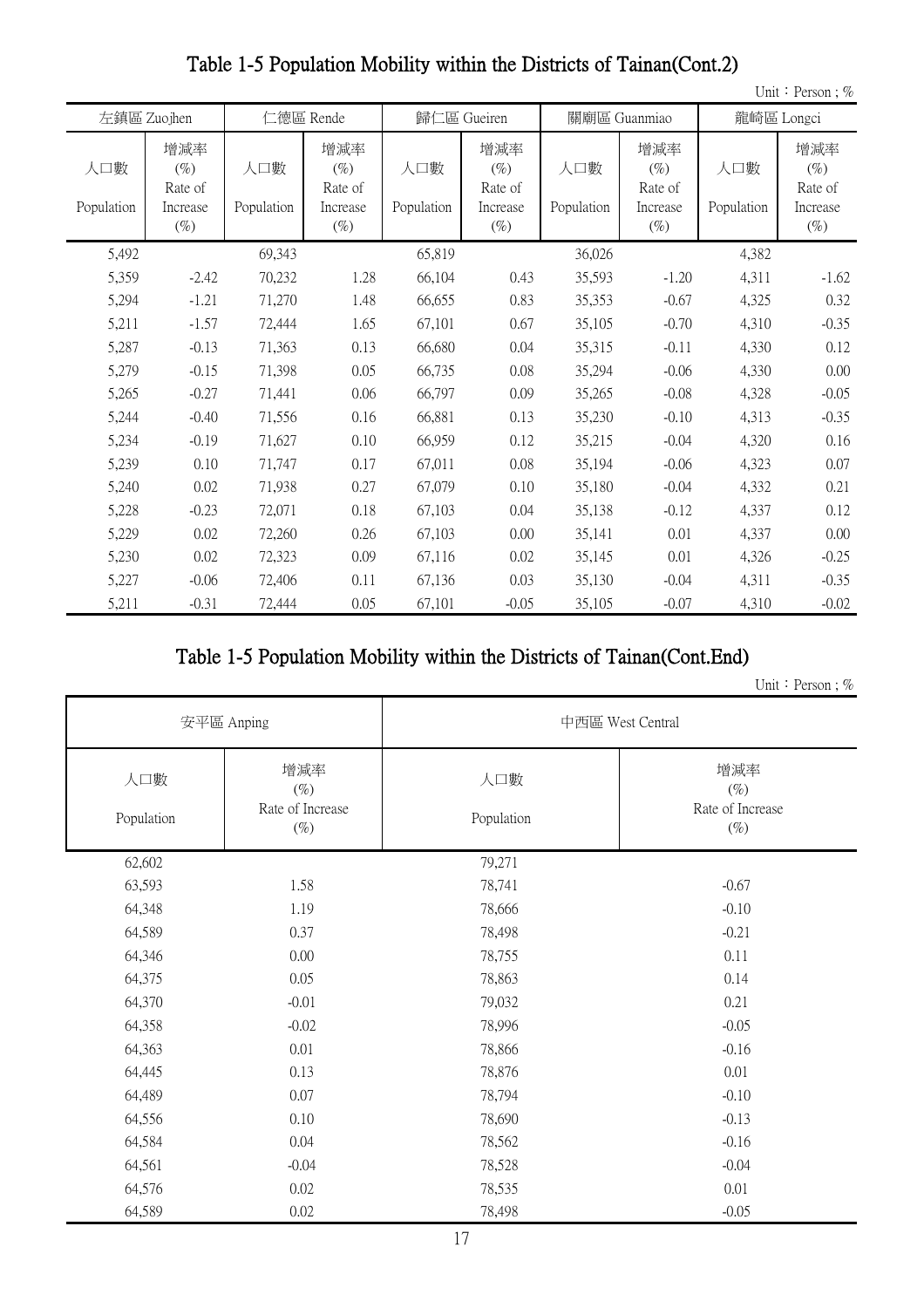# 表 1-6.現住人口之年齡分配

單位:人

| 年底別、區別<br>End of Year | 總計<br>Grand | $0 - 4$ 歲<br>$0 - 4$ | 5-9歲<br>5-9 | 10-14歲<br>$10 - 14$ | 15-19歲<br>15-19 | 20-24歲<br>$20 - 24$ | 25-29歲<br>25-29 | 30-34歲<br>30-34 | 35-39歲<br>35-39 | 40-44歲<br>40-44 |
|-----------------------|-------------|----------------------|-------------|---------------------|-----------------|---------------------|-----------------|-----------------|-----------------|-----------------|
| &District             | Total       | Years                | Years       | Years               | Years           | Years               | Years           | Years           | Years           | Years           |
| 民國97年 2008            | 1,873,005   | 76,304               | 99,246      | 121,174             | 128,777         | 136,383             | 163,315         | 153,588         | 142,305         | 152,966         |
| 男 Male                | 947,402     | 39,778               | 51,782      | 63,266              | 66,684          | 70,223              | 83,137          | 77,890          | 71,139          | 77,142          |
| 女 Female              | 925,603     | 36,526               | 47,464      | 57,908              | 62,093          | 66,160              | 80,178          | 75,698          | 71,166          | 75,824          |
| 臺南市 Tainan City       | 768,453     | 32,118               | 43,146      | 53,992              | 53,596          | 55,764              | 67,367          | 65,605          | 62,456          | 64,292          |
| 男 Male                | 381,567     | 16,583               | 22,559      | 28,164              | 27,794          | 28,649              | 34,032          | 32,405          | 29,914          | 30,846          |
| 女 Female              | 386,886     | 15,535               | 20,587      | 25,828              | 25,802          | 27,115              | 33,335          | 33,200          | 32,542          | 33,446          |
| 臺南縣 Tainan County     | 1,104,552   | 44,186               | 56,100      | 67,182              | 75,181          | 80,619              | 95,948          | 87,983          | 79,849          | 88,674          |
| 男 Male                | 565,835     | 23,195               | 29,223      | 35,102              | 38,890          | 41,574              | 49,105          | 45,485          | 41,225          | 46,296          |
| 女 Female              | 538,717     | 20,991               | 26,877      | 32,080              | 36,291          | 39,045              | 46,843          | 42,498          | 38,624          | 42,378          |
| 民國98年 2009            | 1,875,406   | 74,508               | 93,829      | 117,468             | 128,520         | 131,448             | 159,924         | 159,867         | 140,028         | 150,846         |
| 男 Male                | 946,116     | 38,818               | 48,885      | 61,376              | 66,458          | 67,751              | 80,915          | 81,032          | 69,825          | 75,690          |
| 女 Female              | 929,290     | 35,690               | 44,944      | 56,092              | 62,062          | 63,697              | 79,009          | 78,835          | 70,203          | 75,156          |
| 臺南市 Tainan City       | 771,060     | 31,842               | 41,109      | 52,497              | 53,581          | 53,578              | 66,150          | 68,043          | 61,616          | 64,165          |
| 男 Male                | 381,857     | 16,486               | 21,388      | 27,468              | 27,628          | 27,643              | 33,168          | 33,607          | 29,514          | 30,792          |
| 女 Female              | 389,203     | 15,356               | 19,721      | 25,029              | 25,953          | 25,935              | 32,982          | 34,436          | 32,102          | 33,373          |
| 臺南縣 Tainan County     | 1,104,346   | 42,666               | 52,720      | 64,971              | 74,939          | 77,870              | 93,774          | 91,824          | 78,412          | 86,681          |
| 男 Male                | 564,259     | 22,332               | 27,497      | 33,908              | 38,830          | 40,108              | 47,747          | 47,425          | 40,311          | 44,898          |
| 女 Female              | 540,087     | 20,334               | 25,223      | 31,063              | 36,109          | 37,762              | 46,027          | 44,399          | 38,101          | 41,783          |
| 民國99年 2010            | 1,873,794   | 70,630               | 86,087      | 115,592             | 126,842         | 130,300             | 154,915         | 163,778         | 139,151         | 148,976         |
| 男 Male                | 944,044     | 36,836               | 44,854      | 60,511              | 65,680          | 67,337              | 78,370          | 83,105          | 69,128          | 74,528          |
| 女 Female              | 929,750     | 33,794               | 41,233      | 55,081              | 61,162          | 62,963              | 76,545          | 80,673          | 70,023          | 74,448          |
| 臺南市 Tainan City       | 772,273     | 30,853               | 37,726      | 51,722              | 53,264          | 53,095              | 64,358          | 69,364          | 61,111          | 64,171          |
| 男 Male                | 381,903     | 15,940               | 19,690      | 27,080              | 27,551          | 27,346              | 32,324          | 34,430          | 29,295          | 30,699          |
| 女 Female              | 390,370     | 14,913               | 18,036      | 24,642              | 25,713          | 25,749              | 32,034          | 34,934          | 31,816          | 33,472          |
| 臺南縣 Tainan County     | 1,101,521   | 39,777               | 48,361      | 63,870              | 73,578          | 77,205              | 90,557          | 94,414          | 78,040          | 84,805          |
| 男 Male                | 562,141     | 20,896               | 25,164      | 33,431              | 38,129          | 39,991              | 46,046          | 48,675          | 39,833          | 43,829          |
| 女 Female              | 539,380     | 18,881               | 23,197      | 30,439              | 35,449          | 37,214              | 44,511          | 45,739          | 38,207          | 40,976          |
| 民國100年 2011           | 1,876,960   | 71,356               | 82,769      | 110,341             | 126,082         | 131,091             | 145,959         | 163,859         | 143,987         | 145,520         |
| 男 Male                | 943,899     | 37,154               | 43,238      | 57,672              | 65,246          | 67,924              | 73,818          | 82,963          | 71,475          | 72,513          |
| 女 Female              | 933,061     | 34,202               | 39,531      | 52,669              | 60,836          | 63,167              | 72,141          | 80,896          | 72,512          | 73,007          |
| 民國101年 2012           | 1,881,645   | 74,303               | 80,039      | 103,485             | 126,330         | 130,374             | 138,979         | 165,130         | 147,643         | 143,855         |
| 男 Male                | 945,004     | 38,662               | 41,822      | 54,070              | 65,455          | 67,641              | 70,555          | 83,394          | 73,599          | 71,378          |
| 女 Female              | 936,641     | 35,641               | 38,217      | 49,415              | 60,875          | 62,733              | 68,424          | 81,736          | 74,044          | 72,477          |
| 民國102年 2013           | 1,883,208   | 74,354               | 78,432      | 100,315             | 120,529         | 128,051             | 136,357         | 163,327         | 152,547         | 141,366         |
| 男 Male                | 944,555     | 38,625               | 40,818      | 52,357              | 62,817          | 66,184              | 69,606          | 82,151          | 76,404          | 69,909          |
| 女 Female              | 938,653     | 35,729               | 37,614      | 47,958              | 57,712          | 61,867              | 66,751          | 81,176          | 76,143          | 71,457          |
| 新營區 Sinying           | 78,521      | 2,778                | 3,388       | 5,099               | 5,408           | 5,602               | 5,839           | 6,248           | 5,614           | 5,332           |
| 男 Male                | 38,966      | 1,417                | 1,760       | 2,663               | 2,842           | 2,879               | 2,998           | 3,132           | 2,743           | 2,551           |
| 女 Female              | 39,555      | 1,361                | 1,628       | 2,436               | 2,566           | 2,723               | 2,841           | 3,116           | 2,871           | 2,781           |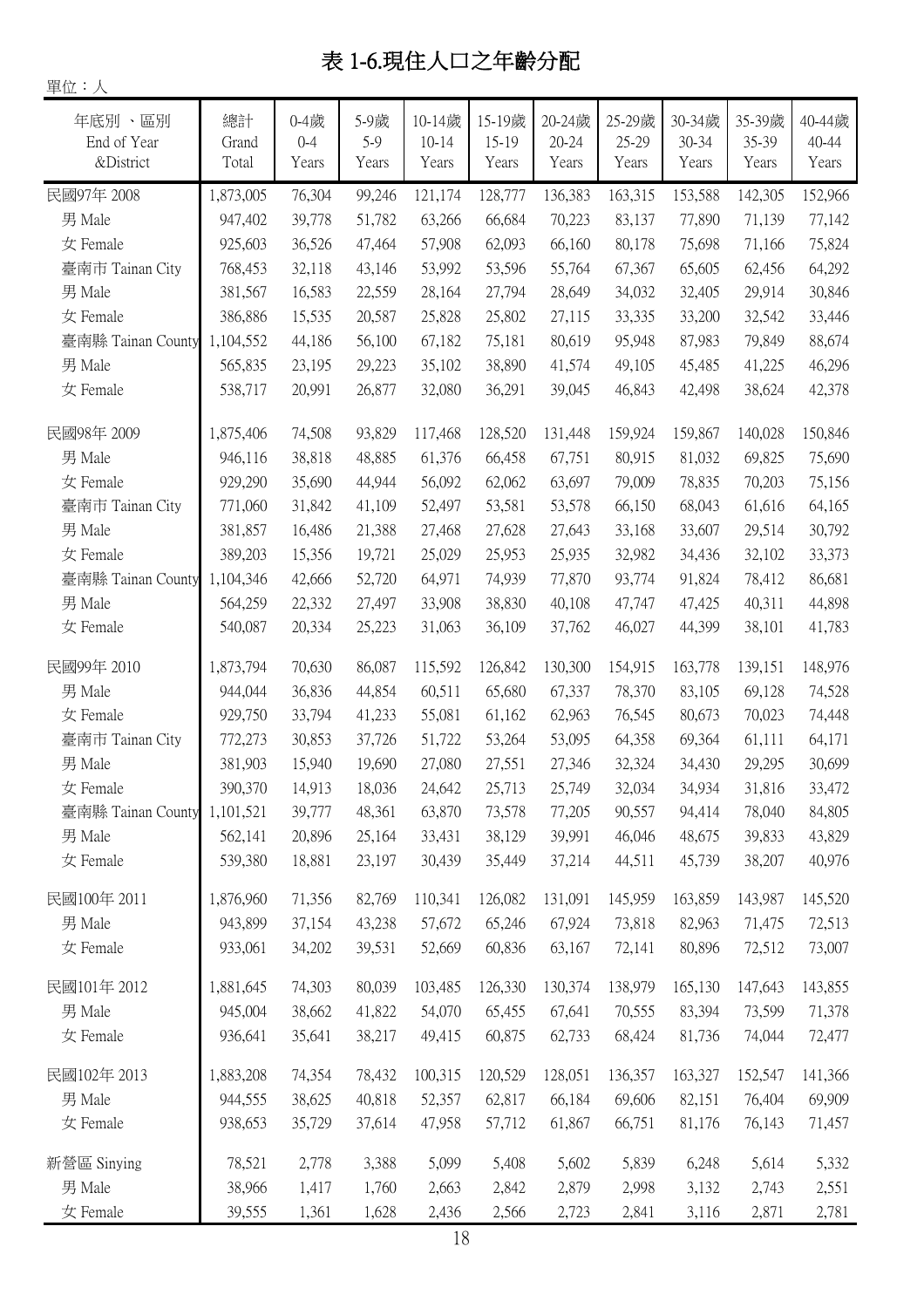Table 1-6. Resident Population by Age

|                          |                          |                          |                          |                          |                          |                          |                          |                          |                          |                          | Unit: Person                              |
|--------------------------|--------------------------|--------------------------|--------------------------|--------------------------|--------------------------|--------------------------|--------------------------|--------------------------|--------------------------|--------------------------|-------------------------------------------|
| 45-49歲<br>45-49<br>Years | 50-54歲<br>50-54<br>Years | 55-59歲<br>55-59<br>Years | 60-64歲<br>60-64<br>Years | 65-69歲<br>65-69<br>Years | 70-74歲<br>70-74<br>Years | 75-79歲<br>75-79<br>Years | 80-84歲<br>80-84<br>Years | 85-89歲<br>85-89<br>Years | 90-94歲<br>90-94<br>Years | 95-99歲<br>95-99<br>Years | 100歲以上<br>100 Years<br>of Age and<br>Over |
| 159,331                  | 142,208                  | 116,275                  | 68,572                   | 64,871                   | 56,741                   | 45,593                   | 28,562                   | 12,307                   | 3,640                    | 764                      | 83                                        |
| 81,098                   | 72,683                   | 58,970                   | 33,741                   | 30,929                   | 26,163                   | 21,863                   | 13,980                   | 5,294                    | 1,359                    | 243                      | 38                                        |
| 78,233                   | 69,525                   | 57,305                   | 34,831                   | 33,942                   | 30,578                   | 23,730                   | 14,582                   | 7,013                    | 2,281                    | 521                      | 45                                        |
| 64,670                   | 58,444                   | 48,001                   | 27,321                   | 23,837                   | 18,539                   | 14,355                   | 9,396                    | 4,117                    | 1,178                    | 224                      | 35                                        |
| 31,309                   | 28,839                   | 23,618                   | 13,187                   | 11,134                   | 8,218                    | 6,942                    | 4,817                    | 1,952                    | 499                      | 88                       | 18                                        |
| 33,361                   | 29,605                   | 24,383                   | 14,134                   | 12,703                   | 10,321                   | 7,413                    | 4,579                    | 2,165                    | 679                      | 136                      | 17                                        |
| 94,661                   | 83,764                   | 68,274                   | 41,251                   | 41,034                   | 38,202                   | 31,238                   | 19,166                   | 8,190                    | 2,462                    | 540                      | 48                                        |
| 49,789                   | 43,844                   | 35,352                   | 20,554                   | 19,795                   | 17,945                   | 14,921                   | 9,163                    | 3,342                    | 860                      | 155                      | 20                                        |
| 44,872                   | 39,920                   | 32,922                   | 20,697                   | 21,239                   | 20,257                   | 16,317                   | 10,003                   | 4,848                    | 1,602                    | 385                      | 28                                        |
| 159,666                  | 146,264                  | 122,353                  | 74,342                   | 64,621                   | 56,585                   | 46,558                   | 30,297                   | 13,508                   | 3,846                    | 833                      | 95                                        |
| 80,842                   | 74,667                   | 62,043                   | 36,769                   | 30,933                   | 25,994                   | 21,654                   | 14,852                   | 5,834                    | 1,472                    | 266                      | 40                                        |
| 78,824                   | 71,597                   | 60,310                   | 37,573                   | 33,688                   | 30,591                   | 24,904                   | 15,445                   | 7,674                    | 2,374                    | 567                      | 55                                        |
| 64,703                   | 59,830                   | 50,484                   | 29,994                   | 23,957                   | 19,088                   | 14,572                   | 9,708                    | 4,550                    | 1,284                    | 269                      | 40                                        |
| 31,184                   | 29,454                   | 24,748                   | 14,525                   | 11,235                   | 8,422                    | 6,771                    | 4,965                    | 2,171                    | 562                      | 103                      | 23                                        |
| 33,519                   | 30,376                   | 25,736                   | 15,469                   | 12,722                   | 10,666                   | 7,801                    | 4,743                    | 2,379                    | 722                      | 166                      | 17                                        |
| 94,963                   | 86,434                   | 71,869                   | 44,348                   | 40,664                   | 37,497                   | 31,986                   | 20,589                   | 8,958                    | 2,562                    | 564                      | 55                                        |
| 49,658                   | 45,213                   | 37,295                   | 22,244                   | 19,698                   | 17,572                   | 14,883                   | 9,887                    | 3,663                    | 910                      | 163                      | 17                                        |
| 45,305                   | 41,221                   | 34,574                   | 22,104                   | 20,966                   | 19,925                   | 17,103                   | 10,702                   | 5,295                    | 1,652                    | 401                      | 38                                        |
| 158,337                  | 149,674                  | 128,323                  | 83,805                   | 61,356                   | 57,079                   | 46,944                   | 32,292                   | 14,454                   | 4,270                    | 893                      | 96                                        |
| 79,966                   | 76,033                   | 64,936                   | 41,670                   | 29,456                   | 26,202                   | 21,488                   | 15,535                   | 6,427                    | 1,635                    | 308                      | 39                                        |
| 78,371                   | 73,641                   | 63,387                   | 42,135                   | 31,900                   | 30,877                   | 25,456                   | 16,757                   | 8,027                    | 2,635                    | 585                      | 57                                        |
| 64,331                   | 60,886                   | 52,874                   | 33,752                   | 23,346                   | 19,745                   | 14,775                   | 10,162                   | 4,967                    | 1,438                    | 300                      | 33                                        |
| 30,929                   | 29,618                   | 25,884                   | 16,404                   | 11,023                   | 8,747                    | 6,666                    | 5,079                    | 2,427                    | 630                      | 123                      | 18                                        |
| 33,402                   | 31,268                   | 26,990                   | 17,348                   | 12,323                   | 10,998                   | 8,109                    | 5,083                    | 2,540                    | 808                      | 177                      | 15                                        |
| 94,006                   | 88,788                   | 75,449                   | 50,053                   | 38,010                   | 37,334                   | 32,169                   | 22,130                   | 9,487                    | 2,832                    | 593                      | 63                                        |
| 49,037                   | 46,415                   | 39,052                   | 25,266                   | 18,433                   | 17,455                   | 14,822                   | 10,456                   | 4,000                    | 1,005                    | 185                      | 21                                        |
| 44,969                   | 42,373                   | 36,397                   | 24,787                   | 19,577                   | 19,879                   | 17,347                   | 11,674                   | 5,487                    | 1,827                    | 408                      | 42                                        |
| 157,082                  | 152,407                  | 131,003                  | 96,811                   | 58,900                   | 57,926                   | 47,029                   | 33,381                   | 15,540                   | 4,905                    | 916                      | 96                                        |
| 79,070                   | 77,333                   | 66,205                   | 48,192                   | 28,280                   | 26,598                   | 21,230                   | 15,775                   | 6,948                    | 1,894                    | 332                      | 39                                        |
| 78,012                   | 75,074                   | 64,798                   | 48,619                   | 30,620                   | 31,328                   | 25,799                   | 17,606                   | 8,592                    | 3,011                    | 584                      | 57                                        |
| 153,180                  | 155,295                  | 134,782                  | 105,320                  | 60,462                   | 57,791                   | 47,561                   | 34,118                   | 16,476                   | 5,355                    | 1,039                    | 128                                       |
| 76,747                   | 78,374                   | 68,127                   | 52,615                   | 29,047                   | 26,638                   | 21,093                   | 15,856                   | 7,426                    | 2,095                    | 358                      | 52                                        |
| 76,433                   | 76,921                   | 66,655                   | 52,705                   | 31,415                   | 31,153                   | 26,468                   | 18,262                   | 9,050                    | 3,260                    | 681                      | 76                                        |
| 151,061                  | 156,605                  | 138,824                  | 111,613                  | 63,959                   | 58,466                   | 48,149                   | 34,410                   | 17,858                   | 5,700                    | 1,141                    | 144                                       |
| 75,449                   | 78,906                   | 70,079                   | 55,774                   | 30,799                   | 27,054                   | 21,299                   | 15,571                   | 8,054                    | 2,230                    | 404                      | 65                                        |
| 75,612                   | 77,699                   | 68,745                   | 55,839                   | 33,160                   | 31,412                   | 26,850                   | 18,839                   | 9,804                    | 3,470                    | 737                      | 79                                        |
| 6,047                    | 6,311                    | 5,789                    | 4,836                    | 2,813                    | 2,679                    | 2,157                    | 1,528                    | 733                      | 255                      | 61                       | $\overline{4}$                            |
| 2,941                    | 3,115                    | 2,831                    | 2,426                    | 1,390                    | 1,239                    | 958                      | 661                      | 305                      | 93                       | 21                       | $\mathbf{1}$                              |
| 3,106                    | 3,196                    | 2,958                    | 2,410                    | 1,423                    | 1,440                    | 1,199                    | 867                      | 428                      | 162                      | 40                       | 3                                         |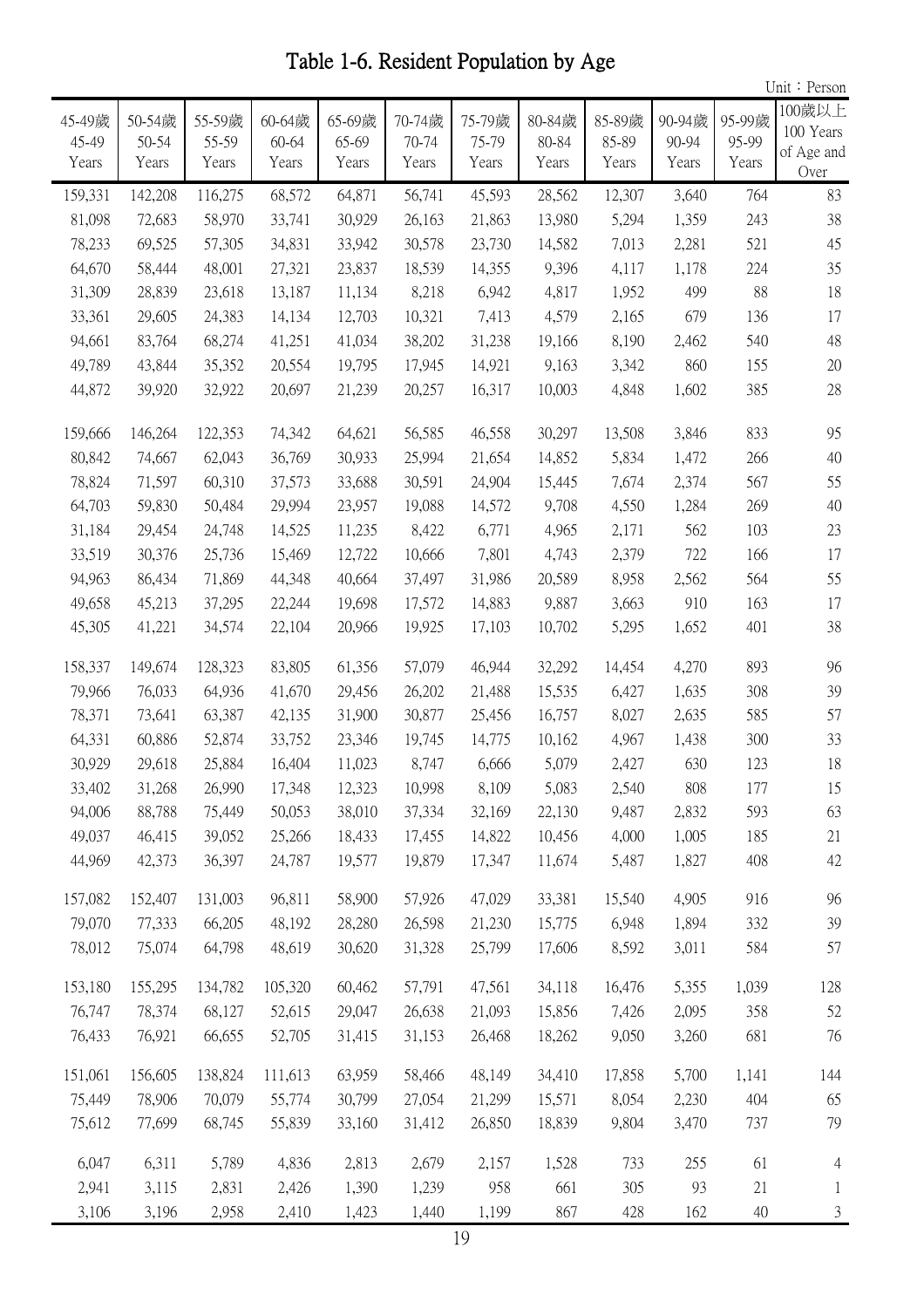# 表 1-6.現住人口之年齡分配(續1)

單位:人

| 年底別、區別<br>End of Year<br>&District | 總計<br>Grand<br>Total | $0 - 4$ 歲<br>$0 - 4$<br>Years | 5-9歲<br>5-9<br>Years | 10-14歲<br>$10 - 14$<br>Years | 15-19歲<br>15-19<br>Years | 20-24歲<br>20-24<br>Years | 25-29歲<br>25-29<br>Years | 30-34歲<br>30-34<br>Years | 35-39歲<br>35-39<br>Years | 40-44歲<br>40-44<br>Years |
|------------------------------------|----------------------|-------------------------------|----------------------|------------------------------|--------------------------|--------------------------|--------------------------|--------------------------|--------------------------|--------------------------|
| 鹽水鎮 Yanshuei                       | 26,426               | 877                           | 968                  | 1,229                        | 1,583                    | 1,786                    | 1,843                    | 2,047                    | 1,850                    | 1,683                    |
| 男 Male                             | 13,778               | 453                           | 499                  | 645                          | 860                      | 917                      | 947                      | 1,089                    | 1,009                    | 899                      |
| 女 Female                           | 12,648               | 424                           | 469                  | 584                          | 723                      | 869                      | 896                      | 958                      | 841                      | 784                      |
| 白河區 Baihe                          | 30,178               | 897                           | 940                  | 1,396                        | 1,663                    | 1,789                    | 1,916                    | 2,099                    | 1,964                    | 1,851                    |
| 男 Male                             | 15,815               | 462                           | 478                  | 736                          | 877                      | 897                      | 1,018                    | 1,086                    | 1,019                    | 1,039                    |
| 女 Female                           | 14,363               | 435                           | 462                  | 660                          | 786                      | 892                      | 898                      | 1,013                    | 945                      | 812                      |
| 柳營區 Liouying                       | 21,932               | 619                           | 691                  | 930                          | 1,368                    | 1,597                    | 1,535                    | 1,592                    | 1,428                    | 1,408                    |
| 男 Male                             | 11,434               | 326                           | 356                  | 467                          | 728                      | 805                      | 809                      | 835                      | 758                      | 742                      |
| 女 Female                           | 10,498               | 293                           | 335                  | 463                          | 640                      | 792                      | 726                      | 757                      | 670                      | 666                      |
| 後壁區 Houbi                          | 24,910               | 744                           | 755                  | 986                          | 1,318                    | 1,525                    | 1,598                    | 1,700                    | 1,518                    | 1,486                    |
| 男 Male                             | 12,971               | 380                           | 401                  | 492                          | 683                      | 781                      | 829                      | 880                      | 826                      | 785                      |
| 女 Female                           | 11,939               | 364                           | 354                  | 494                          | 635                      | 744                      | 769                      | 820                      | 692                      | 701                      |
| 東山區 Dongshan                       | 22,195               | 607                           | 707                  | 969                          | 1,197                    | 1,280                    | 1,439                    | 1,579                    | 1,367                    | 1,452                    |
| 男 Male                             | 11,773               | 308                           | 364                  | 504                          | 627                      | 651                      | 763                      | 835                      | 749                      | 782                      |
| 女 Female                           | 10,422               | 299                           | 343                  | 465                          | 570                      | 629                      | 676                      | 744                      | 618                      | 670                      |
| 麻豆區 Madou                          | 45,230               | 1,557                         | 1,713                | 2,454                        | 2,714                    | 2,927                    | 3,213                    | 3,748                    | 3,348                    | 2,859                    |
| 男 Male                             | 23,011               | 815                           | 888                  | 1,271                        | 1,450                    | 1,530                    | 1,657                    | 1,961                    | 1,676                    | 1,485                    |
| 女 Female                           | 22,219               | 742                           | 825                  | 1,183                        | 1,264                    | 1,397                    | 1,556                    | 1,787                    | 1,672                    | 1,374                    |
| 下營區 Siaying                        | 25,333               | 820                           | 898                  | 1,070                        | 1,470                    | 1,622                    | 1,849                    | 1,957                    | 1,694                    | 1,574                    |
| 男 Male                             | 13,048               | 418                           | 498                  | 540                          | 812                      | 820                      | 937                      | 1,013                    | 910                      | 826                      |
| 女 Female                           | 12,285               | 402                           | 400                  | 530                          | 658                      | 802                      | 912                      | 944                      | 784                      | 748                      |
| 六甲區 Lioujia                        | 23,151               | 779                           | 873                  | 1,260                        | 1,516                    | 1,591                    | 1,654                    | 1,819                    | 1,596                    | 1,525                    |
| 男 Male                             | 11,988               | 402                           | 468                  | 623                          | 798                      | 838                      | 848                      | 944                      | 849                      | 796                      |
| 女 Female                           | 11,163               | 377                           | 405                  | 637                          | 718                      | 753                      | 806                      | 875                      | 747                      | 729                      |
| 官田區 Guantian                       | 21,823               | 741                           | 760                  | 878                          | 1,374                    | 1,576                    | 1,574                    | 1,636                    | 1,621                    | 1,560                    |
| 男 Male                             | 11,162               | 362                           | 406                  | 436                          | 734                      | 814                      | 815                      | 846                      | 818                      | 799                      |
| 女 Female                           | 10,661               | 379                           | 354                  | 442                          | 640                      | 762                      | 759                      | 790                      | 803                      | 761                      |
| 大内區 Danei                          | 10,408               | 334                           | 306                  | 422                          | 559                      | 524                      | 510                      | 733                      | 743                      | 729                      |
| 男 Male                             | 5,546                | 172                           | 161                  | 225                          | 275                      | 277                      | 268                      | 382                      | 411                      | 397                      |
| 女 Female                           | 4,862                | 162                           | 145                  | 197                          | 284                      | 247                      | 242                      | 351                      | 332                      | 332                      |
| 佳里區 Jiali                          | 59,372               | 2,092                         | 2,444                | 3,149                        | 3,765                    | 4,084                    | 4,647                    | 5,269                    | 4,757                    | 4,052                    |
| 男 Male                             | 29,471               | 1,061                         | 1,304                | 1,625                        | 1,977                    | 2,092                    | 2,377                    | 2,568                    | 2,362                    | 1,973                    |
| 女 Female                           | 29,901               | 1,031                         | 1,140                | 1,524                        | 1,788                    | 1,992                    | 2,270                    | 2,701                    | 2,395                    | 2,079                    |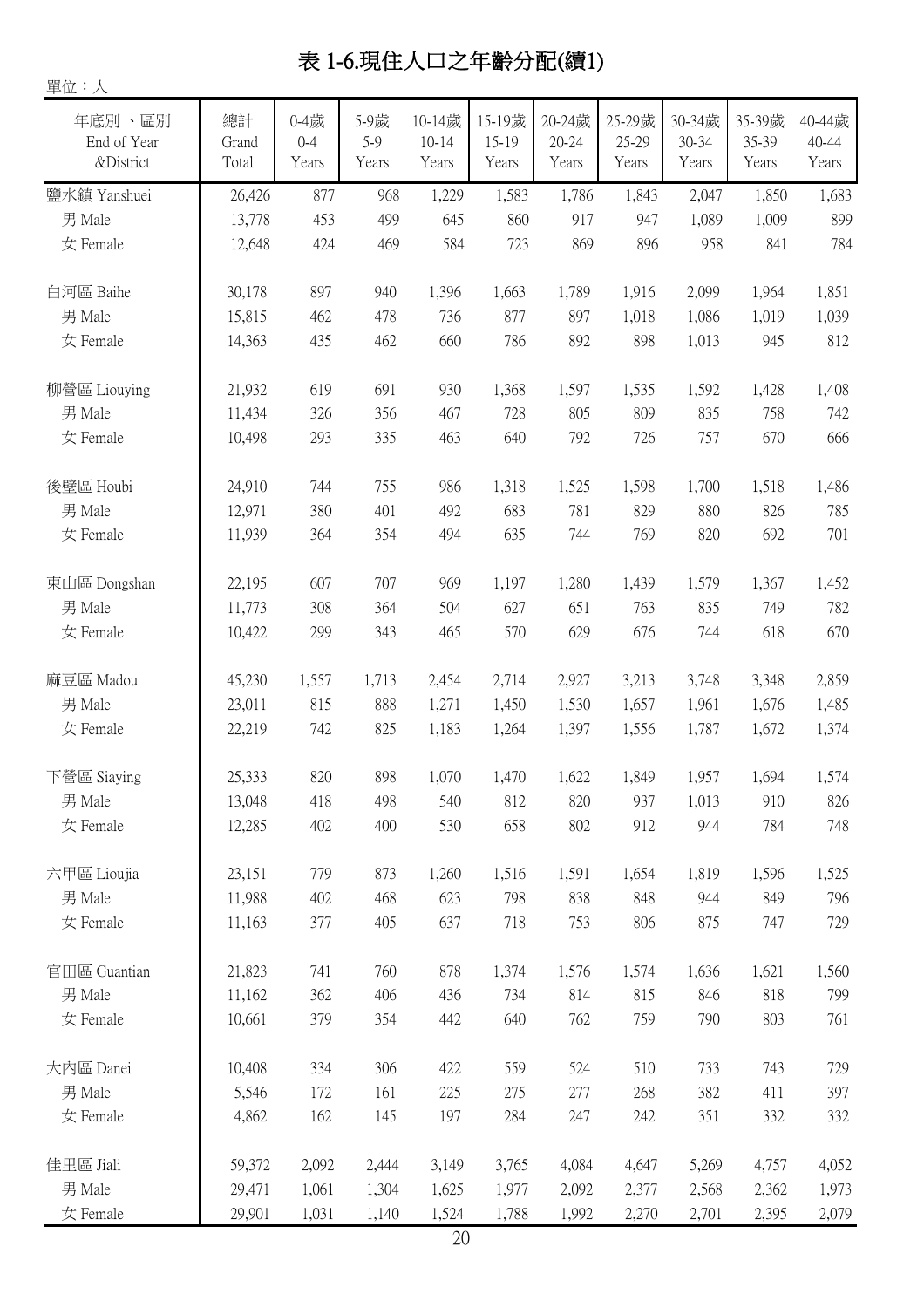Table 1-6. Resident Population by Age(Cont.1)

|                          |                          |                          |                          |                          |                          |                          |                          |                          |                          |                          | Unit: Person                              |
|--------------------------|--------------------------|--------------------------|--------------------------|--------------------------|--------------------------|--------------------------|--------------------------|--------------------------|--------------------------|--------------------------|-------------------------------------------|
| 45-49歲<br>45-49<br>Years | 50-54歲<br>50-54<br>Years | 55-59歲<br>55-59<br>Years | 60-64歲<br>60-64<br>Years | 65-69歲<br>65-69<br>Years | 70-74歲<br>70-74<br>Years | 75-79歲<br>75-79<br>Years | 80-84歲<br>80-84<br>Years | 85-89歲<br>85-89<br>Years | 90-94歲<br>90-94<br>Years | 95-99歲<br>95-99<br>Years | 100歲以上<br>100 Years<br>of Age and<br>Over |
| 2,054                    | 2,268                    | 1,999                    | 1,673                    | 1,049                    | 1,116                    | 1,062                    | 811                      | 375                      | 124                      | 25                       | $\overline{4}$                            |
| 1,106                    | 1,298                    | 1,099                    | 916                      | 513                      | 529                      | 463                      | 348                      | 146                      | 31                       | 9                        | $\sqrt{2}$                                |
| 948                      | 970                      | 900                      | 757                      | 536                      | 587                      | 599                      | 463                      | 229                      | 93                       | 16                       | $\overline{2}$                            |
| 2,254                    | 2,546                    | 2,334                    | 2,019                    | 1,395                    | 1,514                    | 1,569                    | 1,163                    | 624                      | 193                      | 49                       | 3                                         |
| 1,305                    | 1,473                    | 1,282                    | 1,083                    | 657                      | 724                      | 721                      | 560                      | 296                      | 84                       | 16                       | $\mathbf{2}$                              |
| 949                      | 1,073                    | 1,052                    | 936                      | 738                      | 790                      | 848                      | 603                      | 328                      | 109                      | 33                       | $\mathbf{1}$                              |
| 1,754                    | 1,912                    | 1,661                    | 1,512                    | 968                      | 1,000                    | 904                      | 647                      | 314                      | 79                       | 12                       | $\mathbf{1}$                              |
| 965                      | 1,119                    | 925                      | 807                      | 480                      | 478                      | 410                      | 272                      | 121                      | 25                       | 6                        |                                           |
| 789                      | 793                      | 736                      | 705                      | 488                      | 522                      | 494                      | 375                      | 193                      | 54                       | 6                        | $\mathbf{1}$                              |
| 1,942                    | 2,215                    | 1,926                    | 1,706                    | 1,258                    | 1,306                    | 1,259                    | 1,027                    | 470                      | 141                      | 30                       |                                           |
| 1,096                    | 1,258                    | 1,110                    | 933                      | 661                      | 607                      | 567                      | 457                      | 180                      | 38                       | 7                        |                                           |
| 846                      | 957                      | 816                      | 773                      | 597                      | 699                      | 692                      | 570                      | 290                      | 103                      | 23                       |                                           |
| 1,832                    | 1,955                    | 1,718                    | 1,484                    | 1,096                    | 1,179                    | 1,047                    | 762                      | 392                      | 117                      | 15                       | $\mathbf{1}$                              |
| 1,137                    | 1,136                    | 1,002                    | 799                      | 526                      | 592                      | 471                      | 342                      | 144                      | 35                       | 5                        | 1                                         |
| 695                      | 819                      | 716                      | 685                      | 570                      | 587                      | 576                      | 420                      | 248                      | 82                       | 10                       |                                           |
| 3,312                    | 3,897                    | 3,448                    | 2,889                    | 1,639                    | 1,712                    | 1,682                    | 1,258                    | 600                      | 196                      | 50                       | 14                                        |
| 1,662                    | 2,070                    | 1,808                    | 1,488                    | 842                      | 795                      | 756                      | 552                      | 228                      | 60                       | 11                       | 6                                         |
| 1,650                    | 1,827                    | 1,640                    | 1,401                    | 797                      | 917                      | 926                      | 706                      | 372                      | 136                      | 39                       | $8\,$                                     |
| 1,944                    | 2,244                    | 1,947                    | 1,624                    | 1,019                    | 1,175                    | 1,103                    | 804                      | 385                      | 115                      | 19                       |                                           |
| 1,021                    | 1,238                    | 1,047                    | 853                      | 514                      | 551                      | 533                      | 320                      | 158                      | 36                       | $\mathfrak{Z}$           |                                           |
| 923                      | 1,006                    | 900                      | 771                      | 505                      | 624                      | 570                      | 484                      | 227                      | 79                       | 16                       |                                           |
| 1,819                    | 1,966                    | 1,754                    | 1,441                    | 947                      | 904                      | 840                      | 560                      | 233                      | 65                       | $\mathcal{G}$            |                                           |
| 982                      | 1,092                    | 934                      | 743                      | 490                      | 435                      | 394                      | 233                      | 92                       | 21                       | 6                        |                                           |
| 837                      | 874                      | 820                      | 698                      | 457                      | 469                      | 446                      | 327                      | 141                      | 44                       | 3                        |                                           |
| 1,820                    | 1,954                    | 1,597                    | 1,366                    | 800                      | 763                      | 700                      | 666                      | 326                      | 96                       | 14                       | 1                                         |
| 987                      | 1,065                    | 843                      | 657                      | 365                      | 348                      | 312                      | 332                      | 175                      | 40                       | $\,$ $\,$                |                                           |
| 833                      | 889                      | 754                      | 709                      | 435                      | 415                      | 388                      | 334                      | 151                      | 56                       | 6                        | $\mathbf{1}$                              |
| 816                      | 864                      | 860                      | 802                      | 507                      | 552                      | 486                      | 375                      | 202                      | 71                       | 11                       | $\mathbf{2}$                              |
| 483                      | 541                      | 481                      | 432                      | 239                      | 275                      | 256                      | 173                      | 72                       | 22                       | $\mathfrak{Z}$           | $\mathbf{1}$                              |
| 333                      | 323                      | 379                      | 370                      | 268                      | 277                      | 230                      | 202                      | 130                      | 49                       | $8\,$                    | $\mathbf{1}$                              |
| 4,514                    | 4,836                    | 4,563                    | 3,587                    | 1,942                    | 1,814                    | 1,693                    | 1,263                    | 585                      | 243                      | 69                       | 4                                         |
| 2,237                    | 2,380                    | 2,279                    | 1,835                    | 952                      | 870                      | 747                      | 515                      | 228                      | 67                       | 19                       | $\mathfrak{Z}$                            |
| 2,277                    | 2,456                    | 2,284                    | 1,752                    | 990                      | 944                      | 946                      | 748                      | 357                      | 176                      | 50                       |                                           |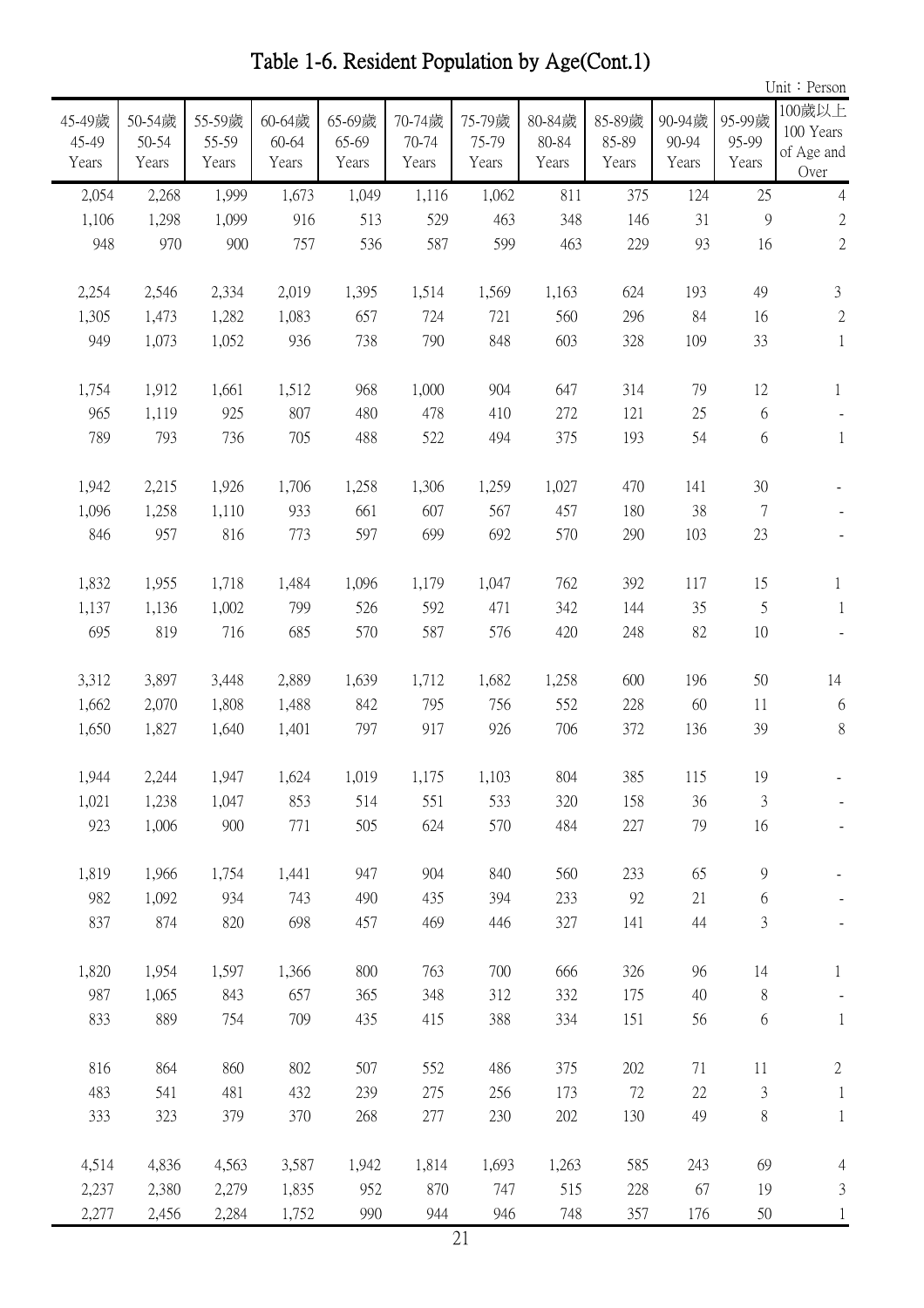# 表 1-6.現住人口之年齡分配(續2)

單位:人

年底別 、區別 End of Year &District 總計 Grand Total 0-4歲 0-4 Years 5-9歲 5-9 Years 10-14歲 10-14 Years 15-19歲 15-19 Years 20-24歲 20-24 Years 25-29歲 25-29 Years 30-34歲 30-34 Years 35-39歲 35-39 Years 40-44歲 40-44 Years **學甲區 Syuejia** 1,167 923 980 1,165 1,567 1,832 2,129 2,310 1,921 1,900 男 Male 13,905 482 508 599 828 975 1,108 1,163 997 1,012 女 Female 13,262 441 472 566 739 857 1,021 1,147 924 888 西港區 Sigang 24,914 813 869 1,065 1,716 1,934 1,859 2,041 1,745 1,715 男 Male 12,639 426 426 536 874 976 960 1,060 896 857 女 Female 12,275 387 443 529 842 958 899 981 849 858 七股區 Cigu 23,871 654 721 1,346 1,311 1,488 1,412 1,759 1,685 1,776 男 Male 12,452 330 378 718 691 798 735 850 882 971 女 Female 11,419 324 343 628 620 690 677 909 803 805 將軍區 Jiangiyun | 20,808 626 502 710 1,027 1,223 1,322 1,635 1,647 1,507 男 Male 10,594 330 255 379 513 633 655 843 831 790 女 Female 10,214 296 247 331 514 590 667 792 816 717 北門區 Beimen 11,876 405 353 440 496 686 859 984 926 938 男 Male 5,989 206 186 220 247 359 427 475 449 524 女 Female 5,887 199 167 220 249 327 432 509 477 414 新化區 Sinhua 43,836 1,573 1,691 2,198 2,994 3,028 3,192 3,686 3,253 3,141 男 Male 22,448 836 913 1,172 1,559 1,582 1,668 1,878 1,666 1,616 女 Female 21,388 737 778 1,026 1,435 1,446 1,524 1,808 1,587 1,525 善化區 Shanhua 15,167 2,096 2,219 2,496 2,762 2,876 3,130 3,968 3,818 3,248 男 Male 22,789 1,069 1,108 1,276 1,444 1,431 1,630 1,978 1,929 1,625 女 Female 22,378 1,027 1,111 1,220 1,318 1,445 1,500 1,990 1,889 1,623 新市區 Sinshih 35,336 1,487 1,617 2,070 2,459 2,612 2,692 3,266 2,932 2,490 男 Male 17,775 799 829 1,043 1,258 1,319 1,367 1,681 1,475 1,210 女 Female 17,561 688 788 1,027 1,201 1,293 1,325 1,585 1,457 1,280 安定區 Anding 30,215 1,212 1,149 1,471 1,953 2,152 2,205 2,658 2,414 2,216 男 Male 15,589 636 642 741 1,008 1,102 1,163 1,354 1,252 1,173 女 Female 14,626 576 507 730 945 1,050 1,042 1,304 1,162 1,043 山上區 Shanshang 7,570 233 180 315 477 551 482 521 502 526 男 Male 3,966 118 94 172 260 267 254 287 256 259 女 Female 3,604 115 86 143 217 284 228 234 246 267 玉井區 Yujing 14,821 403 488 694 842 901 953 1,024 890 953 男 Male 7,729 217 248 358 443 480 493 517 473 530 女 Female 7,092 186 240 336 399 421 460 507 417 423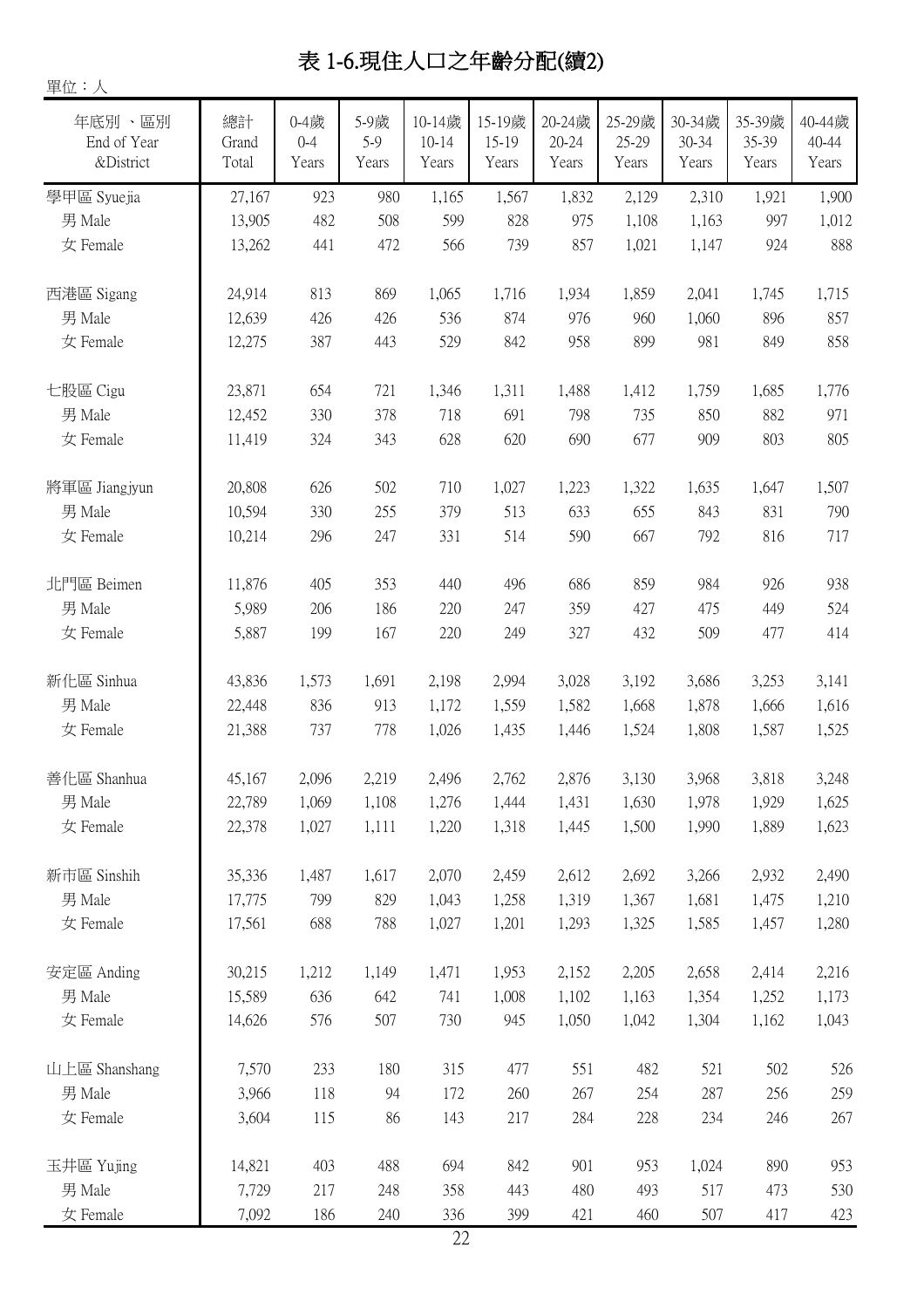Table 1-6. Resident Population by Age(Cont.2)

|                          |                          |                          |                          |                          |                          |                          |                          |                          |                          |                          | Unit: Person                              |
|--------------------------|--------------------------|--------------------------|--------------------------|--------------------------|--------------------------|--------------------------|--------------------------|--------------------------|--------------------------|--------------------------|-------------------------------------------|
| 45-49歲<br>45-49<br>Years | 50-54歲<br>50-54<br>Years | 55-59歲<br>55-59<br>Years | 60-64歲<br>60-64<br>Years | 65-69歲<br>65-69<br>Years | 70-74歲<br>70-74<br>Years | 75-79歲<br>75-79<br>Years | 80-84歲<br>80-84<br>Years | 85-89歲<br>85-89<br>Years | 90-94歲<br>90-94<br>Years | 95-99歲<br>95-99<br>Years | 100歲以上<br>100 Years<br>of Age and<br>Over |
| 2,126                    | 2,491                    | 2,186                    | 1,696                    | 986                      | 1,103                    | 925                      | 597                      | 243                      | 73                       | 10                       | $\overline{4}$                            |
| 1,158                    | 1,375                    | 1,151                    | 879                      | 461                      | 491                      | 378                      | 224                      | 88                       | 23                       | 5                        |                                           |
| 968                      | 1,116                    | 1,035                    | 817                      | 525                      | 612                      | 547                      | 373                      | 155                      | 50                       | 5                        | $\overline{4}$                            |
| 2,150                    | 2,218                    | 1,809                    | 1,395                    | 854                      | 851                      | 869                      | 559                      | 283                      | 135                      | 29                       | 5                                         |
| 1,106                    | 1,195                    | 984                      | 729                      | 435                      | 413                      | 388                      | 234                      | 103                      | 36                       | $\mathfrak{S}$           |                                           |
| 1,044                    | 1,023                    | 825                      | 666                      | 419                      | 438                      | 481                      | 325                      | 180                      | 99                       | 24                       | 5                                         |
| 2,165                    | 2,118                    | 1,709                    | 1,299                    | 952                      | 1,040                    | 1,052                    | 754                      | 418                      | 167                      | 43                       | $\sqrt{2}$                                |
| 1,260                    | 1,245                    | 921                      | 692                      | 487                      | 495                      | 437                      | 318                      | 165                      | 61                       | 18                       |                                           |
| 905                      | 873                      | 788                      | 607                      | 465                      | 545                      | 615                      | 436                      | 253                      | 106                      | 25                       | $\mathbf{2}$                              |
| 1,849                    | 1,877                    | 1,690                    | 1,388                    | 775                      | 936                      | 856                      | 675                      | 363                      | 161                      | 37                       | $\sqrt{2}$                                |
| 1,034                    | 1,011                    | 931                      | 714                      | 404                      | 450                      | 372                      | 275                      | 123                      | 42                       | $\overline{7}$           | $\sqrt{2}$                                |
| 815                      | 866                      | 759                      | 674                      | 371                      | 486                      | 484                      | 400                      | 240                      | 119                      | 30                       |                                           |
| 1,132                    | 1,162                    | 911                      | 766                      | 435                      | 515                      | 457                      | 242                      | 129                      | 34                       | 5                        | $\mathbf{1}$                              |
| 655                      | 631                      | 480                      | 369                      | 200                      | 229                      | 169                      | 104                      | 47                       | 10                       | 1                        | $\mathbf{1}$                              |
| 477                      | 531                      | 431                      | 397                      | 235                      | 286                      | 288                      | 138                      | 82                       | 24                       | $\overline{4}$           |                                           |
| 3,418                    | 3,766                    | 3,334                    | 2,761                    | 1,584                    | 1,469                    | 1,212                    | 872                      | 508                      | 131                      | 25                       |                                           |
| 1,715                    | 1,951                    | 1,723                    | 1,424                    | 766                      | 699                      | 568                      | 404                      | 245                      | 59                       | $\overline{4}$           |                                           |
| 1,703                    | 1,815                    | 1,611                    | 1,337                    | 818                      | 770                      | 644                      | 468                      | 263                      | 72                       | 21                       |                                           |
| 3,350                    | 3,452                    | 3,073                    | 2,560                    | 1,530                    | 1,498                    | 1,405                    | 992                      | 512                      | 148                      | 30                       | $\overline{4}$                            |
| 1,732                    | 1,833                    | 1,619                    | 1,289                    | 759                      | 727                      | 646                      | 434                      | 210                      | 46                       | $\mathfrak{Z}$           | $\mathbf{1}$                              |
| 1,618                    | 1,619                    | 1,454                    | 1,271                    | 771                      | 771                      | 759                      | 558                      | 302                      | 102                      | $27\,$                   | $\mathfrak{Z}$                            |
| 2,833                    | 2,826                    | 2,499                    | 1,934                    | 1,042                    | 890                      | 773                      | 555                      | 269                      | 74                       | 13                       | 3                                         |
| 1,413                    | 1,387                    | 1,269                    | 1,018                    | 549                      | 422                      | 367                      | 230                      | 117                      | 18                       | 3                        | 1                                         |
| 1,420                    | 1,439                    | 1,230                    | 916                      | 493                      | 468                      | 406                      | 325                      | 152                      | 56                       | 10                       | $\sqrt{2}$                                |
| 2,491                    | 2,621                    | 2,176                    | 1,679                    | 875                      | 1,013                    | 895                      | 606                      | 307                      | 95                       | 23                       | $\overline{4}$                            |
| 1,349                    | 1,406                    | 1,171                    | 885                      | 429                      | 488                      | 384                      | 263                      | 108                      | 27                       | $\tau$                   | $\mathbf{1}$                              |
| 1,142                    | 1,215                    | 1,005                    | 794                      | 446                      | 525                      | 511                      | 343                      | 199                      | 68                       | 16                       | 3                                         |
| 639                      | 668                      | 586                      | 476                      | 323                      | 314                      | 371                      | 248                      | 124                      | 28                       | 5                        | $\mathbf{1}$                              |
| 360                      | 394                      | 330                      | 252                      | 157                      | 159                      | 185                      | 112                      | 39                       | 11                       |                          |                                           |
| 279                      | 274                      | 256                      | 224                      | 166                      | 155                      | 186                      | 136                      | 85                       | 17                       | 5                        | $\mathbf{1}$                              |
| 1,207                    | 1,364                    | 1,233                    | 972                      | 690                      | 695                      | 688                      | 530                      | 226                      | 57                       | 10                       | $\mathbf{1}$                              |
| 662                      | 776                      | 663                      | 534                      | 327                      | 338                      | 319                      | 231                      | 91                       | 26                       | $\mathfrak{Z}$           |                                           |
| 545                      | 588                      | 570                      | 438                      | 363                      | 357                      | 369                      | 299                      | 135                      | 31                       | 7                        | $\mathbf{1}$                              |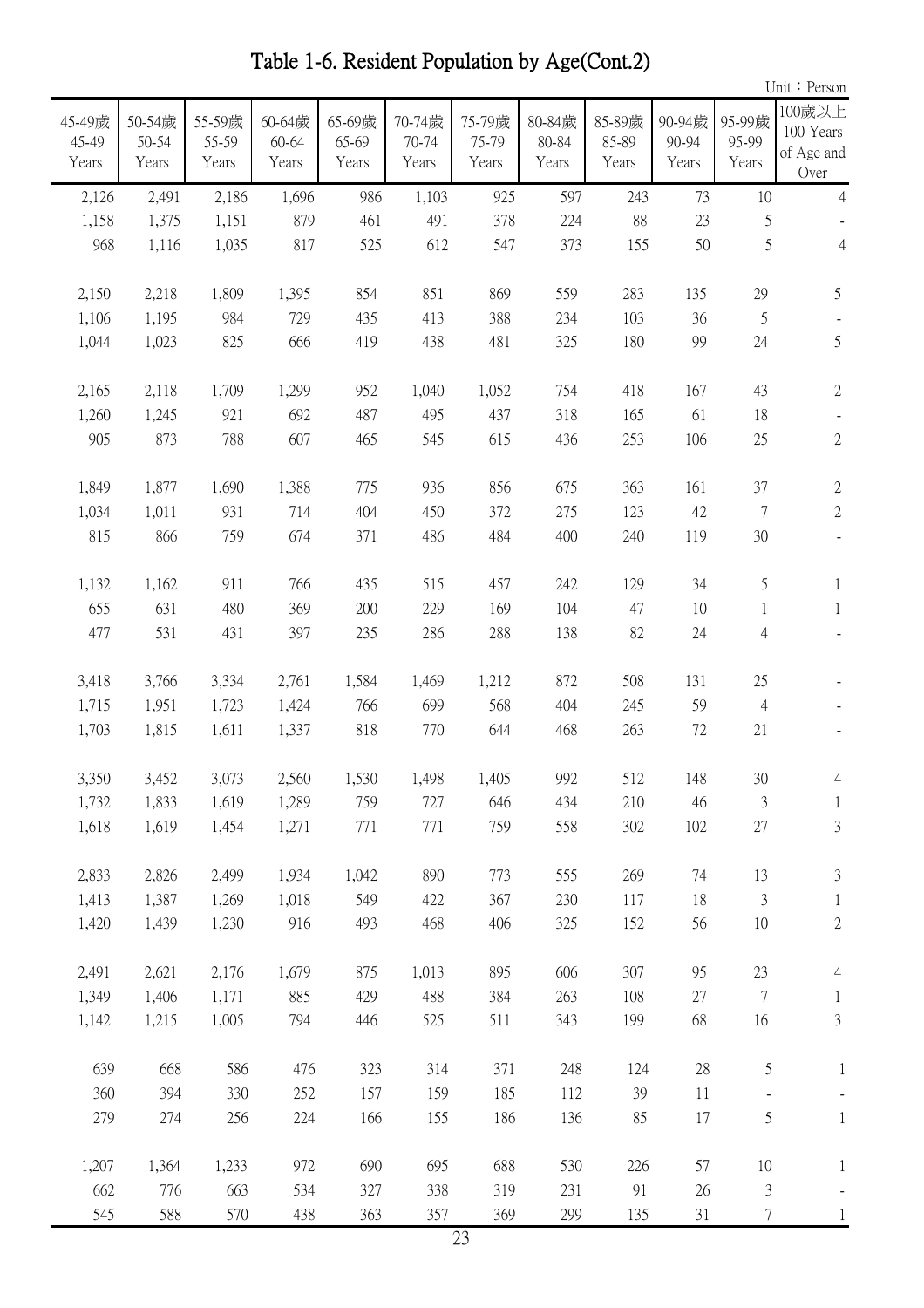# 表 1-6.現住人口之年齡分配(續3)

單位:人

| 年底別、區別<br>End of Year<br>&District | 總計<br>Grand<br>Total | 0-4歲<br>$0 - 4$<br>Years | 5-9歲<br>$5-9$<br>Years | 10-14歲<br>$10 - 14$<br>Years | 15-19歲<br>15-19<br>Years | 20-24歲<br>20-24<br>Years | 25-29歲<br>25-29<br>Years | 30-34歲<br>30-34<br>Years | 35-39歲<br>35-39<br>Years | 40-44歲<br>40-44<br>Years |
|------------------------------------|----------------------|--------------------------|------------------------|------------------------------|--------------------------|--------------------------|--------------------------|--------------------------|--------------------------|--------------------------|
| 楠西區 Nansi                          | 10,186               | 331                      | 283                    | 434                          | 532                      | 568                      | 703                      | 676                      | 644                      | 690                      |
| 男 Male                             | 5,412                | 185                      | 154                    | 233                          | 257                      | 291                      | 378                      | 355                      | 347                      | 388                      |
| 女 Female                           | 4,774                | 146                      | 129                    | 201                          | 275                      | 277                      | 325                      | 321                      | 297                      | 302                      |
| 南化區 Nanhua                         | 8,894                | 321                      | 237                    | 317                          | 491                      | 594                      | 541                      | 592                      | 608                      | 566                      |
| 男 Male                             | 4,842                | 177                      | 130                    | 177                          | 278                      | 310                      | 279                      | 288                      | 331                      | 343                      |
| 女 Female                           | 4,052                | 144                      | 107                    | 140                          | 213                      | 284                      | 262                      | 304                      | 277                      | 223                      |
| 左鎮區 Zuojhen                        | 5,211                | 125                      | 117                    | 138                          | 227                      | 242                      | 243                      | 299                      | 283                      | 328                      |
| 男 Male                             | 2,916                | 67                       | 62                     | 80                           | 111                      | 123                      | 134                      | 177                      | 166                      | 186                      |
| 女 Female                           | 2,295                | 58                       | 55                     | 58                           | 116                      | 119                      | 109                      | 122                      | 117                      | 142                      |
| 仁德區 Rende                          | 72,444               | 3,193                    | 2,560                  | 3,040                        | 4,392                    | 4,974                    | 5,500                    | 7,233                    | 6,476                    | 5,459                    |
| 男 Male                             | 36,923               | 1,648                    | 1,339                  | 1,633                        | 2,310                    | 2,628                    | 2,784                    | 3,737                    | 3,434                    | 2,855                    |
| 女 Female                           | 35,521               | 1,545                    | 1,221                  | 1,407                        | 2,082                    | 2,346                    | 2,716                    | 3,496                    | 3,042                    | 2,604                    |
| 歸仁區 Gueiren                        | 67,101               | 2,639                    | 2,937                  | 3,774                        | 4,681                    | 4,996                    | 5,281                    | 6,241                    | 5,524                    | 4,829                    |
| 男 Male                             | 34,114               | 1,390                    | 1,569                  | 2,017                        | 2,438                    | 2,618                    | 2,700                    | 3,191                    | 2,866                    | 2,416                    |
| 女 Female                           | 32,987               | 1,249                    | 1,368                  | 1,757                        | 2,243                    | 2,378                    | 2,581                    | 3,050                    | 2,658                    | 2,413                    |
| 關廟區 Guanmiao                       | 35,105               | 1,205                    | 1,231                  | 1,673                        | 2,090                    | 2,340                    | 2,469                    | 2,998                    | 2,691                    | 2,500                    |
| 男 Male                             | 18,171               | 664                      | 630                    | 876                          | 1,044                    | 1,207                    | 1,290                    | 1,582                    | 1,466                    | 1,350                    |
| 女 Female                           | 16,934               | 541                      | 601                    | 797                          | 1,046                    | 1,133                    | 1,179                    | 1,416                    | 1,225                    | 1,150                    |
| 龍崎區 Longci                         | 4,310                | 147                      | 72                     | 112                          | 151                      | 231                      | 228                      | 296                      | 235                      | 269                      |
| 男 Male                             | 2,338                | 73                       | 42                     | 66                           | 73                       | 114                      | 118                      | 165                      | 130                      | 147                      |
| 女 Female                           | 1,972                | 74                       | $30\,$                 | 46                           | 78                       | 117                      | 110                      | 131                      | 105                      | 122                      |
| 永康區 Yongkang                       | 226,875              | 10,699                   | 10,852                 | 12,369                       | 15,748                   | 16,338                   | 17,411                   | 21,980                   | 20,780                   | 18,486                   |
| 男 Male                             | 112,265              | 5,592                    | 5,685                  | 6,447                        | 8,285                    | 8,466                    | 8,814                    | 10,893                   | 10,351                   | 8,931                    |
| 女 Female                           | 114,610              | 5,107                    | 5,167                  | 5,922                        | 7,463                    | 7,872                    | 8,597                    | 11,087                   | 10,429                   | 9,555                    |
| 區 East<br>東                        | 191,576              | 7,489                    | 9,607                  | 13,813                       | 13,825                   | 12,699                   | 12,478                   | 15,020                   | 15,456                   | 16,188                   |
| 男 Male                             | 92,277               | 3,910                    | 5,037                  | 7,324                        | 7,171                    | 6,492                    | 6,256                    | 7,209                    | 6,955                    | 7,125                    |
| 女 Female                           | 99,299               | 3,579                    | 4,570                  | 6,489                        | 6,654                    | 6,207                    | 6,222                    | 7,811                    | 8,501                    | 9,063                    |
| 區 South<br>南                       | 125,611              | 4,381                    | 4,163                  | 5,336                        | 7,313                    | 8,900                    | 10,099                   | 11,497                   | 9,929                    | 8,919                    |
| 男 Male                             | 62,597               | 2,274                    | 2,131                  | 2,714                        | 3,790                    | 4,630                    | 5,158                    | 5,991                    | 5,153                    | 4,472                    |
| 女 Female                           | 63,014               | 2,107                    | 2,032                  | 2,622                        | 3,523                    | 4,270                    | 4,941                    | 5,506                    | 4,776                    | 4,447                    |
| 區 North<br>北                       | 132,336              | 5,893                    | 6,092                  | 6,792                        | 7,782                    | 8,337                    | 9,197                    | 11,621                   | 11,957                   | 11,080                   |
| 男 Male                             | 64,828               | 3,033                    | 3,171                  | 3,485                        | 4,010                    | 4,341                    | 4,675                    | 5,653                    | 5,806                    | 5,385                    |
| 女 Female                           | 67,508               | 2,860                    | 2,921                  | 3,307                        | 3,772                    | 3,996                    | 4,522                    | 5,968                    | 6,151                    | 5,695                    |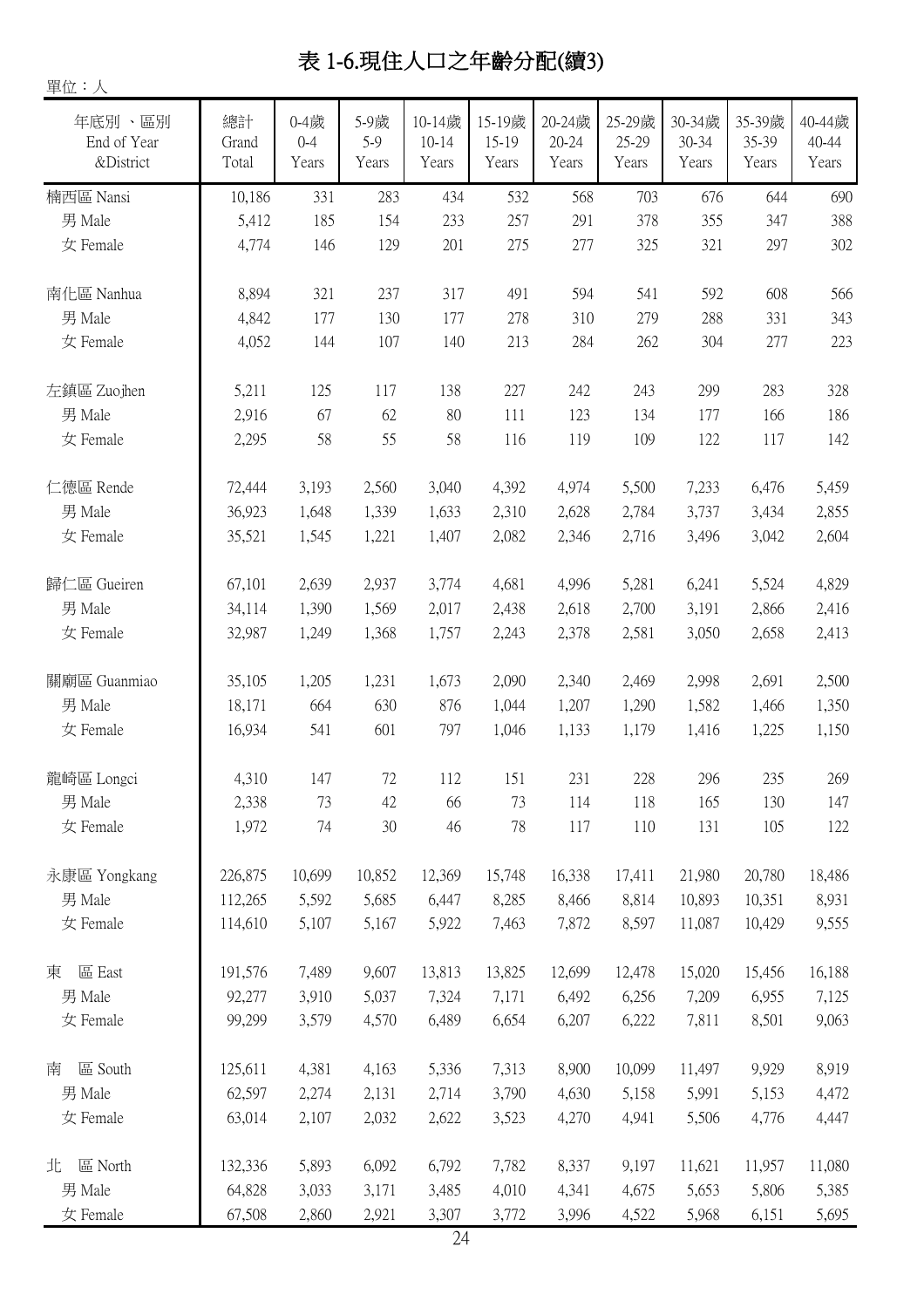Table 1-6. Resident Population by Age(Cont.3)

|                          |                          |                          |                          |                          |                          |                          |                          |                          |                          |                                | Unit: Person                              |
|--------------------------|--------------------------|--------------------------|--------------------------|--------------------------|--------------------------|--------------------------|--------------------------|--------------------------|--------------------------|--------------------------------|-------------------------------------------|
| 45-49歲<br>45-49<br>Years | 50-54歲<br>50-54<br>Years | 55-59歲<br>55-59<br>Years | 60-64歲<br>60-64<br>Years | 65-69歲<br>65-69<br>Years | 70-74歲<br>70-74<br>Years | 75-79歲<br>75-79<br>Years | 80-84歲<br>80-84<br>Years | 85-89歲<br>85-89<br>Years | 90-94歲<br>90-94<br>Years | 95-99歲<br>95-99<br>Years       | 100歲以上<br>100 Years<br>of Age and<br>Over |
| 850                      | 958                      | 844                      | 708                      | 478                      | 504                      | 497                      | 298                      | 145                      | 39                       | $\overline{4}$                 |                                           |
| 496                      | 564                      | 484                      | 368                      | 243                      | 221                      | 224                      | 133                      | 74                       | 14                       | $\mathfrak{Z}$                 |                                           |
| 354                      | 394                      | 360                      | 340                      | 235                      | 283                      | 273                      | 165                      | 71                       | 25                       | $\mathbf{1}$                   |                                           |
|                          |                          |                          |                          |                          |                          |                          |                          |                          |                          |                                |                                           |
| 728                      | 786                      | 741                      | 674                      | 419                      | 384                      | 416                      | 291                      | 149                      | 32                       | 6                              | $\mathbf{1}$                              |
| 432<br>296               | 477<br>309               | 396<br>345               | 370<br>304               | 242<br>177               | 195<br>189               | 199<br>217               | 141<br>150               | 59<br>90                 | 16<br>16                 | $\mathbf{2}$<br>$\overline{4}$ | $\mathbf{1}$                              |
|                          |                          |                          |                          |                          |                          |                          |                          |                          |                          |                                |                                           |
| 476                      | 551                      | 483                      | 407                      | 251                      | 319                      | 322                      | 253                      | 108                      | 32                       | 7                              |                                           |
| 299                      | 345                      | 291                      | 243                      | 136                      | 160                      | 161                      | 113                      | 48                       | 13                       | 1                              |                                           |
| 177                      | 206                      | 192                      | 164                      | 115                      | 159                      | 161                      | 140                      | 60                       | 19                       | 6                              |                                           |
|                          |                          |                          |                          |                          |                          |                          |                          |                          |                          |                                |                                           |
| 5,556                    | 6,044                    | 5,596                    | 4,541                    | 2,600                    | 1,940                    | 1,489                    | 999                      | 627                      | 194                      | 29                             | $\sqrt{2}$                                |
| 2,805                    | 2,927                    | 2,776                    | 2,287                    | 1,284                    | 930                      | 662                      | 461                      | 313                      | 95                       | 14                             | $\mathbf{1}$                              |
| 2,751                    | 3,117                    | 2,820                    | 2,254                    | 1,316                    | 1,010                    | 827                      | 538                      | 314                      | 99                       | 15                             | $\mathbf{1}$                              |
| 5,252                    | 5,682                    | 4,973                    | 3,806                    | 1,961                    | 1,618                    | 1,308                    | 946                      | 500                      | 122                      | 28                             | $\mathfrak{Z}$                            |
| 2,516                    | 2,851                    | 2,519                    | 1,929                    | 993                      | 796                      | 603                      | 424                      | 225                      | 42                       | 11                             |                                           |
| 2,736                    | 2,831                    | 2,454                    | 1,877                    | 968                      | 822                      | 705                      | 522                      | 275                      | 80                       | 17                             | $\mathfrak{Z}$                            |
|                          |                          |                          |                          |                          |                          |                          |                          |                          |                          |                                |                                           |
| 2,593                    | 3,012                    | 2,851                    | 2,267                    | 1,339                    | 1,347                    | 1,191                    | 760                      | 393                      | 137                      | 13                             | 5                                         |
| 1,360                    | 1,597                    | 1,475                    | 1,153                    | 686                      | 669                      | 577                      | 335                      | 161                      | 43                       | 5                              | $\mathbf{1}$                              |
| 1,233                    | 1,415                    | 1,376                    | 1,114                    | 653                      | 678                      | 614                      | 425                      | 232                      | 94                       | 8                              | $\overline{4}$                            |
| 408                      | 438                      | 408                      | 321                      | 188                      | 215                      | 275                      | 188                      | 96                       | 25                       | 6                              | $\perp$                                   |
| 240                      | 274                      | 247                      | 189                      | $90\text{ }$             | 103                      | 138                      | 73                       | 45                       | 10                       | $\mathbf{1}$                   |                                           |
| 168                      | 164                      | 161                      | 132                      | 98                       | 112                      | 137                      | 115                      | 51                       | 15                       | 5                              | $\mathbf{1}$                              |
|                          |                          |                          |                          |                          |                          |                          |                          |                          |                          |                                |                                           |
| 18,954                   | 18,815                   | 15,615                   | 11,309                   | 5,876                    | 4,558                    | 2,926                    | 2,369                    | 1,337                    | 370                      | 68                             | 15                                        |
| 8,970                    | 8,774                    | 7,473<br>8,142           | 5,386                    | 2,616                    | 1,897                    | 1,234                    | 1,340                    | 866                      | 204                      | 33                             | $\,$ $\,$<br>$\tau$                       |
| 9,984                    | 10,041                   |                          | 5,923                    | 3,260                    | 2,661                    | 1,692                    | 1,029                    | 471                      | 166                      | 35                             |                                           |
| 16,233                   | 15,249                   | 13,269                   | 11,068                   | 6,097                    | 4,950                    | 3,469                    | 2,510                    | 1,519                    | 520                      | 95                             | $22\,$                                    |
| 7,367                    | 7,061                    | 6,289                    | 5,212                    | 2,838                    | 2,153                    | 1,545                    | 1,190                    | 814                      | 263                      | 49                             | $17\,$                                    |
| 8,866                    | 8,188                    | 6,980                    | 5,856                    | 3,259                    | 2,797                    | 1,924                    | 1,320                    | 705                      | 257                      | 46                             | $\mathfrak s$                             |
|                          |                          |                          |                          |                          |                          |                          |                          |                          |                          |                                |                                           |
| 9,642                    | 10,711                   | 10,441                   | 8,714                    | 4,860                    | 4,265                    | 3,013                    | 1,897                    | 1,103                    | 354                      | 67                             | $\tau$                                    |
| 4,751<br>4,891           | 5,135<br>5,576           | 5,051<br>5,390           | 4,223<br>4,491           | 2,244<br>2,616           | 1,931<br>2,334           | 1,321<br>1,692           | 869<br>1,028             | 540<br>563               | 185<br>169               | 32<br>35                       | $\overline{c}$<br>5                       |
|                          |                          |                          |                          |                          |                          |                          |                          |                          |                          |                                |                                           |
| 10,293                   | 10,315                   | 9,492                    | 7,945                    | 4,760                    | 4,008                    | 2,929                    | 2,119                    | 1,220                    | 403                      | 87                             | 14                                        |
| 5,052                    | 4,905                    | 4,602                    | 3,723                    | 2,151                    | 1,757                    | 1,191                    | 1,044                    | 594                      | 194                      | 46                             | 10                                        |
| 5,241                    | 5,410                    | 4,890                    | 4,222                    | 2,609                    | 2,251                    | 1,738                    | 1,075                    | 626                      | 209                      | 41                             | $\overline{4}$                            |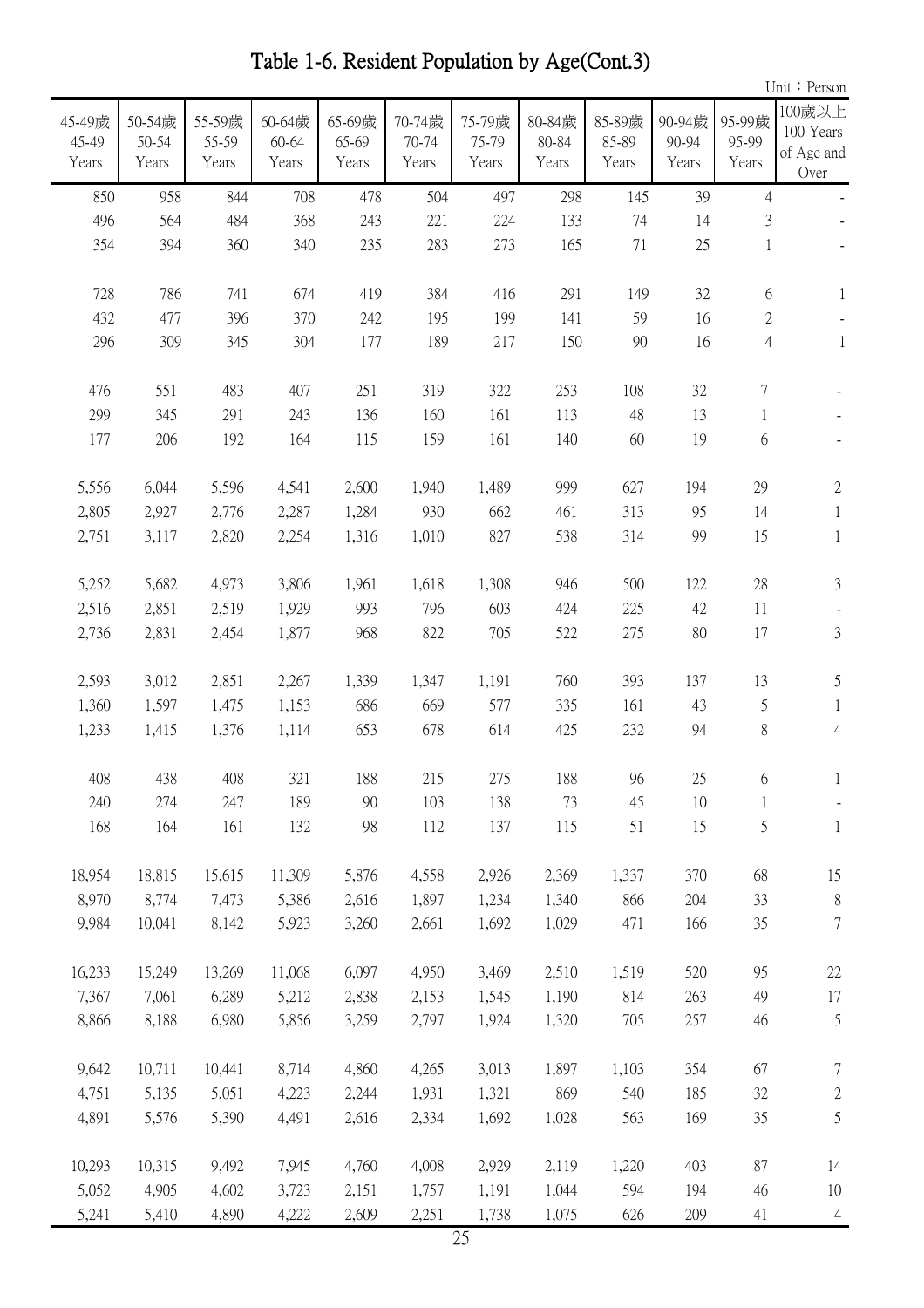# 表 1-6.現住人口之年齡分配(續完)

| 單位:人                                   |                      |                               |                        |                              |                          |                              |                          |                          |                          |                          |
|----------------------------------------|----------------------|-------------------------------|------------------------|------------------------------|--------------------------|------------------------------|--------------------------|--------------------------|--------------------------|--------------------------|
| 年底別<br>、區別<br>End of Year<br>&District | 總計<br>Grand<br>Total | $0 - 4$ 歲<br>$0 - 4$<br>Years | 5-9歲<br>$5-9$<br>Years | 10-14歲<br>$10 - 14$<br>Years | 15-19歲<br>15-19<br>Years | 20-24歲<br>$20 - 24$<br>Years | 25-29歲<br>25-29<br>Years | 30-34歲<br>30-34<br>Years | 35-39歲<br>35-39<br>Years | 40-44歲<br>40-44<br>Years |
| 安南區 Annan                              | 185,412              | 8,963                         | 8,680                  | 10,173                       | 12,445                   | 13,583                       | 15,376                   | 19,100                   | 16,855                   | 13,682                   |
| 男 Male                                 | 93,910               | 4,617                         | 4,448                  | 5,417                        | 6,399                    | 7,088                        | 7,847                    | 9,704                    | 8,675                    | 7,026                    |
| 女 Female                               | 91,502               | 4,346                         | 4,232                  | 4,756                        | 6,046                    | 6,495                        | 7,529                    | 9,396                    | 8,180                    | 6,656                    |
| 安平區 Anping                             | 64,589               | 2,906                         | 3,409                  | 3,920                        | 4,854                    | 4,310                        | 4,061                    | 5,432                    | 5,748                    | 6,320                    |
| 男 Male                                 | 30,850               | 1,507                         | 1,737                  | 1,998                        | 2,546                    | 2,231                        | 1,973                    | 2,534                    | 2,609                    | 2,804                    |
| 女 Female                               | 33,739               | 1,399                         | 1,672                  | 1,922                        | 2,308                    | 2,079                        | 2,088                    | 2,898                    | 3,139                    | 3,516                    |
| 中西區 West Central                       | 78,498               | 2,792                         | 2,980                  | 4,612                        | 4,459                    | 4,753                        | 4,918                    | 6,063                    | 6,128                    | 6,129                    |
| 男 Male                                 | 38,274               | 1,463                         | 1,513                  | 2,449                        | 2,317                    | 2,422                        | 2,474                    | 3,015                    | 2,879                    | 2,840                    |
| 女 Female                               | 40,224               | 1,329                         | 1,467                  | 2,163                        | 2,142                    | 2,331                        | 2,444                    | 3,048                    | 3,249                    | 3,289                    |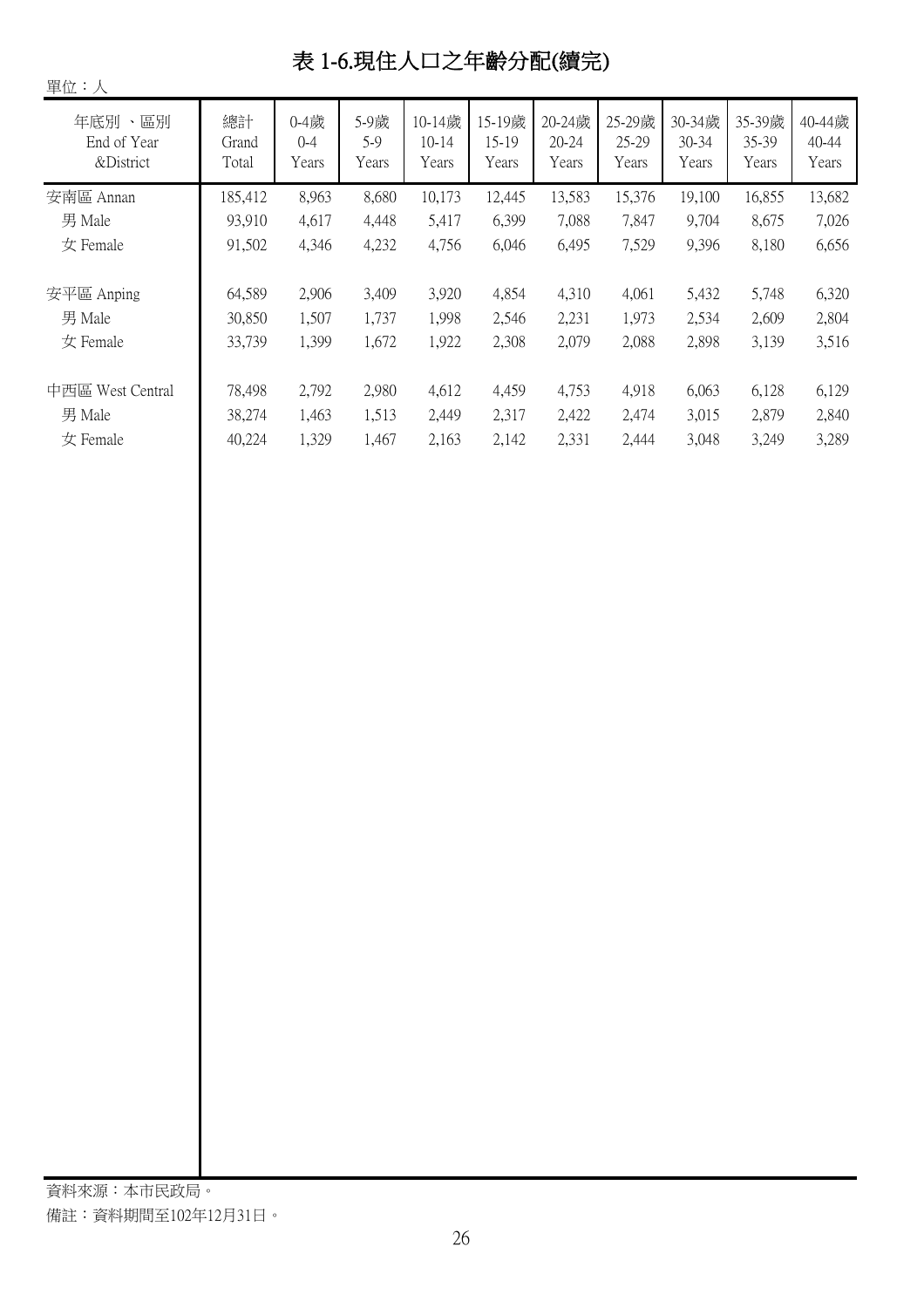Unit:Person 45-49歲 45-49 Years 50-54歲 50-54 Years 55-59歲 55-59 Years 60-64歲 60-64 Years 65-69歲 65-69 Years 70-74歲 70-74 Years 75-79歲 75-79 Years 80-84歲 80-84 Years 85-89歲 85-89 Years 90-94歲 90-94 Years 95-99歲 95-99 Years 100歲以上 100 Years of Age and Over 14,925 14,179 13,054 9,663 4,734 3,918 2,938 1,933 876 268 62 5 7,461 7,013 6,613 4,901 2,357 1,875 1,208 813 347 82 18 1 7,464 7,166 6,441 4,762 2,377 2,043 1,730 1,120 529 186 44 4 5,395 6,246 4,096 3,009 1,677 1,369 908 544 295 79 10 1 2,545 2,826 1,956 1,393 762 621 378 249 139 39 2 1 2,850 3,420 2,140 1,616 915 748 530 295 156 40 8 - 6,193 6,183 6,159 5,316 3,240 3,033 2,463 1,809 869 327 65 7 3,001 2,956 3,024 2,640 1,554 1,392 1,057 792 348 119 17 2

3,192 3,227 3,135 2,676 1,686 1,641 1,406 1,017 521 208 48 5

Table 1-6. Resident Population by Age(Cont.End)

Source:Bureau of Civil Affairs.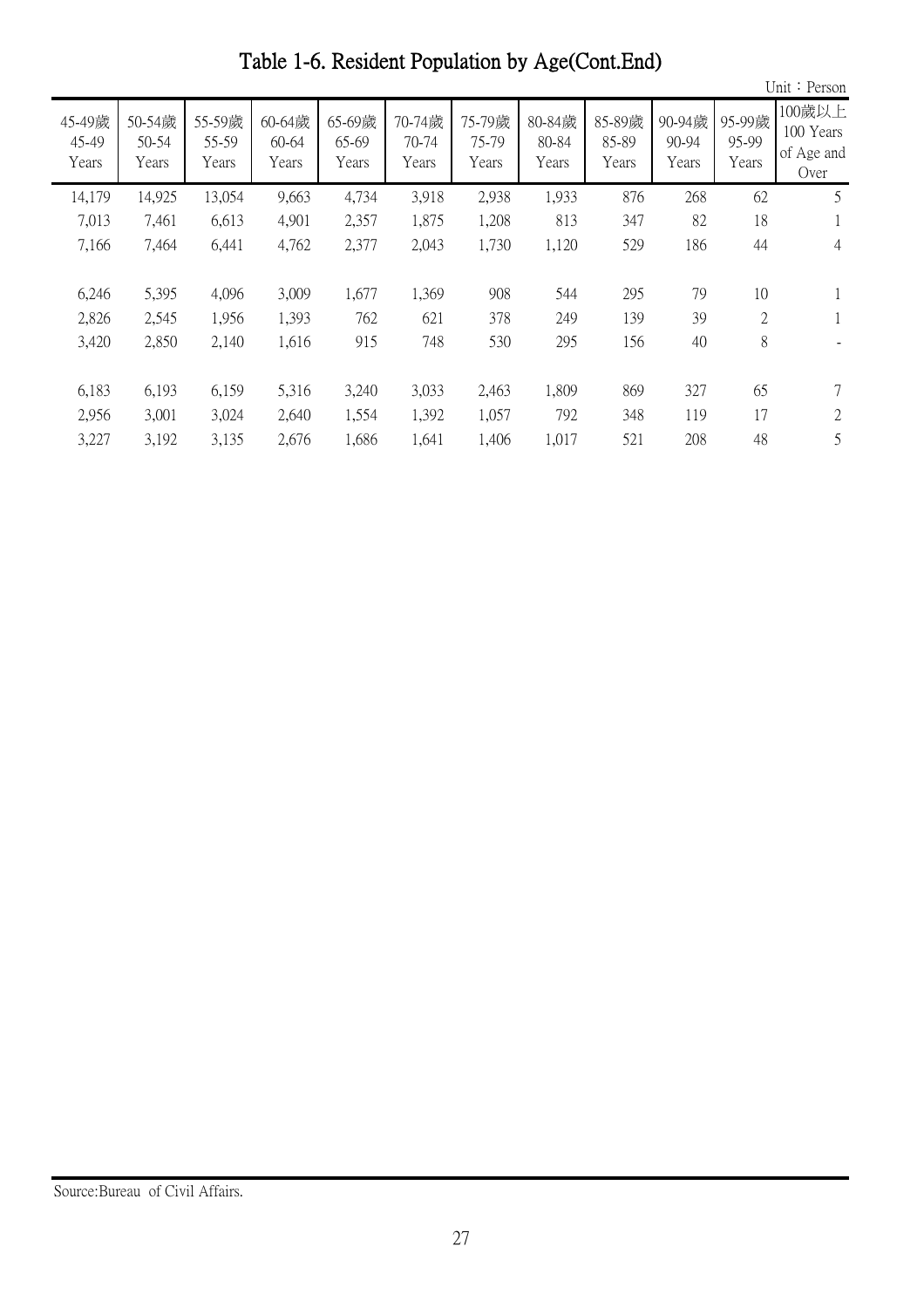# 表 1-6.現住人口之年齡分配(續完)

單位:人;%

|                        |                                   | 年齡分配          |                                      |               |  |  |  |  |  |
|------------------------|-----------------------------------|---------------|--------------------------------------|---------------|--|--|--|--|--|
|                        | 幼年人口 (0~14歲)                      |               | 青壯年人口 (15~64歲)                       |               |  |  |  |  |  |
| 年底及地區別                 | Young Age Population (0~14 Years) |               | Working Age Population (15~64 Years) |               |  |  |  |  |  |
| End of Year & District |                                   | 占全市人口比率       |                                      | 占全市人口比率       |  |  |  |  |  |
|                        | 人口數                               | (%)           | 人口數                                  | (%)           |  |  |  |  |  |
|                        | Population                        | percentage of | Population                           | percentage of |  |  |  |  |  |
|                        |                                   | population    |                                      | population    |  |  |  |  |  |
| 民國97年<br>2008          | 296,724                           | 15.84         | 1,363,720                            | 72.81         |  |  |  |  |  |
| 民國98年<br>2009          | 285,805                           | 15.24         | 1,373,258                            | 73.22         |  |  |  |  |  |
| 民國99年<br>2010          | 272,309                           | 14.53         | 1,384,101                            | 73.87         |  |  |  |  |  |
| 民國100年 2011            | 264,466                           | 14.09         | 1,393,801                            | 74.26         |  |  |  |  |  |
| 民國101年 2012            | 257,827                           | 13.70         | 1,400,888                            | 74.45         |  |  |  |  |  |
| 民國102年 2013            | 253,101                           | 13.44         | 1,400,280                            | 74.36         |  |  |  |  |  |
| 新營區 Sinying            | 11,265                            | 14.35         | 57,026                               | 72.63         |  |  |  |  |  |
| 鹽水區 Yanshuei           | 3,074                             | 11.63         | 18,786                               | 71.09         |  |  |  |  |  |
| 白河區 Baihe              | 3,233                             | 10.71         | 20,435                               | 67.71         |  |  |  |  |  |
| 柳營區 Liouying           | 2,240                             | 10.21         | 15,767                               | 71.89         |  |  |  |  |  |
| 後壁區 Houbi              | 2,485                             | 9.98          | 16,934                               | 67.98         |  |  |  |  |  |
| 東山區 Dongshan           | 2,283                             | 10.29         | 15,303                               | 68.95         |  |  |  |  |  |
| 麻豆區 Madou              | 5,724                             | 12.66         | 32,355                               | 71.53         |  |  |  |  |  |
| 下營區 Siaying            | 2,788                             | 11.01         | 17,925                               | 70.76         |  |  |  |  |  |
| 六甲區 Lioujia            | 2,912                             | 12.58         | 16,681                               | 72.05         |  |  |  |  |  |
| 官田區 Guantian           | 2,379                             | 10.90         | 16,078                               | 73.67         |  |  |  |  |  |
| 大内區 Danei              | 1,062                             | 10.20         | 7,140                                | 68.60         |  |  |  |  |  |
| 佳里區 Jiali              | 7,685                             | 12.94         | 44,074                               | 74.23         |  |  |  |  |  |
| 學甲區 Syuejia            | 3,068                             | 11.29         | 20,158                               | 74.20         |  |  |  |  |  |
| 西港區 Sigang             | 2,747                             | 11.03         | 18,582                               | 74.58         |  |  |  |  |  |
| 七股區 Cigu               | 2,721                             | 11.40         | 16,722                               | 70.05         |  |  |  |  |  |
| 將軍區 Jiangjyun          | 1,838                             | 8.83          | 15,165                               | 72.88         |  |  |  |  |  |
| 北門區 Beimen             | 1,198                             | 10.09         | 8,860                                | 74.60         |  |  |  |  |  |
| 新化區 Sinhua             | 5,462                             | 12.46         | 32,573                               | 74.31         |  |  |  |  |  |
| 善化區 Shanhua            | 6,811                             | 15.08         | 32,237                               | 71.37         |  |  |  |  |  |
| 新市區 Sinshih            | 5,174                             | 14.64         | 26,543                               | 75.12         |  |  |  |  |  |
| 安定區 Anding             | 3,832                             | 12.68         | 22,565                               | 74.68         |  |  |  |  |  |
| 山上區 Shanshang          | 728                               | 9.62          | 5,428                                | 71.70         |  |  |  |  |  |
| 玉井區 Yujing             | 1,585                             | 10.69         | 10,339                               | 69.76         |  |  |  |  |  |
| 楠西區 Nansi              | 1,048                             | 10.29         | 7,173                                | 70.42         |  |  |  |  |  |
| 南化區 Nanhua             | 875                               | 9.84          | 6,321                                | 71.07         |  |  |  |  |  |
| 左鎮區 Zuojhen            | 380                               | 7.29          | 3,539                                | 67.91         |  |  |  |  |  |
| 仁德區 Rende              |                                   | 12.14         | 55,771                               | 76.98         |  |  |  |  |  |
|                        | 8,793                             |               |                                      |               |  |  |  |  |  |
| 歸仁區 Gueiren            | 9,350                             | 13.93         | 51,265                               | 76.40         |  |  |  |  |  |
| 關廟區 Guanmiao           | 4,109                             | 11.70         | 25,811                               | 73.53         |  |  |  |  |  |
| 龍崎區 Longci             | 331                               | 7.68          | 2,985                                | 69.26         |  |  |  |  |  |
| 永康區 Yongkang           | 33,920                            | 14.95         | 175,436                              | 77.33         |  |  |  |  |  |
| 區 East<br>東            | 30,909                            | 16.13         | 141,485                              | 73.85         |  |  |  |  |  |
| 區 South<br>南           | 13,880                            | 11.05         | 96,165                               | 76.56         |  |  |  |  |  |
| 北<br>區 North           | 18,777                            | 14.19         | 98,019                               | 74.07         |  |  |  |  |  |
| 安南區 Annan              | 27,816                            | 15.00         | 142,862                              | 77.05         |  |  |  |  |  |
| 安平區 Anping             | 10,235                            | 15.85         | 49,471                               | 76.59         |  |  |  |  |  |
| 中西區 West Central       | 10,384                            | 13.23         | 56,301                               | 71.72         |  |  |  |  |  |

資料來源:本市民政局。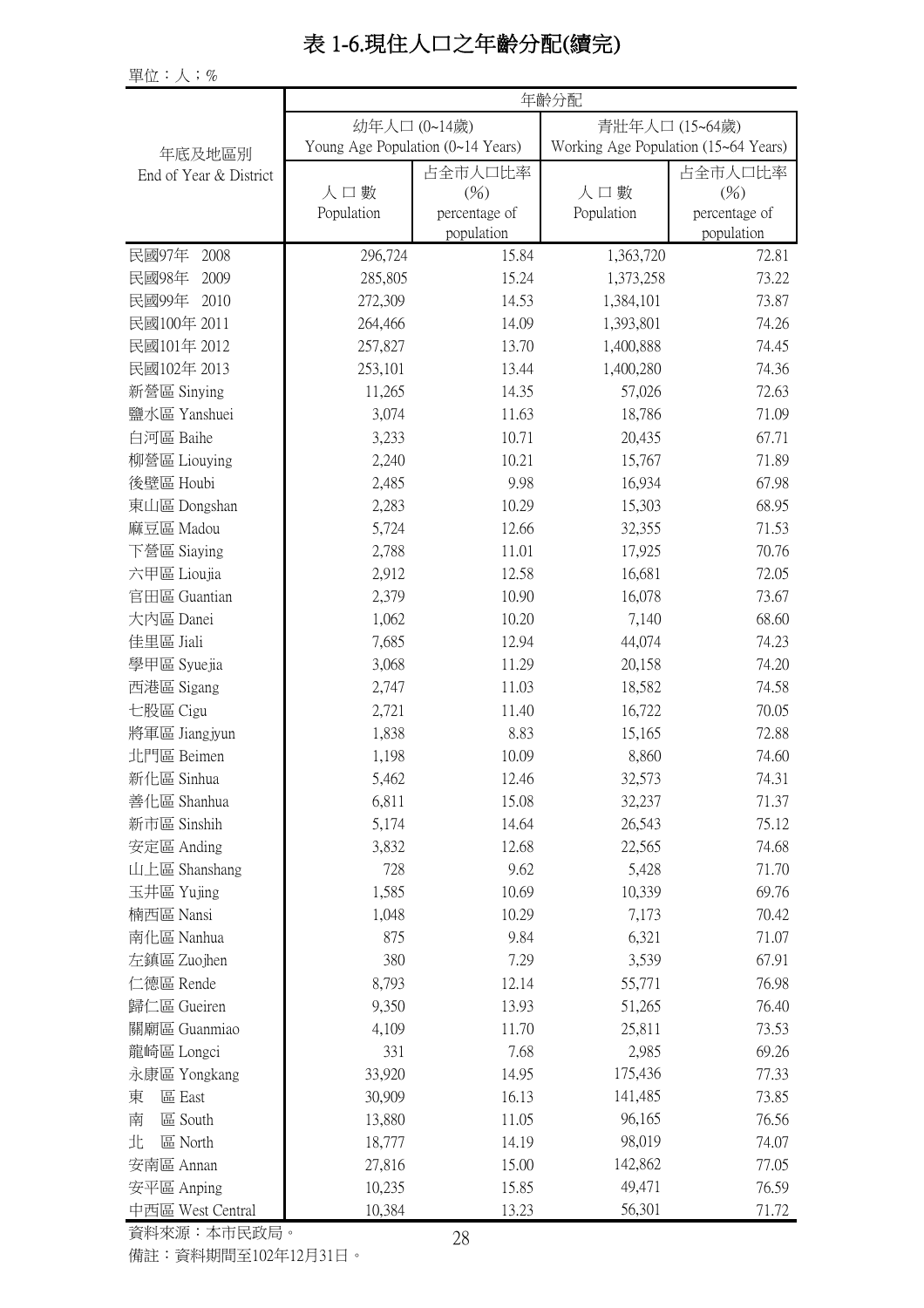| Age Distribution |                          |                    |                  |                   |              |
|------------------|--------------------------|--------------------|------------------|-------------------|--------------|
| 65歲以上            |                          |                    |                  |                   |              |
|                  | 65 Years of Age and Over | 扶老比%               | 扶幼比%             | 扶養比%              | 老化指數%        |
|                  | 占全市人口比率                  | Elderly Dependency | Child Dependency | Dependency Ratio% | Aging Index% |
| 人口數              | (%)                      | Radio%             | Radio%           |                   |              |
| Population       | percentage of            |                    |                  |                   |              |
|                  | population               |                    |                  |                   |              |
| 212,561          | 11.35                    | 15.59              | 21.76            | 37.35             | 71.64        |
| 216,343          | 11.54                    | 15.75              | 20.81            | 36.57             | 75.70        |
| 217,384          | 11.60                    | 15.71              | 19.67            | 35.38             | 79.83        |
| 218,693          | 11.65                    | 15.69              | 18.97            | 34.66             | 82.69        |
| 222,930          | 11.85                    | 15.91              | 18.40            | 34.32             | 86.46        |
| 229,827          | 12.20                    | 16.41              | 18.08            | 34.49             | 90.80        |
| 10,230           | 13.03                    | 17.94              | 19.75            | 37.69             | 90.81        |
| 4,566            | 17.28                    | 24.31              | 16.36            | 40.67             | 148.54       |
| 6,510            | 21.57                    | 31.86              | 15.82            | 47.68             | 201.36       |
| 3,925            | 17.90                    | 24.89              | 14.21            | 39.10             | 175.22       |
| 5,491            | 22.04                    | 32.43              | 14.67            | 47.10             | 220.97       |
| 4,609            | 20.77                    | 30.12              | 14.92            | 45.04             | 201.88       |
| 7,151            | 15.81                    | 22.10              | 17.69            | 39.79             | 124.93       |
| 4,620            | 18.24                    | 25.77              | 15.55            | 41.33             | 165.71       |
| 3,558            | 15.37                    | 21.33              | 17.46            | 38.79             | 122.18       |
| 3,366            | 15.42                    | 20.94              | 14.80            | 35.73             | 141.49       |
| 2,206            | 21.20                    | 30.90              | 14.87            | 45.77             | 207.72       |
| 7,613            | 12.82                    | 17.27              | 17.44            | 34.71             | 99.06        |
| 3,941            | 14.51                    | 19.55              | 15.22            | 34.77             | 128.46       |
| 3,585            | 14.39                    | 19.29              | 14.78            | 34.08             | 130.51       |
| 4,428            | 18.55                    | 26.48              | 16.27            | 42.75             | 162.73       |
| 3,805            | 18.29                    | 25.09              | 12.12            | 37.21             | 207.02       |
| 1,818            | 15.31                    | 20.52              | 13.52            | 34.04             | 151.75       |
| 5,801            | 13.23                    | 17.81              | 16.77            | 34.58             | 106.21       |
| 6,119            | 13.55                    | 18.98              | 21.13            | 40.11             | 89.84        |
| 3,619            | 10.24                    | 13.63              | 19.49            | 33.13             | 69.95        |
| 3,818            | 12.64                    | 16.92              | 16.98            | 33.90             | 99.63        |
| 1,414            | 18.68                    | 26.05              | 13.41            | 39.46             | 194.23       |
| 2,897            | 19.55                    | 28.02              | 15.33            | 43.35             | 182.78       |
| 1,965            | 19.29                    | 27.39              | 14.61            | 42.00             | 187.50       |
| 1,698            | 19.09                    | 26.86              | 13.84            | 40.71             | 194.06       |
| 1,292            | 24.79                    | 36.51              | 10.74            | 47.24             | 340.00       |
| 7,880            | 10.88                    | 14.13              | 15.77            | 29.90             | 89.62        |
| 6,486            | 9.67                     | 12.65              | 18.24            | 30.89             | 69.37        |
| 5,185            | 14.77                    | 20.09              | 15.92            | 36.01             | 126.19       |
| 994              | 23.06                    | 33.30              | 11.09            | 44.39             | 300.30       |
| 17,519           | 7.72                     | 9.99               | 19.33            | 29.32             | 51.65        |
| 19,182           | 10.01                    | 13.56              | 21.85            | 35.40             | 62.06        |
| 15,566           | 12.39                    | 16.19              | 14.43            | 30.62             | 112.15       |
| 15,540           | 11.74                    | 15.85              | 19.16            | 35.01             | 82.76        |
| 14,734           | 7.95                     | 10.31              | 19.47            | 29.78             | 52.97        |
| 4,883            | 7.56                     | 9.87               | 20.69            | 30.56             | 47.71        |
| 11,813           | 15.05                    | 20.98              | 18.44            | 39.43             | 113.76       |

# Table 1-6. Resident Population by Age(Cont. End)

Source:Bureau of Civil Affairs.

Un<u>it: Person</u>; %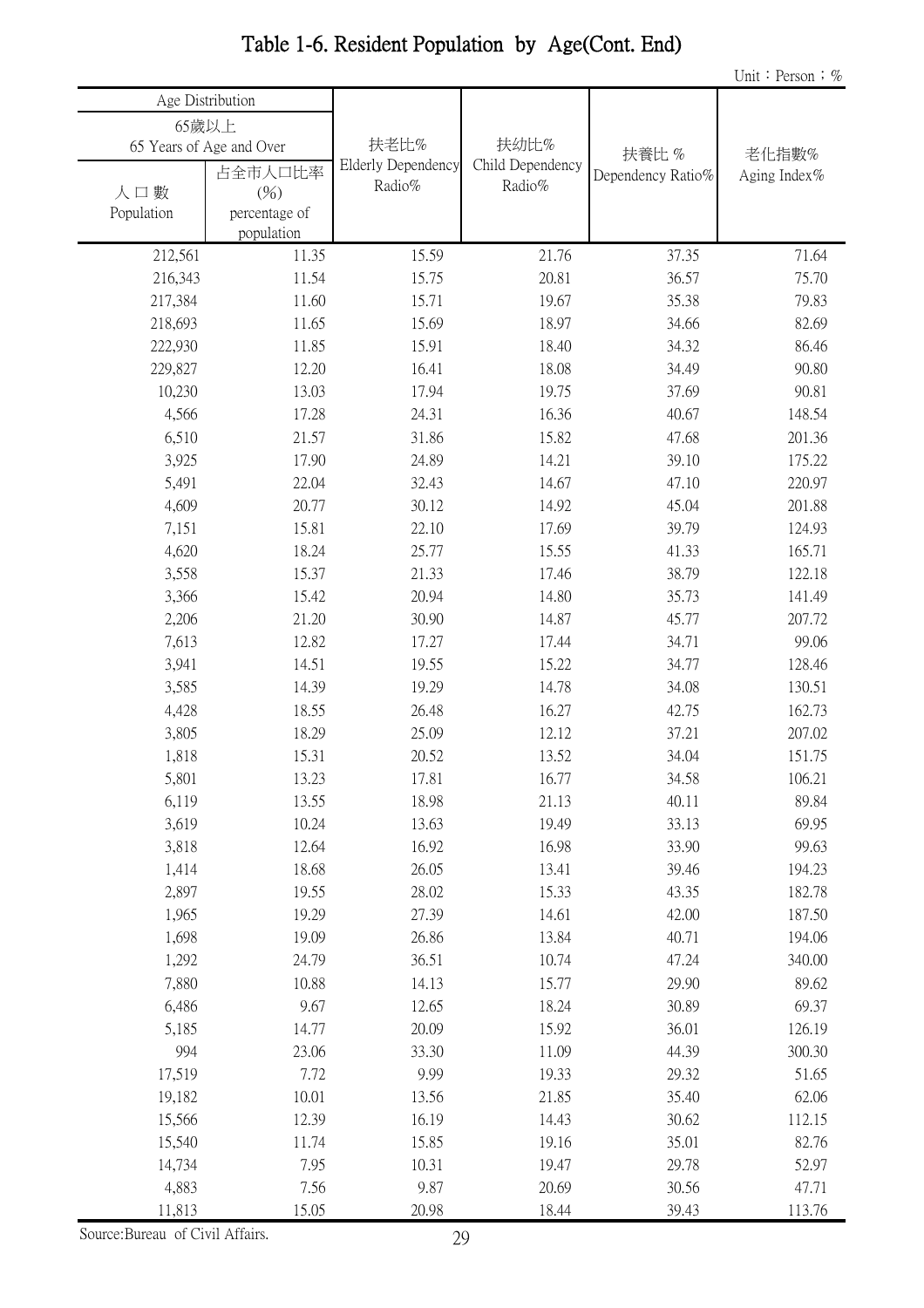# 表 1-7.滿15歲以上現住人口之教育程度-按年齡別分

單位:人

| 干山・ハ          |           |             |           |                        |                |                                       |                |  |  |
|---------------|-----------|-------------|-----------|------------------------|----------------|---------------------------------------|----------------|--|--|
|               |           |             | 識字者       |                        |                |                                       |                |  |  |
| 年底別           | 性別        | 總計          | 合計        | 研究所<br>Graduate School |                | 大學<br>(含獨立學院)<br>University (College) |                |  |  |
| End of Year   | By<br>Sex | Grand Total | Total     | 畢業<br>Graduated        | 肄業<br>Attended | 畢業<br>Graduated                       | 肄業<br>Attended |  |  |
| 民國97年 2008    | 計 Total   | 1,576,281   | 1,535,809 | 41,264                 | 16,878         | 201,757                               | 87,412         |  |  |
|               | 男 Male    | 792,575     | 788,860   | 28,060                 | 9,813          | 101,633                               | 46,335         |  |  |
|               | 女 Female  | 783,706     | 746,949   | 13,204                 | 7,065          | 100,124                               | 41,077         |  |  |
| 臺南市           | 計 Total   | 639,197     | 627,876   | 23,557                 | 8,439          | 99,304                                | 38,977         |  |  |
| Tainan City   | 男 Male    | 314,261     | 313,308   | 15,686                 | 4,794          | 49,289                                | 20,674         |  |  |
|               | 女 Female  | 324,936     | 314,568   | 7,871                  | 3,645          | 50,015                                | 18,303         |  |  |
| 臺南縣           | 計 Total   | 937,084     | 907,933   | 17,707                 | 8,439          | 102,453                               | 48,435         |  |  |
| Tainan County | 男 Male    | 478,314     | 475,552   | 12,374                 | 5,019          | 52,344                                | 25,661         |  |  |
|               | 女 Female  | 458,770     | 432,381   | 5,333                  | 3,420          | 50,109                                | 22,774         |  |  |
|               |           |             |           |                        |                |                                       |                |  |  |
|               |           |             |           |                        | 識字者            |                                       |                |  |  |
| 年底別           | 性別        | 總計          | 合計        | 博士                     |                | 碩士                                    |                |  |  |
|               |           |             |           | Doctor                 |                | Master                                |                |  |  |
| End of Year   | By<br>Sex | Grand Total | Total     | 畢業<br>Graduated        | 肄業<br>Attended | 畢業<br>Graduated                       | 肄業<br>Attended |  |  |
| 民國98年 2009    | 計 Total   | 1,589,601   | 1,551,306 | 1,214                  | 1,415          | 43,301                                | 17,432         |  |  |
|               | 男 Male    | 797,037     | 793,668   | 925                    | 1,015          | 29,013                                | 9,985          |  |  |
|               | 女 Female  | 792,564     | 757,638   | 289                    | 400            | 14,288                                | 7,447          |  |  |
| 臺南市           | 計 Total   | 645,612     | 634,926   | 764                    | 834            | 24,399                                | 8,682          |  |  |
| Tainan City   | 男 Male    | 316,515     | 315,661   | 558                    | 590            | 15,991                                | 4,867          |  |  |
|               | 女 Female  | 329,097     | 319,265   | 206                    | 244            | 8,408                                 | 3,815          |  |  |
| 臺南縣           | 計 Total   | 943,989     | 916,380   | 450                    | 581            | 18,902                                | 8,750          |  |  |
| Tainan County | 男 Male    | 480,522     | 478,007   | 367                    | 425            | 13,022                                | 5,118          |  |  |
|               | 女 Female  | 463,467     | 438,373   | 83                     | 156            | 5,880                                 | 3,632          |  |  |
| 民國99年 2010    | 計 Total   | 1,601,485   | 1,565,187 | 1,918                  | 2,009          | 47,124                                | 17,651         |  |  |
|               | 男 Male    | 801,843     | 798,733   | 1,476                  | 1,447          | 31,115                                | 9,907          |  |  |
|               | 女 Female  | 799,642     | 766,454   | 442                    | 562            | 16,009                                | 7,744          |  |  |
| 臺南市           | 計 Total   | 651,972     | 641,854   | 1,191                  | 1,177          | 26,297                                | 8,810          |  |  |
| Tainan City   | 男 Male    | 319,193     | 318,410   | 879                    | 835            | 17,032                                | 4,838          |  |  |
|               | 女 Female  | 332,779     | 323,444   | 312                    | 342            | 9,265                                 | 3,972          |  |  |
| 臺南縣           | 計 Total   | 949,513     | 923,333   | 727                    | 832            | 20,827                                | 8,841          |  |  |
| Tainan County | 男 Male    | 482,650     | 480,323   | 597                    | 612            | 14,083                                | 5,069          |  |  |
|               | 女 Female  | 466,863     | 443,010   | 130                    | 220            | 6,744                                 | 3,772          |  |  |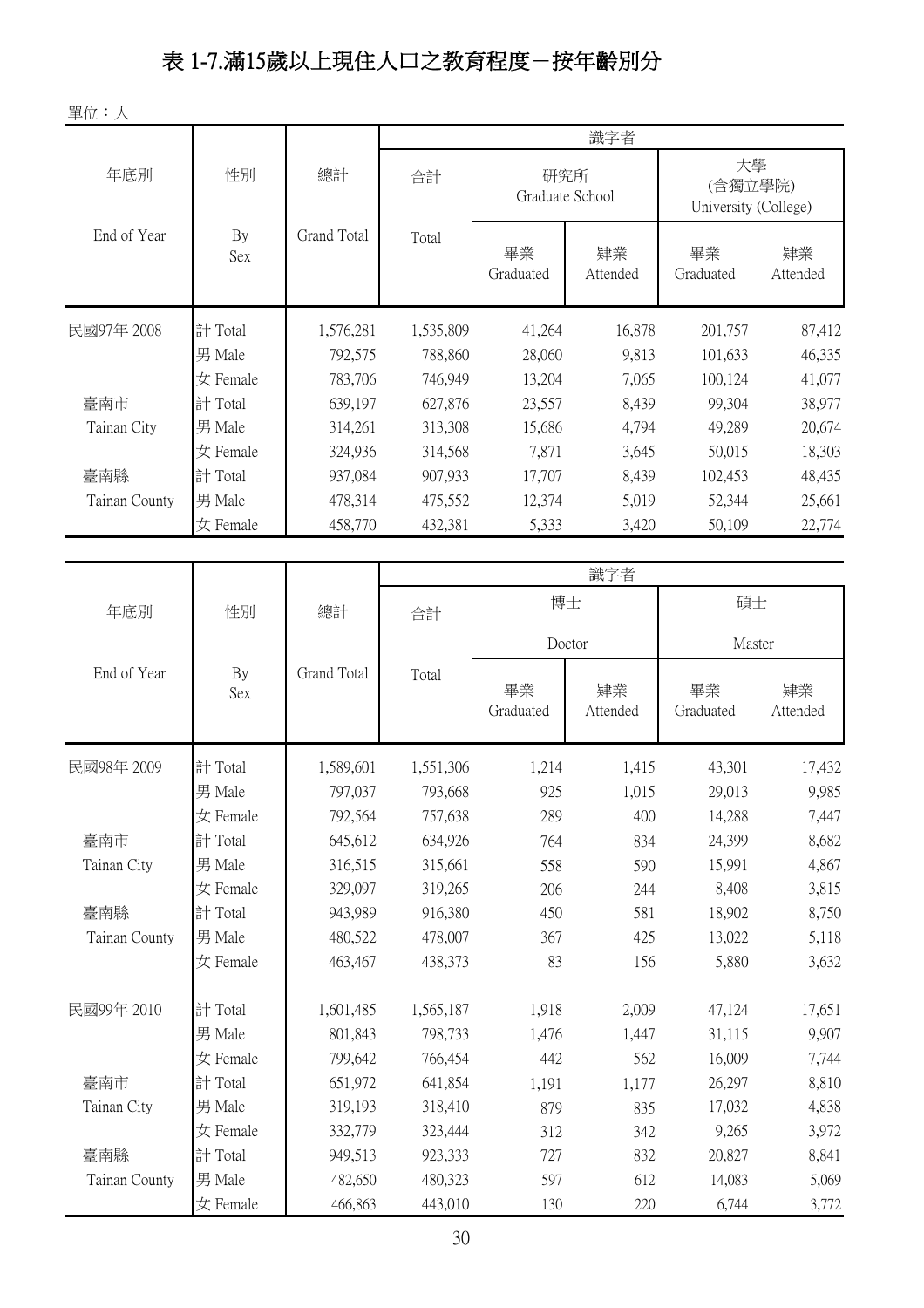# Table 1-7. Educational Attainment of Population Aged 15 and Over  $-$  By Age

Unit:Person

|                  |          |                | Literate |               |                       |          |  |
|------------------|----------|----------------|----------|---------------|-----------------------|----------|--|
|                  | 專科       | Junior College |          |               | 高中                    |          |  |
| 二、三年制            |          |                | 五年 制     |               | Senior High<br>School |          |  |
| 2,3 Years System |          | 5 Years System |          |               |                       |          |  |
|                  |          | 後二年            |          | 前三年           |                       |          |  |
| 畢業               | 肄業       | Final 2 Years  |          | First 3 Years | 畢業                    | 肄業       |  |
| Graduated        | Attended | 畢業             | 肄業       | 肄業            | Graduated             | Attended |  |
|                  |          | Graduated      | Attended | Attended      |                       |          |  |
| 84,243           | 13,765   | 66,934         | 4,575    | 7,779         | 88,068                | 42,119   |  |
| 42,012           | 8,269    | 37,768         | 2,771    | 1,871         | 46,748                | 22,243   |  |
| 42,231           | 5,496    | 29,166         | 1,804    | 5,908         | 41,320                | 19,876   |  |
| 36,621           | 5,619    | 31,993         | 2,052    | 3,127         | 40,955                | 19,214   |  |
| 16,869           | 3,158    | 16,721         | 1,134    | 731           | 20,865                | 9,976    |  |
| 19,752           | 2,461    | 15,272         | 918      | 2,396         | 20,090                | 9,238    |  |
| 47,622           | 8,146    | 34,941         | 2,523    | 4,652         | 47,113                | 22,905   |  |
| 25,143           | 5,111    | 21,047         | 1,637    | 1,140         | 25,883                | 12,267   |  |
| 22,479           | 3,035    | 13,894         | 886      | 3,512         | 21,230                | 10,638   |  |

|                      |          |           | Literate         |               |                |               |
|----------------------|----------|-----------|------------------|---------------|----------------|---------------|
| 大學                   |          |           | 專科               | Junior        | College        |               |
| (含獨立學院)              |          | 二、三年制     |                  |               | 五年制            |               |
| University (College) |          |           | 2,3 Years System |               | 5 Years System |               |
|                      |          |           |                  | 後二年           | 前三年            |               |
| 畢業                   | 肄業       | 畢業        | 肄業               | Final 2 Years |                | First 3 Years |
| Graduated            | Attended | Graduated | Attended         | 畢業            | 肄業             | 肄業            |
|                      |          |           |                  | Graduated     | Attended       | Attended      |
| 216,808              | 88,339   | 84,332    | 13,549           | 65,804        | 4,449          | 7,919         |
| 108,361              | 46,540   | 42,233    | 7,980            | 37,058        | 2,712          | 1,807         |
| 108,447              | 41,799   | 42,099    | 5,569            | 28,746        | 1,737          | 6,112         |
| 105,850              | 39,150   | 36,748    | 5,960            | 31,592        | 1,980          | 3,058         |
| 52,114               | 20,485   | 16,976    | 3,265            | 16,426        | 1,101          | 713           |
| 53,736               | 18,665   | 19,772    | 2,695            | 15,166        | 879            | 2,345         |
| 110,958              | 49,189   | 47,584    | 7,589            | 34,212        | 2,469          | 4,861         |
| 56,247               | 26,055   | 25,257    | 4,715            | 20,632        | 1,611          | 1,094         |
| 54,711               | 23,134   | 22,327    | 2,874            | 13,580        | 858            | 3,767         |
|                      |          |           |                  |               |                |               |
| 230,957              | 93,445   | 84,599    | 13,680           | 64,986        | 4,450          | 7,618         |
| 114,975              | 49,477   | 42,508    | 8,025            | 36,545        | 2,660          | 1,713         |
| 115,982              | 43,968   | 42,091    | 5,655            | 28,441        | 1,790          | 5,905         |
| 111,851              | 41,145   | 37,041    | 6,337            | 31,231        | 1,980          | 2,932         |
| 54,791               | 21,718   | 17,162    | 3,409            | 16,201        | 1,088          | 659           |
| 57,060               | 19,427   | 19,879    | 2,928            | 15,030        | 892            | 2,273         |
| 119,106              | 52,300   | 47,558    | 7,343            | 33,755        | 2,470          | 4,686         |
| 60,184               | 27,759   | 25,346    | 4,616            | 20,344        | 1,572          | 1,054         |
| 58,922               | 24,541   | 22,212    | 2,727            | 13,411        | 898            | 3,632         |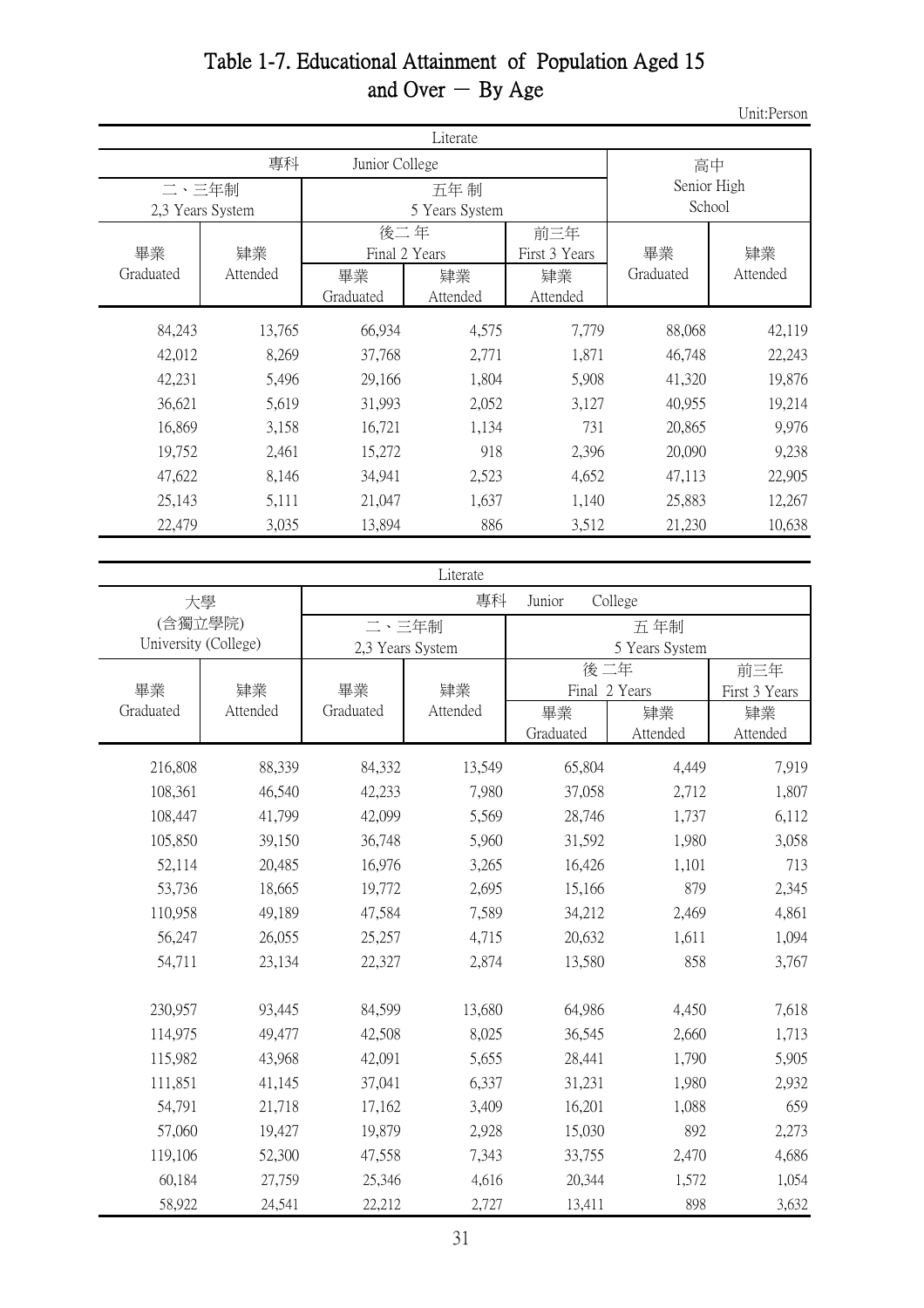# 表1-7.滿15歲以上現住人口之教育程度-按年齡別分 (續1)

單位:人

|               |           | 識字者                   |          |                   |          |  |  |  |
|---------------|-----------|-----------------------|----------|-------------------|----------|--|--|--|
| 年底別           | 性別        | 高職                    |          | 國中                |          |  |  |  |
|               |           | Senior Vocational     |          | Junior High       |          |  |  |  |
|               |           | School                |          | School            |          |  |  |  |
| End of Year   | By        | 畢業                    | 肄業       | 畢業                | 肄業       |  |  |  |
|               | Sex       | Graduated             | Attended | Graduated         | Attended |  |  |  |
|               |           |                       |          |                   |          |  |  |  |
| 民國97年 2008    | 計 Total   | 294,312               | 64,456   | 190,287           | 26,336   |  |  |  |
|               | 男 Male    | 154,364               | 38,437   | 103,744           | 15,599   |  |  |  |
|               | 女 Female  | 139,948               | 26,019   | 86,543            | 10,737   |  |  |  |
| 臺南市           | 計 Total   | 113,217               | 24,954   | 68,400            | 10,485   |  |  |  |
| Tainan City   | 男 Male    | 55,590                | 14,593   | 36,038            | 6,027    |  |  |  |
|               | 女 Female  | 57,627                | 10,361   | 32,362            | 4,458    |  |  |  |
| 臺南縣           | 計 Total   | 181,095               | 39,502   | 121,887           | 15,851   |  |  |  |
| Tainan County | 男 Male    | 98,774                | 23,844   | 67,706            | 9,572    |  |  |  |
|               | 女 Female  | 82,321                | 15,658   | 54,181            | 6,279    |  |  |  |
|               |           |                       |          |                   |          |  |  |  |
|               |           |                       | 識字者      |                   |          |  |  |  |
| 年底別           | 性別        | 高中                    |          | 高職                |          |  |  |  |
|               |           | Senior High<br>School |          | Senior Vocational |          |  |  |  |
|               |           |                       |          | School            |          |  |  |  |
| End of Year   | By<br>Sex | 畢業                    | 肄業       | 畢業                | 肄業       |  |  |  |
|               |           | Graduated             | Attended | Graduated         | Attended |  |  |  |
|               |           |                       |          |                   |          |  |  |  |
| 民國98年 2009    | 計 Total   | 89,116                | 42,297   | 295,416           | 65,209   |  |  |  |
|               | 男 Male    | 47,055                | 22,168   | 155,270           | 38,839   |  |  |  |
|               | 女 Female  | 42,061                | 20,129   | 140,146           | 26,370   |  |  |  |
| 臺南市           | 計 Total   | 41,222                | 19,417   | 113,206           | 25,268   |  |  |  |
| Tainan City   | 男 Male    | 20,996                | 10,000   | 55,747            | 14,726   |  |  |  |
|               | 女 Female  | 20,226                | 9,417    | 57,459            | 10,542   |  |  |  |
| 臺南縣           | 計 Total   | 47,894                | 22,880   | 182,210           | 39,941   |  |  |  |
| Tainan County | 男 Male    | 26,059                | 12,168   | 99,523            | 24,113   |  |  |  |
|               | 女 Female  | 21,835                | 10,712   | 82,687            | 15,828   |  |  |  |
| 民國99年 2010    | 計 Total   | 87,141                | 43,910   | 294,622           | 66,859   |  |  |  |
|               | 男 Male    | 45,812                | 22,901   | 154,715           | 39,837   |  |  |  |
|               | 女 Female  | 41,329                | 21,009   | 139,907           | 27,022   |  |  |  |
| 臺南市           | 計 Total   | 40,409                | 19,558   | 112,326           | 26,308   |  |  |  |
| Tainan City   | 男 Male    | 20,442                | 10,053   | 55,256            | 15,284   |  |  |  |
|               | 女 Female  | 19,967                | 9,505    | 57,070            | 11,024   |  |  |  |
| 臺南縣           | 計 Total   | 46,732                | 24,352   | 182,296           | 40,551   |  |  |  |
| Tainan County | 男 Male    | 25,370                | 12,848   | 99,459            | 24,553   |  |  |  |
|               | 女 Female  | 21,362                | 11,504   | 82,837            | 15,998   |  |  |  |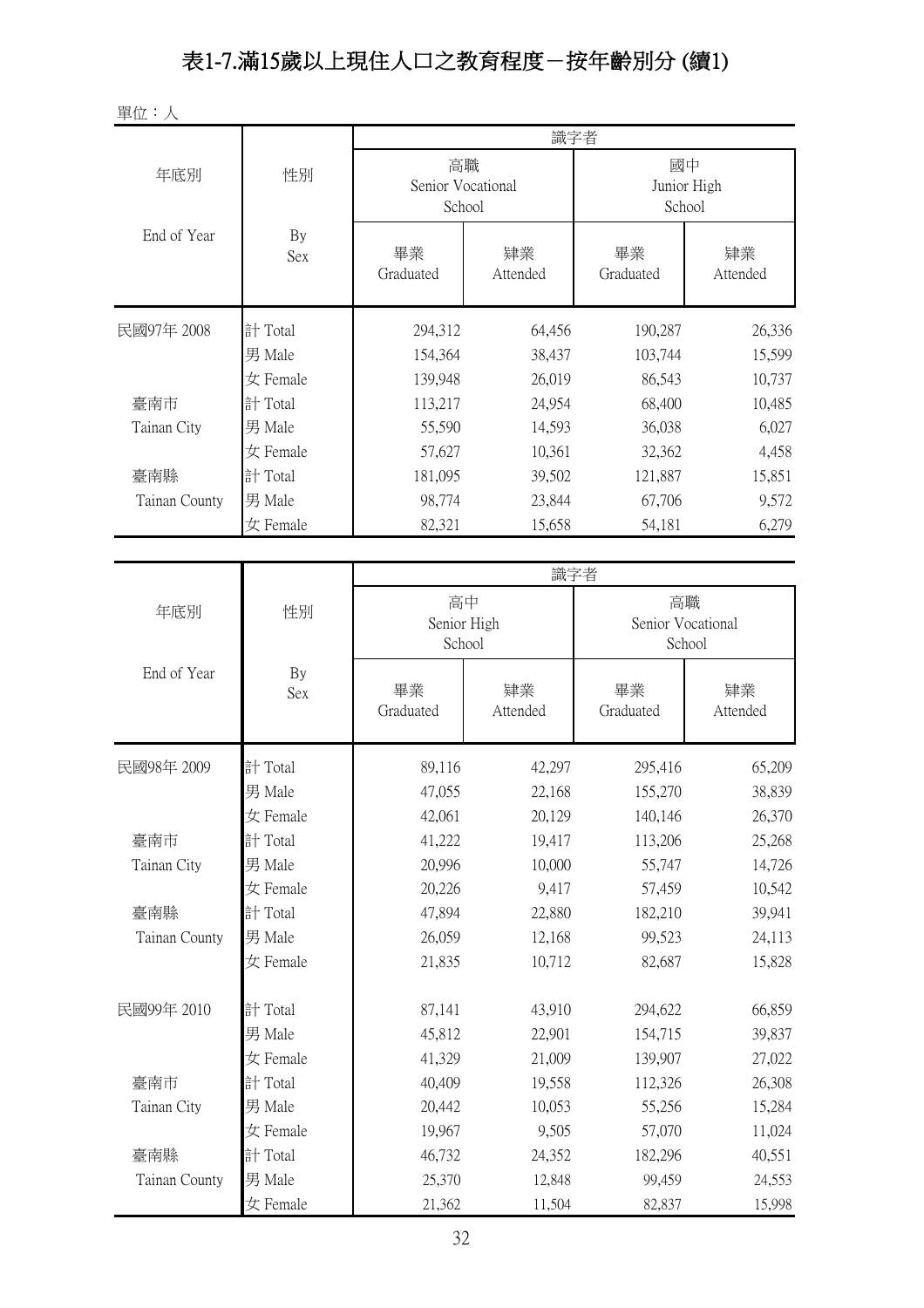#### Table1-7. Educational Attainment of Population Aged 15 and Over  $-$  By Age(Cont.1)

Unit:Person

|                 |                                   | Literate                   |                |             |            |  |  |
|-----------------|-----------------------------------|----------------------------|----------------|-------------|------------|--|--|
|                 | 初職<br>Junior Vocational<br>School | 國小<br>Elementary<br>School |                | 自修          | 不識字者       |  |  |
| 畢業<br>Graduated | 肄業<br>Attended                    | 畢業<br>Graduated            | 肄業<br>Attended | Self-taught | Illiterate |  |  |
| 5,231           | 1,197                             | 251,661                    | 43,768         | 3,767       | 40,472     |  |  |
| 3,048           | 962                               | 111,151                    | 12,898         | 1,134       | 3,715      |  |  |
| 2,183           | 235                               | 140,510                    | 30,870         | 2,633       | 36,757     |  |  |
| 2,136           | 338                               | 86,172                     | 10,522         | 1,794       | 11,321     |  |  |
| 1,051           | 237                               | 36,244                     | 3,154          | 477         | 953        |  |  |
| 1,085           | 101                               | 49,928                     | 7,368          | 1,317       | 10,368     |  |  |
| 3,095           | 859                               | 165,489                    | 33,246         | 1,973       | 29,151     |  |  |
| 1,997           | 725                               | 74,907                     | 9,744          | 657         | 2,762      |  |  |
| 1,098           | 134                               | 90,582                     | 23,502         | 1,316       | 26,389     |  |  |

|                             |                |                                   | Literate       |                            |                |             |                  |  |
|-----------------------------|----------------|-----------------------------------|----------------|----------------------------|----------------|-------------|------------------|--|
| 國中<br>Junior High<br>School |                | 初職<br>Junior Vocational<br>School |                | 國小<br>Elementary<br>School |                | 自修          | 不識               |  |
| 畢業<br>Graduated             | 肄業<br>Attended | 畢業<br>Graduated                   | 肄業<br>Attended | 畢業<br>Graduated            | 肄業<br>Attended | Self-taught | 字者<br>Illiterate |  |
| 189,470                     | 25,647         | 5,120                             | 1,187          | 246,968                    | 42,670         | 3,644       | 38,295           |  |
| 102,652                     | 14,991         | 2,956                             | 942            | 107,833                    | 12,293         | 1,040       | 3,369            |  |
| 86,818                      | 10,656         | 2,164                             | 245            | 139,135                    | 30,377         | 2,604       | 34,926           |  |
| 67,475                      | 10,406         | 2,083                             | 351            | 84,357                     | 10,365         | 1,759       | 10,686           |  |
| 35,350                      | 5,878          | 1,016                             | 239            | 35,125                     | 3,053          | 445         | 854              |  |
| 32,125                      | 4,528          | 1,067                             | 112            | 49,232                     | 7,312          | 1,314       | 9,832            |  |
| 121,995                     | 15,241         | 3,037                             | 836            | 162,611                    | 32,305         | 1,885       | 27,609           |  |
| 67,302                      | 9,113          | 1,940                             | 703            | 72,708                     | 9,240          | 595         | 2,515            |  |
| 54,693                      | 6,128          | 1,097                             | 133            | 89,903                     | 23,065         | 1,290       | 25,094           |  |
| 185,077                     | 25,937         | 5,007                             | 1,178          | 242,020                    | 41,510         | 3,489       | 36,298           |  |
| 99,627                      | 15,090         | 2,856                             | 913            | 104,478                    | 11,694         | 962         | 3,110            |  |
| 85,450                      | 10,847         | 2,151                             | 265            | 137,542                    | 29,816         | 2,527       | 33,188           |  |
| 65,900                      | 10,392         | 2,052                             | 357            | 82,553                     | 10,307         | 1,700       | 10,118           |  |
| 34,239                      | 5,877          | 989                               | 233            | 34,011                     | 3,000          | 414         | 783              |  |
| 31,661                      | 4,515          | 1,063                             | 124            | 48,542                     | 7,307          | 1,286       | 9,335            |  |
| 119,177                     | 15,545         | 2,955                             | 821            | 159,467                    | 31,203         | 1,789       | 26,180           |  |
| 65,388                      | 9,213          | 1,867                             | 680            | 70,467                     | 8,694          | 548         | 2,327            |  |
| 53,789                      | 6,332          | 1,088                             | 141            | 89,000                     | 22,509         | 1,241       | 23,853           |  |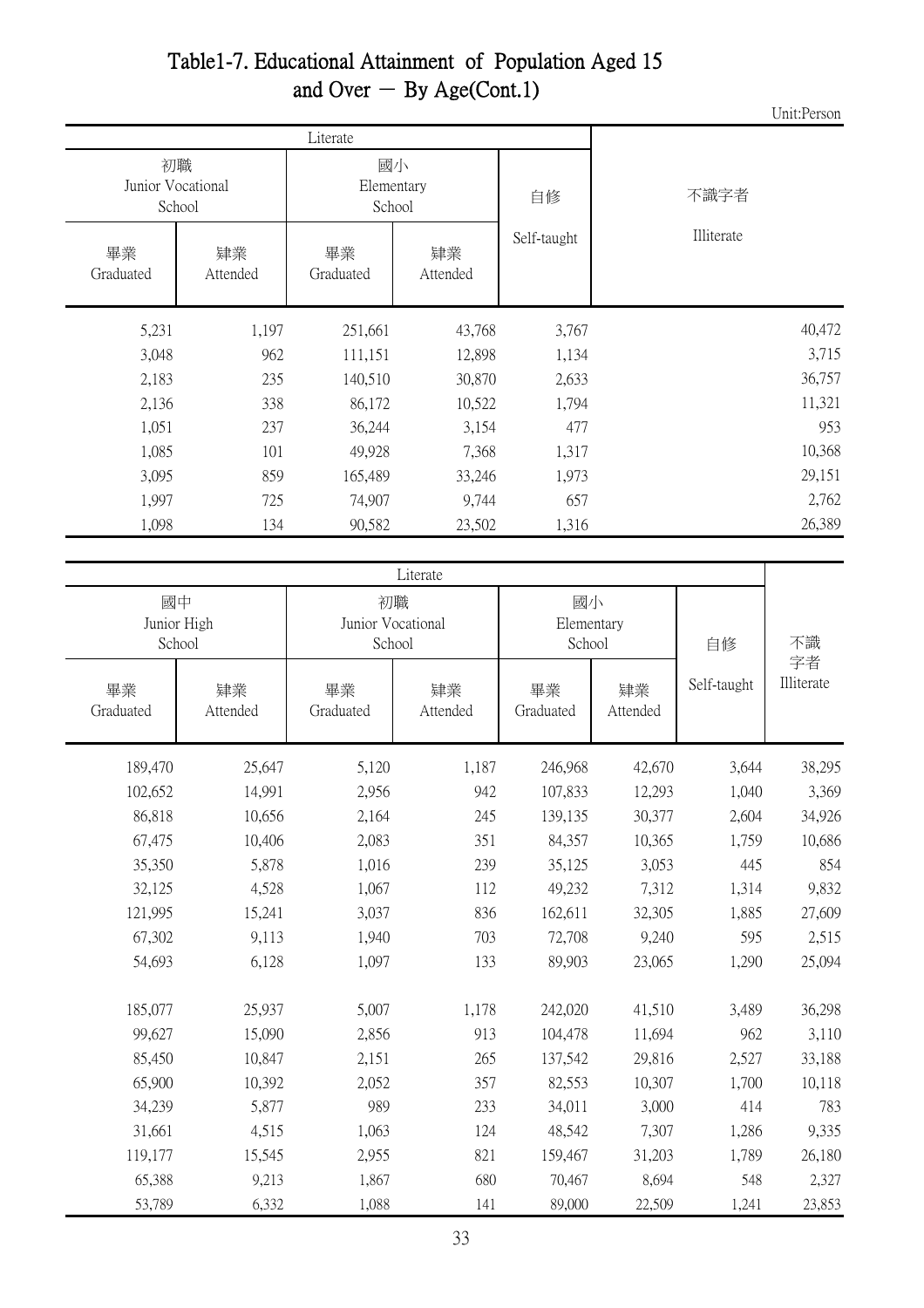# 表 1-7.滿15歲以上現住人口之教育程度-按年齡別分(續2)

單位:人

|           |                  | 識字者       |                 |                |                 |                |  |
|-----------|------------------|-----------|-----------------|----------------|-----------------|----------------|--|
| 性別        | 總計               | 合計        |                 |                | 碩士              |                |  |
|           | Doctor<br>Master |           |                 |                |                 |                |  |
| By<br>Sex | Grand Total      | Total     | 畢業<br>Graduated | 肄業<br>Attended | 畢業<br>Graduated | 肄業<br>Attended |  |
| 計 Total   | 1,612,494        | 1,578,159 | 4,828           | 2,716          | 49,204          | 19,517         |  |
| 男 Male    | 805,835          | 802,942   | 3,726           | 1,979          | 31,654          | 11,013         |  |
| 女 Female  | 806,659          | 775,217   | 1,102           | 737            | 17,550          | 8,504          |  |
| 計 Total   | 1,623,818        | 1,591,541 | 5,293           | 2,987          | 53,569          | 21,122         |  |
| 男 Male    | 810,450          | 807,800   | 4,069           | 2,148          | 34,096          | 12,029         |  |
| 女 Female  | 813,368          | 783,741   | 1,224           | 839            | 19,473          | 9,093          |  |
| 計 Total   | 1,630,107        | 1,599,841 | 5,797           | 3,162          | 58,322          | 21,652         |  |
| 男 Male    | 812,755          | 810,322   | 4,410           | 2,266          | 36,816          | 12,272         |  |
| 女 Female  | 817,352          | 789,519   | 1,387           | 896            | 21,506          | 9,380          |  |
| 計 Total   | 120,529          | 120,523   |                 |                |                 |                |  |
| 男 Male    | 62,817           | 62,815    |                 |                |                 |                |  |
| 女 Female  | 57,712           | 57,708    |                 |                |                 |                |  |
| 計 Total   | 128,051          | 128,049   |                 | 62             | 1,009           | 6,670          |  |
| 男 Male    | 66,184           | 66,182    |                 | 46             | 668             | 4,091          |  |
| 女 Female  | 61,867           | 61,867    |                 | 16             | 341             | 2,579          |  |
| 計 Total   | 136,357          | 136,340   | 80              | 659            | 12,553          | 4,639          |  |
| 男 Male    | 69,606           | 69,597    | 56              | 489            | 7,828           | 2,509          |  |
| 女 Female  | 66,751           | 66,743    | 24              | 170            | 4,725           | 2,130          |  |
| 計 Total   | 163,327          | 163,280   | 755             | 812            | 13,610          | 3,409          |  |
| 男 Male    | 82,151           | 82,133    | 594             | 546            | 8,409           | 1,820          |  |
| 女 Female  | 81,176           | 81,147    | 161             | 266            | 5,201           | 1,589          |  |
| 計 Total   | 152,547          | 152,451   | 987             | 539            | 10,797          | 2,826          |  |
| 男 Male    | 76,404           | 76,362    | 696             | 370            | 6,446           | 1,553          |  |
| 女 Female  | 76,143           | 76,089    | 291             | 169            | 4,351           | 1,273          |  |
| 計 Total   | 141,366          | 141,249   | 867             | 475            | 7,840           | 1,800          |  |
| 男 Male    | 69,909           | 69,865    | 574             | 350            | 4,865           | 942            |  |
| 女 Female  | 71,457           | 71,384    | 293             | 125            | 2,975           | 858            |  |
|           |                  |           |                 |                | 博士              |                |  |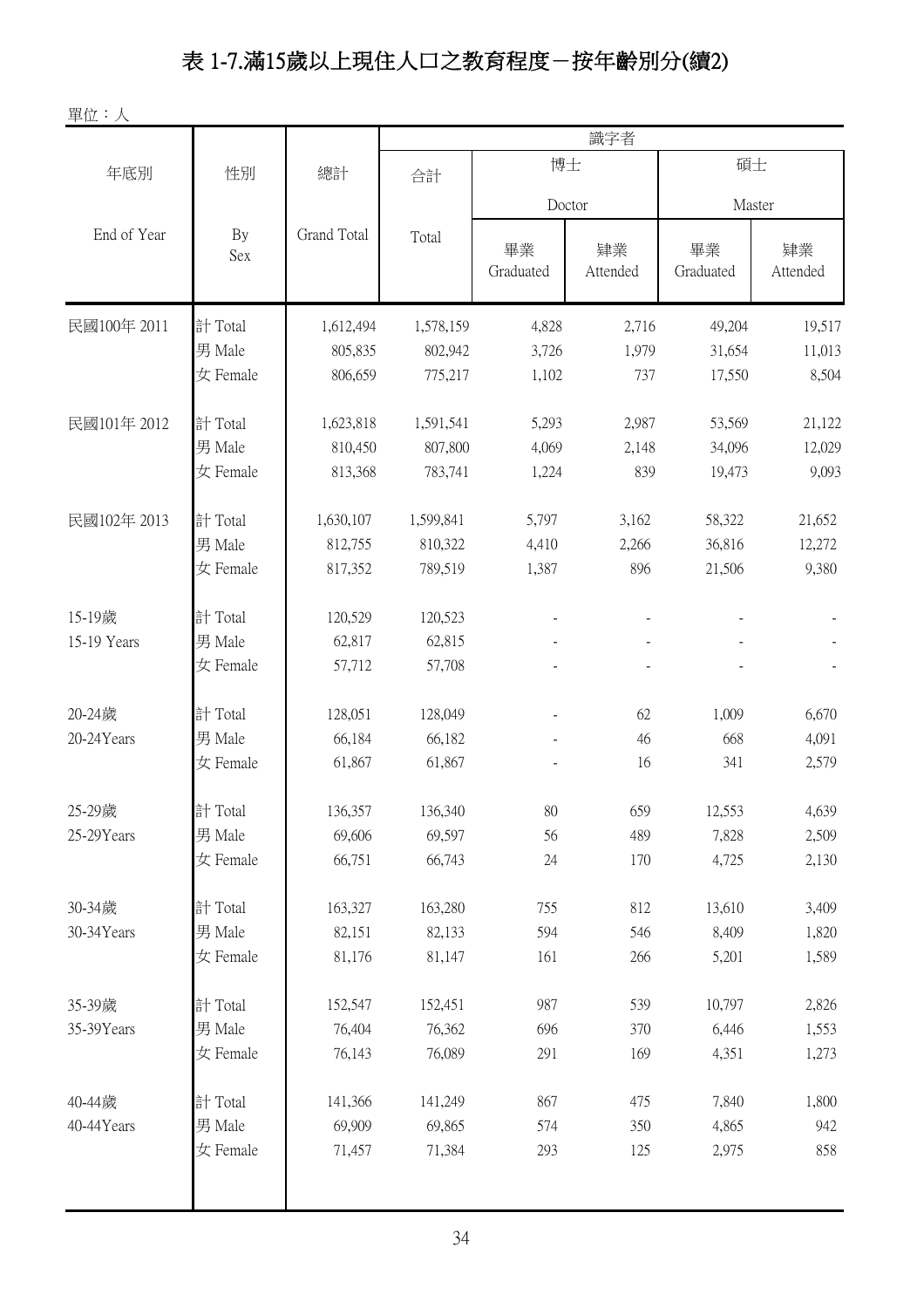#### Table 1-7. Educational Attainment of Population Aged 15 and Over  $-$  By Age(Cont.2)

Unit:Person

|           |                                 |           | Literate         |                      |                       |                      |
|-----------|---------------------------------|-----------|------------------|----------------------|-----------------------|----------------------|
|           | 大學                              |           | 專科               | Junior               | College               |                      |
|           | (含獨立學院)<br>University (College) | 二、三年制     | 2,3 Years System |                      | 五年制<br>5 Years System |                      |
| 畢業        | 肄業                              | 畢業        | 肄業               | 後二年<br>Final 2 Years |                       | 前三年<br>First 3 Years |
| Graduated | Attended                        | Graduated | Attended         | 畢業<br>Graduated      | 肄業<br>Attended        | 肄業<br>Attended       |
| 243,865   | 96,946                          | 84,898    | 14,445           | 64,487               | 4,345                 | 7,376                |
| 120,676   | 51,174                          | 42,713    | 8,433            | 36,154               | 2,584                 | 1,647                |
| 123,189   | 45,772                          | 42,185    | 6,012            | 28,333               | 1,761                 | 5,729                |
| 257,764   | 100,962                         | 85,252    | 14,843           | 64,250               | 4,241                 | 7,329                |
| 126,755   | 53,388                          | 43,007    | 8,517            | 35,763               | 2,515                 | 1,681                |
| 131,009   | 47,574                          | 42,245    | 6,326            | 28,487               | 1,726                 | 5,648                |
| 272,157   | 105,179                         | 85,696    | 14,275           | 63,499               | 4,142                 | 7,407                |
| 133,328   | 55,637                          | 43,337    | 8,163            | 35,368               | 2,442                 | 1,751                |
| 138,829   | 49,542                          | 42,359    | 6,112            | 28,131               | 1,700                 | 5,656                |
|           | 29,493                          |           | 1,136            | 1                    | 212                   | 5,772                |
|           | 14,886                          |           | 869              |                      | 43                    | 1,133                |
|           | 14,607                          |           | 267              | $\mathbf 1$          | 169                   | 4,639                |
| 33,621    | 55,151                          | 2,398     | 1,492            | 2,592                | 161                   | 933                  |
| 14,714    | 29,078                          | 1,746     | 982              | 410                  | 40                    | 221                  |
| 18,907    | 26,073                          | 652       | 510              | 2,182                | 121                   | 712                  |
| 67,453    | 8,181                           | 4,661     | 2,096            | 1,870                | 70                    | 371                  |
| 30,320    | 5,001                           | 2,850     | 1,395            | 449                  | 31                    | 175                  |
| 37,133    | 3,180                           | 1,811     | 701              | 1,421                | 39                    | 196                  |
| 56,465    | 5,487                           | 14,010    | 3,085            | 4,764                | 1,030                 | 149                  |
| 25,881    | 3,118                           | 6,045     | 1,691            | 2,174                | 578                   | 96                   |
| 30,584    | 2,369                           | 7,965     | 1,394            | 2,590                | 452                   | 53                   |
| 36,638    | 2,312                           | 20,831    | 1,947            | 8,765                | 656                   | $40\,$               |
| 17,705    | 1,262                           | 8,713     | 1,057            | 4,343                | 382                   | 29                   |
| 18,933    | 1,050                           | 12,118    | 890              | 4,422                | 274                   | 11                   |
| 22,472    | 1,314                           | 15,521    | 1,512            | 10,752               | 484                   | 37                   |
| 11,073    | 648                             | 7,222     | 739              | 5,516                | 322                   | 19                   |
| 11,399    | 666                             | 8,299     | 773              | 5,236                | 162                   | 18                   |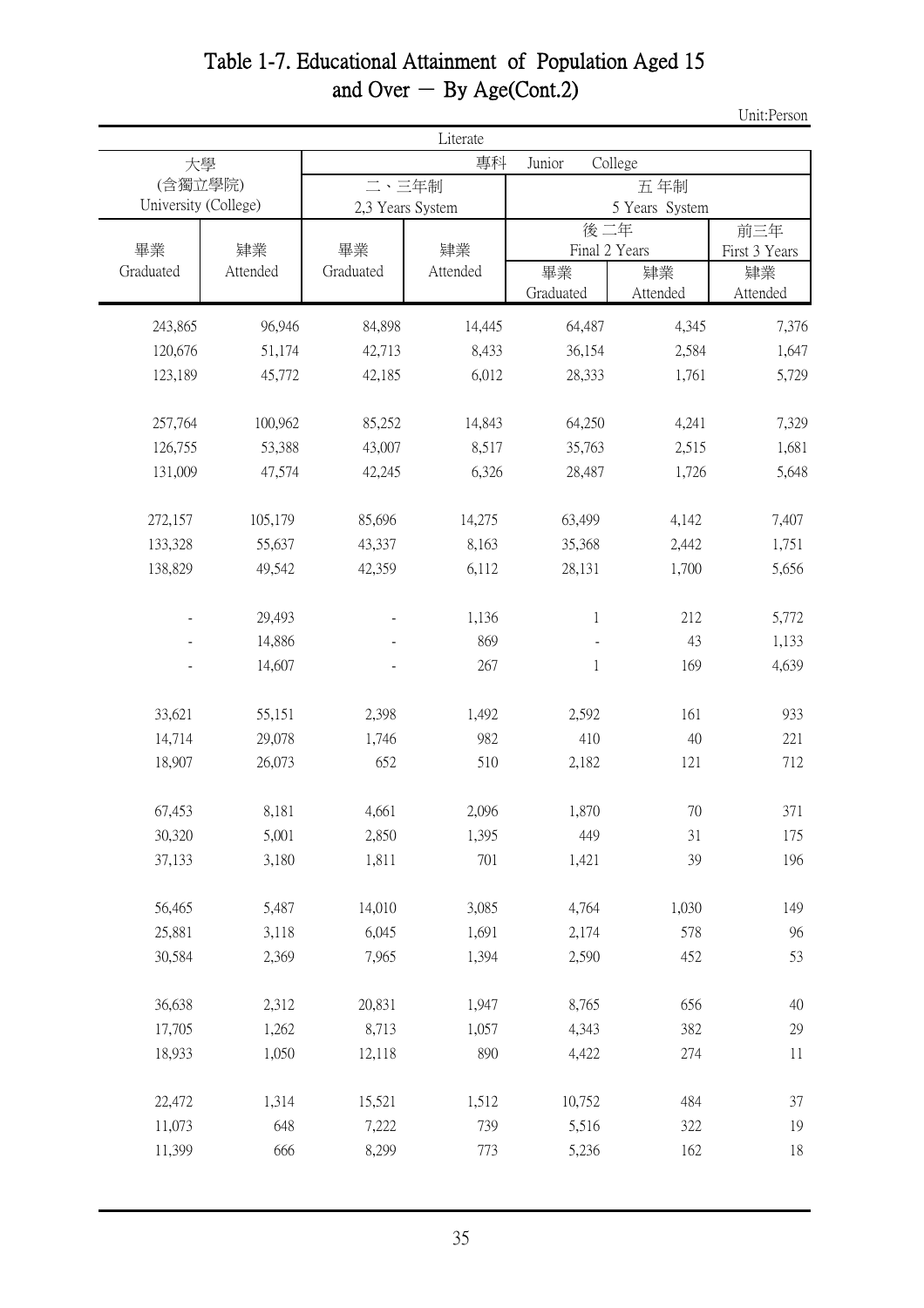# 表1-7.滿15歲以上現住人口之教育程度-按年齡別分(續3)

單位:人

|                      |           |                             | 識字者            |                                   |                |  |
|----------------------|-----------|-----------------------------|----------------|-----------------------------------|----------------|--|
| 年底別                  | 性別        | 高中<br>Senior High<br>School |                | 高職<br>Senior Vocational<br>School |                |  |
| End of Year          | By<br>Sex | 畢業<br>Graduated             | 肄業<br>Attended | 畢業<br>Graduated                   | 肄業<br>Attended |  |
| 民國100年 2011          | 計 Total   | 85,399                      | 45,328         | 294,258                           | 68,238         |  |
|                      | 男 Male    | 44,555                      | 23,829         | 154,225                           | 40,626         |  |
|                      | 女 Female  | 40,844                      | 21,499         | 140,033                           | 27,612         |  |
| 民國 101年 2012 計 Total |           | 82,976                      | 44,256         | 294,003                           | 69,110         |  |
|                      | 男 Male    | 43,159                      | 23,411         | 153,956                           | 41,015         |  |
|                      | 女 Female  | 39,817                      | 20,845         | 140,047                           | 28,095         |  |
| 民國 102年 2013 計 Total |           | 80,771                      | 43,117         | 294,479                           | 67,897         |  |
|                      | 男 Male    | 41,826                      | 22,733         | 154,039                           | 40,657         |  |
|                      | 女 Female  | 38,945                      | 20,384         | 140,440                           | 27,240         |  |
| 15-19歲               | 計 Total   | 1,411                       | 31,585         | 4,578                             | 37,582         |  |
| 15-19 Years          | 男 Male    | 810                         | 15,871         | 2,785                             | 21,793         |  |
|                      | 女 Female  | 601                         | 15,714         | 1,793                             | 15,789         |  |
| 20-24歲               | 計 Total   | 2,430                       | 623            | 15,150                            | 4,025          |  |
| 20-24Years           | 男 Male    | 1,300                       | 316            | 8,991                             | 2,534          |  |
|                      | 女 Female  | 1,130                       | 307            | 6,159                             | 1,491          |  |
| 25-29歲               | 計 Total   | 2,787                       | 804            | 20,574                            | 5,239          |  |
| 25-29Years           | 男 Male    | 1,363                       | 412            | 11,416                            | 3,286          |  |
|                      | 女 Female  | 1,424                       | 392            | 9,158                             | 1,953          |  |
| 30-34歲               | 計 Total   | 4,533                       | 1,588          | 37,881                            | 4,857          |  |
| 30-34Years           | 男 Male    | 1,939                       | 912            | 20,353                            | 2,999          |  |
|                      | 女 Female  | 2,594                       | 676            | 17,528                            | 1,858          |  |
| 35-39歲               | 計 Total   | 8,264                       | 1,285          | 38,055                            | 2,841          |  |
| 35-39Years           | 男 Male    | 3,897                       | 748            | 19,242                            | 1,819          |  |
|                      | 女 Female  | 4,367                       | 537            | 18,813                            | 1,022          |  |
| 40-44歲               | 計 Total   | 10,690                      | 1,364          | 40,960                            | 3,000          |  |
| 40-44Years           | 男 Male    | 4,803                       | 775            | 19,324                            | 1,867          |  |
|                      | 女 Female  | 5,887                       | 589            | 21,636                            | 1,133          |  |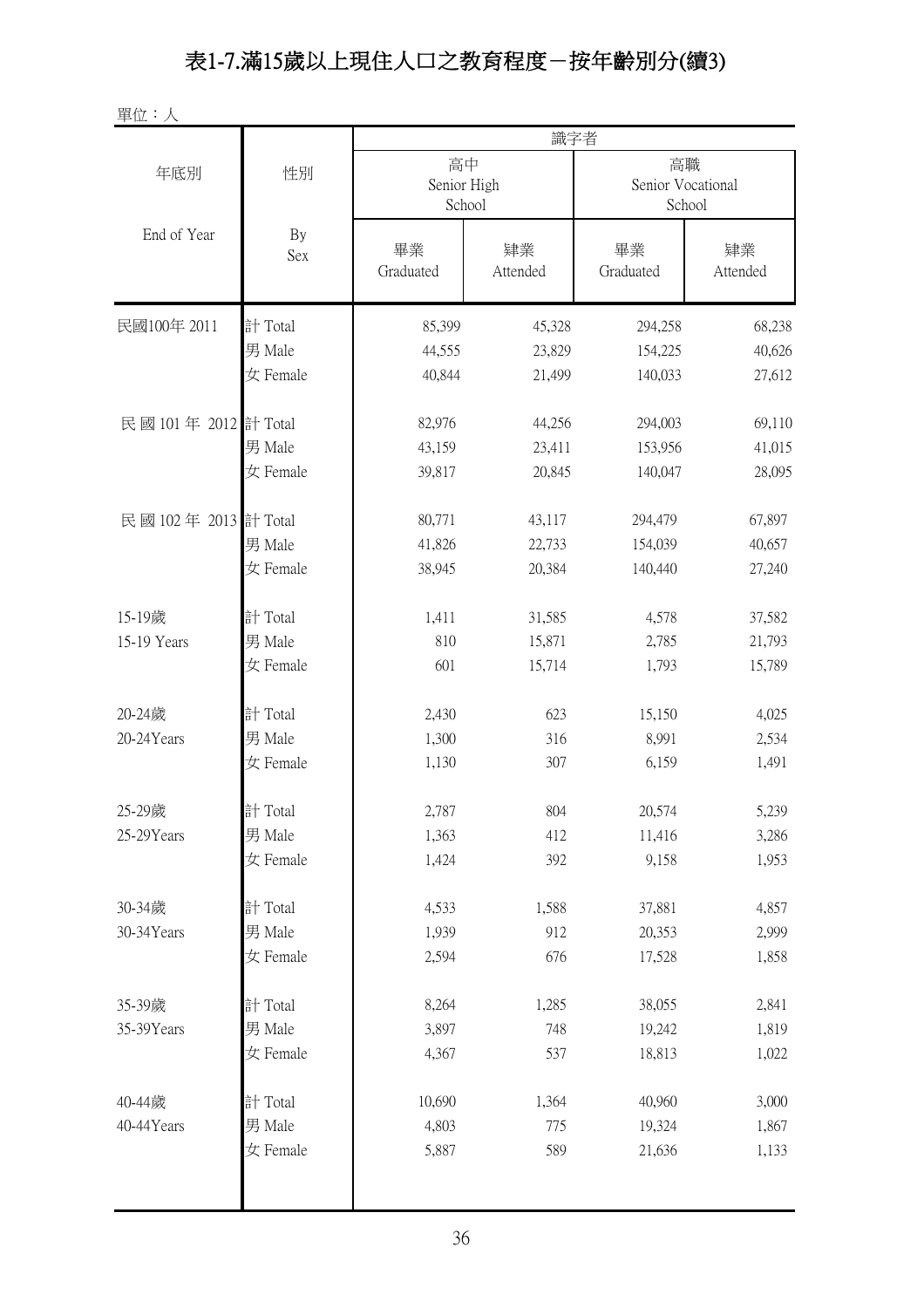### Table 1-7. Educational Attainment of Population Aged 15 and Over  $-$  By Age(Cont.3)

Unit:Person

|                 |                   |                         | Literate       |                            |                |                          |                  |
|-----------------|-------------------|-------------------------|----------------|----------------------------|----------------|--------------------------|------------------|
| School          | 國中<br>Junior High | 初職<br>Junior Vocational | School         | 國小<br>Elementary<br>School |                | 自修                       | 不識               |
| 畢業<br>Graduated | 肄業<br>Attended    | 畢業<br>Graduated         | 肄業<br>Attended | 畢業<br>Graduated            | 肄業<br>Attended | Self-taught              | 字者<br>Illiterate |
| 180,328         | 25,895            | 4,929                   | 1,226          | 236,354                    | 40,265         | 3,312                    | 34,335           |
| 96,544          | 14,908            | 2,779                   | 920            | 100,810                    | 11,124         | 869                      | 2,893            |
| 83,784          | 10,987            | 2,150                   | 306            | 135,544                    | 29,141         | 2,443                    | 31,442           |
| 178,668         | 25,795            | 4,842                   | 1,210          | 231,010                    | 38,912         | 3,147                    | 32,277           |
| 95,205          | 14,836            | 2,688                   | 907            | 97,388                     | 10,472         | 795                      | 2,650            |
| 83,463          | 10,959            | 2,154                   | 303            | 133,622                    | 28,440         | 2,352                    | 29,627           |
| 176,948         | 23,528            | 4,722                   | 1,188          | 225,716                    | 37,221         | 2,966                    | 30,266           |
| 93,879          | 13,481            | 2,593                   | 882            | 94,009                     | 9,722          | 711                      | 2,433            |
| 83,069          | 10,047            | 2,129                   | 306            | 131,707                    | 27,499         | 2,255                    | 27,833           |
| 1,719           | 6,062             |                         |                | 67                         | 905            |                          | 6                |
| 926             | 3,178             |                         |                | 31                         | 490            |                          | $\sqrt{2}$       |
| 793             | 2,884             |                         |                | 36                         | 415            |                          | $\overline{4}$   |
| 1,428           | 264               |                         |                | 14                         | $26\,$         | $\overline{\phantom{a}}$ | $\sqrt{2}$       |
| 894             | 134               |                         |                | $\tau$                     | 10             |                          | $\mathbf{2}$     |
| 534             | 130               |                         |                | $\boldsymbol{7}$           | 16             |                          |                  |
| 3,136           | 709               |                         |                | 279                        | 175            | $\overline{4}$           | 17               |
| 1,640           | 331               |                         |                | $25\,$                     | 20             | $\mathbf 1$              | $\mathbf 9$      |
| 1,496           | 378               |                         |                | 254                        | 155            | 3                        | $\,8\,$          |
| 8,649           | 885               |                         |                | 885                        | 419            | 7                        | 47               |
| 4,551           | 348               |                         |                | 58                         | $20\,$         | $\mathbf{1}$             | $18\,$           |
| 4,098           | 537               |                         |                | 827                        | 399            | $\sqrt{6}$               | 29               |
| 13,162          | 1,275             |                         |                | 867                        | 352            | $12\,$                   | 96               |
| 7,253           | 644               |                         |                | 140                        | 61             | $\mathbf{2}$             | 42               |
| 5,909           | 631               |                         |                | 727                        | 291            | $10\,$                   | 54               |
| 19,312          | 1,276             |                         |                | 1,345                      | 216            | 12                       | 117              |
| 9,782           | 659               |                         |                | 336                        | 46             | $\mathfrak{Z}$           | 44               |
| 9,530           | 617               |                         |                | 1,009                      | 170            | $\boldsymbol{9}$         | 73               |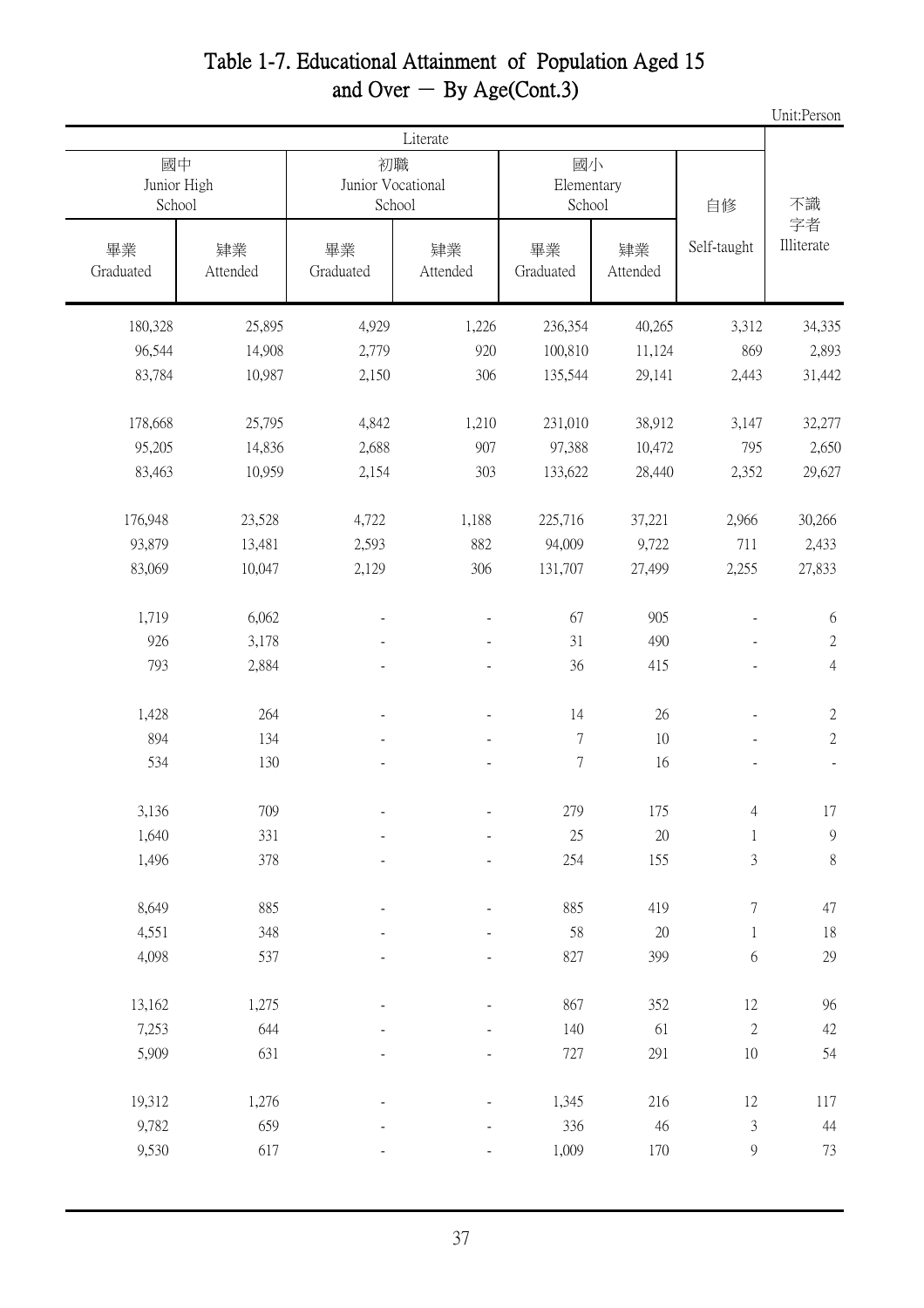# 表 1-7.滿15歲以上現住人口之教育程度-按年齡別分(續4)

單位:人

|              |          |                      | 識字者     |                 |                |                 |                |
|--------------|----------|----------------------|---------|-----------------|----------------|-----------------|----------------|
| 年底別          | 性別       | 博士<br>碩士<br>總計<br>合計 |         |                 |                |                 |                |
| End of Year  | By       | Grand Total          | Total   | Doctor          |                |                 | Master         |
|              | Sex      |                      |         | 畢業<br>Graduated | 肄業<br>Attended | 畢業<br>Graduated | 肄業<br>Attended |
| 45-49歲       | 計 Total  | 151,061              | 150,901 | 1,026           | 334            | 5,600           | 1,161          |
| 45-49Years   | 男 Male   | 75,449               | 75,392  | 754             | 238            | 3,538           | 625            |
|              | 女 Female | 75,612               | 75,509  | 272             | 96             | 2,062           | 536            |
| 50-54歲       | 計 Total  | 156,605              | 156,221 | 871             | 167            | 3,096           | 607            |
| 50-54Years   | 男 Male   | 78,906               | 78,805  | 685             | 126            | 2,096           | 353            |
|              | 女 Female | 77,699               | 77,416  | 186             | 41             | 1,000           | 254            |
| 55-59歲       | 計 Total  | 138,824              | 137,707 | 564             | 78             | 1,795           | 279            |
| 55-59Years   | 男 Male   | 70,079               | 69,909  | 476             | $70\,$         | 1,319           | 200            |
|              | 女 Female | 68,745               | 67,798  | 88              | 8              | 476             | 79             |
| 60-64歲       | 計 Total  | 111,613              | 109,622 | 336             | 22             | 1,068           | 152            |
| 60-64Years   | 男 Male   | 55,774               | 55,622  | 287             | 19             | 830             | 93             |
|              | 女 Female | 55,839               | 54,000  | 49              | $\mathfrak{Z}$ | 238             | 59             |
| 65歲以上        | 計 Total  | 229,827              | 203,498 | 311             | 14             | 954             | 109            |
| 65 Years of  | 男 Male   | 105,476              | 103,640 | 288             | 12             | 817             | 86             |
| Age and Over | 女 Female | 124,351              | 99,858  | 23              | $\sqrt{2}$     | 137             | 23             |
|              |          |                      |         |                 |                |                 |                |
|              |          |                      |         |                 |                |                 |                |
|              |          |                      |         |                 |                |                 |                |
|              |          |                      |         |                 |                |                 |                |
|              |          |                      |         |                 |                |                 |                |
|              |          |                      |         |                 |                |                 |                |
|              |          |                      |         |                 |                |                 |                |
|              |          |                      |         |                 |                |                 |                |
|              |          |                      |         |                 |                |                 |                |

資料來源:本市民政局。 備註:資料期間至102年12月31日。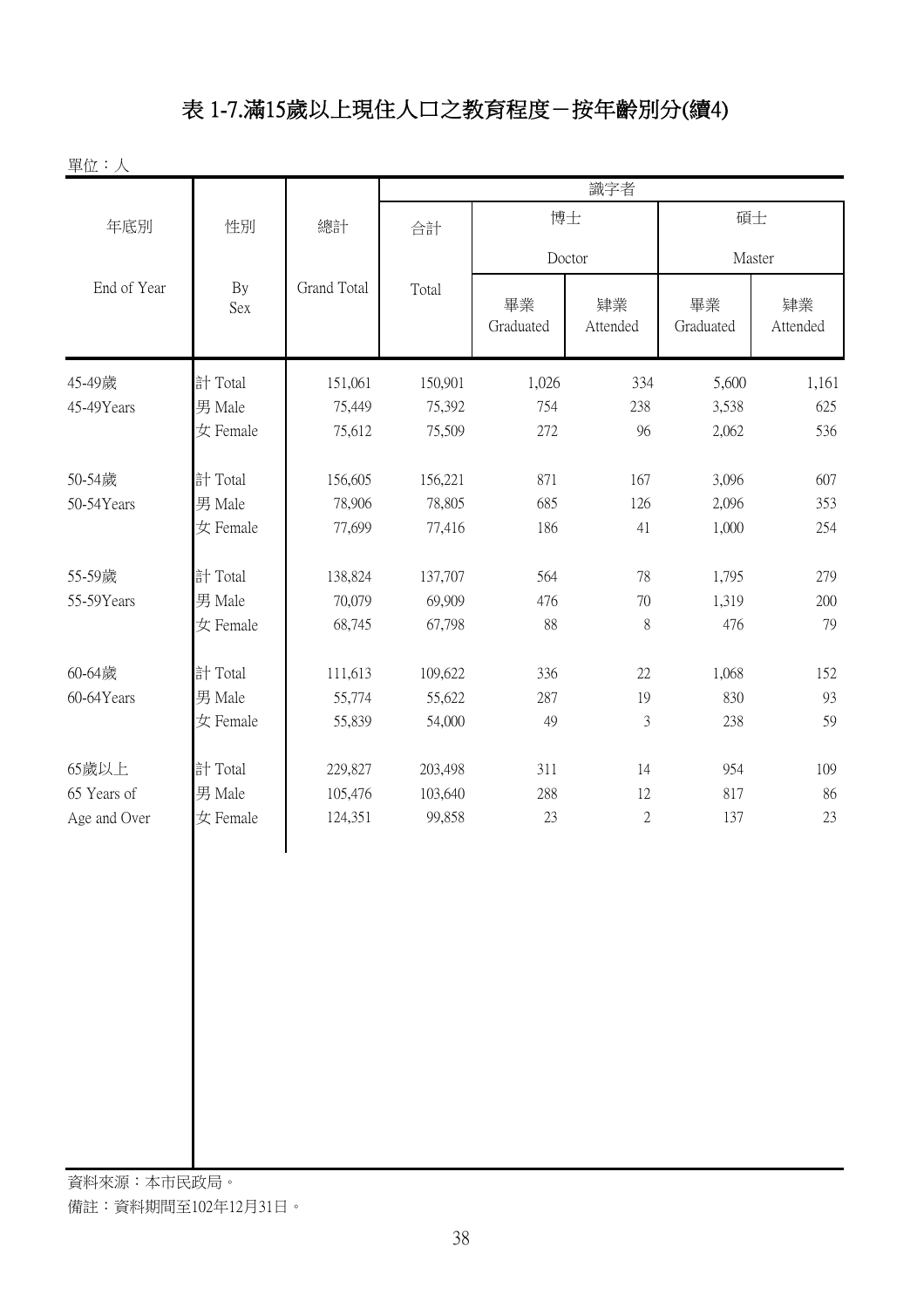|                                 |                |                 | Literate         |                        |                                 |                                        |  |
|---------------------------------|----------------|-----------------|------------------|------------------------|---------------------------------|----------------------------------------|--|
|                                 | 大學             |                 | 專科               | Junior                 | College                         |                                        |  |
| (含獨立學院)<br>University (College) |                | 二、三年制           | 2,3 Years System |                        | 五年制<br>5 Years System           |                                        |  |
| 畢業<br>Graduated                 | 肄業<br>Attended | 畢業<br>Graduated | 肄業<br>Attended   | 後二年<br>畢業<br>Graduated | Final 2 Years<br>肄業<br>Attended | 前三年<br>First 3 Years<br>肄業<br>Attended |  |
| 16,255                          | 1,147          | 9,991           | 1,315            | 10,789                 | 537                             | 43                                     |  |
| 8,388                           | 479            | 5,357           | 572              | 6,257                  | 344                             | 26                                     |  |
| 7,867                           | 668            | 4,634           | 743              | 4,532                  | 193                             | 17                                     |  |
|                                 |                |                 |                  |                        |                                 |                                        |  |
| 12,831                          | 825            | 6,261           | 741              | 9,401                  | 429                             | 35                                     |  |
| 7,131                           | 386            | 3,636           | 330              | 6,043                  | 293                             | 29                                     |  |
| 5,700                           | 439            | 2,625           | 411              | 3,358                  | 136                             | 6                                      |  |
| 10,019<br>6,227                 | 611<br>335     | 4,058<br>2,530  | 474<br>218       | 7,476<br>5,138         | 324<br>236                      | 15<br>14                               |  |
| 3,792                           | 276            | 1,528           | 256              | 2,338                  | 88                              | 1                                      |  |
|                                 |                |                 |                  |                        |                                 |                                        |  |
| 7,627                           | 320            | 3,207           | 232              | 5,075                  | 186                             | 6                                      |  |
| 4,975                           | 199            | 2,019           | 128              | 3,557                  | 144                             | $\overline{4}$                         |  |
| 2,652                           | 121            | 1,188           | 104              | 1,518                  | 42                              | $\overline{2}$                         |  |
|                                 |                |                 |                  |                        |                                 |                                        |  |
| 8,776                           | 338            | 4,758           | 245              | 2,014                  | 53                              | 6                                      |  |
| 6,914                           | 245            | 3,219           | 182              | 1,481                  | 29                              | 5                                      |  |
| 1,862                           | 93             | 1,539           | 63               | 533                    | 24                              | 1                                      |  |

#### Table 1-7. Educational Attainment of Population Aged 15 and Over  $-$  By Age(Cont.4)

Unit:Person

Source:Bureau of Civil Affairs.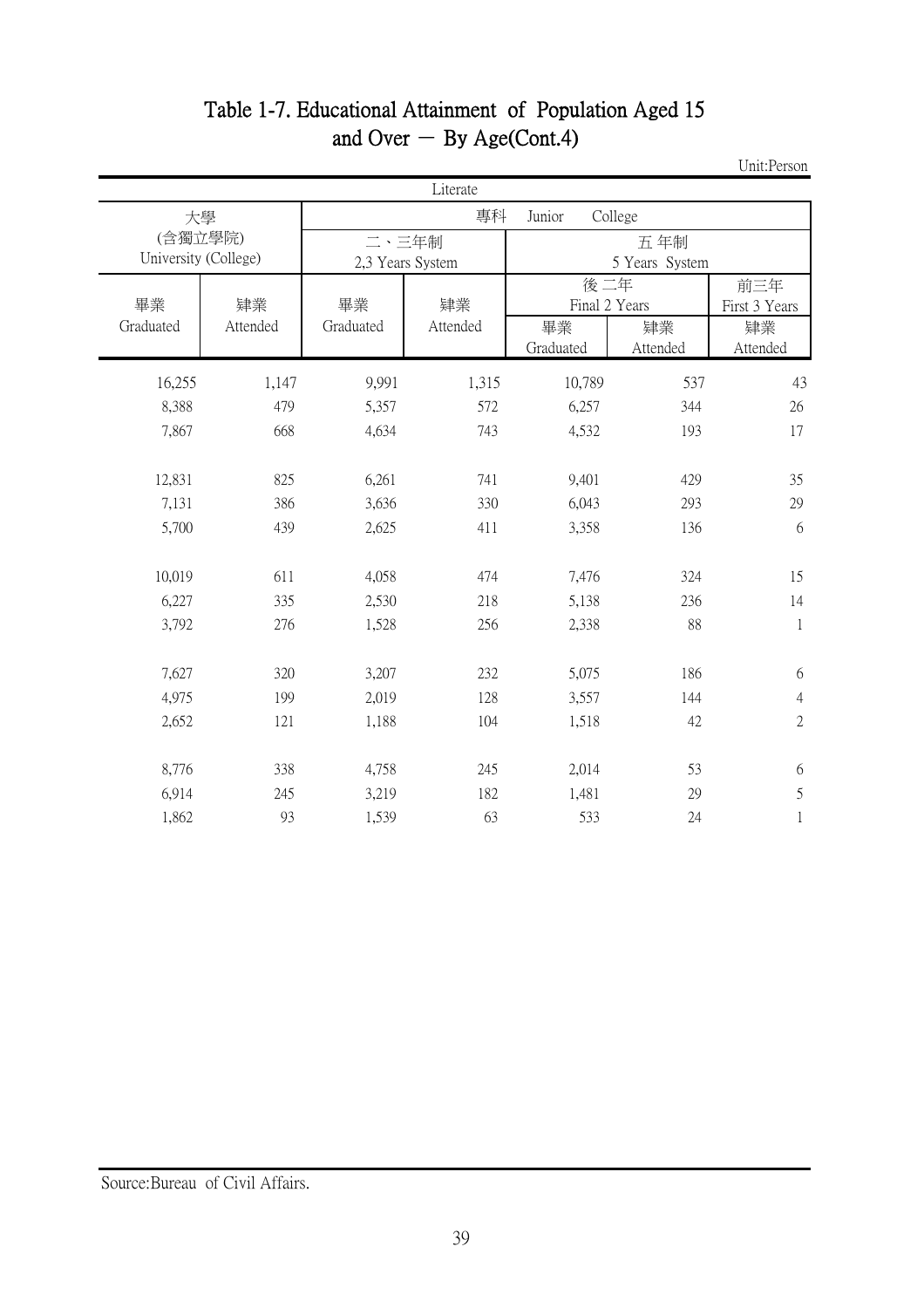# 表1-7.滿15歲以上現住人口之教育程度-按年齡別分(續完)

單位:人

|              |           | 識字者                         |                |                                   |                |  |
|--------------|-----------|-----------------------------|----------------|-----------------------------------|----------------|--|
| 年底別          | 性別        | 高中<br>Senior High<br>School |                | 高職<br>Senior Vocational<br>School |                |  |
| End of Year  | By<br>Sex | 畢業<br>Graduated             | 肄業<br>Attended | 畢業<br>Graduated                   | 肄業<br>Attended |  |
| 45-49歲       | 計 Total   | 12,543                      | 1,583          | 44,173                            | 3,354          |  |
| 45-49Years   | 男 Male    | 5,815                       | 920            | 20,804                            | 2,007          |  |
|              | 女 Female  | 6,728                       | 663            | 23,369                            | 1,347          |  |
| 50-54歲       | 計 Total   | 12,101                      | 1,629          | 38,343                            | 3,021          |  |
| 50-54Years   | 男 Male    | 6,250                       | 1,008          | 18,996                            | 1,770          |  |
|              | 女 Female  | 5,851                       | 621            | 19,347                            | 1,251          |  |
| 55-59歲       | 計 Total   | 10,168                      | 1,083          | 26,817                            | 2,031          |  |
| 55-59Years   | 男 Male    | 5,800                       | 677            | 14,148                            | 1,235          |  |
|              | 女 Female  | 4,368                       | 406            | 12,669                            | 796            |  |
| 60-64歲       | 計 Total   | 7,126                       | 723            | 13,815                            | 1,011          |  |
| 60-64Years   | 男 Male    | 4,432                       | 493            | 7,513                             | 631            |  |
|              | 女 Female  | 2,694                       | 230            | 6,302                             | 380            |  |
| 65歲以上        | 計 Total   | 8,718                       | 850            | 14,133                            | 936            |  |
| 65 Years of  | 男 Male    | 5,417                       | 601            | 10,467                            | 716            |  |
| Age and Over | 女 Female  | 3,301                       | 249            | 3,666                             | 220            |  |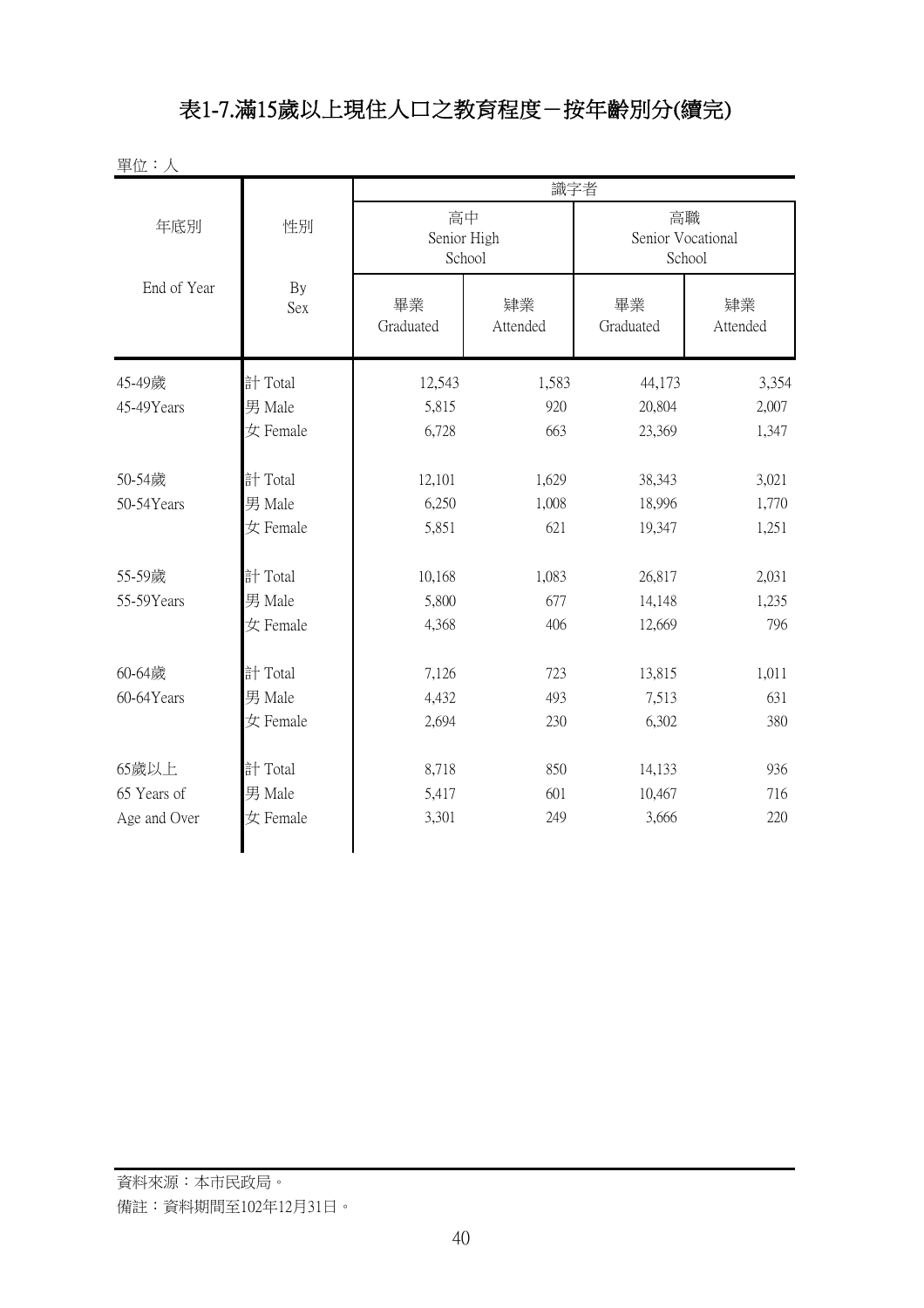| Unit:Person      |               |                |                            |                |                                   |                             |                 |
|------------------|---------------|----------------|----------------------------|----------------|-----------------------------------|-----------------------------|-----------------|
|                  |               |                |                            | Literate       |                                   |                             |                 |
| 不識               | 自修            |                | 國小<br>Elementary<br>School |                | 初職<br>Junior Vocational<br>School | 國中<br>Junior High<br>School |                 |
| 字者<br>Illiterate | Self-taught   | 肄業<br>Attended | 畢業<br>Graduated            | 肄業<br>Attended | 畢業<br>Graduated                   | 肄業<br>Attended              | 畢業<br>Graduated |
| 160              | 19            | 285            | 5,938                      | $\mathbf{1}$   | $\mathbf{1}$                      | 1,814                       | 32,992          |
| 57               | $\mathfrak s$ | 96             | 1,493                      |                | $\mathbf{1}$                      | 1,016                       | 16,657          |
| 103              | 14            | 189            | 4,445                      | 1              |                                   | 798                         | 16,335          |
|                  |               |                |                            |                |                                   |                             |                 |
| 384              | 52            | 833            | 19,930                     | 13             | 36                                | 2,503                       | 42,496          |
| 101              | 6             | 226            | 5,604                      | $\overline{2}$ | 14                                | 1,347                       | 22,474          |
| 283              | 46            | 607            | 14,326                     | 11             | 22                                | 1,156                       | 20,022          |
| 1,117            | 160           | 2,702          | 39,157                     | 125            | 333                               | 2,842                       | 26,596          |
| 170              | 22            | 642            | 14,336                     | 71             | 99                                | 1,678                       | 14,438          |
| 947              | 138           | 2,060          | 24,821                     | 54             | 234                               | 1,164                       | 12,158          |
|                  |               |                |                            |                |                                   |                             |                 |
| 1,991            | 245           | 4,157          | 48,677                     | 314            | 818                               | 2,810                       | 11,695          |
| 152              | 22            | 812            | 20,405                     | 221            | 355                               | 1,928                       | 6,555           |
| 1,839            | 223           | 3,345          | 28,272                     | 93             | 463                               | 882                         | 5,140           |
| 26,329           | 2,455         | 27,151         | 108,557                    | 735            | 3,534                             | 3,088                       | 15,763          |
| 1,836            | 649           | 7,299          | 51,574                     | 588            | 2,124                             | 2,218                       | 8,709           |
| 24,493           | 1,806         | 19,852         | 56,983                     | 147            | 1,410                             | 870                         | 7,054           |
|                  |               |                |                            |                |                                   |                             |                 |

#### Table1-7. Educational Attainment of Population Aged 15 and Over  $-$  By Age(Cont.End)

#### Source:Bureau of Civil Affairs.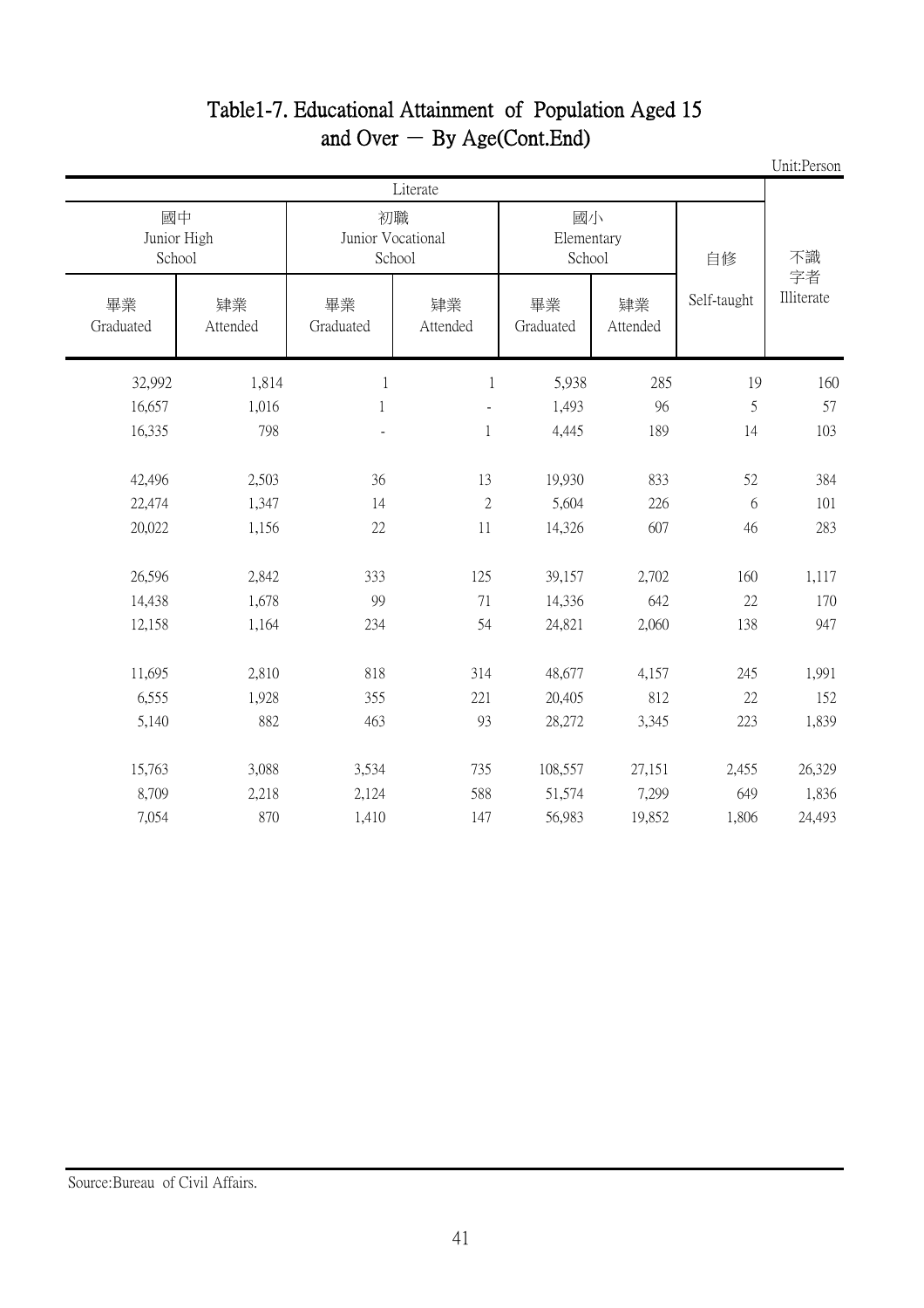# 表 1-8.滿15歲以上現住人口之教育程度-按區別分

單位:人

| 年底別           | 性別        | 總計                 | 合計        | 研究所<br>Graduate School |                |
|---------------|-----------|--------------------|-----------|------------------------|----------------|
| End of Year   | By<br>Sex | Grand Total        | Total     | 畢業<br>Graduated        | 肄業<br>Attended |
| 民國97年 2008    | 計 Total   | 1,576,281          | 1,535,809 | 41,264                 | 16,878         |
|               | 男 Male    | 792,575            | 788,860   | 28,060                 | 9,813          |
|               | 女 Female  | 783,706            | 746,949   | 13,204                 | 7,065          |
| 臺南市           | 計 Total   | 639,197            | 627,876   | 23,557                 | 8,439          |
| Tainan City   | 男 Male    | 314,261            | 313,308   | 15,686                 | 4,794          |
|               | 女 Female  | 324,936            | 314,568   | 7,871                  | 3,645          |
| 臺南縣           | 計 Total   | 937,084            | 907,933   | 17,707                 | 8,439          |
| Tainan County | 男 Male    | 478,314            | 475,552   | 12,374                 | 5,019          |
|               | 女 Female  | 458,770            | 432,381   | 5,333                  | 3,420          |
|               |           |                    |           | 博士                     |                |
| 年底別           | 性別        | 總計                 | 合計        |                        |                |
|               |           |                    |           | Doctor                 |                |
| End of Year   | By<br>Sex | <b>Grand Total</b> | Total     | 畢業<br>Graduated        | 肄業<br>Attended |
| 民國98年 2009    | 計 Total   | 1,589,601          | 1,551,306 | 1,214                  | 1,415          |
|               | 男 Male    | 797,037            | 793,668   | 925                    | 1,015          |
|               | 女 Female  | 792,564            | 757,638   | 289                    | 400            |
| 臺南市           | 計 Total   | 645,612            | 634,926   | 764                    | 834            |
| Tainan City   | 男 Male    | 316,515            | 315,661   | 558                    | 590            |
|               | 女 Female  | 329,097            | 319,265   | 206                    | 244            |
| 臺南縣           | 計 Total   | 943,989            | 916,380   | 450                    | 581            |
| Tainan County | 男 Male    | 480,522            | 478,007   | 367                    | 425            |
|               | 女 Female  | 463,467            | 438,373   | 83                     | 156            |
| 民國99年 2010    | 計 Total   | 1,601,485          | 1,565,187 | 1,918                  | 2,009          |
|               | 男 Male    | 801,843            | 798,733   | 1,476                  | 1,447          |
|               | 女 Female  | 799,642            | 766,454   | 442                    | 562            |
| 臺南市           | 計 Total   | 651,972            | 641,854   | 1,191                  | 1,177          |
| Tainan City   | 男 Male    | 319,193            | 318,410   | 879                    | 835            |
|               | 女 Female  | 332,779            | 323,444   | 312                    | 342            |
| 臺南縣           | 計 Total   | 949,513            | 923,333   | 727                    | 832            |
| Tainan County | 男 Male    | 482,650            | 480,323   | 597                    | 612            |
|               | 女 Female  | 466,863            | 443,010   | 130                    | 220            |
| 民國100年 2011   | 計 Total   | 1,612,494          | 1,578,159 | 4,828                  | 2,716          |
|               | 男 Male    | 805,835            | 802,942   | 3,726                  | 1,979          |
|               | 女 Female  | 806,659            | 775,217   | 1,102                  | 737            |
| 民國101年 2012   | 計 Total   | 1,623,818          | 1,591,541 | 5,293                  | 2,987          |
|               | 男 Male    | 810,450            | 807,800   | 4,069                  | 2,148          |
|               | 女 Female  | 813,368            | 783,741   | 1,224                  | 839            |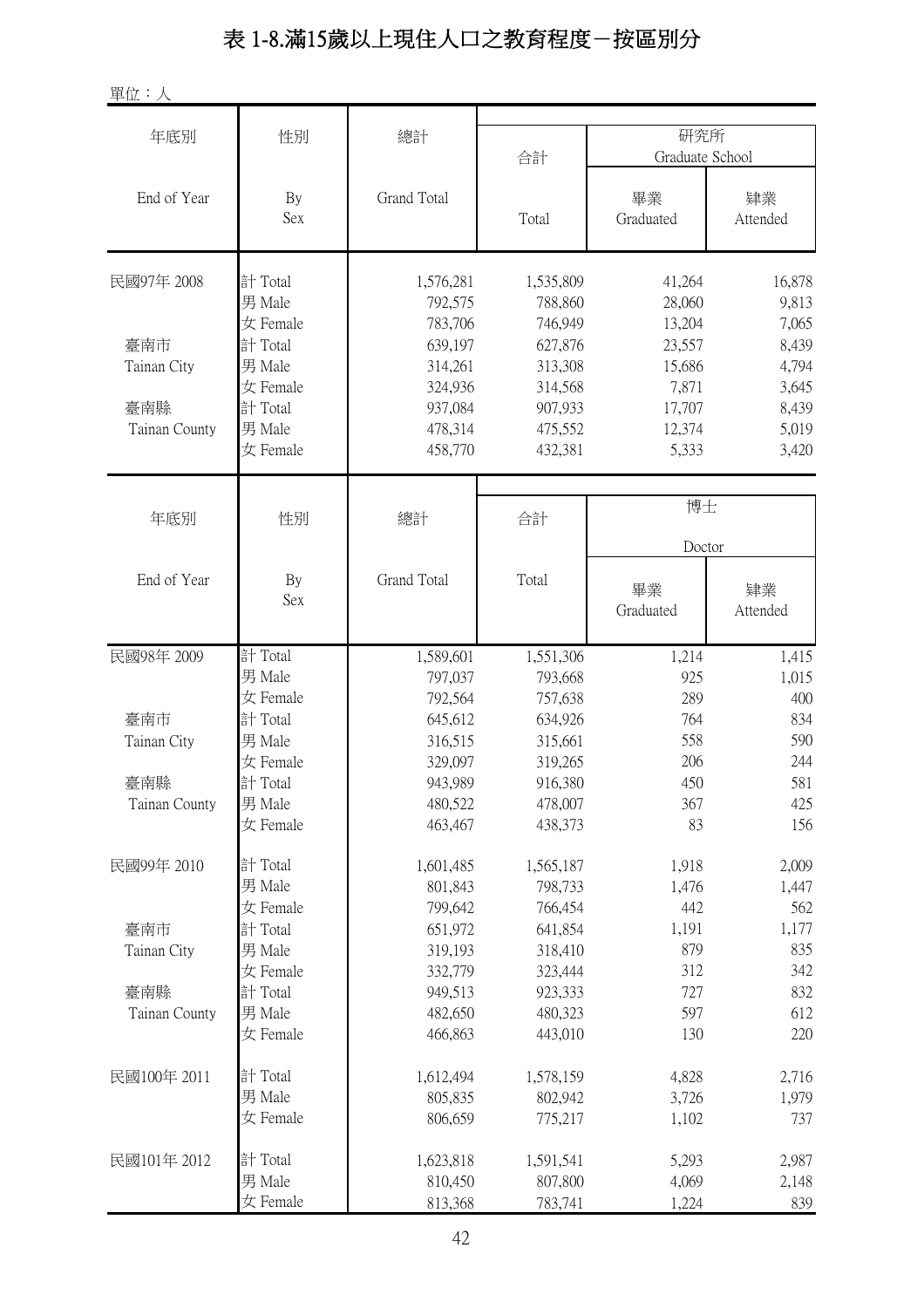| Table 1-8. Educational Attainment of Population Aged 15 |
|---------------------------------------------------------|
| and Over $-$ By District                                |

Unit:Person

|           |          | 識字者Literate                       |                      |                  |          |                  |                |                      |  |
|-----------|----------|-----------------------------------|----------------------|------------------|----------|------------------|----------------|----------------------|--|
|           |          | 大學(含獨立學院)<br>University (College) |                      |                  |          | 專科Junior College |                |                      |  |
| 畢業        |          |                                   | 肄業                   | 畢業               | 肄業       | 後二年              | Final 2 Years  | 前三年<br>First 3 Years |  |
| Graduated |          |                                   | Attended             | Graduated        | Attended | 畢業               | 肄業             | 肄業                   |  |
|           |          |                                   |                      |                  |          | Graduated        | Attended       | Attended             |  |
|           |          |                                   |                      |                  |          |                  |                |                      |  |
|           | 201,757  |                                   | 87,412               | 84,243           | 13,765   | 66,934           | 4,575          | 7,779                |  |
|           | 101,633  |                                   | 46,335               | 42,012           | 8,269    | 37,768           | 2,771          | 1,871                |  |
|           | 100,124  |                                   | 41,077               | 42,231           | 5,496    | 29,166           | 1,804          | 5,908                |  |
|           | 99,304   |                                   | 38,977               | 36,621           | 5,619    | 31,993           | 2,052          | 3,127                |  |
|           | 49,289   |                                   | 20,674               | 16,869           | 3,158    | 16,721           | 1,134          | 731                  |  |
|           | 50,015   |                                   | 18,303               | 19,752           | 2,461    | 15,272           | 918            | 2,396                |  |
|           | 102,453  |                                   | 48,435               | 47,622           | 8,146    | 34,941           | 2,523          | 4,652                |  |
|           | 52,344   |                                   | 25,661               | 25,143           | 5,111    | 21,047           | 1,637          | 1,140                |  |
|           | 50,109   |                                   | 22,774               | 22,479           | 3,035    | 13,894           | 886            | 3,512                |  |
|           |          | 識字者                               | Literate             |                  |          |                  |                |                      |  |
| 碩士        |          |                                   | 大學                   |                  | 專科       | Junior           | College        |                      |  |
|           |          |                                   | (含獨立學院)              | 二、三年制            |          |                  | 五年制            |                      |  |
|           | Master   |                                   | University (College) | 2,3 Years System |          |                  | 5 Years System |                      |  |
|           |          |                                   |                      |                  |          | 後二年              |                | 前三年                  |  |
| 畢業        | 肄業       | 畢業                                | 肄業                   | 畢業               | 肄業       |                  | Final 2 Years  | First 3 Years        |  |
| Graduated | Attended | Graduated                         | Attended             | Graduated        | Attended | 畢業               | 肄業             | 肄業                   |  |
|           |          |                                   |                      |                  |          | Graduated        | Attended       | Attended             |  |
| 43,301    | 17,432   | 216,808                           | 88,339               | 84,332           | 13,549   | 65,804           | 4,449          | 7,919                |  |
| 29,013    | 9,985    | 108,361                           | 46,540               | 42,233           | 7,980    | 37,058           | 2,712          | 1,807                |  |
| 14,288    | 7,447    | 108,447                           | 41,799               | 42,099           | 5,569    | 28,746           | 1,737          | 6,112                |  |
| 24,399    | 8,682    | 105,850                           | 39,150               | 36,748           | 5,960    | 31,592           | 1,980          | 3,058                |  |
| 15,991    | 4,867    | 52,114                            | 20,485               | 16,976           | 3,265    | 16,426           | 1,101          | 713                  |  |
| 8,408     | 3,815    | 53,736                            | 18,665               | 19,772           | 2,695    | 15,166           | 879            | 2,345                |  |
| 18,902    | 8,750    | 110,958                           | 49,189               | 47,584           | 7,589    | 34,212           | 2,469          | 4,861                |  |
| 13,022    | 5,118    | 56,247                            | 26,055               | 25,257           | 4,715    | 20,632           | 1,611          | 1,094                |  |
| 5,880     | 3,632    | 54,711                            | 23,134               | 22,327           | 2,874    | 13,580           | 858            | 3,767                |  |
| 47,124    | 17,651   | 230,957                           | 93,445               | 84,599           | 13,680   | 64,986           | 4,450          | 7,618                |  |
| 31,115    | 9,907    | 114,975                           | 49,477               | 42,508           | 8,025    | 36,545           | 2,660          | 1,713                |  |
| 16,009    | 7,744    | 115,982                           | 43,968               | 42,091           | 5,655    | 28,441           | 1,790          | 5,905                |  |
| 26,297    | 8,810    | 111,851                           | 41,145               | 37,041           | 6,337    | 31,231           | 1,980          | 2,932                |  |
| 17,032    | 4,838    | 54,791                            | 21,718               | 17,162           | 3,409    | 16,201           | 1,088          | 659                  |  |
| 9,265     | 3,972    | 57,060                            | 19,427               | 19,879           | 2,928    | 15,030           | 892            | 2,273                |  |
| 20,827    | 8,841    | 119,106                           | 52,300               | 47,558           | 7,343    | 33,755           | 2,470          | 4,686                |  |
| 14,083    | 5,069    | 60,184                            | 27,759               | 25,346           | 4,616    | 20,344           | 1,572          | 1,054                |  |
| 6,744     | 3,772    | 58,922                            | 24,541               | 22,212           | 2,727    | 13,411           | 898            | 3,632                |  |
|           |          |                                   |                      |                  |          |                  |                |                      |  |
| 49,204    | 19,517   | 243,865                           | 96,946               | 84,898           | 14,445   | 64,487           | 4,345          | 7,376                |  |
| 31,654    | 11,013   | 120,676                           | 51,174               | 42,713           | 8,433    | 36,154           | 2,584          | 1,647                |  |
| 17,550    | 8,504    | 150                               | 45,772               | 42,185           | 6,012    | 28,333           | 1,761          | 5,729                |  |
| 53,569    | 21,122   | 257,764                           | 100,962              | 85,252           | 14,843   | 64,250           | 4,241          | 7,329                |  |
| 34,096    | 12,029   | 126,755                           | 53,388               | 43,007           | 8,517    | 35,763           | 2,515          | 1,681                |  |
| 19,473    | 9,093    | 131,009                           | 47,574               | 42,245           | 6,326    | 28,487           | 1,726          | 5,648                |  |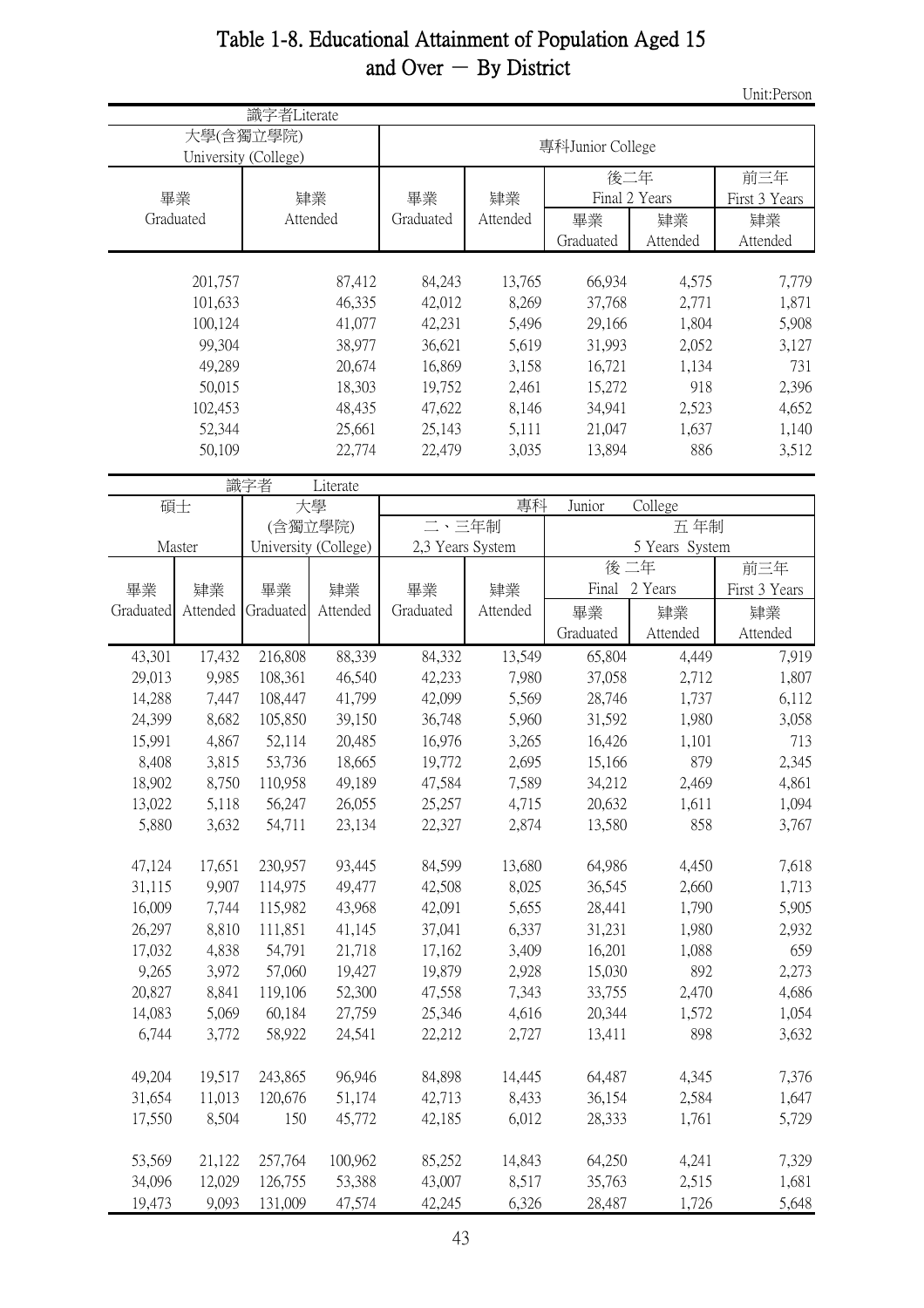# 表 1-8.滿15歲以上現住人口之教育程度-按區別分(續1)

單位:人

|                                                                 | 識字者       |
|-----------------------------------------------------------------|-----------|
| 高中<br>高職                                                        | 國         |
| Senior High School<br>Senior Vocational School<br>年底別<br>性別     | Junior    |
|                                                                 |           |
| End of Year<br>畢業<br>By Sex<br>畢業<br>肄業<br>肄業                   | 畢業        |
| Graduated<br>Attended<br>Graduated<br>Attended                  | Graduated |
|                                                                 |           |
|                                                                 |           |
| 88,068<br>民國97年 2008<br>計 Total<br>42,119<br>294,312<br>64,456  | 190,287   |
| 男 Male<br>46,748<br>22,243<br>154,364<br>38,437                 | 103,744   |
| 女 Female<br>41,320<br>19,876<br>139,948<br>26,019               | 86,543    |
| 臺南市<br>計 Total<br>40,955<br>113,217<br>24,954<br>19,214         | 68,400    |
| 男 Male<br>9,976<br>55,590<br>20,865<br>14,593<br>Tainan City    | 36,038    |
| 9,238<br>57,627<br>20,090<br>10,361<br>女 Female                 | 32,362    |
| 臺南縣<br>計 Total<br>47,113<br>22,905<br>181,095<br>39,502         | 121,887   |
| Tainan County 男 Male<br>25,883<br>12,267<br>98,774<br>23,844    | 67,706    |
| 21,230<br>10,638<br>女 Female<br>82,321<br>15,658                | 54,181    |
|                                                                 | 識字者       |
|                                                                 |           |
| 高中<br>高職                                                        | 國         |
| Senior High School<br>Senior Vocational School<br>性別<br>年底別     | Junior    |
|                                                                 |           |
| End of Year<br>By Sex<br>畢業<br>畢業<br>肄業<br>肄業                   | 畢業        |
| Graduated<br>Attended<br>Graduated<br>Attended                  | Graduated |
|                                                                 |           |
| 計 Total<br>民國98年 2009<br>89,116<br>42,297<br>65,209<br>295,416  | 189,470   |
| 男 Male<br>47,055<br>22,168<br>155,270<br>38,839                 | 102,652   |
| 女 Female<br>42,061<br>20,129<br>140,146<br>26,370               | 86,818    |
| 計 Total<br>25,268<br>臺南市<br>41,222<br>19,417<br>113,206         | 67,475    |
| 男 Male<br>Tainan City<br>20,996<br>10,000<br>55,747<br>14,726   | 35,350    |
| 9,417<br>57,459<br>女 Female<br>20,226<br>10,542                 | 32,125    |
| 臺南縣<br>計 Total<br>22,880<br>182,210<br>39,941<br>47,894         | 121,995   |
| Tainan County 男 Male<br>99,523<br>24,113<br>26,059<br>12,168    | 67,302    |
| 女 Female<br>21,835<br>10,712<br>82,687<br>15,828                | 54,693    |
|                                                                 |           |
| 民國99年 2010<br>計 Total<br>87,141<br>43,910<br>294,622<br>66,859  | 185,077   |
| 男 Male<br>45,812<br>22,901<br>154,715<br>39,837                 | 99,627    |
| 女 Female<br>41,329<br>21,009<br>139,907<br>27,022               | 85,450    |
| 計 Total<br>40,409<br>19,558<br>112,326<br>26,308<br>臺南市         | 65,900    |
| 男 Male<br>55,256<br>Tainan City<br>20,442<br>10,053<br>15,284   | 34,239    |
| 57,070<br>女 Female<br>19,967<br>9,505<br>11,024                 | 31,661    |
| 計 Total<br>臺南縣<br>46,732<br>24,352<br>182,296<br>40,551         | 119,177   |
| Tainan County 男 Male<br>25,370<br>12,848<br>99,459<br>24,553    | 65,388    |
| 女 Female<br>11,504<br>21,362<br>82,837<br>15,998                | 53,789    |
|                                                                 |           |
| 民國100年 2011<br>計 Total<br>85,399<br>45,328<br>294,258<br>68,238 | 180,328   |
| 男 Male<br>44,555<br>23,829<br>40,626<br>154,225                 | 96,544    |
| 女 Female<br>40,844<br>21,499<br>140,033<br>27,612               | 83,784    |
|                                                                 |           |
| 民國101年 2012<br>計 Total<br>82,976<br>44,256<br>294,003<br>69,110 | 178,668   |
| 男 Male<br>43,159<br>23,411<br>153,956<br>41,015                 | 95,205    |
| 女 Female<br>39,817<br>20,845<br>140,047<br>28,095               | 83,463    |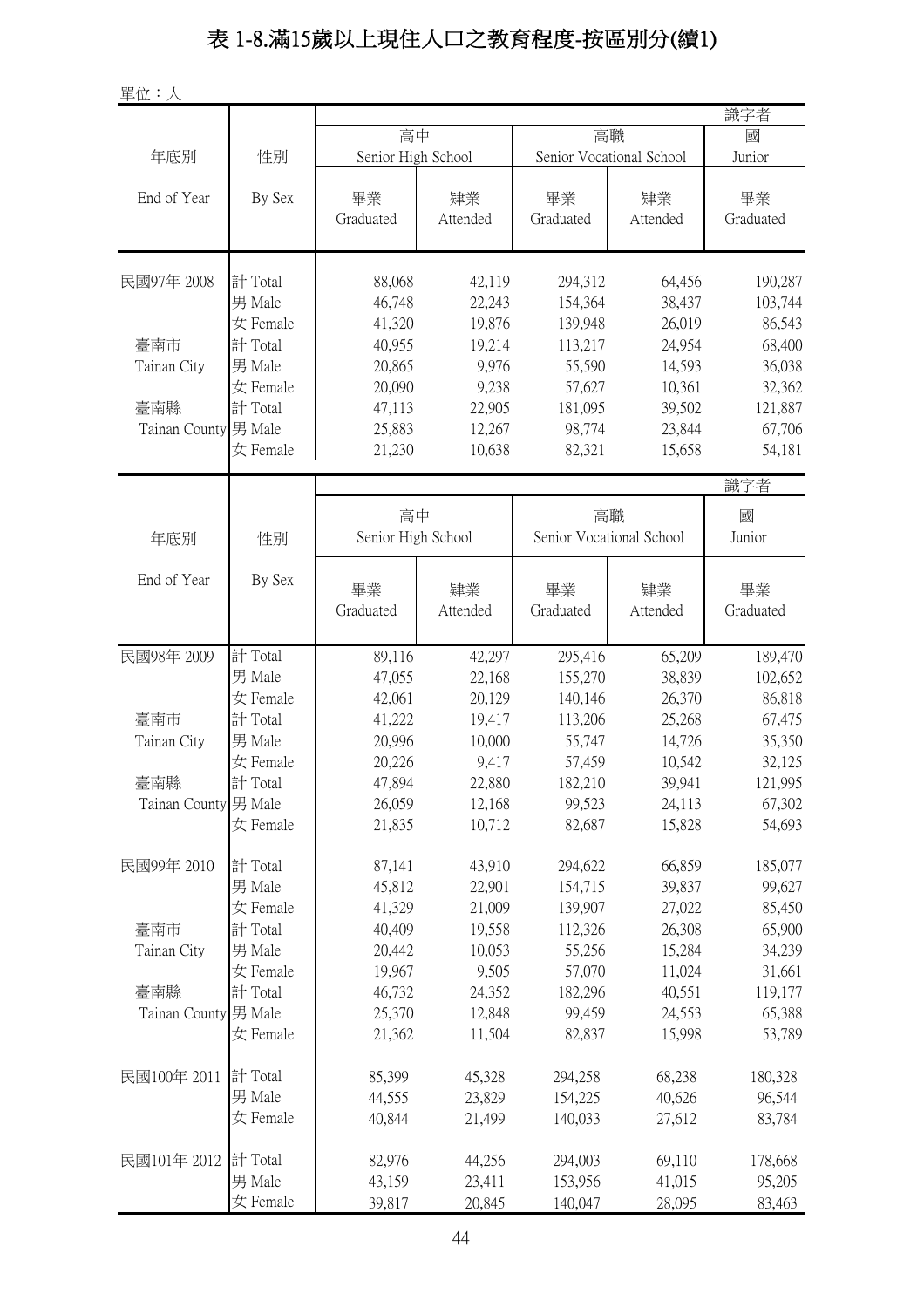|             |                          |          |                   |          |             | Unit:Person |  |
|-------------|--------------------------|----------|-------------------|----------|-------------|-------------|--|
|             | Literate                 |          |                   |          |             |             |  |
| (初)中        | 初職                       |          | 小學                |          |             |             |  |
| High School | Junior Vocational School |          | Elementary School |          | 自修          | 不識字者        |  |
|             |                          |          |                   |          |             |             |  |
| 肄業          | 畢業                       | 肄業       | 畢業                | 肄業       |             | Illiterate  |  |
| Attended    | Graduated                | Attended | Graduated         | Attended | Self-taught |             |  |
|             |                          |          |                   |          |             |             |  |
| 26,336      | 5,231                    | 1,197    | 251,661           | 43,768   | 3,767       | 40,472      |  |
| 15,599      | 3,048                    | 962      | 111,151           | 12,898   | 1,134       | 3,715       |  |
| 10,737      | 2,183                    | 235      | 140,510           | 30,870   | 2,633       | 36,757      |  |
| 10,485      | 2,136                    | 338      | 86,172            | 10,522   | 1,794       | 11,321      |  |
| 6,027       | 1,051                    | 237      | 36,244            | 3,154    | 477         | 953         |  |
| 4,458       | 1,085                    | 101      | 49,928            | 7,368    | 1,317       | 10,368      |  |
| 15,851      | 3,095                    | 859      | 165,489           | 33,246   | 1,973       | 29,151      |  |
| 9,572       | 1,997                    | 725      | 74,907            | 9,744    | 657         | 2,762       |  |
| 6,279       | 1,098                    | 134      | 90,582            | 23,502   | 1,316       | 26,389      |  |
|             |                          |          |                   |          |             |             |  |
|             | Literate                 |          |                   |          |             |             |  |
| (初)中        | 初職                       |          | 小學                |          |             |             |  |
| High School | Junior Vocational School |          | Elementary School |          | 自修          | 不識字者        |  |
|             |                          |          |                   |          |             |             |  |
| 肄業          | 畢業                       | 肄業       | 畢業                | 肄業       | Self-taught | Illiterate  |  |
| Attended    | Graduated                | Attended | Graduated         | Attended |             |             |  |
|             |                          |          |                   |          |             |             |  |
| 25,647      | 5,120                    | 1,187    | 246,968           | 42,670   | 3,644       | 38,295      |  |
| 14,991      | 2,956                    | 942      | 107,833           | 12,293   | 1,040       | 3,369       |  |
| 10,656      | 2,164                    | 245      | 139,135           | 30,377   | 2,604       | 34,926      |  |
| 10,406      | 2,083                    | 351      | 84,357            | 10,365   | 1,759       | 10,686      |  |
| 5,878       | 1,016                    | 239      | 35,125            | 3,053    | 445         | 854         |  |
| 4,528       | 1,067                    | 112      | 49,232            | 7,312    | 1,314       | 9,832       |  |
| 15,241      | 3,037                    | 836      | 162,611           | 32,305   | 1,885       | 27,609      |  |
| 9,113       | 1,940                    | 703      | 72,708            | 9,240    | 595         | 2,515       |  |
| 6,128       | 1,097                    | 133      | 89,903            | 23,065   | 1,290       | 25,094      |  |
| 25,937      | 5,007                    | 1,178    | 242,020           | 41,510   | 3,489       | 36,298      |  |
| 15,090      | 2,856                    | 913      | 104,478           | 11,694   | 962         | 3,110       |  |
| 10,847      | 2,151                    | 265      | 137,542           | 29,816   | 2,527       | 33,188      |  |
| 10,392      | 2,052                    | 357      | 82,553            | 10,307   | 1,700       | 10,118      |  |
| 5,877       | 989                      | 233      | 34,011            | 3,000    | 414         | 783         |  |
| 4,515       | 1,063                    | 124      | 48,542            | 7,307    | 1,286       | 9,335       |  |
| 15,545      |                          | 821      | 159,467           | 31,203   | 1,789       |             |  |
|             | 2,955                    |          |                   |          |             | 26,180      |  |
| 9,213       | 1,867                    | 680      | 70,467            | 8,694    | 548         | 2,327       |  |
| 6,332       | 1,088                    | 141      | 89,000            | 22,509   | 1,241       | 23,853      |  |
| 25,895      | 4,929                    | 1,226    | 236,354           | 40,265   | 3,312       | 34,335      |  |
| 14,908      | 2,779                    | 920      | 100,810           | 11,124   | 869         | 2,893       |  |
| 10,987      | 2,150                    | 306      | 135,544           | 29,141   | 2,443       | 31,442      |  |
| 25,795      | 4,842                    | 1,210    | 231,010           | 38,912   | 3,147       | 32,277      |  |
| 14,836      | 2,688                    | 907      | 97,388            | 10,472   | 795         | 2,650       |  |
| 10,959      | 2,154                    | 303      | 133,622           | 28,440   | 2,352       | 29,627      |  |
|             |                          |          |                   |          |             |             |  |

## Table 1-8. Educational Attainment of Population Aged 15 and Over  $-$  By District(Cont.1)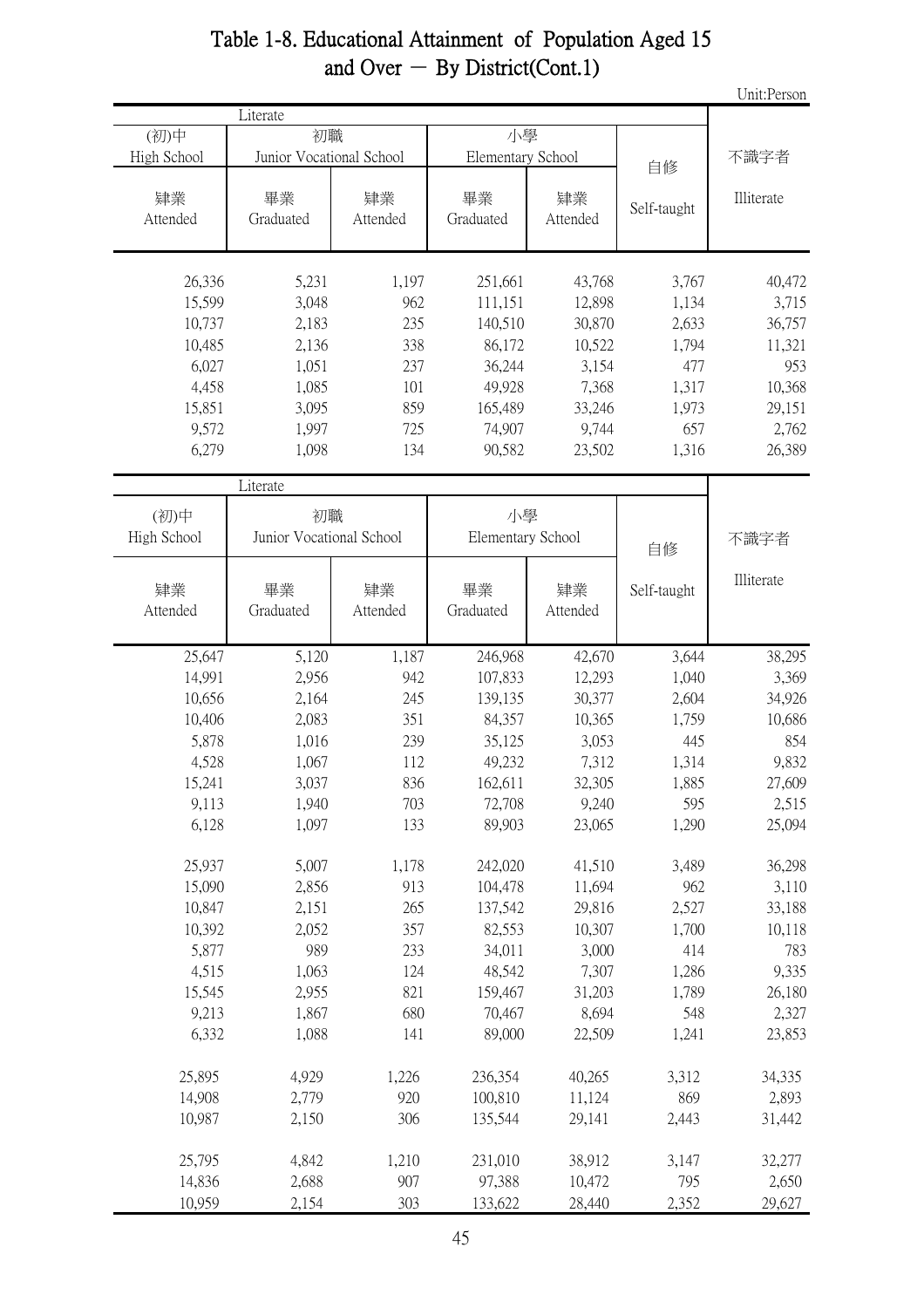# 表 1-8.滿15歲以上現住人口之教育程度-按區別分(續2)

| 單位:人         |          |             |           |                  |                |  |
|--------------|----------|-------------|-----------|------------------|----------------|--|
| 年底別          | 性別       | 總計          | 合計        | 博士<br>Doctor     |                |  |
| End of Year  | By Sex   | Grand Total | Total     | 畢業<br>Graduated  | 肄業<br>Attended |  |
| 民國102年 2013  | 計 Total  | 1,630,107   | 1,599,841 | 5,797            | 3,162          |  |
|              | 男 Male   | 812,755     | 810,322   | 4,410            | 2,266          |  |
|              | 女 Female | 817,352     | 789,519   | 1,387            | 896            |  |
| 新營區 Sinying  | 計 Total  | 67,256      | 65,964    | 158              | 140            |  |
|              | 男 Male   | 33,126      | 33,027    | 126              | 96             |  |
|              | 女 Female | 34,130      | 32,937    | 32               | 44             |  |
| 鹽水區 Yanshuei | 計 Total  | 23,352      | 22,362    | 34               | 24             |  |
|              | 男 Male   | 12,181      | 12,108    | 28               | 19             |  |
|              | 女 Female | 11,171      | 10,254    | 6                | 5              |  |
| 白河區 Baihe    | 計 Total  | 26,945      | 26,376    | 24               | 22             |  |
|              | 男 Male   | 14,139      | 14,076    | 17               | 18             |  |
|              | 女 Female | 12,806      | 12,300    | 7                | $\overline{4}$ |  |
| 柳營區 Liouying | 計 Total  | 19,692      | 18,644    | 23               | 23             |  |
|              | 男 Male   | 10,285      | 10,162    | 17               | 16             |  |
|              | 女 Female | 9,407       | 8,482     | 6                | $\overline{7}$ |  |
| 後壁區 Houbi    | 計 Total  | 22,425      | 21,514    | 25               | 20             |  |
|              | 男 Male   | 11,698      | 11,610    | 21               | 14             |  |
|              | 女 Female | 10,727      | 9,904     | $\overline{4}$   | 6              |  |
| 東山區 Dongshan | 計 Total  | 19,912      | 18,635    | 19               | $8\,$          |  |
|              | 男 Male   | 10,597      | 10,482    | 15               | 5              |  |
|              | 女 Female | 9,315       | 8,153     | $\overline{4}$   | $\sqrt{3}$     |  |
| 麻豆區 Madou    | 計 Total  | 39,506      | 38,775    | 81               | 71             |  |
|              | 男 Male   | 20,037      | 19,989    | 63               | 53             |  |
|              | 女 Female | 19,469      | 18,786    | 18               | 18             |  |
| 下營區 Siaying  | 計 Total  | 22,545      | 21,648    | 23               | 17             |  |
|              | 男 Male   | 11,592      | 11,542    | 17               | 12             |  |
|              | 女 Female | 10,953      | 10,106    | 6                | 5              |  |
| 六甲區 Lioujia  | 計 Total  | 20,239      | 19,630    | 22               | 25             |  |
|              | 男 Male   | 10,495      | 10,435    | 19               | 16             |  |
|              | 女 Female | 9,744       | 9,195     | 3                | $\overline{9}$ |  |
| 官田區 Guantian | 計 Total  | 19,444      | 18,717    | 13               | 16             |  |
|              | 男 Male   | 9,958       | 9,904     | 6                | 11             |  |
|              | 女 Female | 9,486       | 8,813     | $\boldsymbol{7}$ | $\mathfrak{S}$ |  |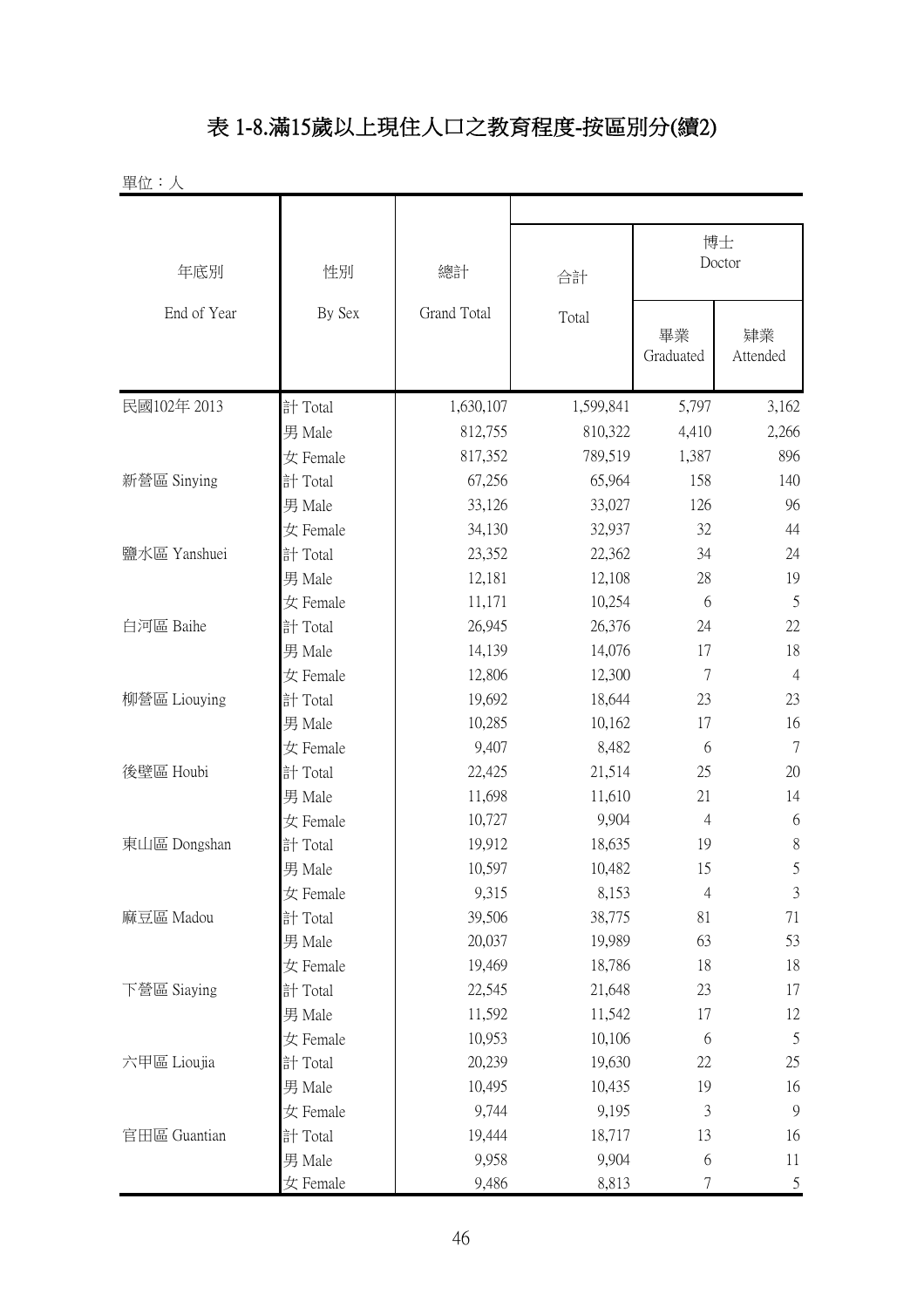# Table 1-8. Educational Attainment of Population Aged 15 and Over  $-$  By District(Cont.2)

Unit:Person

|              |           |                      | 識字者Literate    |                  |            |               |                |               |
|--------------|-----------|----------------------|----------------|------------------|------------|---------------|----------------|---------------|
| 碩士           |           | 大學(含獨立學院)            |                | 專科Junior College |            |               |                |               |
| Master       |           | University (College) |                | 二、三年制            |            |               | 五年制            |               |
|              |           |                      |                | 2,3 Years System |            |               | 5 Years System |               |
|              |           |                      |                |                  |            | 後二年           |                | 前三年           |
| 畢業           | 肄業        | 畢業                   | 肄業             | 畢業               | 肄業         | Final 2 Years |                | First 3 Years |
| Graduated    | Attended  | Graduated            | Attended       | Graduated        | Attended   | 畢業            | 肄業             | 肄業            |
|              |           |                      |                |                  |            | Graduated     | Attended       | Attended      |
| 58,322       | 21,652    | 272,157              | 105,179        | 85,696           | 14,275     | 63,499        | 4,142          | 7,407         |
| 36,816       | 12,272    | 133,328              | 55,637         | 43,337           | 8,163      | 35,368        | 2,442          | 1,751         |
| 21,506       | 9,380     | 138,829              | 49,542         | 42,359           | 6,112      | 28,131        | 1,700          | 5,656         |
| 3,058        | 1,175     | 12,773               | 4,528          | 4,410            | 577        | 3,378         | 176            | 397           |
| 1,872        | 667       | 6,494                | 2,381          | 2,452            | 381        | 1,882         | 105            | 95            |
| 1,186        | 508       | 6,279                | 2,147          | 1,958            | 196        | 1,496         | 71             | 302           |
| 508          | 214       | 2,760                | 1,291          | 973              | 183        | 948           | 106            | 147           |
| 319          | 129       | 1,435                | 697            | 546              | 126        | 611           | 60             | 63            |
| 189          | 85        | 1,325                | 594            | 427              | 57         | 337           | 46             | 84            |
| 501          | 177       | 2,730                | 1,272          | 1,034            | 202        | 756           | 71             | 119           |
| 336          | 92        | 1,362                | 670            | 611              | 130        | 474           | 49             | 31            |
| 165          | 85        | 1,368                | 602            | 423              | 72         | 282           | 22             | 88            |
| 430          | 207       | 2,425                | 1,167          | 792              | 166        | 707           | 66             | 124           |
| 280          | 123       | 1,217                | 644            | 463              | 121        | 433           | 49             | 24            |
| 150          | 84        | 1,208                | 523            | 329              | 45         | 274           | 17             | 100           |
| 392          | 190       | 2,445                | 1,161          | 975              | 216        | 791           | 66             | 136           |
| 256          | 101       | 1,242                | 637            | 586              | 139        | 496           | 47             | 27            |
| 136          | 89        | 1,203                | 524            | 389              | 77         | 295           | 19             | 109           |
| 277          | 106       | 1,763                | 870            | 633              | 147        | 515           | 55             | 95            |
| 179          | 55        | 905<br>858           | 464            | 382<br>251       | 94<br>53   | 344           | 39             | 14            |
| 98           | 51<br>507 |                      | 406            | 1,855            |            | 171           | 16             | 81<br>194     |
| 1,209<br>786 | 281       | 6,313<br>3,271       | 2,373<br>1,327 | 1,018            | 241<br>156 | 1,290<br>766  | 61<br>41       | 31            |
| 423          | 226       | 3,042                | 1,046          | 837              | 85         | 524           | $20\,$         | 163           |
| 461          | 215       | 2,852                | 1,233          | 911              | 177        | 620           | 62             | 107           |
| 282          | 116       | 1,403                | 680            | 535              | 125        | 414           | 47             | $20\,$        |
| 179          | 99        | 1,449                | 553            | 376              | 52         | 206           | 15             | 87            |
| 516          | 206       | 2,730                | 1,206          | 841              | 186        | 693           | 54             | 150           |
| 342          | 124       | 1,390                | 639            | 479              | 127        | 419           | 40             | 23            |
| 174          | 82        | 1,340                | 567            | 362              | 59         | 274           | 14             | 127           |
| 393          | 201       | 2,591                | 1,143          | 895              | 188        | 595           | 62             | 87            |
| 255          | 108       | 1,291                | 635            | 523              | 120        | 386           | 29             | 15            |
| 138          | 93        | 1,300                | 508            | 372              | 68         | 209           | 33             | 72            |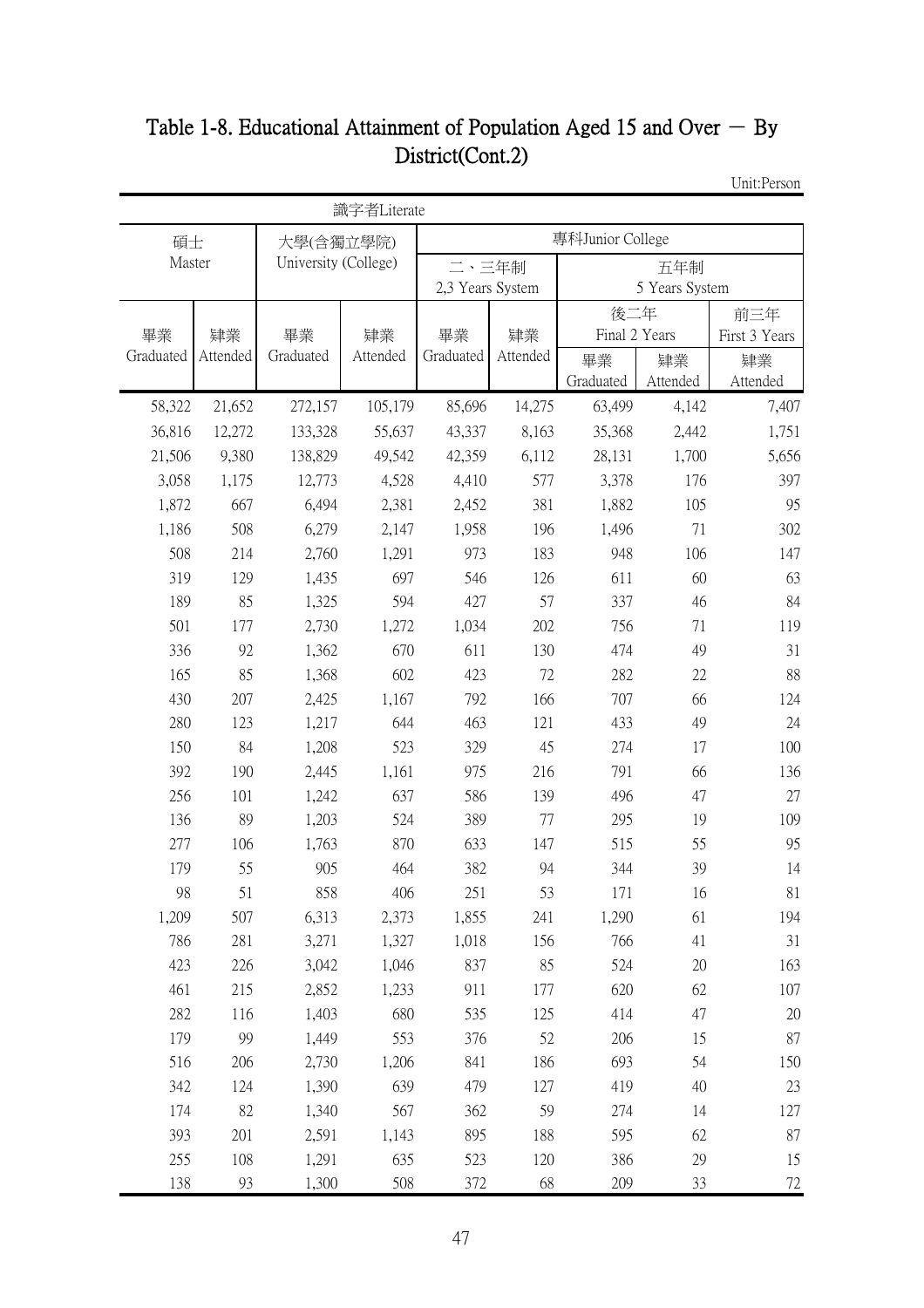# 表 1-8.滿15歲以上現住人口之教育程度-按區別分(續3)

| 單位:人         |          |                 |                          |                 |                                |                 |
|--------------|----------|-----------------|--------------------------|-----------------|--------------------------------|-----------------|
|              |          |                 |                          |                 | 識字者Literate                    |                 |
| 年底別          | 性別       |                 | 高中<br>Senior High School |                 | 高職<br>Senior Vocational School |                 |
| End of Year  | By Sex   | 畢業<br>Graduated | 肄業<br>Attended           | 畢業<br>Graduated | 肄業<br>Attended                 | 畢業<br>Graduated |
| 民國102年 2013  | 計 Total  | 80,771          | 43,117                   | 294,479         | 67,897                         | 176,948         |
|              | 男 Male   | 41,826          | 22,733                   | 154,039         | 40,657                         | 93,879          |
|              | 女 Female | 38,945          | 20,384                   | 140,440         | 27,240                         | 83,069          |
| 新營區 Sinying  | 計 Total  | 4,403           | 2,321                    | 12,141          | 2,181                          | 5,758           |
|              | 男 Male   | 2,184           | 1,234                    | 6,046           | 1,327                          | 2,626           |
|              | 女 Female | 2,219           | 1,087                    | 6,095           | 854                            | 3,132           |
| 鹽水區 Yanshuei | 計 Total  | 1,242           | 653                      | 3,942           | 950                            | 3,366           |
|              | 男 Male   | 682             | 371                      | 2,192           | 598                            | 2,006           |
|              | 女 Female | 560             | 282                      | 1,750           | 352                            | 1,360           |
| 白河區 Baihe    | 計 Total  | 1,010           | 476                      | 5,106           | 1,287                          | 3,712           |
|              | 男 Male   | 599             | 268                      | 3,001           | 807                            | 2,148           |
|              | 女 Female | 411             | 208                      | 2,105           | 480                            | 1,564           |
| 柳營區 Liouying | 計 Total  | 958             | 555                      | 3,348           | 789                            | 2,455           |
|              | 男 Male   | 521             | 302                      | 1,908           | 519                            | 1,435           |
|              | 女 Female | 437             | 253                      | 1,440           | 270                            | 1,020           |
| 後壁區 Houbi    | 計 Total  | 1,165           | 528                      | 3,956           | 868                            | 2,520           |
|              | 男 Male   | 657             | 319                      | 2,378           | 555                            | 1,415           |
|              | 女 Female | 508             | 209                      | 1,578           | 313                            | 1,105           |
| 東山區 Dongshan | 計 Total  | 734             | 357                      | 3,566           | 943                            | 3,211           |
|              | 男 Male   | 386             | 191                      | 2,107           | 616                            | 2,023           |
|              | 女 Female | 348             | 166                      | 1,459           | 327                            | 1,188           |
| 麻豆區 Madou    | 計 Total  | 1,428           | 1,047                    | 8,083           | 1,518                          | 4,182           |
|              | 男 Male   | 820             | 600                      | 4,498           | 890                            | 2,167           |
|              | 女 Female | 608             | 447                      | 3,585           | 628                            | 2,015           |
| 下營區 Siaying  | 計 Total  | 812             | 557                      | 4,023           | 934                            | 2,921           |
|              | 男 Male   | 449             | 313                      | 2,314           | 591                            | 1,669           |
|              | 女 Female | 363             | 244                      | 1,709           | 343                            | 1,252           |
| 六甲區 Lioujia  | 計 Total  | 860             | 485                      | 3,794           | 875                            | 2,336           |
|              | 男 Male   | 515             | 269                      | 2,187           | 558                            | 1,281           |
|              | 女 Female | 345             | 216                      | 1,607           | 317                            | 1,055           |
| 官田區 Guantian | 計 Total  | 655             | 429                      | 4,083           | 826                            | 2,263           |
|              | 男 Male   | 357             | 226                      | 2,390           | 518                            | 1,174           |
|              | 女 Female | 298             | 203                      | 1,693           | 308                            | 1,089           |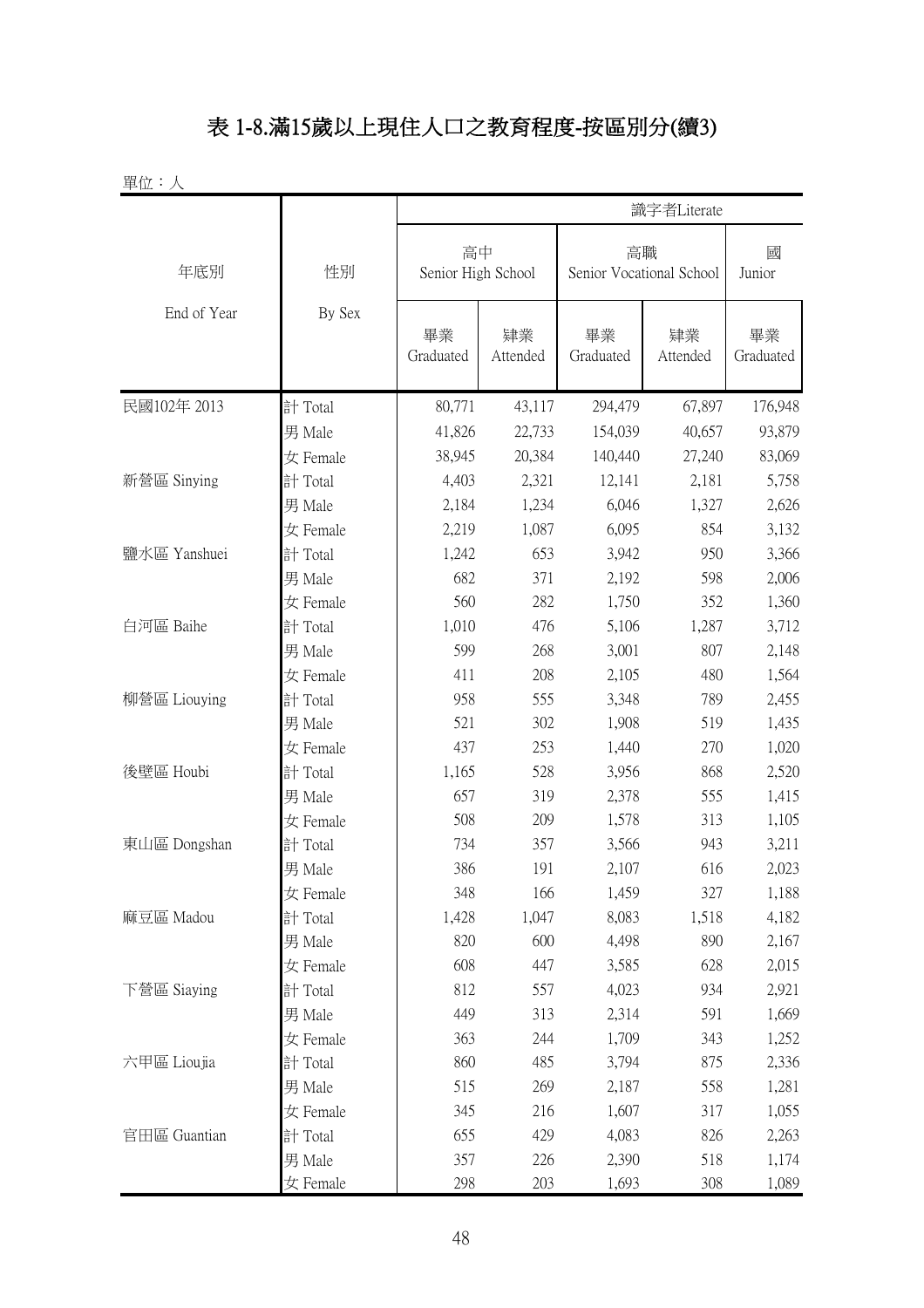| 不識字者       | 自修            |                | 小學<br>Elementary School |                | 初職<br>Junior Vocational School | (初)中<br>High School |
|------------|---------------|----------------|-------------------------|----------------|--------------------------------|---------------------|
| Illiterate | Self-taught   | 肄業<br>Attended | 畢業<br>Graduated         | 肄業<br>Attended | 畢業<br>Graduated                | 肄業<br>Attended      |
| 30,266     | 2,966         | 37,221         | 225,716                 | 1,188          | 4,722                          | 23,528              |
| 2,433      | 711           | 9,722          | 94,009                  | 882            | 2,593                          | 13,481              |
| 27,833     | 2,255         | 27,499         | 131,707                 | 306            | 2,129                          | 10,047              |
| 1,292      | 124           | 1,130          | 6,097                   | 8              | 164                            | 867                 |
| 99         | 21            | 325            | 2,189                   | 5              | 63                             | 456                 |
| 1,193      | 103           | 805            | 3,908                   | 3              | 101                            | 411                 |
| 990        | 39            | 747            | 3,841                   | 8              | 61                             | 325                 |
| 73         | 7             | 217            | 1,759                   | 6              | 21                             | 216                 |
| 917        | 32            | 530            | 2,082                   | $\overline{2}$ | 40                             | 109                 |
| 569        | 29            | 1,528          | 5,686                   | 52             | 136                            | 446                 |
| 63         | 12            | 436            | 2,610                   | 42             | 102                            | 261                 |
| 506        | 17            | 1,092          | 3,076                   | 10             | 34                             | 185                 |
| 1,048      | 36            | 629            | 3,359                   | 15             | 45                             | 325                 |
| 123        | 10            | 219            | 1,599                   | 11             | 32                             | 219                 |
| 925        | 26            | 410            | 1,760                   | $\overline{4}$ | 13                             | 106                 |
| 911        | 60            | 1,248          | 4,267                   | 34             | 109                            | 342                 |
| 88         | 8             | 406            | 1,989                   | 28             | 63                             | 226                 |
| 823        | 52            | 842            | 2,278                   | 6              | 46                             | 116                 |
| 1,277      | 112           | 829            | 3,903                   | 30             | 81                             | 381                 |
| 115        | 82            | 261            | 2,017                   | 28             | 54                             | 221                 |
| 1,162      | $30\,$        | 568            | 1,886                   | $\sqrt{2}$     | 27                             | 160                 |
| 731        | 57            | 1,053          | 6,369                   | 50             | 255                            | 538                 |
| 48         | 11            | 218            | 2,521                   | 44             | 88                             | 339                 |
| 683        | 46            | 835            | 3,848                   | 6              | 167                            | 199                 |
| 897        | 24            | 1,063          | 4,230                   | 21             | 66                             | 319                 |
| 50         | $\mathcal{Q}$ | 294            | 1,992                   | 20             | 36                             | 204                 |
| 847        | 15            | 769            | 2,238                   | $\mathbf{1}$   | 30                             | 115                 |
| 609        | 42            | 695            | 3,571                   | 10             | 40                             | 293                 |
| 60         | 10            | 219            | 1,577                   | 10             | $22\,$                         | 169                 |
| 549        | 32            | 476            | 1,994                   |                | 18                             | 124                 |
| 727        | 42            | 736            | 3,184                   | 15             | 55                             | 245                 |
| 54         | 21            | 261            | 1,381                   | $11\,$         | $30\,$                         | 156                 |
| 673        | 21            | 475            | 1,803                   | $\overline{4}$ | 25                             | 89                  |

#### Unit:Person Table 1-8. Educational Attainment of Population Aged 15 and Over  $-$  By District(Cont.3)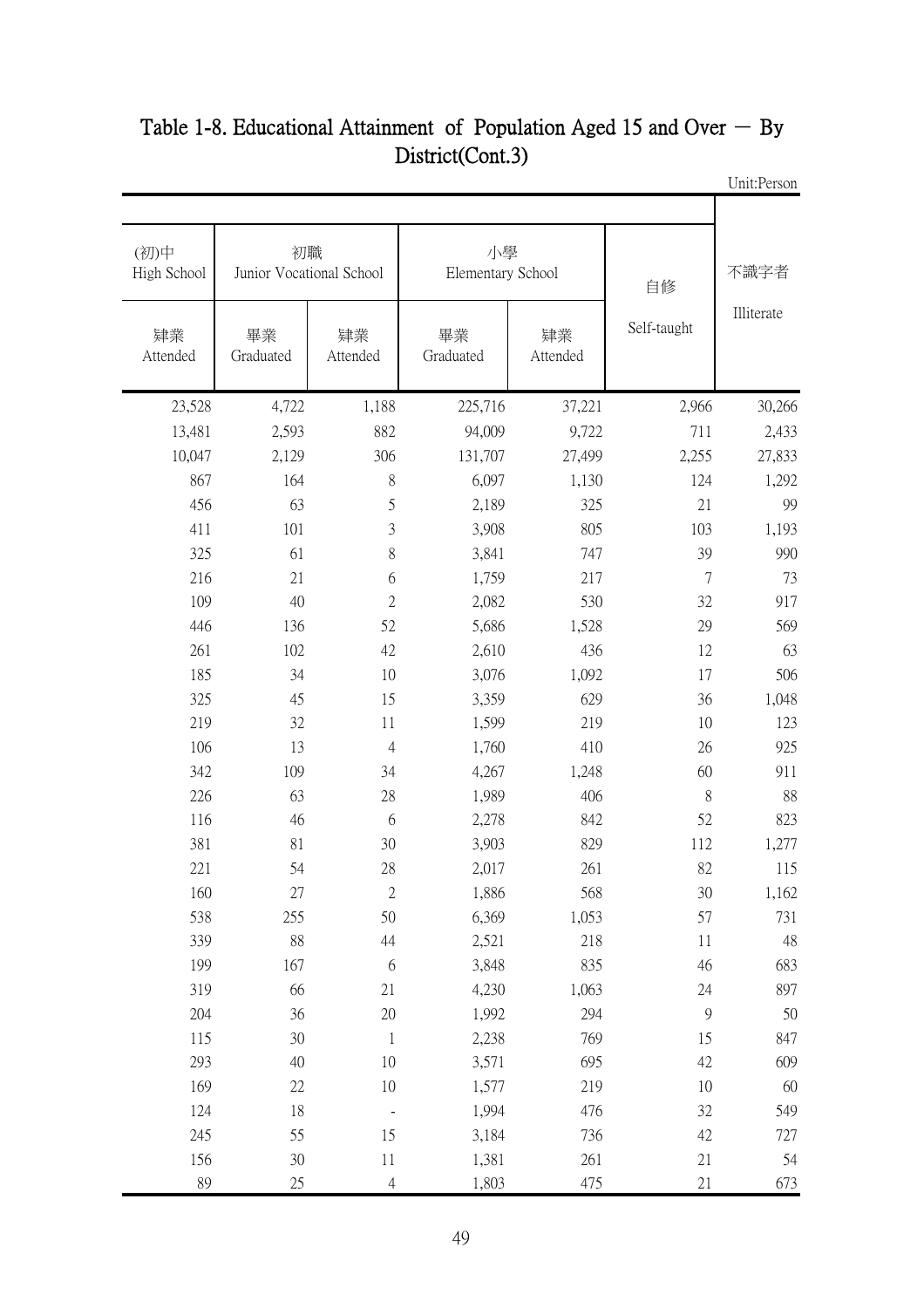# 表 1-8.滿15歲以上現住人口之教育程度-按區別分(續4)

單位:人

| 年底別           | 性別       | 總計          | 合計     |                 | 博士<br>Doctor   |
|---------------|----------|-------------|--------|-----------------|----------------|
| End of Year   | By Sex   | Grand Total | Total  | 畢業<br>Graduated | 肄業<br>Attended |
| 大内區 Danei     | 計 Total  | 9,346       | 9,076  | 4               | $\overline{4}$ |
|               | 男 Male   | 4,988       | 4,961  | $\overline{2}$  | $\overline{4}$ |
|               | 女 Female | 4,358       | 4,115  | $\mathbf{2}$    |                |
| 佳里區 Jiali     | 計 Total  | 51,687      | 50,711 | 91              | 63             |
|               | 男 Male   | 25,481      | 25,412 | 70              | 46             |
|               | 女 Female | 26,206      | 25,299 | 21              | 17             |
| 學甲區 Syuejia   | 計 Total  | 24,099      | 23,783 | 36              | 20             |
|               | 男 Male   | 12,316      | 12,286 | 28              | 12             |
|               | 女 Female | 11,783      | 11,497 | 8               | 8              |
| 西港區 Sigang    | 計 Total  | 22,167      | 21,440 | 18              | 16             |
|               | 男 Male   | 11,251      | 11,230 | 15              | 10             |
|               | 女 Female | 10,916      | 10,210 | 3               | 6              |
| 七股區 Cigu      | 計 Total  | 21,150      | 20,184 | 10              | $\tau$         |
|               | 男 Male   | 11,026      | 10,954 | 8               | 6              |
|               | 女 Female | 10,124      | 9,230  | $\overline{2}$  | $\mathbf{1}$   |
| 將軍區 Jiangjyun | 計 Total  | 18,970      | 18,078 | 12              | 10             |
|               | 男 Male   | 9,630       | 9,571  | $\overline{7}$  | $\tau$         |
|               | 女 Female | 9,340       | 8,507  | 5               | 3              |
| 北門區 Beimen    | 計 Total  | 10,678      | 10,356 | 8               | $\overline{4}$ |
|               | 男 Male   | 5,377       | 5,351  | 7               | $\mathfrak{Z}$ |
|               | 女 Female | 5,301       | 5,005  |                 |                |
| 新化區 Sinhua    | 計 Total  | 38,374      | 37,738 | 89              | 40             |
|               | 男 Male   | 19,527      | 19,441 | 67              | 32             |
|               | 女 Female | 18,847      | 18,297 | 22              | 8              |
| 善化區 Shanhua   | 計 Total  | 38,356      | 37,461 | 81              | 69             |
|               | 男 Male   | 19,336      | 19,262 | 64              | 51             |
|               | 女 Female | 19,020      | 18,199 | 17              | 18             |
| 新市區 Sinshih   | 計 Total  | 30,162      | 29,770 | 45              | 37             |
|               | 男 Male   | 15,104      | 15,080 | 35              | 27             |
|               | 女 Female | 15,058      | 14,690 | 10              | 10             |
| 安定區 Anding    | 計 Total  | 26,383      | 25,080 | 25              | 38             |
|               | 男 Male   | 13,570      | 13,449 | 21              | 30             |
|               | 女 Female | 12,813      | 11,631 | $\overline{4}$  | $8\,$          |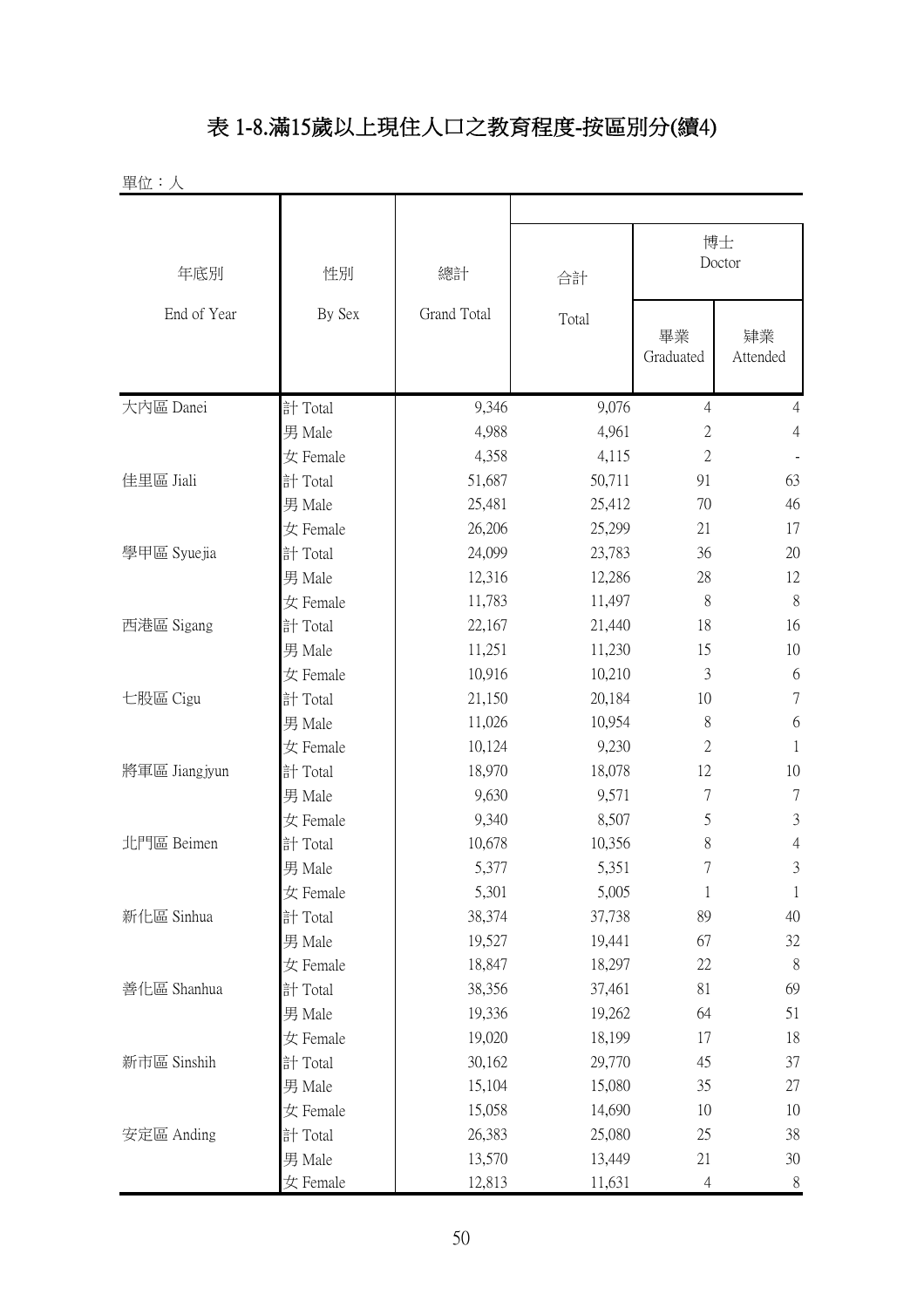# Table 1-8. Educational Attainment of Population Aged 15 and Over  $-$  By District(Cont.4)

Unit:Person

|            |            |                      | 識字者Literate |                  |            |                  |                |               |
|------------|------------|----------------------|-------------|------------------|------------|------------------|----------------|---------------|
| 碩士         |            | 大學(含獨立學院)            |             |                  |            | 專科Junior College |                |               |
| Master     |            | University (College) |             | 二、三年制            |            |                  | 五年制            |               |
|            |            |                      |             | 2,3 Years System |            |                  | 5 Years System |               |
|            |            |                      |             |                  |            | 後二年              |                | 前三年           |
| 畢業         | 肄業         | 畢業                   | 肄業          | 畢業               | 肄業         | Final 2 Years    |                | First 3 Years |
| Graduated  | Attended   | Graduated            | Attended    | Graduated        | Attended   | 畢業               | 肄業             | 肄業            |
|            |            |                      |             |                  |            | Graduated        | Attended       | Attended      |
| 111        | 64         | 802                  | 367         | 417              | 73         | 213              | 12             | 40            |
| 76         | 41         | 403                  | 185         | 245              | 50         | 144              | 8              | 7             |
| 35         | 23         | 399                  | 182         | 172              | 23         | 69               | 4              | 33            |
| 1,680      | 665        | 8,594                | 3,240       | 2,485            | 333        | 1,598            | 120            | 199           |
| 1,060      | 382        | 4,264                | 1,699       | 1,370            | 189        | 922              | 75             | 53            |
| 620        | 283        | 4,330                | 1,541       | 1,115            | 144        | 676              | 45             | 146           |
| 541<br>349 | 231<br>135 | 3,278                | 1,301       | 972<br>564       | 230<br>131 | 846<br>522       | 41<br>25       | 135<br>30     |
| 192        | 96         | 1,695<br>1,583       | 716<br>585  | 408              | 99         | 324              |                | 105           |
| 401        | 189        | 2,846                | 1,456       | 895              | 139        | 508              | 16<br>52       | 101           |
| 271        | 93         | 1,461                | 739         | 490              | 73         | 314              | 29             | 19            |
| 130        | 96         | 1,385                | 717         | 405              | 66         | 194              | 23             | 82            |
| 269        | 106        | 1,922                | 1,050       | 623              | 114        | 480              | 45             | 73            |
| 185        | 62         | 924                  | 567         | 337              | 75         | 325              | 28             | 16            |
| 84         | 44         | 998                  | 483         | 286              | 39         | 155              | 17             | 57            |
| 255        | 120        | 1,752                | 918         | 568              | 115        | 395              | 48             | 72            |
| 191        | 73         | 843                  | 450         | 306              | 66         | 235              | 25             | 16            |
| 64         | 47         | 909                  | 468         | 262              | 49         | 160              | 23             | 56            |
| 152        | 79         | 1,047                | 451         | 344              | 67         | 246              | 27             | 58            |
| 97         | 49         | 516                  | 237         | 179              | 41         | 161              | 17             | 10            |
| 55         | 30         | 531                  | 214         | 165              | 26         | 85               | 10             | 48            |
| 1,036      | 472        | 5,648                | 2,337       | 1,943            | 318        | 1,221            | 71             | 188           |
| 636        | 273        | 2,836                | 1,252       | 1,017            | 191        | 729              | 41             | 42            |
| 400        | 199        | 2,812                | 1,085       | 926              | 127        | 492              | 30             | 146           |
| 1,628      | 504        | 6,604                | 2,257       | 2,457            | 298        | 1,394            | 86             | 175           |
| 1,117      | 299        | 3,349                | 1,152       | 1,300            | 201        | 822              | 57             | 25            |
| 511        | 205        | 3,255                | 1,105       | 1,157            | 97         | 572              | 29             | 150           |
| 921        | 350        | 4,999                | 2,031       | 2,026            | 327        | 910              | 70             | 107           |
| 615        | 222        | 2,459                | 1,062       | 1,093            | 204        | 530              | 40             | 23            |
| 306        | 128        | 2,540                | 969         | 933              | 123        | 380              | 30             | 84            |
| 525        | 253        | 3,467                | 1,654       | 1,235            | 204        | 630              | 46             | 91            |
| 350        | 144        | 1,749                | 858         | 669              | 133        | 404              | 30             | 20            |
| 175        | 109        | 1,718                | 796         | 566              | 71         | 226              | 16             | 71            |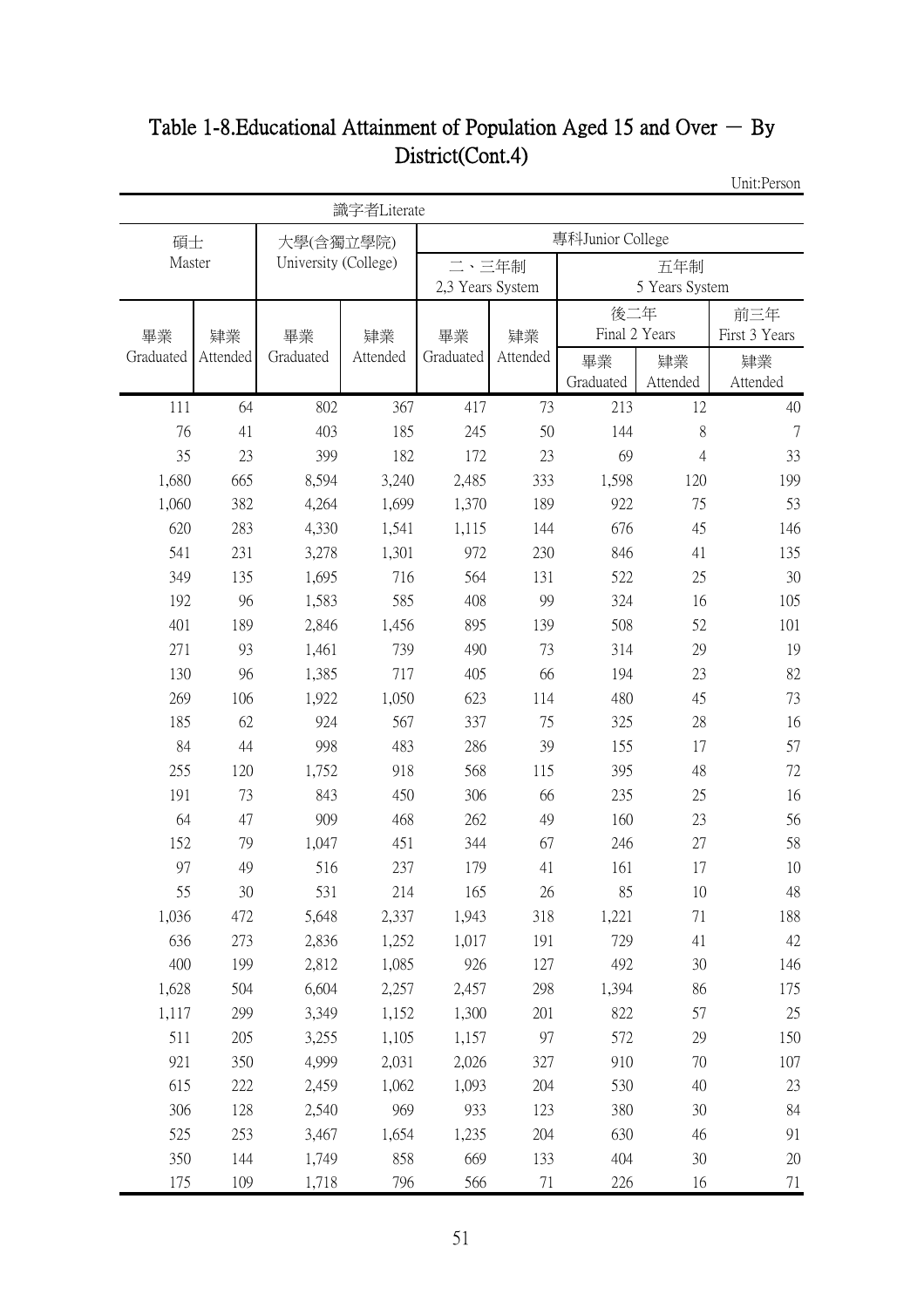# 表 1-8.滿15歲以上現住人口之教育程度-按區別分(續5)

單位:人

|               | 識字者Literate |                          |                |                                |                |                 |
|---------------|-------------|--------------------------|----------------|--------------------------------|----------------|-----------------|
| 年底別           | 性別          | 高中<br>Senior High School |                | 高職<br>Senior Vocational School |                | 國<br>Junior     |
| End of Year   | By Sex      | 畢業<br>Graduated          | 肄業<br>Attended | 畢業<br>Graduated                | 肄業<br>Attended | 畢業<br>Graduated |
| 大内區 Danei     | 計 Total     | 360                      | 172            | 1,882                          | 395            | 1,211           |
|               | 男 Male      | 216                      | 92             | 1,180                          | 246            | 691             |
|               | 女 Female    | 144                      | 80             | 702                            | 149            | 520             |
| 佳里區 Jiali     | 計 Total     | 2,548                    | 1,493          | 10,232                         | 1,916          | 5,975           |
|               | 男 Male      | 1,469                    | 796            | 5,269                          | 1,145          | 3,093           |
|               | 女 Female    | 1,079                    | 697            | 4,963                          | 771            | 2,882           |
| 學甲區 Syuejia   | 計 Total     | 991                      | 427            | 5,256                          | 840            | 3,032           |
|               | 男 Male      | 598                      | 237            | 2,943                          | 486            | 1,706           |
|               | 女 Female    | 393                      | 190            | 2,313                          | 354            | 1,326           |
| 西港區 Sigang    | 計 Total     | 786                      | 385            | 4,309                          | 1,104          | 3,275           |
|               | 男 Male      | 438                      | 209            | 2,264                          | 656            | 1,910           |
|               | 女 Female    | 348                      | 176            | 2,045                          | 448            | 1,365           |
| 七股區 Cigu      | 計 Total     | 918                      | 444            | 3,620                          | 981            | 4,006           |
|               | 男 Male      | 539                      | 265            | 1,977                          | 596            | 2,463           |
|               | 女 Female    | 379                      | 179            | 1,643                          | 385            | 1,543           |
| 將軍區 Jiangjyun | 計 Total     | 866                      | 375            | 3,457                          | 788            | 3,212           |
|               | 男 Male      | 514                      | 213            | 1,910                          | 462            | 1,969           |
|               | 女 Female    | 352                      | 162            | 1,547                          | 326            | 1,243           |
| 北門區 Beimen    | 計 Total     | 414                      | 200            | 1,964                          | 411            | 1,834           |
|               | 男 Male      | 231                      | 113            | 1,056                          | 259            | 1,120           |
|               | 女 Female    | 183                      | 87             | 908                            | 152            | 714             |
| 新化區 Sinhua    | 計 Total     | 1,340                    | 843            | 7,151                          | 2,002          | 4,855           |
|               | 男 Male      | 674                      | 445            | 3,865                          | 1,220          | 2,680           |
|               | 女 Female    | 666                      | 398            | 3,286                          | 782            | 2,175           |
| 善化區 Shanhua   | 計 Total     | 1,251                    | 1,094          | 7,404                          | 1,331          | 3,721           |
|               | 男 Male      | 634                      | 574            | 4,073                          | 823            | 1,828           |
|               | 女 Female    | 617                      | 520            | 3,331                          | 508            | 1,893           |
| 新市區 Sinshih   | 計 Total     | 919                      | 821            | 5,705                          | 1,329          | 3,513           |
|               | 男 Male      | 462                      | 403            | 3,050                          | 791            | 1,751           |
|               | 女 Female    | 457                      | 418            | 2,655                          | 538            | 1,762           |
| 安定區 Anding    | 計 Total     | 922                      | 613            | 5,071                          | 1,211          | 3,667           |
|               | 男 Male      | 477                      | 304            | 2,907                          | 762            | 2,087           |
|               | 女 Female    | 445                      | 309            | 2,164                          | 449            | 1,580           |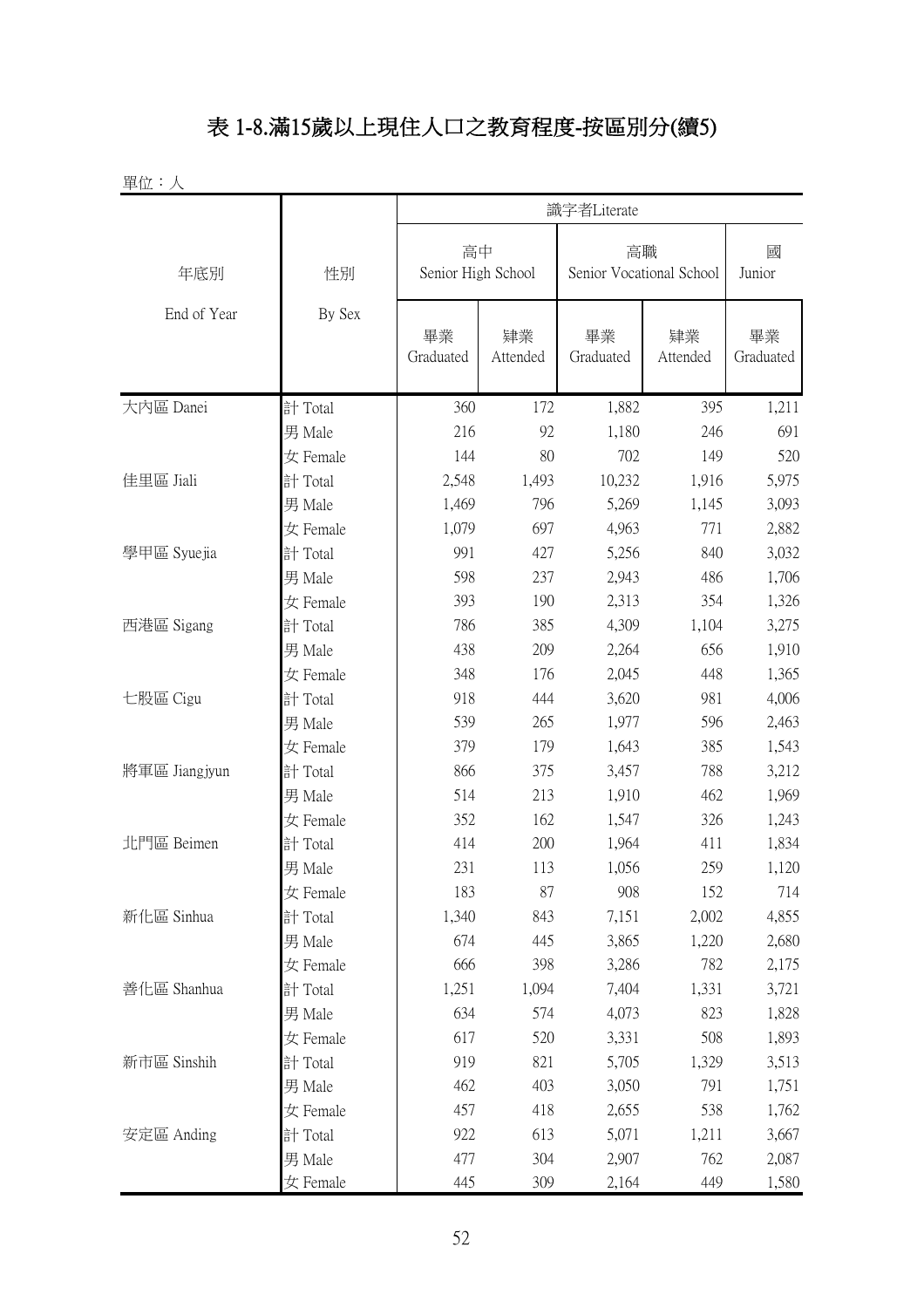| 不識字者       | 自修             |                | 小學<br>Elementary School |                | 初職<br>Junior Vocational School | (初)中<br>High School |
|------------|----------------|----------------|-------------------------|----------------|--------------------------------|---------------------|
| Illiterate | Self-taught    | 肄業<br>Attended | 畢業<br>Graduated         | 肄業<br>Attended | 畢業<br>Graduated                | 肄業<br>Attended      |
| 270        | 8              | 364            | 2,405                   | 9              | 31                             | 132                 |
| $27\,$     |                | 87             | 1,165                   | 9              | $22\,$                         | 88                  |
| 243        | 8              | 277            | 1,240                   | $\blacksquare$ | $\overline{9}$                 | 44                  |
| 976        | 80             | 1,237          | 7,275                   | 53             | 172                            | 662                 |
| 69         | 10             | 191            | 2,798                   | 46             | 88                             | 377                 |
| 907        | 70             | 1,046          | 4,477                   | $\overline{7}$ | 84                             | 285                 |
| 316        | 33             | 1,181          | 3,936                   | $\overline{7}$ | 68                             | 381                 |
| 30         | 6              | 203            | 1,627                   | 6              | 35                             | 232                 |
| 286        | 27             | 978            | 2,309                   | $\mathbf{1}$   | 33                             | 149                 |
| 727        | 37             | 749            | 3,742                   | 11             | 42                             | 379                 |
| 21         | $\overline{4}$ | 195            | 1,773                   | 9              | 21                             | 237                 |
| 706        | 33             | 554            | 1,969                   | $\sqrt{2}$     | 21                             | 142                 |
| 966        | 41             | 1,156          | 3,874                   | 15             | 30                             | 400                 |
| 72         | 22             | 281            | 1,994                   | 12             | 21                             | 251                 |
| 894        | 19             | 875            | 1,880                   | $\mathfrak{Z}$ | 9                              | 149                 |
| 892        | 32             | 842            | 3,896                   | 17             | 45                             | 283                 |
| 59         | 5              | 212            | 1,867                   | 15             | 35                             | 150                 |
| 833        | 27             | 630            | 2,029                   | $\mathbf{2}$   | 10                             | 133                 |
| 322        | 11             | 553            | 2,252                   | 11             | 22                             | 201                 |
| 26         | 3              | 112            | 1,002                   | 8              | 11                             | 119                 |
| 296        | 8              | 441            | 1,250                   | 3              | 11                             | 82                  |
| 636        | 43             | 947            | 6,465                   | 26             | 86                             | 617                 |
| 86         | 13             | 231            | 2,743                   | 22             | 66                             | 366                 |
| 550        | 30             | 716            | 3,722                   | $\overline{4}$ | 20                             | 251                 |
| 895        | 37             | 921            | 5,454                   | 17             | 103                            | 575                 |
| 74         | 6              | 244            | 2,222                   | 13             | 63                             | 345                 |
| 821        | 31             | 677            | 3,232                   | $\overline{4}$ | 40                             | 230                 |
| 392        | 45             | 786            | 4,274                   | 17             | 60                             | 478                 |
| 24         | $\mathcal{G}$  | 191            | 1,791                   | 15             | 46                             | 261                 |
| 368        | 36             | 595            | 2,483                   | $\sqrt{2}$     | 14                             | 217                 |
| 1,303      | 46             | 718            | 4,195                   | 13             | 44                             | 412                 |
| 121        | 14             | 213            | 1,984                   | $12\,$         | 32                             | 249                 |
| 1,182      | 32             | 505            | 2,211                   | 1              | 12                             | 163                 |

#### Unit:Person Table 1-8. Educational Attainment of Population Aged 15 and Over  $-$  By District(Cont.5)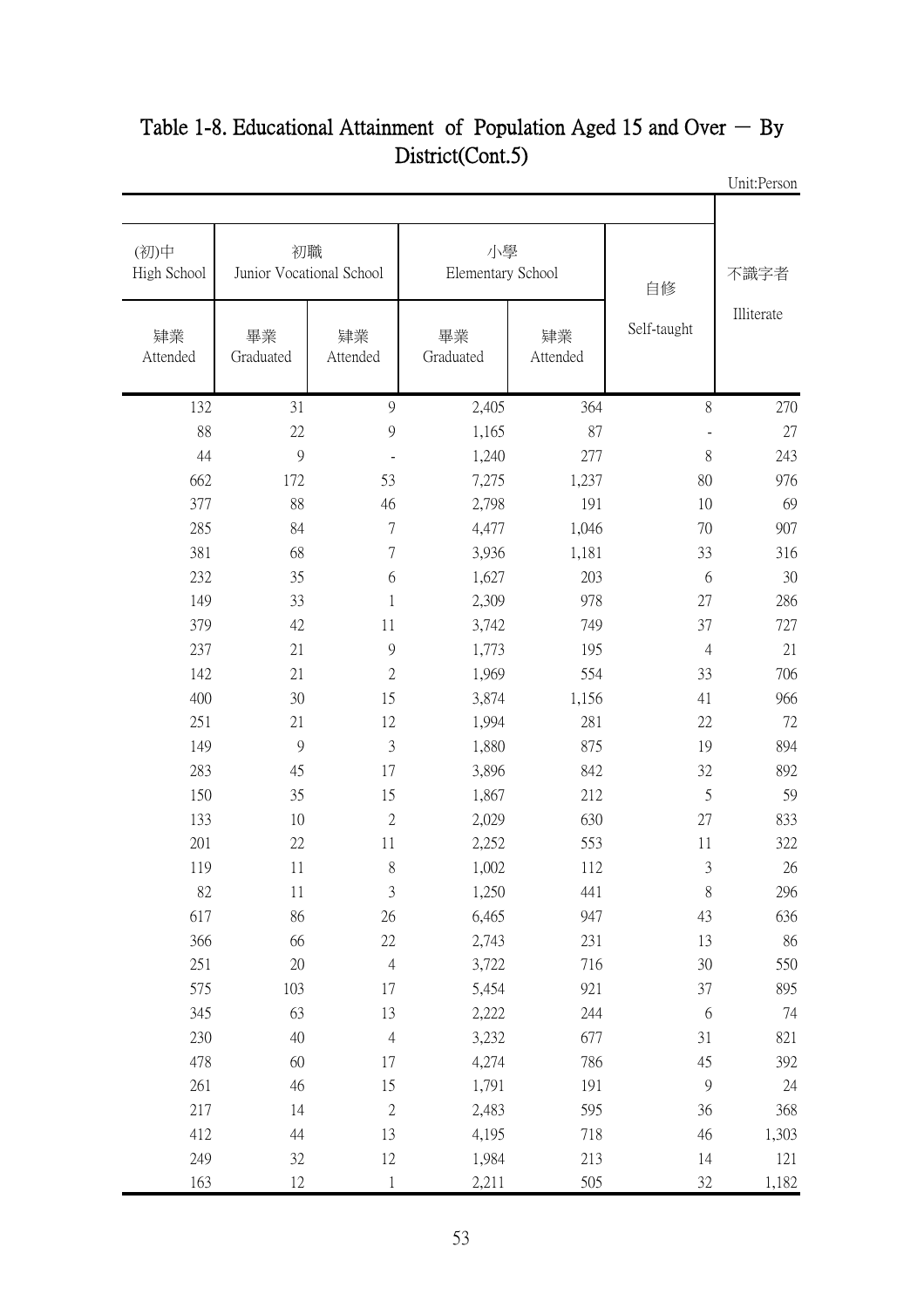# 表 1-8.滿15歲以上現住人口之教育程度-按區別分(續6)

| 單位:人          |          |             |         |                 |                |  |
|---------------|----------|-------------|---------|-----------------|----------------|--|
|               |          |             |         |                 |                |  |
|               |          |             |         | 博士<br>Doctor    |                |  |
| 年底別           | 性別       | 總計          | 合計      |                 |                |  |
| End of Year   | By Sex   | Grand Total | Total   | 畢業<br>Graduated | 肄業<br>Attended |  |
| 山上區 Shanshang | 計 Total  | 6,842       | 6,597   | $\overline{7}$  | $\mathfrak{S}$ |  |
|               | 男 Male   | 3,582       | 3,574   | $\overline{7}$  | $\mathbf{2}$   |  |
|               | 女 Female | 3,260       | 3,023   |                 | $\mathfrak{Z}$ |  |
| 玉井區 Yujing    | 計 Total  | 13,236      | 13,121  | 13              | $\,$ $\,$      |  |
|               | 男 Male   | 6,906       | 6,889   | 12              | 5              |  |
|               | 女 Female | 6,330       | 6,232   | 1               | $\mathfrak{Z}$ |  |
| 楠西區 Nansi     | 計 Total  | 9,138       | 8,813   | 4               | $\mathbf 2$    |  |
|               | 男 Male   | 4,840       | 4,803   | 4               | $\mathbf{1}$   |  |
|               | 女 Female | 4,298       | 4,010   |                 | 1              |  |
| 南化區 Nanhua    | 計 Total  | 8,019       | 7,893   | 4               | $\,$ $\,$      |  |
|               | 男 Male   | 4,358       | 4,344   | 2               | $\overline{7}$ |  |
|               | 女 Female | 3,661       | 3,549   | $\mathbf{2}$    | 1              |  |
| 左鎮區 Zuojhen   | 計 Total  | 4,831       | 4,786   | 5               | $\mathfrak{Z}$ |  |
|               | 男 Male   | 2,707       | 2,700   | 4               | $\overline{2}$ |  |
|               | 女 Female | 2,124       | 2,086   | 1               | 1              |  |
| 仁德區 Rende     | 計 Total  | 63,651      | 62,611  | 120             | 105            |  |
|               | 男 Male   | 32,303      | 32,198  | 103             | 76             |  |
|               | 女 Female | 31,348      | 30,413  | 17              | 29             |  |
| 歸仁區 Gueiren   | 計 Total  | 57,751      | 57,251  | 83              | 78             |  |
|               | 男 Male   | 29,138      | 29,096  | 68              | 56             |  |
|               | 女 Female | 28,613      | 28,155  | 15              | 22             |  |
| 關廟區 Guanmiao  | 計 Total  | 30,996      | 30,383  | 28              | 26             |  |
|               | 男 Male   | 16,001      | 15,954  | 24              | 22             |  |
|               | 女 Female | 14,995      | 14,429  | $\overline{4}$  | $\overline{4}$ |  |
| 龍崎區 Longci    | 計 Total  | 3,979       | 3,940   | $\mathbf{2}$    | 1              |  |
|               | 男 Male   | 2,157       | 2,152   | 1               | $\mathbf{1}$   |  |
|               | 女 Female | 1,822       | 1,788   | $\mathbf{1}$    |                |  |
| 永康區 Yongkang  | 計 Total  | 192,955     | 190,996 | 679             | 391            |  |
|               | 男 Male   | 94,541      | 94,392  | 526             | 295            |  |
|               | 女 Female | 98,414      | 96,604  | 153             | 96             |  |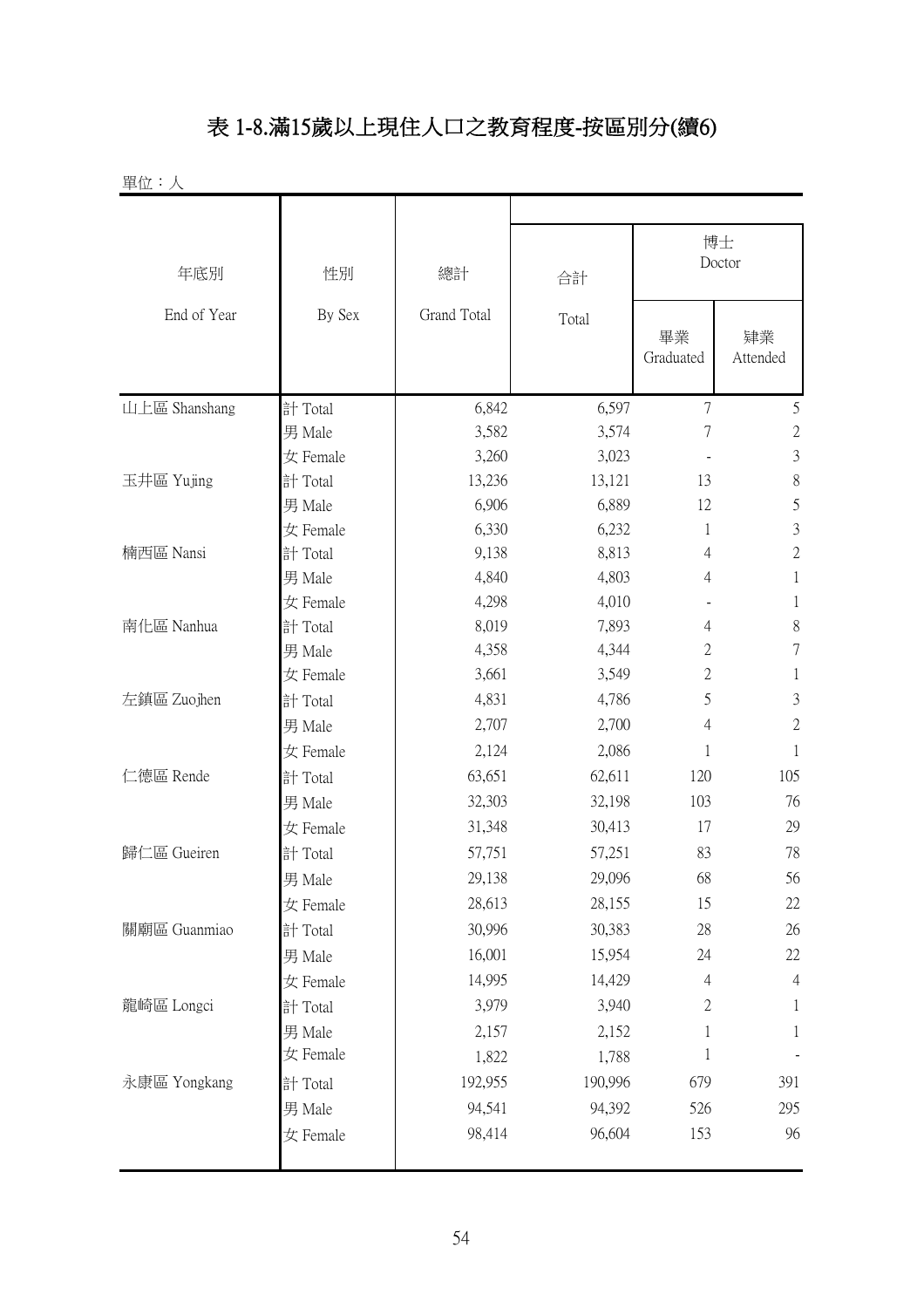# Table 1-8. Educational Attainment of Population Aged 15 and Over  $-$  By District(Cont.6)

Unit:Person

|           |                |                      | 識字者Literate |                  |          |                  |                  |                |  |
|-----------|----------------|----------------------|-------------|------------------|----------|------------------|------------------|----------------|--|
| 碩士        |                | 大學(含獨立學院)            |             |                  |          | 專科Junior College |                  |                |  |
| Master    |                | University (College) |             | 二、三年制            |          | 五年制              |                  |                |  |
|           |                |                      |             | 2,3 Years System |          |                  | 5 Years System   |                |  |
|           |                |                      |             |                  |          | 後二年              |                  | 前三年            |  |
| 畢業        | 肄業             | 畢業                   | 肄業          | 畢業               | 肄業       | Final 2 Years    |                  | First 3 Years  |  |
| Graduated | Attended       | Graduated            | Attended    | Graduated        | Attended | 畢業               | 肄業               | 肄業             |  |
|           |                |                      |             |                  |          | Graduated        | Attended         | Attended       |  |
| 114<br>79 | 44<br>25       | 766<br>368           | 383<br>190  | 305              | 57<br>45 | 197<br>133       | 10<br>7          | 25<br>7        |  |
| 35        | 19             | 398                  | 193         | 174<br>131       | 12       | 64               | 3                | 18             |  |
| 227       | 103            | 1,417                | 633         | 518              | 91       | 363              | 22               | 57             |  |
| 144       | 63             | 724                  | 331         | 299              | 59       | 243              | 17               | $8\,$          |  |
| 83        | 40             | 693                  | 302         | 219              | 32       | 120              | 5                | 49             |  |
| 92        | 51             | 823                  | 439         | 268              | 57       | 244              | 24               | 40             |  |
| 59        | 33             | 396                  | 219         | 145              | 38       | 168              | 20               | 10             |  |
| 33        | 18             | 427                  | 220         | 123              | 19       | 76               | $\overline{4}$   | 30             |  |
| 79        | 50             | 681                  | 397         | 254              | 48       | 183              | 19               | 30             |  |
| 51        | 24             | 319                  | 226         | 149              | 32       | 118              | 11               | $\overline{7}$ |  |
| 28        | 26             | 362                  | 171         | 105              | 16       | 65               | 8                | 23             |  |
| 35        | 20             | 278                  | 183         | 171              | 34       | 104              | $\overline{7}$   | 10             |  |
| 22        | 11             | 142                  | 93          | 104              | 18       | 75               | 6                | $\mathfrak{Z}$ |  |
| 13        | 9              | 136                  | 90          | 67               | 16       | 29               | 1                | $\tau$         |  |
| 1,814     | 716            | 10,534               | 4,026       | 3,665            | 468      | 2,472            | 132              | 316            |  |
| 1,199     | 436            | 5,230                | 2,153       | 1,983            | 288      | 1,500            | 73               | 84             |  |
| 615       | 280            | 5,304                | 1,873       | 1,682            | 180      | 972              | 59               | 232            |  |
| 1,528     | 729            | 9,269                | 3,968       | 2,814            | 383      | 2,098            | 130              | 282            |  |
| 991       | 416            | 4,567                | 2,100       | 1,470            | 225      | 1,248            | 83               | 71             |  |
| 537       | 313            | 4,702                | 1,868       | 1,344            | 158      | 850              | 47               | 211            |  |
| 583       | 250            | 3,820                | 1,704       | 1,148            | 148      | 912              | 77               | 130            |  |
| 389       | 155            | 1,913                | 835         | 635              | 101      | 574              | 47               | 27             |  |
| 194       | 95             | 1,907                | 869         | 513              | 47       | 338              | 30               | 103            |  |
| 40        | 16             | 280                  | 157         | 117              | 25       | 92               | $\boldsymbol{7}$ | 13             |  |
| 26        | 12             | 145                  | 73          | 81               | 17       | 60               | $\overline{4}$   | $\mathfrak{Z}$ |  |
| 14        | $\overline{4}$ | 135                  | 84          | 36               | 8        | 32               | 3                | 10             |  |
| 7,475     | 2,642          | 35,241               | 13,948      | 11,544           | 1,497    | 7,980            | 507              | 998            |  |
| 4,846     | 1,527          | 17,166               | 7,393       | 5,676            | 855      | 4,419            | 317              | 250            |  |
| 2,629     | 1,115          | 18,075               | 6,555       | 5,868            | 642      | 3,561            | 190              | 748            |  |
|           |                |                      |             |                  |          |                  |                  |                |  |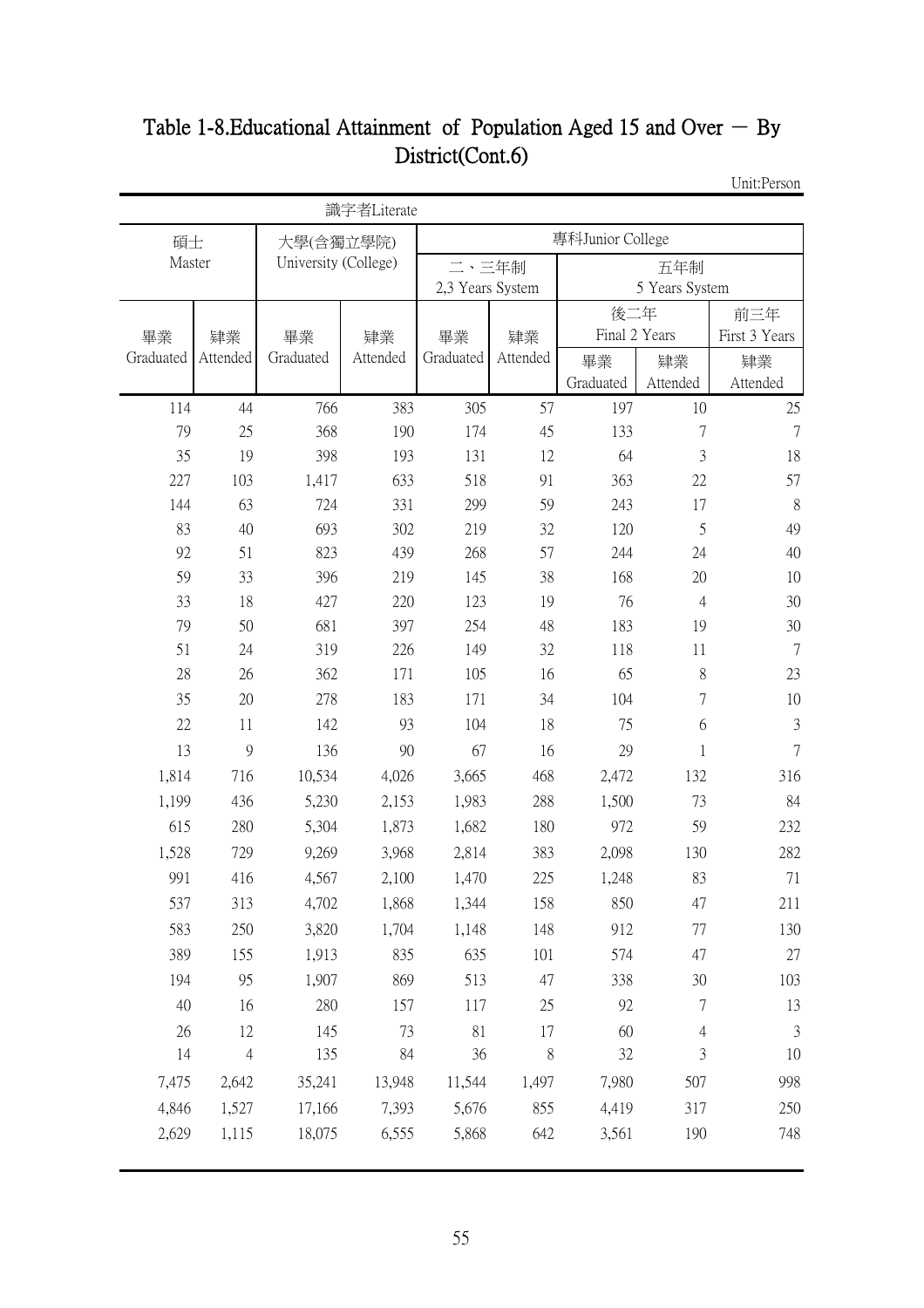# 表 1-8.滿15歲以上現住人口之教育程度-按區別分(續7)

| 單位:人          |          |                          | 識字者Literate    |                                |                |                 |
|---------------|----------|--------------------------|----------------|--------------------------------|----------------|-----------------|
| 年底別           | 性別       | 高中<br>Senior High School |                | 高職<br>Senior Vocational School |                | 國<br>Junior     |
| End of Year   | By Sex   | 畢業<br>Graduated          | 肄業<br>Attended | 畢業<br>Graduated                | 肄業<br>Attended | 畢業<br>Graduated |
| 山上區 Shanshang | 計 Total  | 266                      | 167            | 1,366                          | 284            | 849             |
|               | 男 Male   | 155                      | 87             | 829                            | 190            | 468             |
|               | 女 Female | 111                      | 80             | 537                            | 94             | 381             |
| 玉井區 Yujing    | 計 Total  | 542                      | 256            | 2,626                          | 675            | 1,795           |
|               | 男 Male   | 304                      | 134            | 1,542                          | 439            | 1,032           |
|               | 女 Female | 238                      | 122            | 1,084                          | 236            | 763             |
| 楠西區 Nansi     | 計 Total  | 331                      | 172            | 1,579                          | 498            | 1,431           |
|               | 男 Male   | 192                      | 91             | 949                            | 324            | 869             |
|               | 女 Female | 139                      | 81             | 630                            | 174            | 562             |
| 南化區 Nanhua    | 計 Total  | 241                      | 142            | 1,419                          | 407            | 1,332           |
|               | 男 Male   | 125                      | 70             | 875                            | 268            | 833             |
|               | 女 Female | 116                      | 72             | 544                            | 139            | 499             |
| 左鎮區 Zuojhen   | 計 Total  | 169                      | 75             | 795                            | 185            | 868             |
|               | 男 Male   | 98                       | 40             | 511                            | 112            | 566             |
|               | 女 Female | 71                       | 35             | 284                            | 73             | 302             |
| 仁德區 Rende     | 計 Total  | 3,045                    | 1,376          | 12,257                         | 2,698          | 7,200           |
|               | 男 Male   | 1,673                    | 741            | 6,688                          | 1,635          | 3,741           |
|               | 女 Female | 1,372                    | 635            | 5,569                          | 1,063          | 3,459           |
| 歸仁區 Gueiren   | 計 Total  | 2,666                    | 1,719          | 11,906                         | 2,242          | 6,816           |
|               | 男 Male   | 1,446                    | 894            | 6,607                          | 1,347          | 3,415           |
|               | 女 Female | 1,220                    | 825            | 5,299                          | 895            | 3,401           |
| 關廟區 Guanmiao  | 計 Total  | 1,365                    | 694            | 6,076                          | 1,281          | 4,295           |
|               | 男 Male   | 758                      | 369            | 3,610                          | 735            | 2,440           |
|               | 女 Female | 607                      | 325            | 2,466                          | 546            | 1,855           |
| 龍崎區 Longci    | 計 Total  | 119                      | 39             | 719                            | 115            | 727             |
|               | 男 Male   | 64                       | 19             | 434                            | 71             | 479             |
|               | 女 Female | 55                       | 20             | 285                            | 44             | 248             |
| 永康區 Yongkang  | 計 Total  | 9,954                    | 5,542          | 36,669                         | 9,071          | 18,084          |
|               | 男 Male   | 4,961                    | 2,889          | 17,917                         | 5,494          | 8,866           |
|               |          |                          | 2,653          | 18,752                         |                | 9,218           |
|               | 女 Female | 4,993                    |                |                                | 3,577          |                 |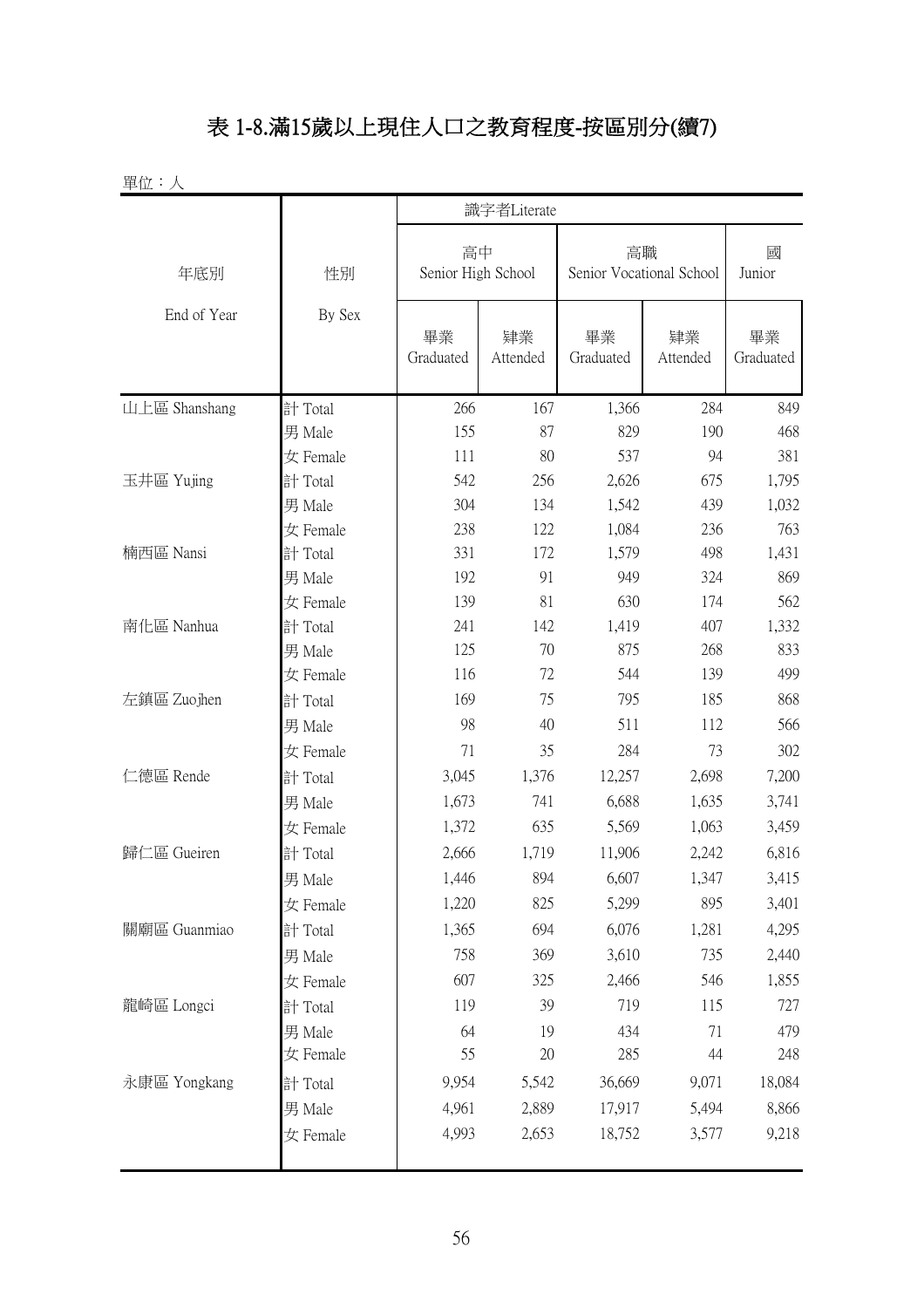| 不識字者       | 自修             |                | 小學<br>Elementary School |                | 初職<br>Junior Vocational School | (初)中<br>High School |
|------------|----------------|----------------|-------------------------|----------------|--------------------------------|---------------------|
| Illiterate | Self-taught    | 肄業<br>Attended | 畢業<br>Graduated         | 肄業<br>Attended | 畢業<br>Graduated                | 肄業<br>Attended      |
| 245        | 8              | 297            | 1,290                   | 11             | 19                             | 127                 |
|            |                | 112            | 586                     | 9              | 18                             | 83                  |
| 237        | $8\,$          | 185            | 704                     | $\mathbf{2}$   | $\mathbf 1$                    | 44                  |
| 115        | 12             | 646            | 2,684                   | 47             | 142                            | 244                 |
| 17         | $\mathbf{2}$   | 174            | 1,072                   | 38             | 121                            | 126                 |
| 98         | 10             | 472            | 1,612                   | 9              | 21                             | 118                 |
| 325        | 21             | 399            | 2,059                   | 20             | 57                             | 202                 |
| 37         | $\overline{7}$ | 135            | 949                     | 20             | 48                             | 126                 |
| 288        | 14             | 264            | 1,110                   | $\blacksquare$ | $\overline{9}$                 | 76                  |
| 126        | 5              | 321            | 2,025                   | 35             | 64                             | 149                 |
| 14         | $\mathbf{2}$   | 83             | 958                     | $28\,$         | 58                             | 98                  |
| 112        | $\mathfrak{Z}$ | 238            | 1,067                   | $\tau$         | 6                              | 51                  |
| 45         | 3              | 197            | 1,523                   | $8\,$          | 28                             | 85                  |
|            | $\blacksquare$ | 51             | 747                     | $\sqrt{ }$     | 25                             | 63                  |
| 38         | $\overline{3}$ | 146            | 776                     | $\mathbf{1}$   | $\mathfrak{Z}$                 | 22                  |
| 1,040      | 103            | 1,473          | 9,098                   | 51             | 144                            | 798                 |
| 105        | 32             | 358            | 3,616                   | 42             | 91                             | 456                 |
| 935        | 71             | 1,115          | 5,482                   | 9              | 53                             | 342                 |
| 500        | 86             | 1,232          | 8,324                   | 36             | 138                            | 724                 |
| 42         | 13             | 271            | 3,272                   | 28             | 102                            | 406                 |
| 458        | 73             | 961            | 5,052                   | $\, 8$         | 36                             | 318                 |
| 613        | 31             | 971            | 6,334                   | 32             | 52                             | 426                 |
| 47         | $\overline{2}$ | 258            | 2,729                   | 29             | 41                             | 261                 |
| 566        | 29             | 713            | 3,605                   | $\mathfrak{Z}$ | 11                             | 165                 |
| 39         | $\overline{4}$ | 216            | 1,167                   | $10\,$         | 14                             | 60                  |
|            | $\sqrt{2}$     | 41             | 558                     | $\,$ $\,$      | 13                             | 40                  |
| 34         | $\mathbf{2}$   | 175            | 609                     | $\sqrt{2}$     | $\mathbf 1$                    | 20                  |
| 1,959      | 264            | 2,872          | 22,279                  | 116            | 437                            | 2,806               |
| 149        | 70             | 630            | 8,393                   | 77             | 244                            | 1,581               |
| 1,810      | 194            | 2,242          | 13,886                  | 39             | 193                            | 1,225               |

#### Unit:Person Table 1-8. Educational Attainment of Population Aged 15 and Over  $-$  By District(Cont.7)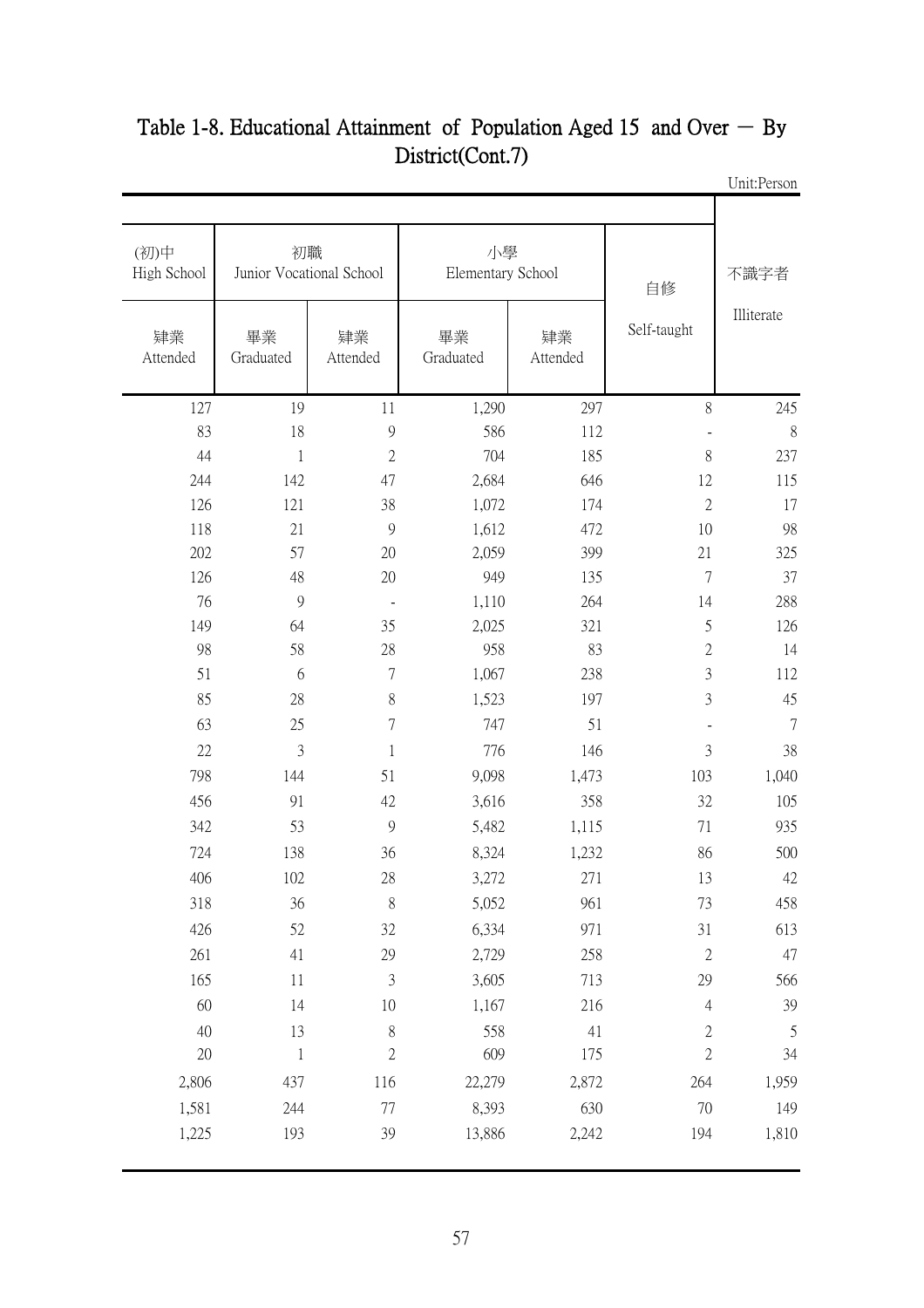#### 表 1-8.滿15歲以上現住人口之教育程度-按區別分(續8)

單位:人

| 年底別              | 性別       | 總計          | 合計      |                 | 博士<br>Doctor   |
|------------------|----------|-------------|---------|-----------------|----------------|
| End of Year      | By Sex   | Grand Total | Total   | 畢業<br>Graduated | 肄業<br>Attended |
| 區 East<br>東      | 計 Total  | 160,667     | 159,564 | 1,900           | 724            |
|                  | 男 Male   | 76,006      | 75,922  | 1,416           | 498            |
|                  | 女 Female | 84,661      | 83,642  | 484             | 226            |
| 區 South<br>南     | 計 Total  | 111,731     | 109,852 | 345             | 181            |
|                  | 男 Male   | 55,478      | 55,298  | 265             | 134            |
|                  | 女 Female | 56,253      | 54,554  | 80              | 47             |
| 北<br>區 North     | 計 Total  | 113,559     | 112,350 | 800             | 383            |
|                  | 男 Male   | 55,139      | 55,066  | 608             | 264            |
|                  | 女 Female | 58,420      | 57,284  | 192             | 119            |
| 安南區 Annan        | 計 Total  | 157,596     | 154,179 | 224             | 202            |
|                  | 男 Male   | 79,428      | 79,200  | 180             | 152            |
|                  | 女 Female | 78,168      | 74,979  | 44              | 50             |
| 安平區 Anping       | 計 Total  | 54,354      | 54,048  | 253             | 141            |
|                  | 男 Male   | 25,608      | 25,592  | 195             | 106            |
|                  | 女 Female | 28,746      | 28,456  | 58              | 35             |
| 中西區 West Central | 計 Total  | 68,114      | 67,515  | 489             | 230            |
|                  | 男 Male   | 32,849      | 32,810  | 342             | 157            |
|                  | 女 Female | 35,265      | 34,705  | 147             | 73             |
|                  |          |             |         |                 |                |

資料來源:本市民政局。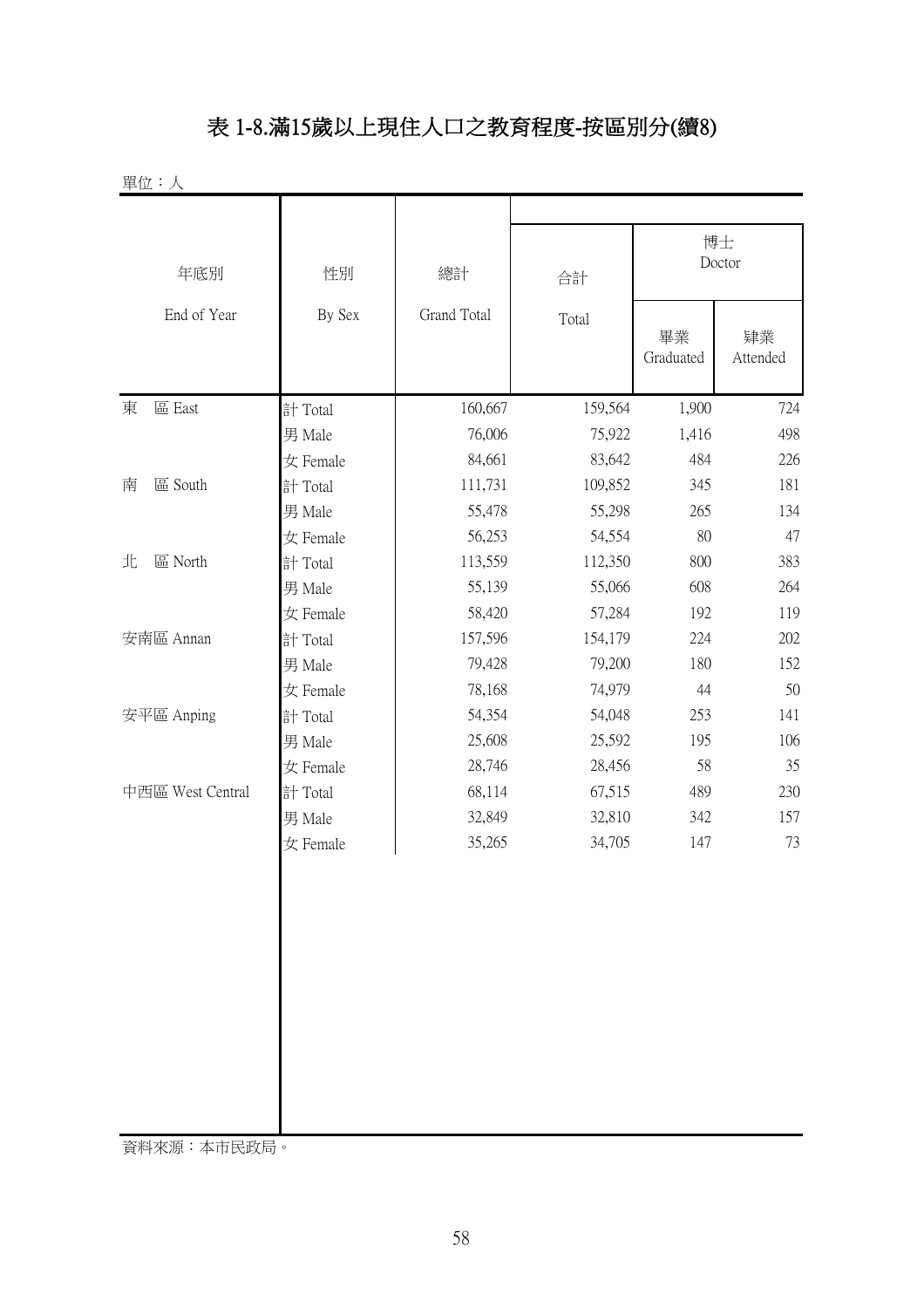# Table 1-8. Educational Attainment of Population Aged 15 and Over  $-$  By District(Cont.8)

Unit:Person

|           | 識字者Literate |                      |          |                                    |                  |               |          |               |  |  |  |
|-----------|-------------|----------------------|----------|------------------------------------|------------------|---------------|----------|---------------|--|--|--|
| 碩士        |             | 大學(含獨立學院)            |          |                                    | 專科Junior College |               |          |               |  |  |  |
| Master    |             | University (College) |          | 二、三年制                              |                  | 五年制           |          |               |  |  |  |
|           |             |                      |          | 2,3 Years System<br>5 Years System |                  |               |          |               |  |  |  |
|           |             |                      |          |                                    |                  | 後二年           |          | 前三年           |  |  |  |
| 畢業        | 肄業          | 畢業                   | 肄業       | 畢業                                 | 肄業               | Final 2 Years |          | First 3 Years |  |  |  |
| Graduated | Attended    | Graduated            | Attended | Graduated                          | Attended         | 畢業            | 肄業       | 肄業            |  |  |  |
|           |             |                      |          |                                    |                  | Graduated     | Attended | Attended      |  |  |  |
| 10,998    | 3,557       | 37,151               | 11,833   | 11,597                             | 3,410            | 8,609         | 344      | 727           |  |  |  |
| 6,534     | 1,897       | 17,643               | 6,196    | 5,217                              | 1,646            | 4,083         | 166      | 205           |  |  |  |
| 4,464     | 1,660       | 19,508               | 5,637    | 6,380                              | 1,764            | 4,526         | 178      | 522           |  |  |  |
| 3,725     | 1,472       | 19,018               | 7,218    | 5,037                              | 720              | 4,513         | 348      | 380           |  |  |  |
| 2,398     | 849         | 9,309                | 3,887    | 2,467                              | 409              | 2,501         | 206      | 101           |  |  |  |
| 1,327     | 623         | 9,709                | 3,331    | 2,570                              | 311              | 2,012         | 142      | 279           |  |  |  |
| 6,059     | 1,903       | 22,900               | 7,402    | 6,717                              | 865              | 5,295         | 349      | 433           |  |  |  |
| 3,717     | 1,054       | 11,059               | 3,982    | 3,152                              | 470              | 2,700         | 193      | 86            |  |  |  |
| 2,342     | 849         | 11,841               | 3,420    | 3,565                              | 395              | 2,595         | 156      | 347           |  |  |  |
| 4,204     | 1,741       | 25,051               | 11,077   | 7,050                              | 1,159            | 5,062         | 428      | 647           |  |  |  |
| 2,775     | 1,055       | 11,996               | 5,852    | 3,427                              | 660              | 2,793         | 244      | 128           |  |  |  |
| 1,429     | 686         | 13,055               | 5,225    | 3,623                              | 499              | 2,269         | 184      | 519           |  |  |  |
| 2,317     | 806         | 10,236               | 4,162    | 3,278                              | 397              | 2,864         | 167      | 266           |  |  |  |
| 1,401     | 446         | 4,786                | 2,159    | 1,398                              | 214              | 1,466         | 72       | 77            |  |  |  |
| 916       | 360         | 5,450                | 2,003    | 1,880                              | 183              | 1,398         | 95       | 189           |  |  |  |
| 3,768     | 1,321       | 14,351               | 4,343    | 3,929                              | 415              | 3,777         | 174      | 258           |  |  |  |
| 2,331     | 700         | 7,056                | 2,257    | 1,795                              | 213              | 1,954         | 95       | 80            |  |  |  |
| 1,437     | 621         | 7,295                | 2,086    | 2,134                              | 202              | 1,823         | 79       | 178           |  |  |  |

Source:Bureau of Civil Affairs.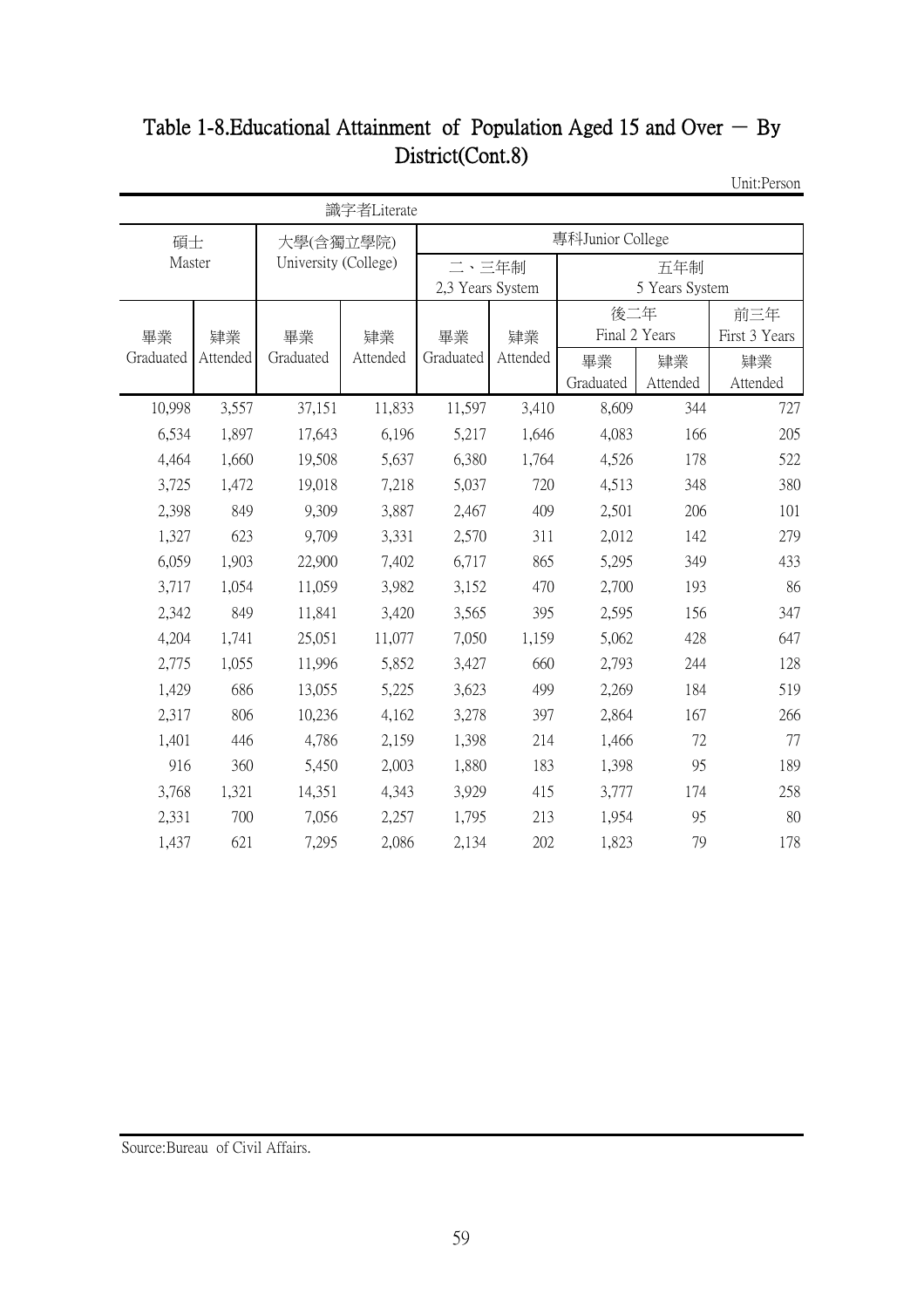#### 表 1-8.滿15歲以上現住人口之教育程度-按區別分(續完)

**單位:人**<br>**單位:人** 

|                  |          | 識字者Literate              |                |                                |                |                 |  |  |  |
|------------------|----------|--------------------------|----------------|--------------------------------|----------------|-----------------|--|--|--|
| 年底別              | 性別       | 高中<br>Senior High School |                | 高職<br>Senior Vocational School |                | 國<br>Junior     |  |  |  |
| End of Year      | By Sex   | 畢業<br>Graduated          | 肄業<br>Attended | 畢業<br>Graduated                | 肄業<br>Attended | 畢業<br>Graduated |  |  |  |
| 區 East<br>東      | 計 Total  | 8,809                    | 5,679          | 22,971                         | 5,867          | 9,434           |  |  |  |
|                  | 男 Male   | 4,080                    | 2,862          | 10,438                         | 3,282          | 4,137           |  |  |  |
|                  | 女 Female | 4,729                    | 2,817          | 12,533                         | 2,585          | 5,297           |  |  |  |
| 區 South<br>南     | 計 Total  | 6,353                    | 2,536          | 20,242                         | 4,458          | 12,815          |  |  |  |
|                  | 男 Male   | 3,282                    | 1,353          | 10,513                         | 2,578          | 6,643           |  |  |  |
|                  | 女 Female | 3,071                    | 1,183          | 9,729                          | 1,880          | 6,172           |  |  |  |
| 區 North<br>北     | 計 Total  | 6,446                    | 3,059          | 18,716                         | 4,276          | 9,508           |  |  |  |
|                  | 男 Male   | 3,230                    | 1,597          | 9,194                          | 2,530          | 4,750           |  |  |  |
|                  | 女 Female | 3,216                    | 1,462          | 9,522                          | 1,746          | 4,758           |  |  |  |
| 安南區 Annan        | 計 Total  | 7,791                    | 4,059          | 27,969                         | 7,780          | 20,491          |  |  |  |
|                  | 男 Male   | 4,159                    | 2,157          | 14,601                         | 4,576          | 11,434          |  |  |  |
|                  | 女 Female | 3,632                    | 1,902          | 13,368                         | 3,204          | 9,057           |  |  |  |
| 安平區 Anping       | 計 Total  | 3,354                    | 1,641          | 10,118                         | 2,472          | 5,114           |  |  |  |
|                  | 男 Male   | 1,545                    | 801            | 4,558                          | 1,418          | 2,480           |  |  |  |
|                  | 女 Female | 1,809                    | 840            | 5,560                          | 1,054          | 2,634           |  |  |  |
| 中西區 West Central | 計 Total  | 4,738                    | 1,686          | 10,958                         | 2,109          | 5,164           |  |  |  |
|                  | 男 Male   | 2,332                    | 885            | 5,258                          | 1,233          | 2,484           |  |  |  |
|                  | 女 Female | 2,406                    | 801            | 5,700                          | 876            | 2,680           |  |  |  |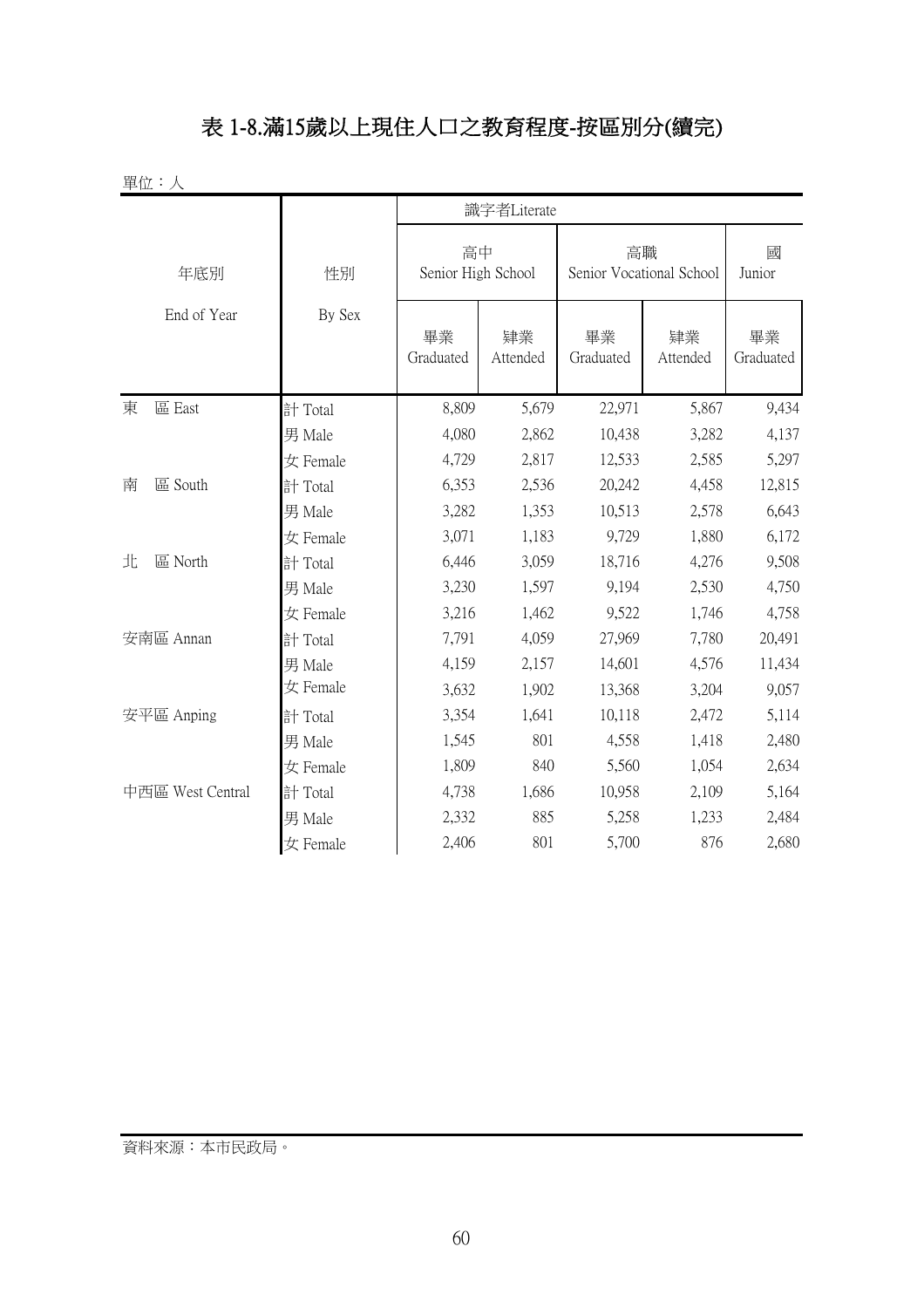| 不識字者       | 自修             | 小學<br>Elementary School |                 |                | 初職<br>Junior Vocational School | (初)中<br>High School |  |  |
|------------|----------------|-------------------------|-----------------|----------------|--------------------------------|---------------------|--|--|
| Illiterate | Self-taught    | 肄業<br>Attended          | 畢業<br>Graduated | 肄業<br>Attended | 畢業<br>Graduated                | 肄業<br>Attended      |  |  |
| 1,103      | 184            | 1,498                   | 11,982          | 67             | 504                            | 1,719               |  |  |
| 84         | 50             | 447                     | 4,076           | 43             | 214                            | 792                 |  |  |
| 1,019      | 134            | 1,051                   | 7,906           | 24             | 290                            | 927                 |  |  |
| 1,879      | 581            | 1,923                   | 16,063          | 51             | 289                            | 1,584               |  |  |
| 180        | 119            | 584                     | 6,633           | 37             | 147                            | 883                 |  |  |
| 1,699      | 462            | 1,339                   | 9,430           | 14             | 142                            | 701                 |  |  |
| 1,209      | 274            | 1,624                   | 13,424          | 55             | 352                            | 1,510               |  |  |
| 73         | 49             | 413                     | 4,991           | 37             | 155                            | 835                 |  |  |
| 1,136      | 225            | 1,211                   | 8,433           | 18             | 197                            | 675                 |  |  |
| 3,417      | 246            | 3,297                   | 22,412          | 61             | 226                            | 3,002               |  |  |
| 228        | 60             | 847                     | 10,131          | 49             | 127                            | 1,797               |  |  |
| 3,189      | 186            | 2,450                   | 12,281          | 12             | 99                             | 1,205               |  |  |
| 306        | 61             | 436                     | 5,171           | 7              | 106                            | 681                 |  |  |
| 16         | $\overline{4}$ | 109                     | 1,964           | 5              | 40                             | 348                 |  |  |
| 290        | 57             | 327                     | 3,207           | $\overline{2}$ | 66                             | 333                 |  |  |
| 599        | 105            | 707                     | 7,606           | 142            | 435                            | 810                 |  |  |
| 39         | 16             | 193                     | 2,734           | 53             | 198                            | 444                 |  |  |
| 560        | 89             | 514                     | 4,872           | 89             | 237                            | 366                 |  |  |
|            |                |                         |                 |                |                                |                     |  |  |

#### Unit:Person Table 1-8. Educational Attainment of Population Aged 15 and Over  $-$  By District(Cont.End)

Source:Bureau of Civil Affairs.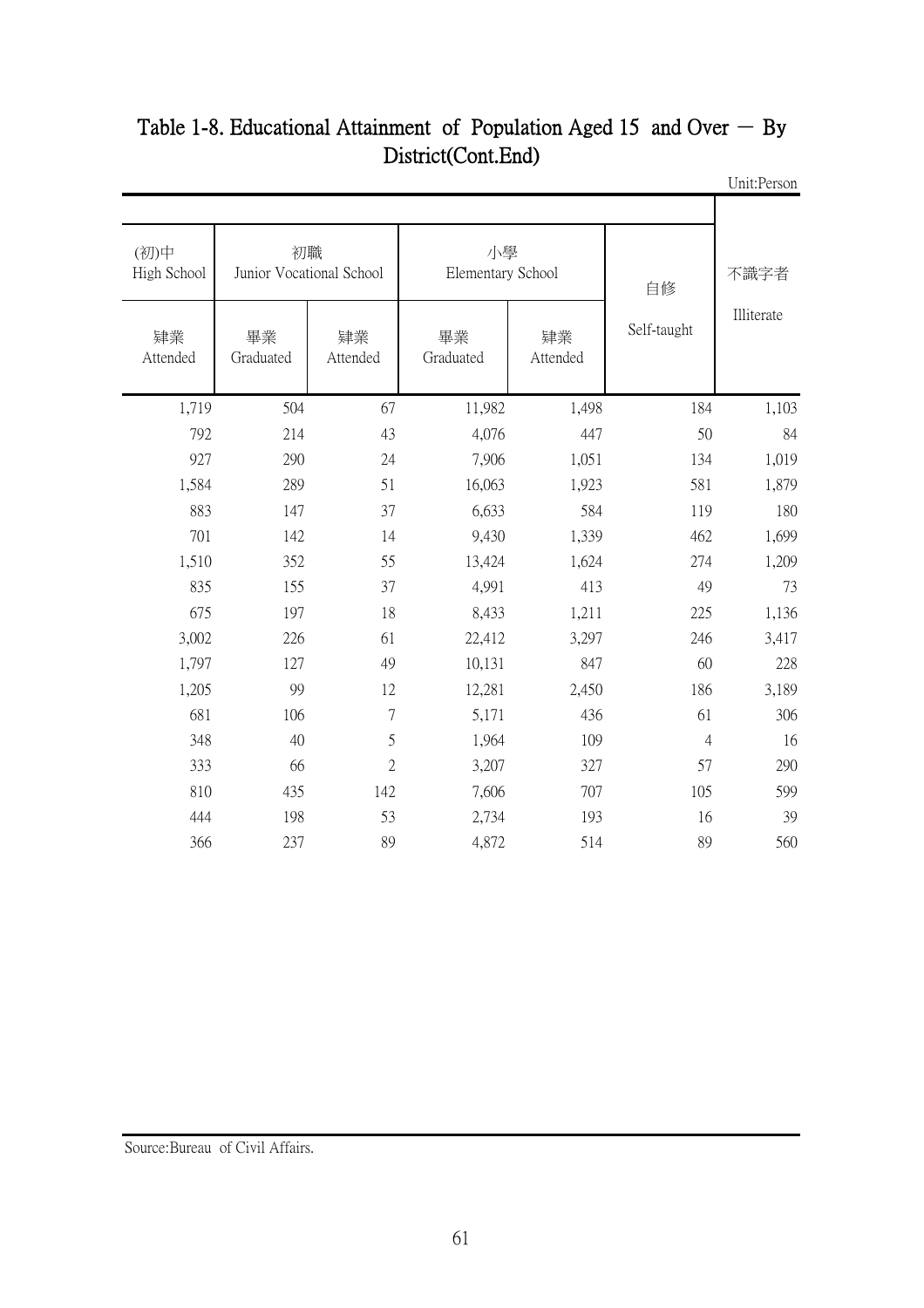# 表 1-9.現住人口之婚姻狀況-按年齡別分

單位:人

| 年底別及年齡別                                         |            | 總計<br>Grand Total |             | 未婚<br>Single |           |             |  |
|-------------------------------------------------|------------|-------------------|-------------|--------------|-----------|-------------|--|
| End of Year & Range of Age                      | 計<br>Total | 男<br>Male         | 女<br>Female | 合計<br>Total  | 男<br>Male | 女<br>Female |  |
| 民國97年<br>2008                                   | 1,873,005  | 947,401           | 925,604     | 837,362      | 453,354   | 384,008     |  |
| 臺南市 Tainan City                                 | 768,453    | 381,567           | 386,886     | 363,163      | 192,759   | 170,404     |  |
| 臺南縣 Tainan County                               | 1,104,552  | 565,834           | 538,718     | 474,199      | 260,595   | 213,604     |  |
| 民國98年 2009                                      | 1,875,406  | 946,116           | 929,290     | 835,796      | 452,048   | 383,748     |  |
| 臺南市 Tainan City                                 | 771,060    | 381,857           | 389,203     | 363,345      | 192,562   | 170,783     |  |
| 臺南縣 Tainan County                               | 1,104,346  | 564,259           | 540,087     | 472,451      | 259,486   | 212,965     |  |
| 民國99年<br>2010                                   | 1,873,794  | 944,044           | 929,750     | 829,087      | 448,475   | 380,612     |  |
| 臺南市 Tainan City                                 | 772,273    | 381,903           | 390,370     | 361,320      | 191,464   | 169,856     |  |
| 臺南縣 Tainan County                               | 1,101,521  | 562,141           | 539,380     | 467,767      | 257,011   | 210,756     |  |
| 民國100年 2011                                     | 1,876,960  | 943,899           | 933,061     | 823,036      | 445,147   | 377,889     |  |
| 民國101年 2012                                     | 1,881,645  | 945,004           | 936,641     | 822,103      | 444,482   | 377,621     |  |
| 民國102年 2013                                     | 1,883,208  | 944,555           | 938,653     | 817,500      | 441,854   | 375,646     |  |
| 未滿15歲 Under 15 Years                            | 253,101    | 131,800           | 121,301     | 253,101      | 131,800   | 121,301     |  |
| $15 - 19$<br>歲<br>15-19 Years                   | 120,529    | 62,817            | 57,712      | 120,278      | 62,765    | 57,513      |  |
| 20-24<br>歲<br>20-24 Years                       | 128,051    | 66,184            | 61,867      | 124,341      | 65,127    | 59,214      |  |
| $25 - 29$<br>歲<br>25-29 Years                   | 136,357    | 69,606            | 66,751      | 110,109      | 60,633    | 49,476      |  |
| 30-34<br>歲<br>30-34 Years                       | 163,327    | 82,151            | 81,176      | 81,957       | 48,673    | 33,284      |  |
| 35-39<br>歲<br>35-39 Years                       | 152,547    | 76,404            | 76,143      | 46,165       | 26,927    | 19,238      |  |
| 40-44<br>歲<br>40-44<br>Years                    | 141,366    | 69,909            | 71,457      | 27,721       | 15,571    | 12,150      |  |
| 45-49<br>歲<br>45-49 Years                       | 151,061    | 75,449            | 75,612      | 20,116       | 11,493    | 8,623       |  |
| 50-54<br>歲<br>50-54 Years                       | 156,605    | 78,906            | 77,699      | 14,322       | 8,453     | 5,869       |  |
| 55-59<br>歲<br>55-59 Years                       | 138,824    | 70,079            | 68,745      | 8,615        | 5,033     | 3,582       |  |
| 歲<br>60-64 Years<br>60-64                       | 111,613    | 55,774            | 55,839      | 4,886        | 2,469     | 2,417       |  |
| 65-69 歲<br>65-69 Years                          | 63,959     | 30,799            | 33,160      | 1,927        | 898       | 1,029       |  |
| 70-74 歲<br>70-74 Years                          | 58,466     | 27,054            | 31,412      | 1,386        | 653       | 733         |  |
| 75-79 歲<br>75-79 Years                          | 48,149     | 21,299            | 26,850      | 946          | 398       | 548         |  |
| 80-84 歲<br>80-84 Years                          | 34,410     | 15,571            | 18,839      | 778          | 405       | 373         |  |
| 85-89 歲<br>85-89 Years                          | 17,858     | 8,054             | 9,804       | 577          | 387       | 190         |  |
| 90-94 歲<br>90-94 Years                          | 5,700      | 2,230             | 3,470       | 194          | 115       | 79          |  |
| 95-99 歲<br>95-99 Years                          | 1,141      | 404               | 737         | 65           | 44        | 21          |  |
| 100<br>歲<br>以<br>上<br>100 Years of Age and Over | 144        | 65                | 79          | 16           | 10        | 6           |  |

資料來源:本市民政局。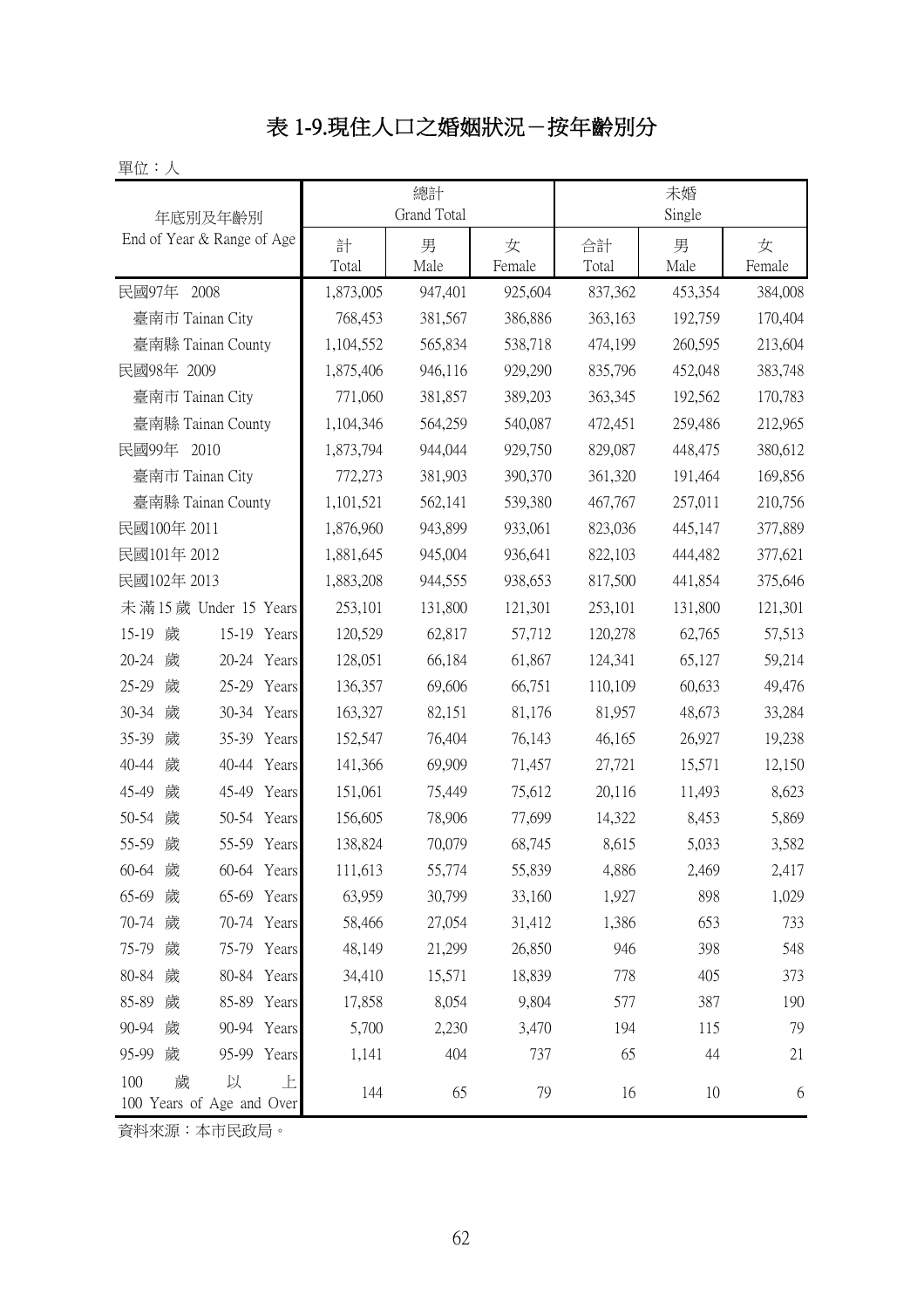Table 1-9. The Marital Status of the Population  $-$  By Age

Unit: Person

|             | 有偶<br>Married |               |             | 離婚<br>Divorce |             |             | 喪偶<br>Widowed | $OIII.$ TUSUI |
|-------------|---------------|---------------|-------------|---------------|-------------|-------------|---------------|---------------|
| 合計<br>Total | 男<br>Male     | 女<br>Female   | 合計<br>Total | 男<br>Male     | 女<br>Female | 合計<br>Total | 男<br>Male     | 女<br>Female   |
| 831,786     | 423,199       | 408,587       | 100,958     | 48,588        | 52,370      | 102,899     | 22,260        | 80,639        |
| 326,046     | 162,218       | 163,828       | 44,125      | 19,653        | 24,472      | 35,119      | 6,937         | 28,182        |
| 505,740     | 260,981       | 244,759       | 56,833      | 28,935        | 27,898      | 67,780      | 15,323        | 52,457        |
| 828,996     | 420,703       | 408,293       | 105,839     | 50,863        | 54,976      | 104,775     | 22,502        | 82,273        |
| 325,999     | 161,852       | 164,147       | 45,956      | 20,416        | 25,540      | 35,760      | 7,027         | 28,733        |
| 502,997     | 258,851       | 244,146       | 59,883      | 30,447        | 29,436      | 69,015      | 15,475        | 53,540        |
| 827,482     | 419,595       | 407,887       | 110,396     | 53,106        | 57,290      | 106,829     | 22,868        | 83,961        |
| 326,460     | 161,984       | 164,476       | 47,831      | 21,281        | 26,550      | 36,662      | 7,174         | 29,488        |
| 501,022     | 257,611       | 243,411       | 62,565      | 31,825        | 30,740      | 70,167      | 15,694        | 54,473        |
| 830,485     | 420,557       | 409,928       | 114,795     | 55,192        | 59,603      | 108,644     | 23,003        | 85,641        |
| 829,882     | 419,959       | 409,923       | 119,205     | 57,310        | 61,895      | 110,455     | 23,253        | 87,202        |
| 830,582     | 420,077       | 410,505       | 123,061     | 59,133        | 63,928      | 112,065     | 23,491        | 88,574        |
|             |               |               |             |               |             |             |               |               |
| 220         | 47            | 173           | 31          | 5             | 26          |             |               |               |
| 3,233       | 929           | 2,304         | 472         | 128           | 344         | 5           |               | 5             |
| 23,346      | 8,088         | 15,258        | 2,806       | 876           | 1,930       | 96          | 9             | 87            |
| 71,984      | 30,145        | 41,839        | 9,058       | 3,302         | 5,756       | 328         | 31            | 297           |
| 91,082      | 42,898        | 48,184        | 14,511      | 6,492         | 8,019       | 789         | 87            | 702           |
| 94,198      | 45,648        | 48,550        | 17,894      | 8,462         | 9,432       | 1553        | 228           | 1,325         |
| 106,374     | 52,891        | 53,483        | 21,284      | 10,592        | 10,692      | 3287        | 473           | 2,814         |
| 114,164     | 58,546        | 55,618        | 21,888      | 10,898        | 10,990      | 6231        | 1,009         | 5,222         |
| 103,883     | 54,904        | 48,979        | 16,946      | 8,583         | 8,363       | 9380        | 1,559         | 7,821         |
| 83,530      | 45,712        | 37,818        | 10,385      | 5,466         | 4,919       | 12812       | 2,127         | 10,685        |
| 46,580      | 25,790        | 20,790        | 3,862       | 2,104         | 1,758       | 11590       | 2,007         | 9,583         |
| 39,719      | 22,150        | 17,569        | 1,976       | 1,113         | 863         | 15385       | 3,138         | 12,247        |
| 28,404      | 16,200        | 12,204        | 917         | 450           | 467         | 17882       | 4,251         | 13,631        |
| 16,319      | 10,404        | 5,915         | 589         | 370           | 219         | 16724       | 4,392         | 12,332        |
| 6,139       | 4,562         | 1,577         | 341         | 231           | 110         | 10801       | 2,874         | 7,927         |
| 1,245       | 1,032         | 213           | 83          | 49            | 34          | 4178        | 1,034         | 3,144         |
| 140         | 112           | $28\,$        | 16          | 11            | 5           | 920         | 237           | 683           |
| $22\,$      | 19            | $\mathfrak z$ | $\sqrt{2}$  | $\mathbf{1}$  | $\,1$       | 104         | 35            | 69            |

Source:Bureau of Civil Affairs.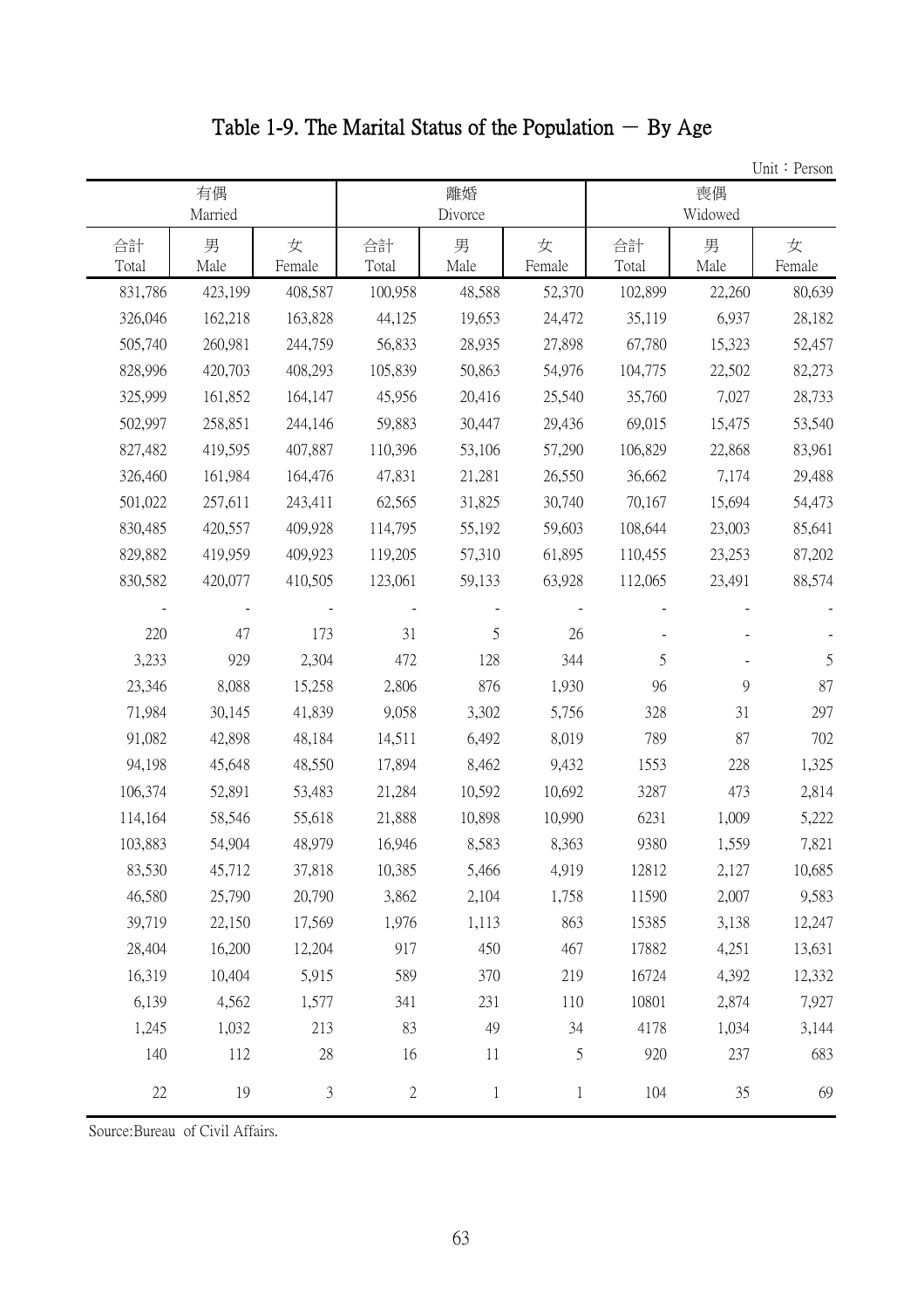# 表 1-10.現住人口之婚姻狀況-按區別分

| 單位:人                   |           |                    |         |         |         |         |
|------------------------|-----------|--------------------|---------|---------|---------|---------|
|                        |           | 總計                 |         |         | 未婚      |         |
| 年底別及區別                 |           | <b>Grand Total</b> |         |         | Single  |         |
| End of Year & District | 計         | 男                  | 女       | 合計      | 男       | 女       |
|                        | Total     | Male               | Female  | Total   | Male    | Female  |
| 民國97年 2008             | 1,873,005 | 947,401            | 925,604 | 837,362 | 453,354 | 384,008 |
| 臺南市 Tainan City        | 768,453   | 381,567            | 386,886 | 363,163 | 192,759 | 170,404 |
| 臺南縣 Tainan County      | 1,104,552 | 565,834            | 538,718 | 474,199 | 260,595 | 213,604 |
| 民國98年 2009             | 1,875,406 | 946,116            | 929,290 | 835,796 | 452,048 | 383,748 |
| 臺南市 Tainan City        | 771,060   | 381,857            | 389,203 | 363,345 | 192,562 | 170,783 |
| 臺南縣 Tainan County      | 1,104,346 | 564,259            | 540,087 | 472,451 | 259,486 | 212,965 |
| 民國99年 2010             | 1,873,794 | 944,044            | 929,750 | 829,087 | 448,475 | 380,612 |
| 臺南市 Tainan City        | 772,273   | 381,903            | 390,370 | 361,320 | 191,464 | 169,856 |
| 臺南縣 Tainan County      | 1,101,521 | 562,141            | 539,380 | 467,767 | 257,011 | 210,756 |
| 民國100年 2011            | 1,876,960 | 943,899            | 933,061 | 823,036 | 445,147 | 377,889 |
| 民國101年 2012            | 1,881,645 | 945,004            | 936,641 | 822,103 | 444,482 | 377,621 |
| 民國102年 2013            | 1,883,208 | 944,555            | 938,653 | 817,500 | 441,854 | 375,646 |
| 新營區 Sinying            | 78,521    | 38,966             | 39,555  | 34,832  | 18,640  | 16,192  |
| 鹽水區 Yanshuei           | 26,426    | 13,778             | 12,648  | 10,491  | 5,864   | 4,627   |
| 白河區 Baihe              | 30,178    | 15,815             | 14,363  | 11,357  | 6,322   | 5,035   |
| 柳營區 Liouying           | 21,932    | 11,434             | 10,498  | 8,490   | 4,769   | 3,721   |
| 後壁區 Houbi              | 24,910    | 12,971             | 11,939  | 8,891   | 4,969   | 3,922   |
| 東山區 Dongshan           | 22,195    | 11,773             | 10,422  | 7,884   | 4,475   | 3,409   |
| 麻豆區 Madou              | 45,230    | 23,011             | 22,219  | 18,542  | 10,192  | 8,350   |
| 下營區 Siaying            | 25,333    | 13,048             | 12,285  | 9,675   | 5,409   | 4,266   |
| 六甲區 Lioujia            | 23,151    | 11,988             | 11,163  | 9,480   | 5,209   | 4,271   |
| 官田區 Guantian           | 21,823    | 11,162             | 10,661  | 8,627   | 4,798   | 3,829   |
| 大内區 Danei              | 10,408    | 5,546              | 4,862   | 3,600   | 2,077   | 1,523   |
| 佳里區 Jiali              | 59,372    | 29,471             | 29,901  | 25,353  | 13,665  | 11,688  |
| 學甲區 Syuejia            | 27,167    | 13,905             | 13,262  | 11,189  | 6,196   | 4,993   |
| 西港區 Sigang             | 24,914    | 12,639             | 12,275  | 10,327  | 5,606   | 4,721   |
| 七股區 Cigu               | 23,871    | 12,452             | 11,419  | 9,152   | 5,268   | 3,884   |
| 將軍區 Jiangjyun          | 20,808    | 10,594             | 10,214  | 7,565   | 4,242   | 3,323   |
| 北門區 Beimen             | 11,876    | 5,989              | 5,887   | 4,312   | 2,400   | 1,912   |
| 新化區 Sinhua             | 43,836    | 22,448             | 21,388  | 18,557  | 10,322  | 8,235   |
| 善化區 Shanhua            | 45,167    | 22,789             | 22,378  | 19,038  | 10,281  | 8,757   |
| 新市區 Sinshih            | 35,336    | 17,775             | 17,561  | 15,436  | 8,332   | 7,104   |
| 安定區 Anding             | 30,215    | 15,589             | 14,626  | 12,541  | 6,988   | 5,553   |
| 山上區 Shanshang          | 7,570     | 3,966              | 3,604   | 2,871   | 1,629   | 1,242   |
| 玉井區 Yujing             | 14,821    | 7,729              | 7,092   | 5,570   | 3,133   | 2,437   |
| 楠西區 Nansi              | 10,186    | 5,412              | 4,774   | 3,666   | 2,097   | 1,569   |
| 南化區 Nanhua             | 8,894     | 4,842              | 4,052   | 3,135   | 1,832   | 1,303   |
| 左鎮區 Zuojhen            | 5,211     | 2,916              | 2,295   | 1,594   | 990     | 604     |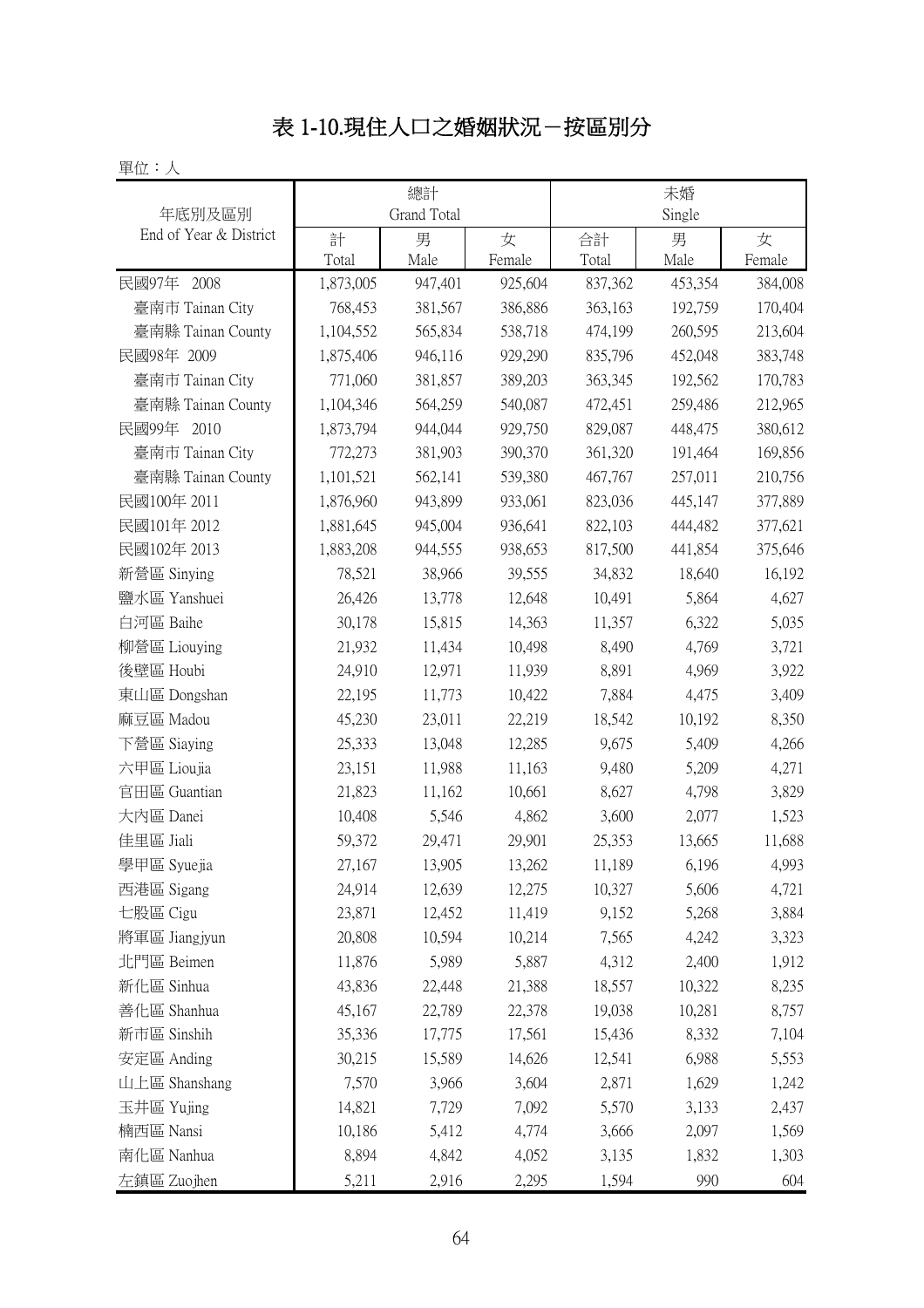# Table 1-10. The Marital Status of the Population  $-$  By District

|         |         |         |         |         |        |         |         | Unit: Person |
|---------|---------|---------|---------|---------|--------|---------|---------|--------------|
|         | 有偶      |         |         | 離婚      |        |         | 喪偶      |              |
|         | Married |         |         | Divorce |        |         | Widowed |              |
| 合計      | 男       | 女       | 合計      | 男       | 女      | 合計      | 男       | 女            |
| Total   | Male    | Female  | Total   | Male    | Female | Total   | Male    | Female       |
| 831,786 | 423,199 | 408,587 | 100,958 | 48,588  | 52,370 | 102,899 | 22,260  | 80,639       |
| 326,046 | 162,218 | 163,828 | 44,125  | 19,653  | 24,472 | 35,119  | 6,937   | 28,182       |
| 505,740 | 260,981 | 244,759 | 56,833  | 28,935  | 27,898 | 67,780  | 15,323  | 52,457       |
| 828,996 | 420,703 | 408,293 | 105,839 | 50,863  | 54,976 | 104,775 | 22,502  | 82,273       |
| 325,999 | 161,852 | 164,147 | 45,956  | 20,416  | 25,540 | 35,760  | 7,027   | 28,733       |
| 502,997 | 258,851 | 244,146 | 59,883  | 30,447  | 29,436 | 69,015  | 15,475  | 53,540       |
| 827,482 | 419,595 | 407,887 | 110,396 | 53,106  | 57,290 | 106,829 | 22,868  | 83,961       |
| 326,460 | 161,984 | 164,476 | 47,831  | 21,281  | 26,550 | 36,662  | 7,174   | 29,488       |
| 501,022 | 257,611 | 243,411 | 62,565  | 31,825  | 30,740 | 70,167  | 15,694  | 54,473       |
| 830,485 | 420,557 | 409,928 | 114,795 | 55,192  | 59,603 | 108,644 | 23,003  | 85,641       |
| 829,882 | 419,959 | 409,923 | 119,205 | 57,310  | 61,895 | 110,455 | 23,253  | 87,202       |
| 830,582 | 420,077 | 410,505 | 123,061 | 59,133  | 63,928 | 112,065 | 23,491  | 88,574       |
| 34,191  | 17,157  | 17,034  | 4,848   | 2,178   | 2,670  | 4,650   | 991     | 3,659        |
| 11,856  | 6,390   | 5,466   | 1,798   | 970     | 828    | 2,281   | 554     | 1,727        |
| 13,997  | 7,605   | 6,392   | 1,960   | 1,197   | 763    | 2,864   | 691     | 2,173        |
| 10,268  | 5,441   | 4,827   | 1,366   | 790     | 576    | 1,808   | 434     | 1,374        |
| 12,234  | 6,558   | 5,676   | 1,440   | 881     | 559    | 2,345   | 563     | 1,782        |
| 10,854  | 5,900   | 4,954   | 1,388   | 891     | 497    | 2,069   | 507     | 1,562        |
| 21,021  | 10,879  | 10,142  | 2,365   | 1,212   | 1,153  | 3,302   | 728     | 2,574        |
| 12,149  | 6,315   | 5,834   | 1,371   | 794     | 577    | 2,138   | 530     | 1,608        |
| 10,634  | 5,575   | 5,059   | 1,259   | 735     | 524    | 1,778   | 469     | 1,309        |
| 9,989   | 5,161   | 4,828   | 1,354   | 758     | 596    | 1,853   | 445     | 1,408        |
| 5,043   | 2,760   | 2,283   | 746     | 472     | 274    | 1,019   | 237     | 782          |
| 26,823  | 13,389  | 13,434  | 3,440   | 1,651   | 1,789  | 3,756   | 766     | 2,990        |
| 12,091  | 6,355   | 5,736   | 1,624   | 859     | 765    | 2,263   | 495     | 1,768        |
| 11,396  | 5,879   | 5,517   | 1,490   | 788     | 702    | 1,701   | 366     | 1335         |
| 10,705  | 5,633   | 5,072   | 1,818   | 1,038   | 780    | 2,196   | 513     | 1,683        |
| 9,763   | 5,135   | 4,628   | 1,459   | 801     | 658    | 2,021   | 416     | 1,605        |
| 5,643   | 2,866   | 2,777   | 789     | 481     | 308    | 1,132   | 242     | 890          |
| 19,599  | 9,973   | 9,626   | 2,860   | 1,564   | 1,296  | 2,820   | 589     | 2,231        |
| 20,952  | 10,636  | 10,316  | 2,381   | 1,254   | 1,127  | 2,796   | 618     | 2,178        |
| 16,069  | 8,055   | 8,014   | 1,900   | 972     | 928    | 1,931   | 416     | 1,515        |
| 13,955  | 7,237   | 6,718   | 1,672   | 934     | 738    | 2,047   | 430     | 1,617        |
| 3,550   | 1,868   | 1,682   | 508     | 312     | 196    | 641     | 157     | 484          |
| 6,909   | 3,664   | 3,245   | 1,014   | 587     | 427    | 1,328   | 345     | 983          |
| 4,853   | 2,637   | 2,216   | 734     | 465     | 269    | 933     | 213     | 720          |
| 4,376   | 2,423   | 1,953   | 583     | 345     | 238    | 800     | 242     | 558          |
| 2,542   | 1,459   | 1,083   | 493     | 309     | 184    | 582     | 158     | 424          |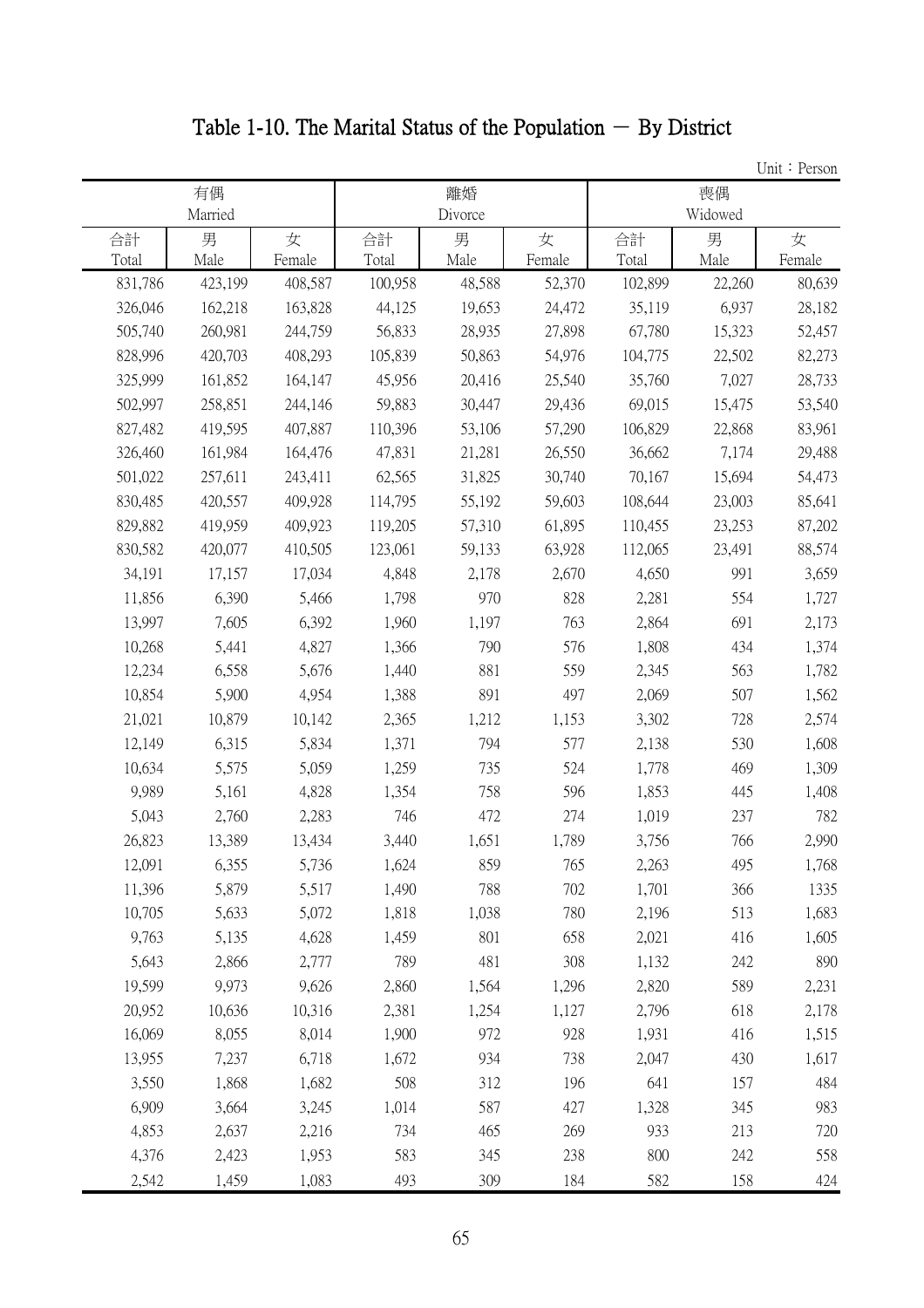# 表 1-10.現住人口之婚姻狀況-按區別分(續完)

#### 單位:人

| 年底別及區別                 |            | 總計<br>Grand Total |             | 未婚<br>Single |           |             |  |
|------------------------|------------|-------------------|-------------|--------------|-----------|-------------|--|
| End of Year & District | 計<br>Total | 男<br>Male         | 女<br>Female | 合計<br>Total  | 男<br>Male | 女<br>Female |  |
| 仁德區 Rende              | 72,444     | 36,923            | 35,521      | 30,638       | 16,905    | 13,733      |  |
| 歸仁區 Gueiren            | 67,101     | 34,114            | 32,987      | 29,770       | 16,477    | 13,293      |  |
| 關廟區 Guanmiao           | 35,105     | 18,171            | 16,934      | 14,200       | 7,952     | 6,248       |  |
| 龍崎區 Longci             | 4,310      | 2,338             | 1,972       | 1,297        | 748       | 549         |  |
| 永康區 Yongkang           | 226,875    | 112,265           | 114,610     | 103,421      | 55,812    | 47,609      |  |
| 東<br>區 East            | 191,576    | 92,277            | 99,299      | 89,301       | 46,377    | 42,924      |  |
| 南<br>區 South           | 125,611    | 62,597            | 63,014      | 56,045       | 30,119    | 25,926      |  |
| 北<br>區 North           | 132,336    | 64,828            | 67,508      | 59,760       | 31,362    | 28,398      |  |
| 安南區 Annan              | 185,412    | 93,910            | 91,502      | 85,718       | 46,715    | 39,003      |  |
| 安平區 Anping             | 64,589     | 30,850            | 33,739      | 30,151       | 15,488    | 14,663      |  |
| 中西區 West Central       | 78,498     | 38,274            | 40,224      | 35,024       | 18,194    | 16,830      |  |

資料來源:本市民政局。

備註:資料期間至102年12月31日。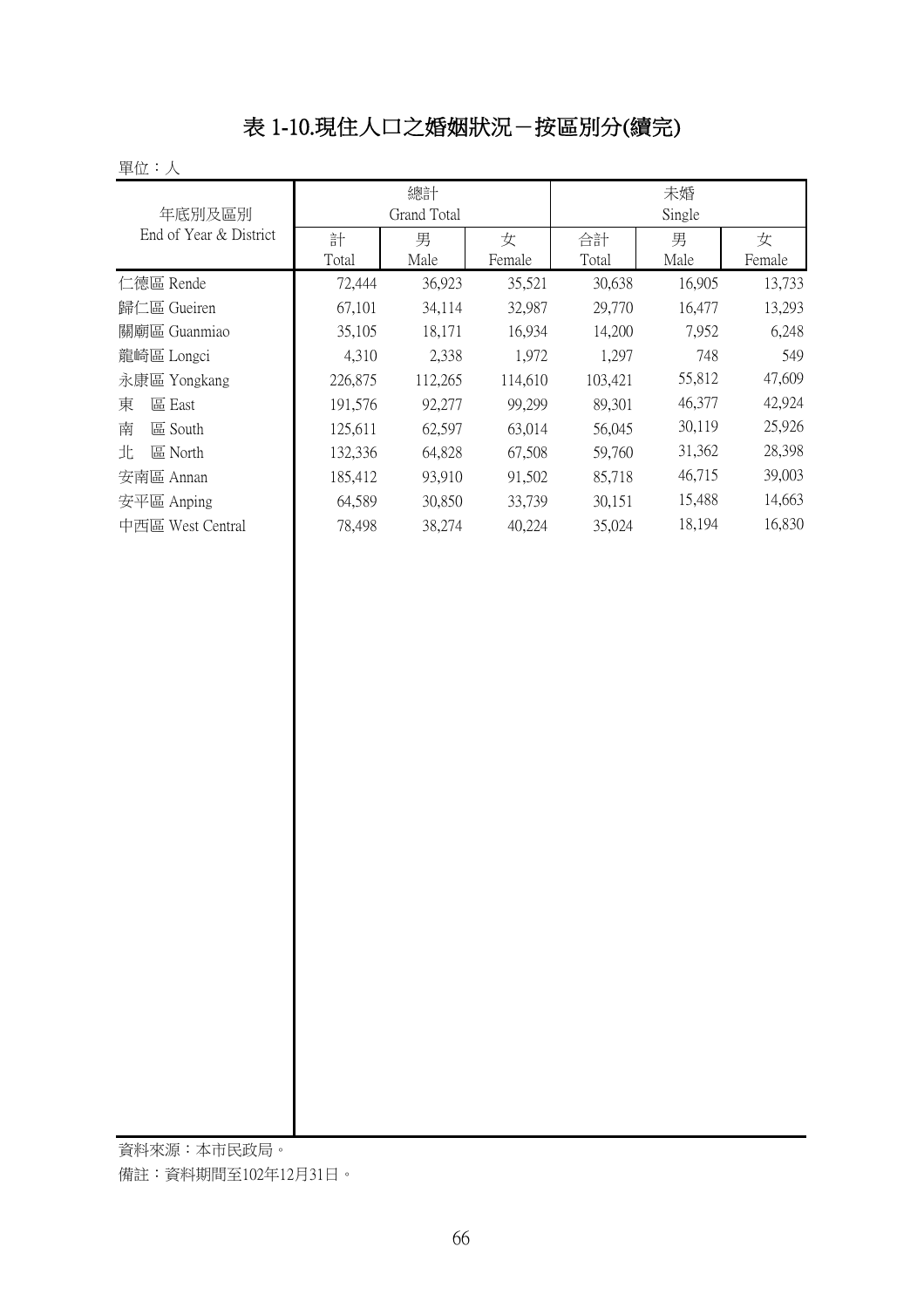# Table 1-10. The Marital Status of the Population  $-$  By District(Cont.End)

Unit: Person

|             | 有偶<br>Married |             |             | 離婚<br>Divorce |             |             | 喪偶<br>Widowed |             |
|-------------|---------------|-------------|-------------|---------------|-------------|-------------|---------------|-------------|
| 合計<br>Total | 男<br>Male     | 女<br>Female | 合計<br>Total | 男<br>Male     | 女<br>Female | 合計<br>Total | 男<br>Male     | 女<br>Female |
| 32,969      | 16,862        | 16,107      | 4,755       | 2,288         | 2,467       | 4,082       | 868           | 3,214       |
| 29,994      | 14,984        | 15,010      | 3,985       | 1,972         | 2,013       | 3,352       | 681           | 2,671       |
| 16,354      | 8,481         | 7,873       | 2,002       | 1,137         | 865         | 2,549       | 601           | 1,948       |
| 2,243       | 1,269         | 974         | 314         | 195           | 119         | 456         | 126           | 330         |
| 96,993      | 47,786        | 49,207      | 16,738      | 6,929         | 9,809       | 9,723       | 1,738         | 7,985       |
| 82,326      | 39,623        | 42,703      | 11,807      | 4,814         | 6,993       | 8,142       | 1,463         | 6,679       |
| 53,081      | 26,846        | 26,235      | 9,123       | 4,199         | 4,924       | 7,362       | 1,433         | 5,929       |
| 56,331      | 28,026        | 28,305      | 9,019       | 4,118         | 4,901       | 7,226       | 1,322         | 5,904       |
| 79,508      | 39,866        | 39,642      | 11,475      | 5,584         | 5,891       | 8,711       | 1,745         | 6,966       |
| 26,336      | 12,822        | 13,514      | 5,521       | 2,075         | 3,446       | 2,581       | 465           | 2,116       |
| 32,985      | 16,562        | 16,423      | 5,662       | 2,584         | 3,078       | 4,827       | 934           | 3,893       |

Source:Bureau of Civil Affairs.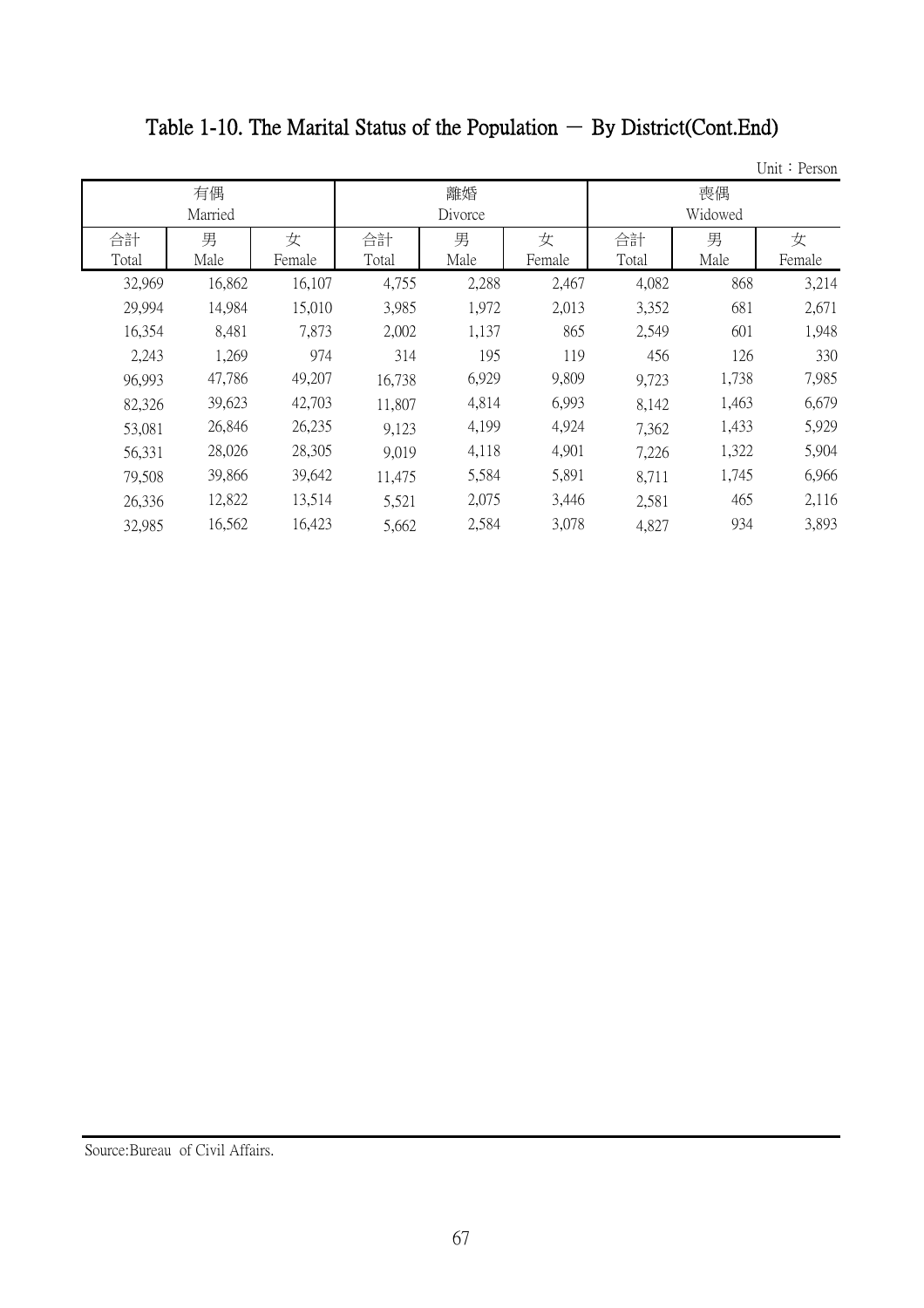# 表 1-11.現住原住民戶口數

#### 單位:人

|                        |              | 戶數(戶) Num. of Household |                            | 人          |                |
|------------------------|--------------|-------------------------|----------------------------|------------|----------------|
| 年底別及區別                 | 合計           | 平地原住民                   | 山地原住民                      |            | 合計             |
| End of Year & District | Total        | Aborigines in<br>Plains | Aborigines in<br>Mountains | 計<br>Total | 男<br>Male      |
| 民國97年 2008             | 1,596        | 737                     | 859                        | 5,271      | 2,158          |
| 臺南市 Tainan City        | 598          | 295                     | 303                        | 1,867      | 771            |
| 臺南縣 Tainan County      | 998          | 442                     | 556                        | 3,404      | 1,387          |
| 民國98年 2009             | 1,702        | 778                     | 924                        | 5,531      | 2,268          |
| 臺南市 Tainan City        | 644          | 304                     | 340                        | 2,002      | 841            |
| 臺南縣 Tainan County      | 1,058        | 474                     | 584                        | 3,529      | 1,427          |
| 民國99年 2010             | 1,802        | 819                     | 983                        | 5,828      | 2,376          |
| 臺南市 Tainan City        | 686          | 329                     | 357                        | 2,122      | 879            |
| 臺南縣 Tainan County      | 1,116        | 490                     | 626                        | 3,706      | 1,497          |
| 民國100年 2011            | 1,917        | 863                     | 1,054                      | 6,113      | 2,536          |
| 民國101年 2012            | 2,023        | 919                     | 1,104                      | 6,424      | 2,663          |
| 民國102年 2013            | 2,100        | 939                     | 1,161                      | 6,749      | 2,796          |
| 新營區 Sinying            | 65           | 37                      | 28                         | 227        | 98             |
| 鹽水區 Yanshuei           | 15           | 8                       | $\overline{7}$             | 70         | 27             |
| 白河區 Baihe              | 21           | 4                       | 17                         | 52         | 16             |
| 柳營區 Liouying           | 15           | 8                       | $\sqrt{ }$                 | 46         | 17             |
| 後壁區 Houbi              | 11           | 4                       | $\sqrt{ }$                 | 40         | 15             |
| 東山區 Dongshan           | 13           | $\overline{7}$          | 6                          | 60         | 17             |
| 麻豆區 Madou              | 23           | 10                      | 13                         | 91         | 31             |
| 下營區 Siaying            | 15           | 5                       | 10                         | 63         | 23             |
| 六甲區 Lioujia            | 11           | 5                       | 6                          | 51         | 13             |
| 官田區 Guantian           | 52           | 28                      | 24                         | 133        | 54             |
| 大内區 Danei              | $\mathbf{1}$ |                         | 1                          | 24         | $\overline{7}$ |
| 佳里區 Jiali              | 33           | 16                      | 17                         | 125        | 52             |
| 學甲區 Syuejia            | 8            | 4                       | $\overline{4}$             | 47         | 11             |
| 西港區 Sigang             | 8            | 2                       | 6                          | 36         | 17             |
| 七股區 Cigu               | 11           | 5                       | 6                          | 50         | 17             |
| 將軍區 Jiangjyun          | 13           | 6                       | $\sqrt{ }$                 | 39         | 16             |
| 北門區 Beimen             | 5            | 3                       | $\overline{2}$             | 18         | 7              |
| 新化區 Sinhua             | 39           | 18                      | 21                         | 131        | 56             |
| 善化區 Shanhua            | 63           | 37                      | 26                         | 218        | 90             |
| 新市區 Sinshih            | 17           | 11                      | 6                          | 86         | 28             |
| 安定區 Anding             | 24           | 9                       | 15                         | 97         | 34             |
| 山上區 Shanshang          | 4            | 3                       | $\mathbf 1$                | 14         | 7              |
| 玉井區 Yujing             | 11           | 4                       | $\overline{7}$             | 47         | 14             |
| 楠西區 Nansi              | $\mathbf{2}$ |                         | 1                          | 12         | $\overline{4}$ |
| 南化區 Nanhua             | $\sqrt{ }$   | $\mathfrak{2}$          | 5                          | 26         | 6              |
| 左鎮區 Zuojhen            |              |                         |                            | 12         | 3              |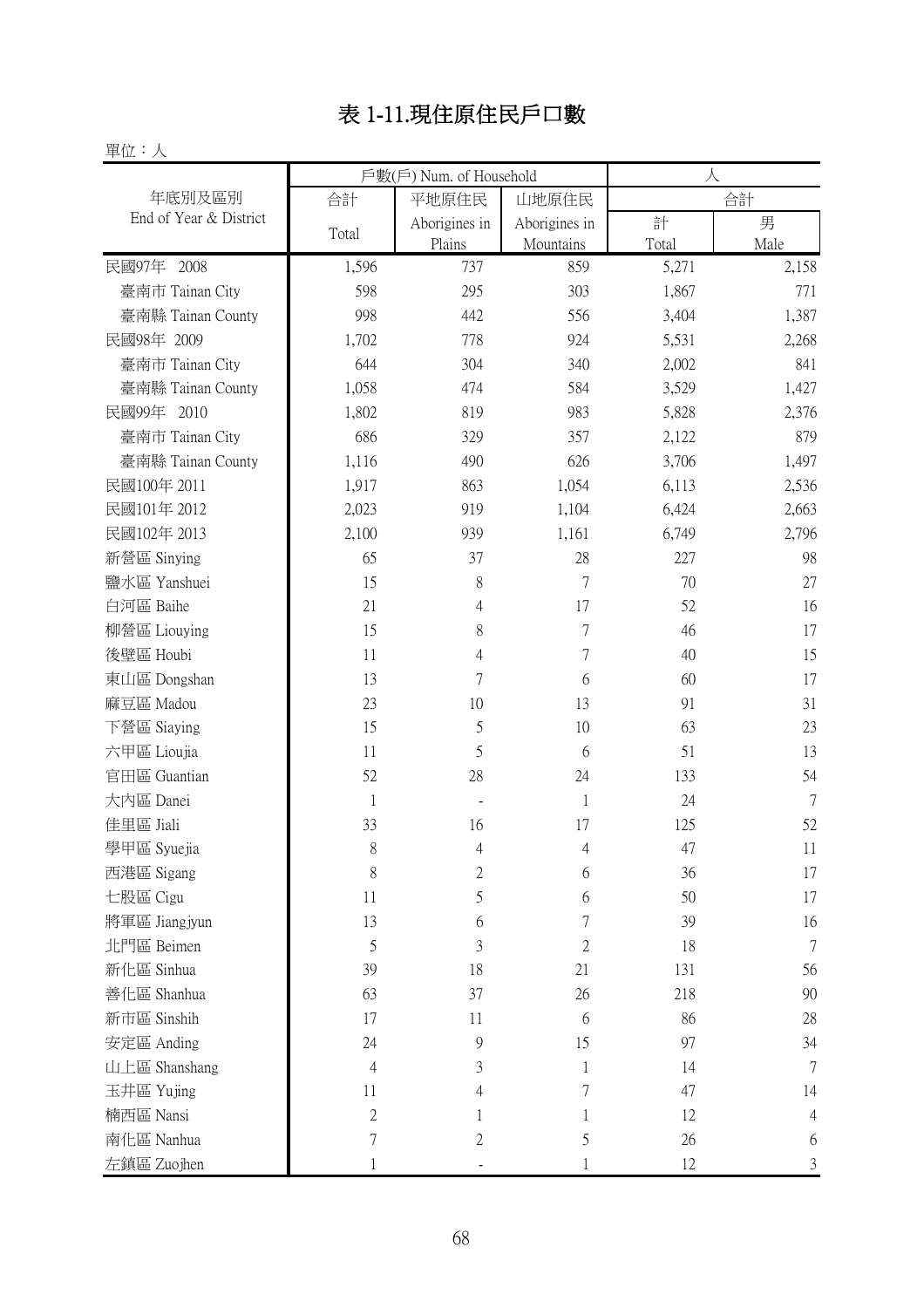|             |               |                            |                |                |                               | Unit: Person   |  |
|-------------|---------------|----------------------------|----------------|----------------|-------------------------------|----------------|--|
| $\Box$      | 數             |                            | 人              |                | Population(Person)            |                |  |
| Total       |               | 平地原住民 Aborigines in Plains |                |                | 山地原住民 Aborigines in Mountains |                |  |
| 女           | 小計            | 男                          | 女              | 小計             | 男                             | 女              |  |
| Female      | Subtotal      | Male                       | Female         | Subtotal       | Male                          | Female         |  |
| 3,113       | 2,407         | 1,022                      | 1,385          | 2,864          | 1,136                         | 1,728          |  |
| 1,096       | 921           | 395                        | 526            | 946            | 376                           | 570            |  |
| 2,017       | 1,486         | 627                        | 859            | 1,918          | 760                           | 1,158          |  |
| 3,263       | 2,501         | 1,052                      | 1,449          | 3,030          | 1,216                         | 1,814          |  |
| 1,161       | 952           | 405                        | 547            | 1,050          | 436                           | 614            |  |
| 2,102       | 1,549         | 647                        | 902            | 1,980          | 780                           | 1,200          |  |
| 3,452       | 2,650         | 1,111                      | 1,539          | 3,178          | 1,265                         | 1,913          |  |
| 1,243       | 1,013         | 422                        | 591            | 1,109          | 457                           | 652            |  |
| 2,209       | 1,637         | 689                        | 948            | 2,069          | 808                           | 1,261          |  |
| 3,577       | 2,744         | 1,150                      | 1,594          | 3,369          | 1,386                         | 1,983          |  |
| 3,761       | 2,883         | 1,214                      | 1,669          | 3,541          | 1,449                         | 2,092          |  |
| 3,953       | 3,002         | 1,266                      | 1,736          | 3,747          | 1,530                         | 2,217          |  |
| 129         | 123           | 60                         | 63             | 104            | 38                            | 66             |  |
| 43          | 41            | 17                         | 24             | 29             | 10                            | 19             |  |
| 36          | $\mathcal{G}$ | $\mathbf 1$                | $\,$ $\,$      | 43             | 15                            | $28\,$         |  |
| 29          | 28            | 11                         | 17             | 18             | 6                             | 12             |  |
| 25          | 18            | 9                          | $\mathcal{G}$  | 22             | 6                             | 16             |  |
| 43          | 29            | 10                         | 19             | 31             | $\sqrt{ }$                    | 24             |  |
| 60          | 31            | 12                         | 19             | 60             | 19                            | 41             |  |
| 40          | 20            | 6                          | 14             | 43             | 17                            | 26             |  |
| $38\,$      | 25            | 9                          | 16             | 26             | $\overline{4}$                | $22\,$         |  |
| 79          | 64            | 30                         | 34             | 69             | 24                            | 45             |  |
| 17          | 12            | $\mathfrak{Z}$             | $\mathfrak{g}$ | 12             | $\overline{4}$                | $\, 8$         |  |
| 73          | 63            | 27                         | 36             | 62             | 25                            | 37             |  |
| 36          | $20\,$        | 3                          | 17             | $27\,$         | 8                             | 19             |  |
| 19          | $11\,$        | $\mathfrak{Z}$             | 8              | 25             | 14                            | $11\,$         |  |
| 33          | $20\,$        | $\overline{7}$             | 13             | 30             | 10                            | $20\,$         |  |
| 23          | 18            | $\overline{7}$             | $11\,$         | $21\,$         | $\overline{9}$                | $12\,$         |  |
| 11          | 11            | 4                          | $\overline{7}$ | $\overline{7}$ | 3                             | $\overline{4}$ |  |
| 75          | 69            | 29                         | 40             | 62             | $27\,$                        | 35             |  |
| 128         | 124           | 52                         | $72\,$         | 94             | 38                            | 56             |  |
| 58          | 49            | 18                         | 31             | 37             | 10                            | $27\,$         |  |
| 63          | 36            | 13                         | $23\,$         | 61             | 21                            | $40\,$         |  |
| $\sqrt{ }$  | $\,$ $\,$     | $\mathfrak{Z}$             | 5              | 6              | $\overline{4}$                | $\sqrt{2}$     |  |
| 33          | 13            | 4                          | 9              | 34             | 10                            | 24             |  |
| $\,$ $\,$   | $\sqrt{ }$    | 1                          | 6              | 5              | $\mathfrak{Z}$                | $\sqrt{2}$     |  |
| 20          | 4             | 1                          | 3              | $22\,$         | 5                             | $17\,$         |  |
| $\mathbf 9$ | 6             |                            | $6\,$          | $6\,$          | $\mathfrak{Z}$                | $\mathfrak{Z}$ |  |

# Table 1-11. Number of Households of the Aborigines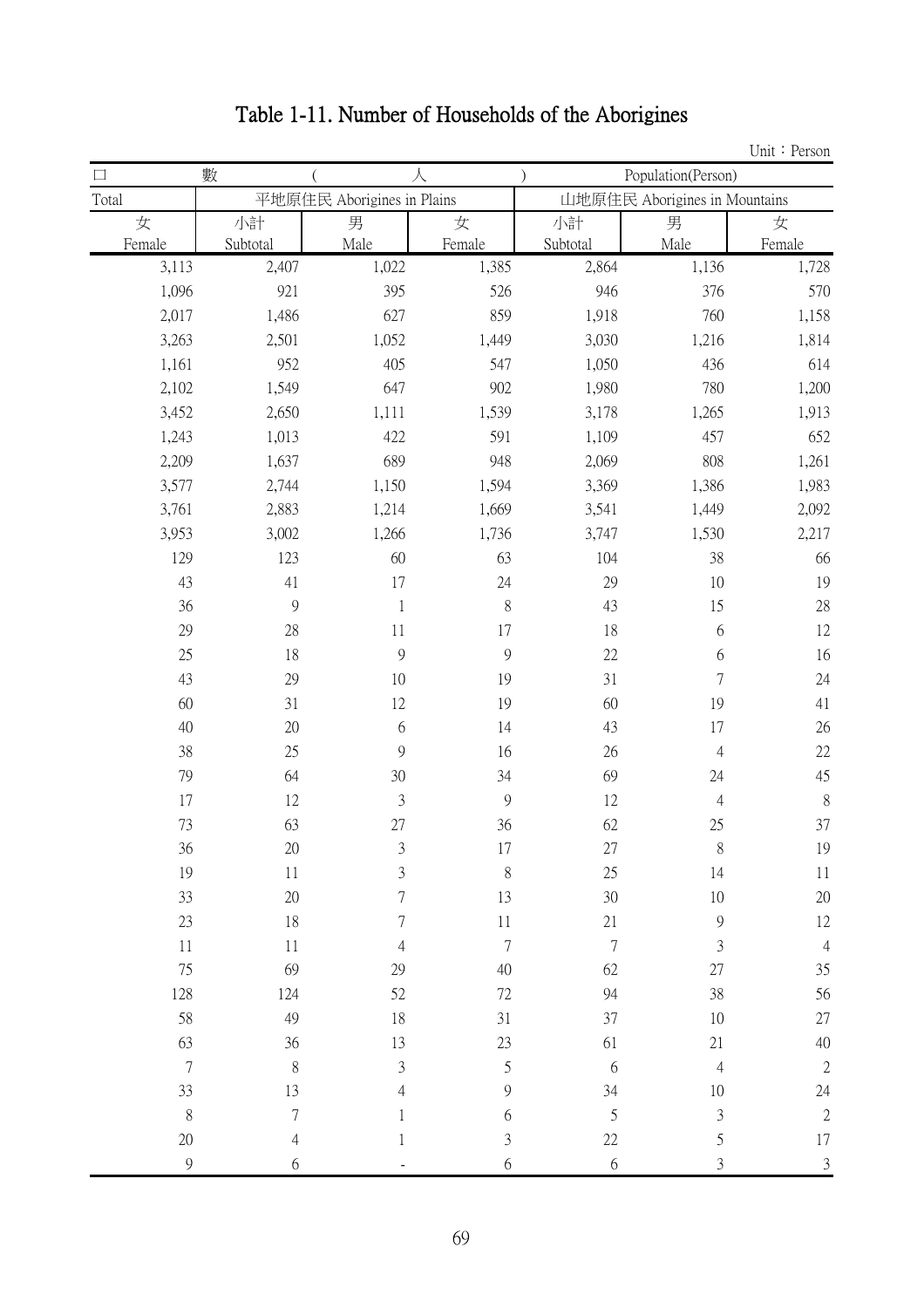# 表 1-11.現住原住民戶口數(續)

|                        |       | 戶數(戶) Num. of Household |               |       |      |  |
|------------------------|-------|-------------------------|---------------|-------|------|--|
| 年底別及區別                 | 合計    | 平地原住民                   | 山地原住民         |       | 合計   |  |
| End of Year & District | Total | Aborigines in           | Aborigines in | 計     | 男    |  |
|                        |       | Plains                  | Mountains     | Total | Male |  |
| 仁德區 Rende              | 123   | 39                      | 84            | 347   | 158  |  |
| 歸仁區 Gueiren            | 99    | 41                      | 58            | 310   | 148  |  |
| 關廟區 Guanmiao           | 19    | 11                      | 8             | 54    | 26   |  |
| 龍崎區 Longci             |       |                         |               | 5     | 2    |  |
| 永康區 Yongkang           | 571   | 225                     | 346           | 1,732 | 749  |  |
| 區 East<br>東            | 253   | 109                     | 144           | 775   | 332  |  |
| 南<br>區 South           | 109   | 47                      | 62            | 350   | 146  |  |
| 北<br>區 North           | 151   | 85                      | 66            | 439   | 167  |  |
| 安南區 Annan              | 147   | 71                      | 76            | 494   | 217  |  |
| 安平區 Anping             | 91    | 47                      | 44            | 264   | 113  |  |
| 中西區 West Central       | 48    | 26                      | 22            | 164   | 58   |  |

資料來源:本市民政局。

備註:資料期間至102年12月31日。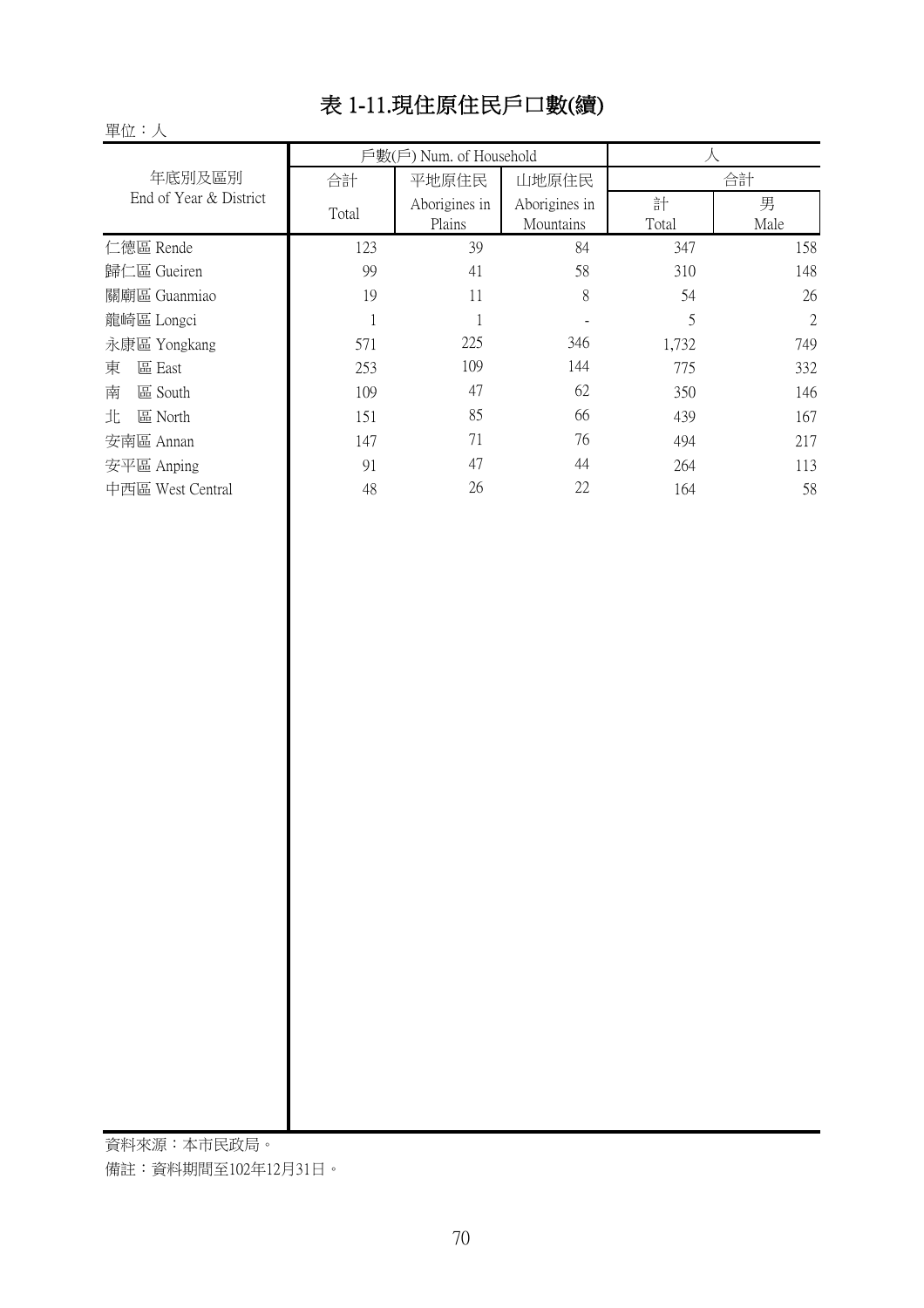|        |          |                            |        |                |                               | Unit: Person   |
|--------|----------|----------------------------|--------|----------------|-------------------------------|----------------|
|        | 數        |                            | 人      |                | Population(Person)            |                |
| Total  |          | 平地原住民 Aborigines in Plains |        |                | 山地原住民 Aborigines in Mountains |                |
| 女      | 小計       | 男                          | 女      | 小計             | 男                             | 女              |
| Female | Subtotal | Male                       | Female | Subtotal       | Male                          | Female         |
| 189    | 123      | 56                         | 67     | 224            | 102                           | 122            |
| 162    | 111      | 61                         | 50     | 199            | 87                            | 112            |
| 28     | 29       | 13                         | 16     | 25             | 13                            | 12             |
| 3      | 3        | $\overline{2}$             | 1      | $\overline{2}$ |                               | $\overline{2}$ |
| 983    | 712      | 309                        | 403    | 1,020          | 440                           | 580            |
| 443    | 326      | 145                        | 181    | 449            | 187                           | 262            |
| 204    | 155      | 66                         | 89     | 195            | 80                            | 115            |
| 272    | 226      | 78                         | 148    | 213            | 89                            | 124            |
| 277    | 234      | 102                        | 132    | 260            | 115                           | 145            |
| 151    | 129      | 64                         | 65     | 135            | 49                            | 86             |
| 106    | 95       | 30                         | 65     | 69             | 28                            | 41             |

# Table 1-11. Number of Households of the Aborigines (Cont)

Source:Bureau of Civil Affairs.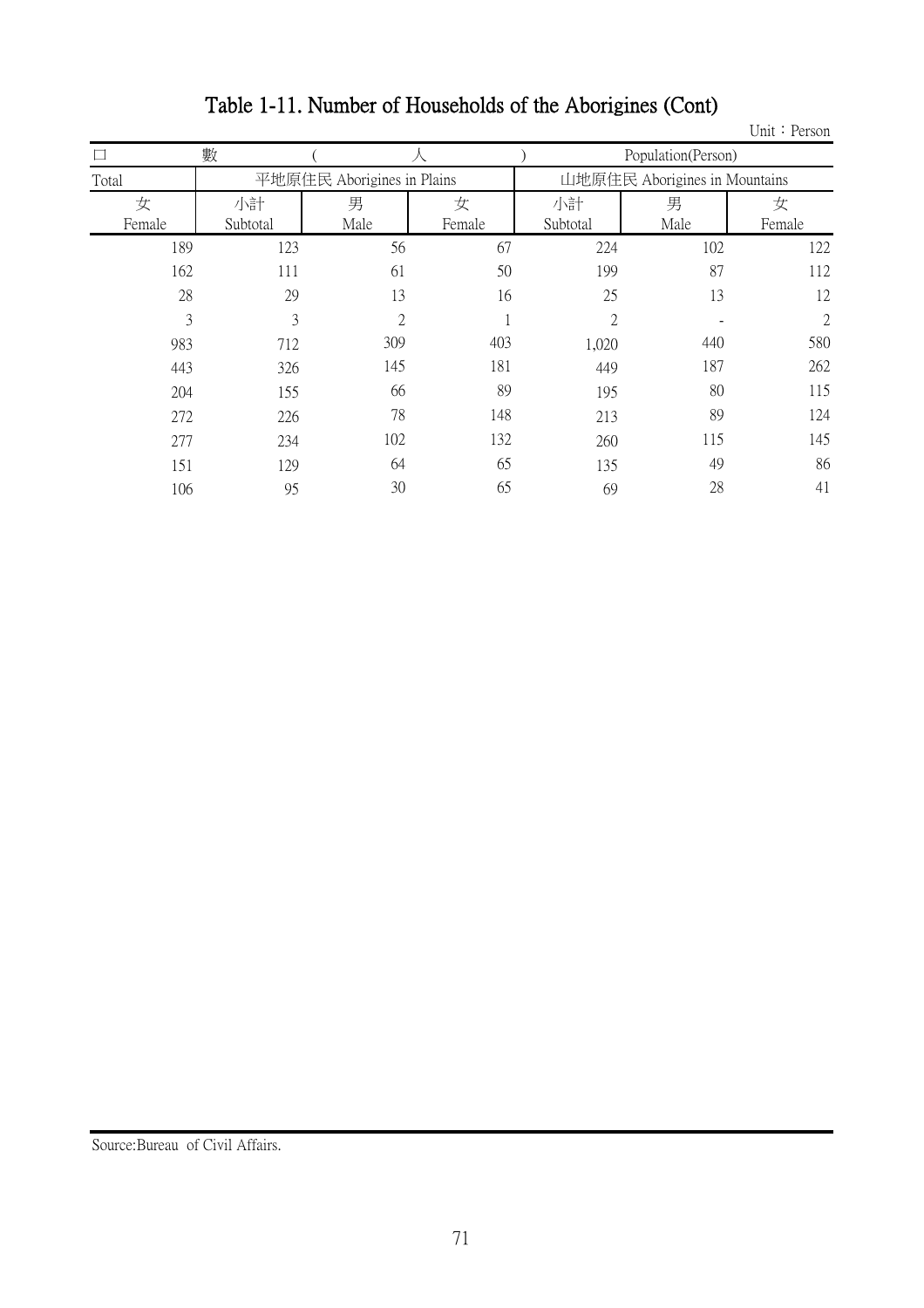#### 表 1-12. 臺南市受理一般戶政案件

單位:件

| 年及地區別<br>End of Year & Distric |              | 發給國民身分證<br>Issued Identity Card | 填發戶口名簿<br>Filled Out Album of<br>Household Register | 核發戶籍謄本(張)<br>Issued Household<br>Registration<br>Transcript | 辦理印鑑<br>Transaction of Seal |
|--------------------------------|--------------|---------------------------------|-----------------------------------------------------|-------------------------------------------------------------|-----------------------------|
| 民國 99年底                        | End of 2010  | 194,533                         | 60,962                                              | 871,824                                                     | 150,850                     |
| 民國 100年底                       | End of 2011  | 200,120                         | 62,631                                              | 925,945                                                     | 156,596                     |
| 民國 101年底                       | End of 2012  | 194,799                         | 62,156                                              | 927,547                                                     | 159,502                     |
| 民國 102年底                       | End of 2013  | 194,996                         | 61,159                                              | 861,916                                                     | 168,728                     |
| 新營區                            | Sinying      | 7,701                           | 3,192                                               | 40,428                                                      | 6,713                       |
| 鹽水區                            | Yanshuei     | 3,291                           | 693                                                 | 13,366                                                      | 2,246                       |
| 白河區                            | Baihe        | 2,345                           | 641                                                 | 12,923                                                      | 2,598                       |
| 柳營區                            | Liouying     | 1,729                           | 664                                                 | 9,016                                                       | 1,626                       |
| 後壁區                            | Houbi        | 1,863                           | 548                                                 | 8,818                                                       | 2,030                       |
| 東山區                            | Dongshan     | 1,614                           | 480                                                 | 8,692                                                       | 2,178                       |
| 麻豆區                            | Madou        | 3,965                           | 1,070                                               | 18,945                                                      | 3,996                       |
| 下營區                            | Siaying      | 1,763                           | 446                                                 | 9,540                                                       | 2,174                       |
| 六甲區                            | Lioujia      | 1,846                           | 589                                                 | 9,298                                                       | 1,867                       |
| 官田區                            | Guantian     | 1,741                           | 463                                                 | 8,656                                                       | 1,803                       |
| 大内區                            | Danei        | 783                             | 235                                                 | 4,794                                                       | 1,119                       |
| 佳里區                            | Jiali        | 5,362                           | 1,842                                               | 28,312                                                      | 4,807                       |
| 學甲區                            | Syuejia      | 2,042                           | 627                                                 | 8,969                                                       | 1,878                       |
| 西港區                            | Sigang       | 1,829                           | 478                                                 | 9,624                                                       | 1,981                       |
| 七股區                            | Cigu         | 1,867                           | 567                                                 | 7,592                                                       | 1,920                       |
| 將軍區                            | Jiangjyun    | 1,426                           | 366                                                 | 7,164                                                       | 1,614                       |
| 北門區                            | Beimen       | 877                             | 222                                                 | 4,418                                                       | 886                         |
| 新化區                            | Sinhua       | 4,353                           | 1,173                                               | 21,269                                                      | 3,942                       |
| 善化區                            | Shanhua      | 4,921                           | 1,402                                               | 17,302                                                      | 4,048                       |
| 新市區                            | Sinshih      | 3,462                           | 899                                                 | 14,565                                                      | 3,030                       |
| 安定區                            | Anding       | 2,750                           | 586                                                 | 10,447                                                      | 2,657                       |
| 山上區                            | Shanshang    | 630                             | 158                                                 | 3,029                                                       | 728                         |
| 玉井區                            | Yujing       | 1,196                           | 378                                                 | 8,399                                                       | 1,350                       |
| 楠西區                            | Nansi        | 819                             | 199                                                 | 4,102                                                       | 1,086                       |
| 南化區                            | Nanhua       | 781                             | 226                                                 | 3,398                                                       | 854                         |
| 左鎮區                            | Zuojhen      | 378                             | 116                                                 | 1,978                                                       | 477                         |
| 仁德區                            | Rende        | 9,433                           | 2,984                                               | 34,835                                                      | 7,278                       |
| 歸仁區                            | Gueiren      | 6,466                           | 1,822                                               | 27,375                                                      | 5,783                       |
| 關廟區                            | Guanmiao     | 2,694                           | 699                                                 | 14,553                                                      | 3,350                       |
| 龍崎區                            | Longci       | 327                             | 75                                                  | 1,571                                                       | 363                         |
| 永康區                            | Yongkang     | 27,562                          | 8,340                                               | 81,023                                                      | 19,633                      |
| 東<br>區                         | East         | 21,640                          | 7,197                                               | 83,273                                                      | 17,451                      |
| 南<br>區                         | South        | 13,262                          | 4,325                                               | 55,269                                                      | 10,915                      |
| 北<br>區                         | North        | 14,472                          | 4,854                                               | 65,462                                                      | 12,451                      |
| 安南區                            | Annan        | 20,675                          | 6,134                                               | 117,154                                                     | 16,465                      |
| 安平區                            | Anping       | 8,479                           | 3,071                                               | 40,714                                                      | 6,984                       |
| 中西區                            | West Central | 8,652                           | 3,398                                               | 45,643                                                      | 8,447                       |

資料來源:本市民政局。